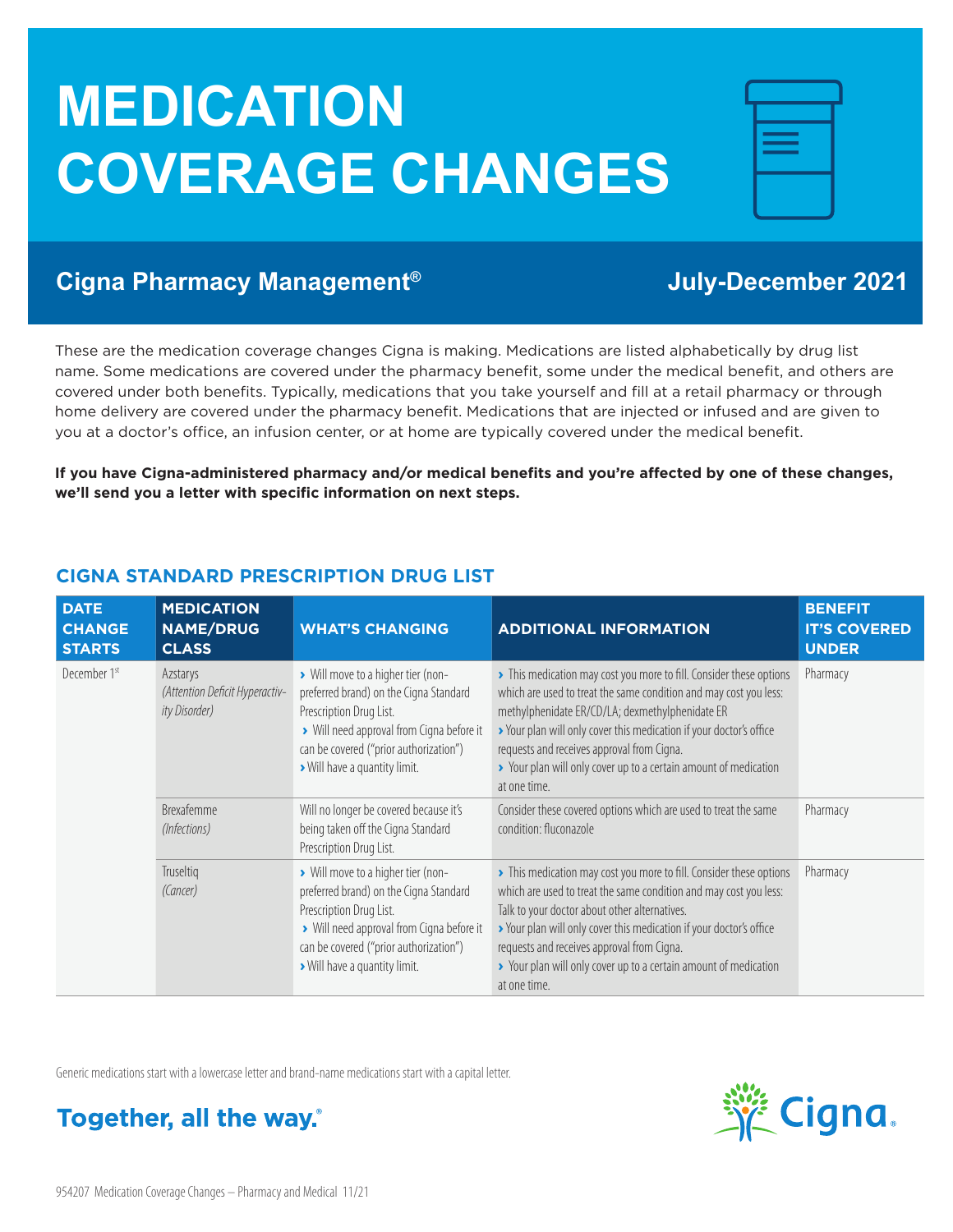| <b>DATE</b><br><b>CHANGE</b>  | <b>MEDICATION</b><br><b>NAME/DRUG</b>                    | <b>WHAT'S CHANGING</b>                                                                                                                                                                                                               | <b>ADDITIONAL INFORMATION</b>                                                                                                                                                                                                                                                                                                                                                                      | <b>BENEFIT</b><br><b>IT'S COVERED</b> |
|-------------------------------|----------------------------------------------------------|--------------------------------------------------------------------------------------------------------------------------------------------------------------------------------------------------------------------------------------|----------------------------------------------------------------------------------------------------------------------------------------------------------------------------------------------------------------------------------------------------------------------------------------------------------------------------------------------------------------------------------------------------|---------------------------------------|
| <b>STARTS</b><br>December 1st | <b>CLASS</b><br>Welireg<br>(Cancer)                      | > Will move to a higher tier (non-<br>preferred brand) on the Cigna Standard<br>Prescription Drug List.<br>> Will need approval from Cigna before it<br>can be covered ("prior authorization")<br>> Will have a quantity limit.      | > This medication may cost you more to fill. Consider these options<br>which are used to treat the same condition and may cost you less:<br>Talk to your doctor about other alternatives.<br>> Your plan will only cover this medication if your doctor's office<br>requests and receives approval from Cigna.<br>> Your plan will only cover up to a certain amount of medication<br>at one time. | <b>UNDER</b><br>Pharmacy              |
| November 15th                 | Empaveli<br>(Miscellaneous)                              | > Will move to a lower tier (preferred<br>brand) on the Cigna Standard Prescription<br>Drug List.<br>> Will need approval from Cigna before it<br>can be covered ("prior authorization")                                             | > This medication will move, or recently moved, to preferred brand.<br>This means it may cost you less to fill.<br>> Your plan will only cover this medication if your doctor's office<br>requests and receives approval from Cigna.                                                                                                                                                               | Pharmacy                              |
| November 1st                  | Bystolic<br>(Blood pressure/Heart<br>medications)        | Will no longer be covered because it's<br>being taken off the Cigna Standard<br>Prescription Drug List.                                                                                                                              | Consider these covered options which are used to treat the same<br>condition: nebivolol                                                                                                                                                                                                                                                                                                            | Pharmacy                              |
|                               | Chantix<br>(Smoking Cessation)                           | > Will move to a higher tier (non-<br>preferred brand) on the Cigna Standard<br>Prescription Drug List.<br>> Will need approval from Cigna before it<br>can be covered ("prior authorization")                                       | > This medication may cost you more to fill. Consider these options<br>which are used to treat the same condition and may cost you less:<br>varenicline<br>> Your plan will only cover this medication if your doctor's office<br>requests and receives approval from Cigna.                                                                                                                       | Pharmacy                              |
|                               | Exservan<br>(Miscellaneous)                              | Will no longer be covered because it's<br>being taken off the Cigna Standard<br>Prescription Drug List.                                                                                                                              | Consider these covered options which are used to treat the same<br>condition: riluzole, Tiglutik                                                                                                                                                                                                                                                                                                   | Pharmacy                              |
|                               | Lumakra<br>(Cancer)                                      | > Will move to a higher tier (non-<br>preferred brand) on the Cigna Standard<br>Prescription Drug List.<br>> Will need approval from Cigna before it<br>can be covered ("prior authorization")<br>> Will have a quantity limit.      | > This medication may cost you more to fill. Consider these options<br>which are used to treat the same condition and may cost you less:<br>Talk to your doctor about other alternatives.<br>> Your plan will only cover this medication if your doctor's office<br>requests and receives approval from Cigna.<br>> Your plan will only cover up to a certain amount of medication<br>at one time. | Pharmacy                              |
|                               | Myfembree<br>(Hormonal Agents)                           | > Will move to a lower tier (preferred<br>brand) on the Cigna Standard Prescription<br>Drug List.<br>> Will need approval from Cigna before it<br>can be covered ("prior authorization")<br>Will have a quantity limit. <sup>3</sup> | > This medication will move, or recently moved, to preferred brand.<br>This means it may cost you less to fill.<br>> Your plan will only cover this medication if your doctor's office<br>requests and receives approval from Cigna.<br>> Your plan will only cover up to a certain amount of medication<br>at one time.                                                                           | Pharmacy                              |
| October 15th                  | Nextstellis<br>(Contraception Products)                  | Will move to a higher tier (non-preferred<br>brand) on the Cigna Standard Prescription<br>Drug List.                                                                                                                                 | This medication may cost you more to fill. Consider these options<br>which are used to treat the same condition and may cost you less:<br>Generic oral contraceptives (e.g. drospirenone-ethinyl estradiol)                                                                                                                                                                                        | Pharmacy                              |
|                               | Qelbree<br>(Attention Deficit<br>Hyperactivity Disorder) | Will no longer be covered because it's<br>being taken off the Cigna Standard<br>Prescription Drug List.                                                                                                                              | Consider these covered options which are used to treat the same<br>condition: atomoxetine, clonidine ER, guanfacine ER                                                                                                                                                                                                                                                                             | Pharmacy                              |
|                               | Zegalogue<br>(Diabetes)                                  | > Will move to a lower tier (preferred<br>brand) on the Cigna Standard Prescription<br>Drug List.<br>> Will have a quantity limit. <sup>3</sup>                                                                                      | > This medication will move, or recently moved, to preferred brand.<br>This means it may cost you less to fill.<br>> Your plan will only cover up to a certain amount of medication<br>at one time.                                                                                                                                                                                                | Pharmacy                              |
| October 7 <sup>th</sup>       | ivermectin<br>(Infections)                               | Will be available on the Cigna Standard<br>Prescription Drug List, but will need ap-<br>proval from Cigna before it can be covered<br>("prior authorization"). <sup>3</sup>                                                          | Your plan only covers this medication if your doctor's office requests<br>and receives approval from Cigna.                                                                                                                                                                                                                                                                                        | Pharmacy                              |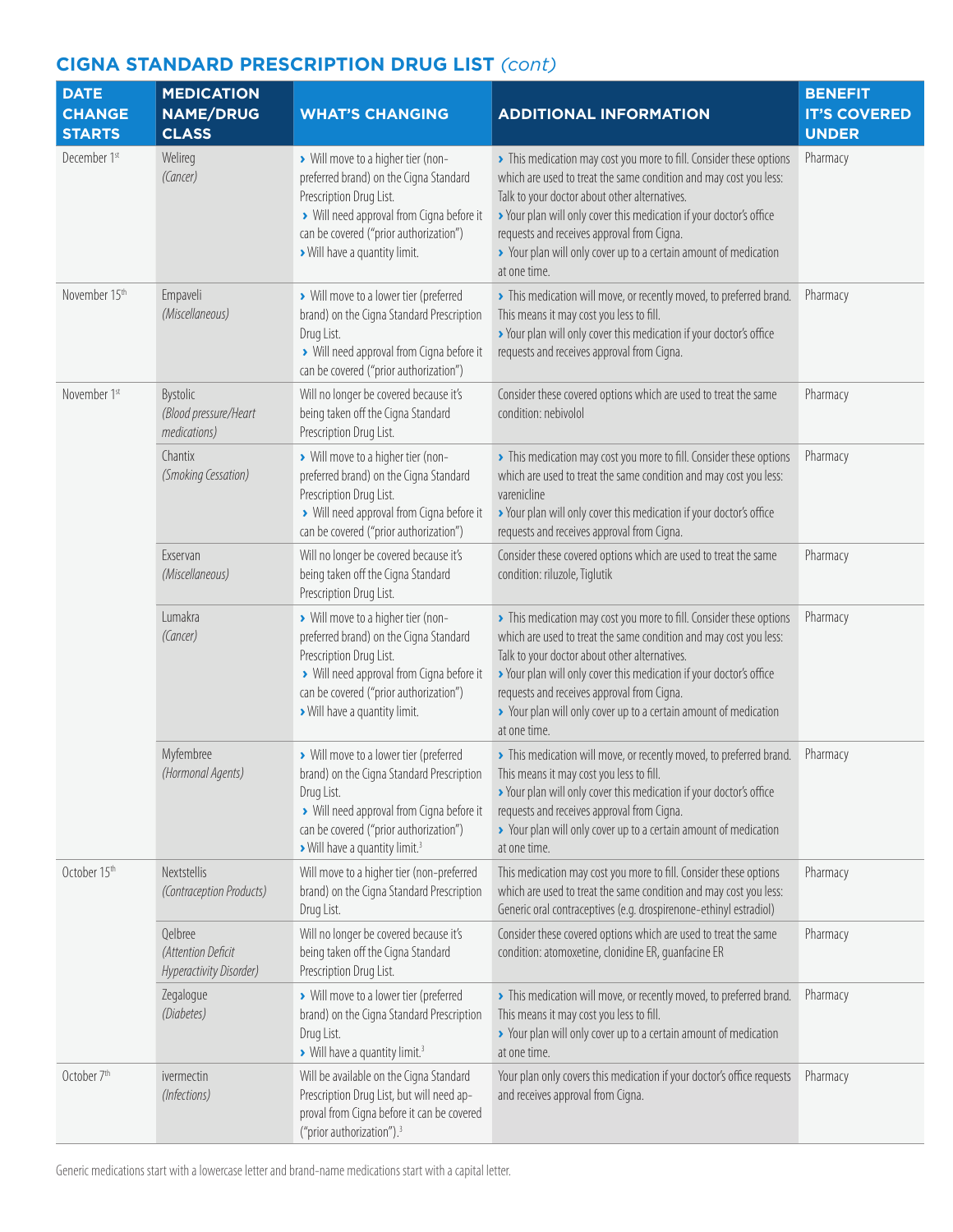| <b>DATE</b><br><b>CHANGE</b><br><b>STARTS</b> | <b>MEDICATION</b><br><b>NAME/DRUG</b><br><b>CLASS</b>         | <b>WHAT'S CHANGING</b>                                                                                                                                                                             | <b>ADDITIONAL INFORMATION</b>                                                                                                                                                                                                                                                                    | <b>BENEFIT</b><br><b>IT'S COVERED</b><br><b>UNDER</b> |
|-----------------------------------------------|---------------------------------------------------------------|----------------------------------------------------------------------------------------------------------------------------------------------------------------------------------------------------|--------------------------------------------------------------------------------------------------------------------------------------------------------------------------------------------------------------------------------------------------------------------------------------------------|-------------------------------------------------------|
| October 7 <sup>th</sup>                       | Stromectol<br>(Infections)                                    | Will be available on the Cigna Standard<br>Prescription Drug List, but will need ap-<br>proval from Cigna before it can be covered<br>("prior authorization"). <sup>3</sup>                        | Your plan only covers this medication if your doctor's office requests<br>and receives approval from Cigna.                                                                                                                                                                                      | Pharmacy                                              |
| October 1st                                   | Aubagio<br>(Multiple Sclerosis)                               | > Will move to a higher tier (non-<br>preferred brand) on the Cigna Standard<br>Prescription Drug List and<br>> Will need approval from Cigna before it<br>can be covered ("prior authorization"). | > This medication will move, or recently moved, to preferred brand.<br>This means it may cost you less to fill.<br>> Your plan will only cover this medication if your doctor's office<br>requests and receives approval from Cigna.                                                             | Pharmacy                                              |
|                                               | Elepsia XR<br>(Seizure Disorders)                             | Will no longer be covered because it's<br>being taken off the Cigna Standard<br>Prescription Drug List.                                                                                            | Consider these covered options which are used to treat the same<br>condition: levetiracetam ER                                                                                                                                                                                                   | Pharmacy                                              |
|                                               | Fortivda<br>(Cancer)                                          | > Will move to a higher tier (non-<br>preferred brand) on the Cigna Standard<br>Prescription Drug List and<br>> Will need approval from Cigna before it<br>can be covered ("prior authorization"). | If Cigna approves coverage of this medication, it may cost you<br>more to fill.<br>Consider these options which are used to treat the same condition<br>and may cost you less: Talk to your doctor about other alternatives.                                                                     | Pharmacy                                              |
|                                               | Ingrezza<br>(Miscellaneous)                                   | > Will move to a higher tier (non-<br>preferred brand) on the Cigna Standard<br>Prescription Drug List and<br>> Will need approval from Cigna before it<br>can be covered ("prior authorization"). | If Cigna approves coverage of this medication, it may cost you<br>more to fill.<br>> Consider these options which are used to treat the same<br>condition and may cost you less: Austedo                                                                                                         | Pharmacy                                              |
|                                               | Ponvory<br>(Multiple Sclerosis)                               | > Will move to a lower tier (preferred<br>brand) on the Cigna Standard<br>Prescription Drug List and<br>> Will need approval from Cigna before it<br>can be covered ("prior authorization").       | > This medication will move, or recently moved, to preferred brand.<br>This means it may cost you less to fill.<br>> Your plan will only cover this medication if your doctor's office<br>requests and receives approval from Cigna.                                                             | Pharmacy                                              |
|                                               | Roszet<br>(Cholesterol Medications)                           | > Will move to a higher tier (non-<br>preferred brand) on the Cigna Standard<br>Prescription Drug List and<br>> Will need approval from Cigna before it<br>can be covered ("prior authorization"). | If Cigna approves coverage of this medication, it may cost you<br>more to fill.<br>> Consider these options which are used to treat the same<br>condition and may cost you less: atorvastatin, ezetimibe,<br>ezetimibe-simvastatin, lovastatin, pravastatin, rosuvastatin,<br>simvastatin tablet | Pharmacy                                              |
|                                               | Somatuline Depot<br>(Hormonal Agents)                         | Will move to a lower tier (preferred brand)<br>on the Cigna Standard Prescription Drug<br>List.                                                                                                    | This medication will move, or recently moved, to preferred brand.<br>This means it may cost you less to fill                                                                                                                                                                                     | Pharmacy                                              |
| September 15th                                | Prolate solution<br>(Pain Relief and<br>Inflammatory Disease) | Will no longer be covered because it's<br>being taken off the Cigna Standard<br>Prescription Drug List.                                                                                            | Consider these covered options which are used to treat the same<br>condition: oxycodone w/ acetaminophen                                                                                                                                                                                         | Pharmacy                                              |
| September 1st                                 | Kloxxado<br>(Substance Abuse)                                 | > Will move to a lower tier (preferred<br>brand) on the Cigna Standard Prescription<br>Drug List and<br>> Will have a quantity limit. <sup>3</sup>                                                 | > This medication will move, or recently moved, to preferred<br>brand. This means it may cost you less to fill.<br>> Your plan will only cover up to a certain amount of medication<br>at one time.                                                                                              | Pharmacy                                              |
| August 15th                                   | Wegovy<br>(Weight Management)                                 | Will have a quantity limit. <sup>3</sup>                                                                                                                                                           | Your plan will only cover up to a certain amount of medication at<br>one time.                                                                                                                                                                                                                   | Pharmacy                                              |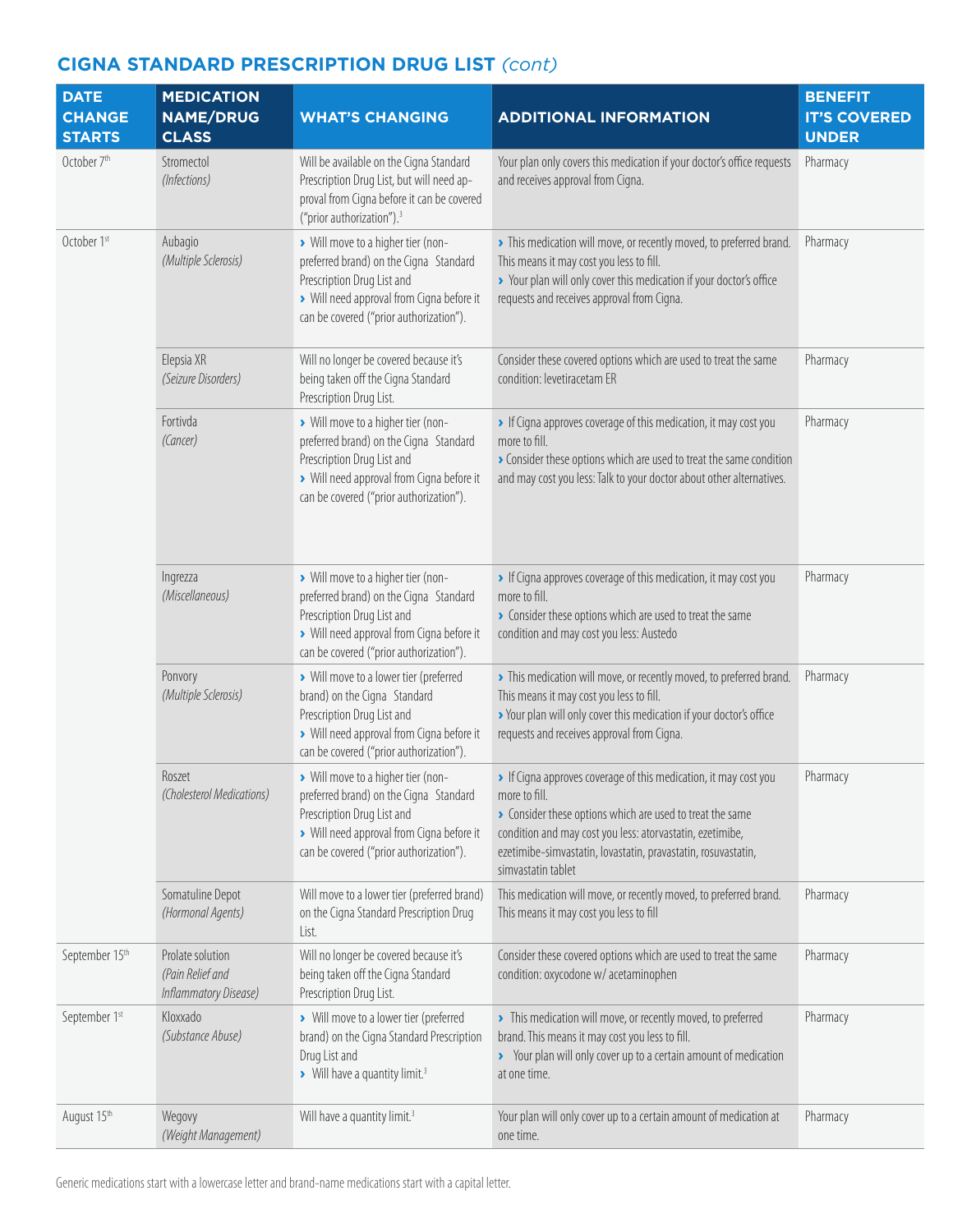| <b>DATE</b><br><b>CHANGE</b><br><b>STARTS</b> | <b>MEDICATION</b><br><b>NAME/DRUG</b><br><b>CLASS</b>                      | <b>WHAT'S CHANGING</b>                                                                                                                                                                                                                           | <b>ADDITIONAL INFORMATION</b>                                                                                                                                                                                                                                                                                           | <b>BENEFIT</b><br><b>IT'S COVERED</b><br><b>UNDER</b> |
|-----------------------------------------------|----------------------------------------------------------------------------|--------------------------------------------------------------------------------------------------------------------------------------------------------------------------------------------------------------------------------------------------|-------------------------------------------------------------------------------------------------------------------------------------------------------------------------------------------------------------------------------------------------------------------------------------------------------------------------|-------------------------------------------------------|
| July 20th                                     | Heparin Sod 5,000 Unit/ML<br>syringe<br>(Blood Thinners/<br>Anti-clotting) | Will move to a higher tier (non-preferred<br>brand) on the Cigna Standard Prescription<br>Drug List.                                                                                                                                             | This medication may cost you more to fill. Consider these options<br>which are used to treat the same condition and may cost you less:<br>Talk to your doctor about other alternatives.                                                                                                                                 | Pharmacy                                              |
|                                               | Bronchitol<br>(Asthma/COPD/Respiratory)                                    | > Will move to a higher tier (non-<br>preferred brand) on the Cigna Standard<br>Prescription Drug List and<br>> Will need approval from Cigna before it<br>can be covered ("prior authorization").                                               | If Cigna approves coverage of this medication, it may cost you<br>more to fill.<br>Consider these options which are used to treat the same condition<br>and may cost you less: Nebusal 3%, Pulmosal, Pulmozyme, sodium<br>chloride inhalation                                                                           | Pharmacy                                              |
|                                               | Ukoniq<br>(Cancer)                                                         | > Will move to a higher tier (non-<br>preferred brand) on the Cigna Standard<br>Prescription Drug List and<br>> Will need approval from Cigna before it<br>can be covered ("prior authorization").<br>> Will have a quantity limit. <sup>3</sup> | • If Cigna approves coverage of this medication, it may cost you<br>more to fill.<br>• Consider these options which are used to treat the same<br>condition and may cost you less: Talk to your doctor about other<br>alternatives.<br>> Your plan will only cover up to a certain amount of medication<br>at one time. | Pharmacy                                              |
| July 15th                                     | Dupixent<br>(Pain Relief and<br>Inflammatory Disease)                      | Will move to a lower tier (preferred brand)<br>on the Cigna Standard Prescription Drug<br>List.                                                                                                                                                  | This medication will move, or recently moved, to preferred brand.<br>This means it may cost you less to fill                                                                                                                                                                                                            | Pharmacy                                              |
|                                               | Heparin 2,000 Unit/2 ML<br>Vial<br>(Blood Thinners/<br>Anti-Clotting)      | Will move to a lower tier (generic) on the<br>Cigna Standard Prescription Drug List.                                                                                                                                                             | This medication will move, or recently moved, to preferred brand.<br>This means it may cost you less to fill                                                                                                                                                                                                            | Pharmacy                                              |
|                                               | Heparin 5,000 Unit/ML<br>Carpujct<br>(Blood Thinners/<br>Anti-Clotting)    | Will move to a lower tier (generic) on the<br>Cigna Standard Prescription Drug List.                                                                                                                                                             | This medication will move, or recently moved, to preferred brand.<br>This means it may cost you less to fill                                                                                                                                                                                                            | Pharmacy                                              |
| July 12th                                     | Wegovy<br>(Weight Management)                                              | Will move to a lower tier (preferred brand)<br>on the Cigna Standard Prescription Drug<br>List.                                                                                                                                                  | This medication will move, or recently moved, to preferred brand.<br>This means it may cost you less to fill                                                                                                                                                                                                            | Pharmacy                                              |
| July 6th                                      | Lupkynis<br>(Transplant Medications)                                       | Will need approval from Cigna before it<br>can be covered ("precertification").                                                                                                                                                                  | Your plan only covers this medication if your doctor's office requests<br>and receives approval from Cigna.                                                                                                                                                                                                             | Pharmacy                                              |
|                                               | Tepmetko<br>(Cancer)                                                       | > Will move to a higher tier (non-<br>preferred brand) on the Cigna Standard<br>Prescription Drug List and<br>> Will need approval from Cigna before it<br>can be covered ("prior authorization").<br>> Will have a quantity limit. <sup>3</sup> | • If Cigna approves coverage of this medication, it may cost you<br>more to fill.<br>Consider these options which are used to treat the same<br>condition and may cost you less: Talk to your doctor about other<br>alternatives.<br>> Your plan will only cover up to a certain amount of medication<br>at one time.   | Pharmacy                                              |
|                                               | Verquvo<br>(Blood Pressure/Heart<br>medications)                           | Will no longer be covered because it's<br>being taken off the Cigna Standard<br>Prescription Drug List.                                                                                                                                          | Consider these covered options which are used to treat the same<br>condition: Talk to your doctor about other alternatives.                                                                                                                                                                                             | Pharmacy                                              |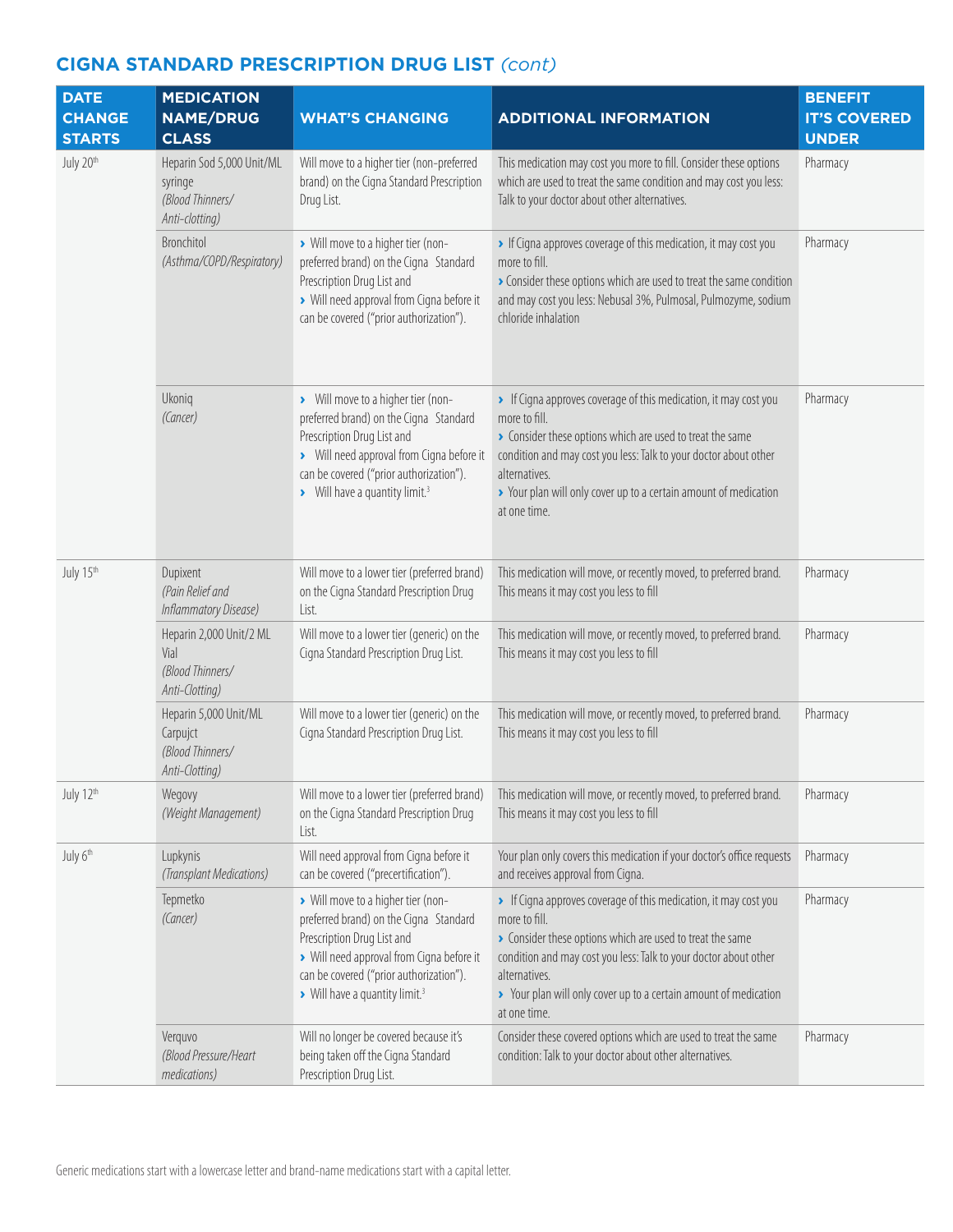| <b>DATE</b><br><b>CHANGE</b><br><b>STARTS</b> | <b>MEDICATION</b><br><b>NAME/DRUG</b><br><b>CLASS</b>                           | <b>WHAT'S CHANGING</b>                                                                                                                                                    | <b>ADDITIONAL INFORMATION</b>                                                                                                                                                                                                                                                                           | <b>BENEFIT</b><br><b>IT'S COVERED</b><br><b>UNDER</b> |
|-----------------------------------------------|---------------------------------------------------------------------------------|---------------------------------------------------------------------------------------------------------------------------------------------------------------------------|---------------------------------------------------------------------------------------------------------------------------------------------------------------------------------------------------------------------------------------------------------------------------------------------------------|-------------------------------------------------------|
| July 1st                                      | Actemra syringe, Actemra<br>ACTpen<br>(Pain Relief and<br>Inflammatory Disease) | Will no longer be covered under the<br>medical benefit (benefit exclusion).                                                                                               | This medication will only be covered under the Cigna<br>pharmacy benefit.<br>If you currently have approval for your plan to cover this<br>$\blacktriangleright$<br>medication, it's important to know that approval will end on<br>June 30th.                                                          | Medical                                               |
|                                               | Avsola<br>(Pain Relief and<br>Inflammatory Disease)                             | Will be available on the Cigna Standard<br>Prescription Drug list, but will need<br>approval from Cigna before it can be<br>covered ("prior authorization"). <sup>3</sup> | Your plan only covers this medication if your doctor's office<br>$\blacktriangleright$<br>requests and receives approval<br>from Cigna.                                                                                                                                                                 | Pharmacy                                              |
|                                               |                                                                                 | Will be a preferred medication under the<br>medical benefit.                                                                                                              | If you're currently using Remicade, ask your doctor if you should<br>consider switching to Avsola.                                                                                                                                                                                                      | Medical                                               |
|                                               | Cimzia syringe<br>(Pain Relief and<br>Inflammatory Disease)                     | Will no longer be covered under the<br>medical benefit (benefit exclusion).                                                                                               | This medication will only be covered under the Cigna<br>$\blacktriangleright$<br>pharmacy benefit.<br>If you currently have approval for your plan to cover this<br>$\blacktriangleright$<br>medication, it's important to know that approval will end on<br>June 30th.                                 | Medical                                               |
|                                               | Cystaran<br>(Eye Conditions)                                                    | Will need approval from Cigna before it<br>can be covered ("prior authorization") on<br>the Cigna Standard Prescription Drug List. <sup>3</sup>                           | If you're currently taking this medication, this change won't<br>$\blacktriangleright$<br>affect you.<br>For new prescriptions as of July 1 <sup>st</sup> , your plan will only cover<br>$\blacktriangleright$<br>this medication if your doctor's office requests and receives<br>approval from Cigna. | Pharmacy                                              |
|                                               | Dexcom G6 Sensor, Dexcom<br>G6 Transmitter<br>(Diabetes - CGMs)                 | Will no longer be covered under the<br>medical benefit (benefit exclusion).                                                                                               | This diabetic supply will only be covered under the Cigna pharmacy<br>benefit.                                                                                                                                                                                                                          | Medical                                               |
|                                               | Eligard<br>(Hormonal Agents)                                                    | Will need approval from Cigna before it<br>can be covered ("precertification").                                                                                           | Your plan only covers this medication if your doctor's office requests<br>and receives approval from Cigna.                                                                                                                                                                                             | Medical                                               |
|                                               | Fasenra pen (auto-injector)<br>(Pain Relief and<br>Inflammatory Disease)        | Will no longer be covered under the<br>medical benefit (benefit exclusion).                                                                                               | This medication will only be covered under the Cigna<br>$\blacktriangleright$<br>pharmacy benefit.<br>If you currently have approval for your plan to cover this<br>$\blacktriangleright$<br>medication, it's important to know that approval will end on<br>June 30th.                                 | Medical                                               |
|                                               | Fensolvi<br>(Hormonal Agents)                                                   | Will need approval from Cigna before it<br>can be covered ("precertification").                                                                                           | Your plan only covers this medication if your doctor's office requests<br>and receives approval from Cigna.                                                                                                                                                                                             | Medical                                               |
|                                               | Firmagon<br>(Hormonal Agents)                                                   | Will need approval from Cigna before it<br>can be covered ("precertification").                                                                                           | Your plan only covers this medication if your doctor's office requests<br>and receives approval from Cigna.                                                                                                                                                                                             | Medical                                               |
|                                               | FreeStyle Sensor 10,14, 2<br>(Diabetes - CGMs)                                  | Will no longer be covered under the<br>medical benefit (benefit exclusion).                                                                                               | This diabetic supply will only be covered under the Cigna pharmacy<br>benefit.                                                                                                                                                                                                                          | Medical                                               |
|                                               | Fulphila<br>(Blood Modifiers/Bleeding<br>Disorders)                             | Will move to a higher tier (non-preferred<br>brand) on the Cigna Standard Prescription<br>Drug List.                                                                      | This medication may cost you more to fill. <sup>4</sup> Consider these options<br>which are used to treat the same condition and may cost you less:<br>Nyvepria, Udenyca, Neulasta.                                                                                                                     | Pharmacy                                              |
|                                               |                                                                                 | Will have a change to its<br>coverage policy.                                                                                                                             | > If you're currently taking this medication, this change won't<br>affect you until your current coverage approval ends.<br>Consider these preferred medications, which are available<br>$\blacktriangleright$<br>under the Cigna medical benefit: Nyvepria, Udenyca, Neulasta.                         | Medical                                               |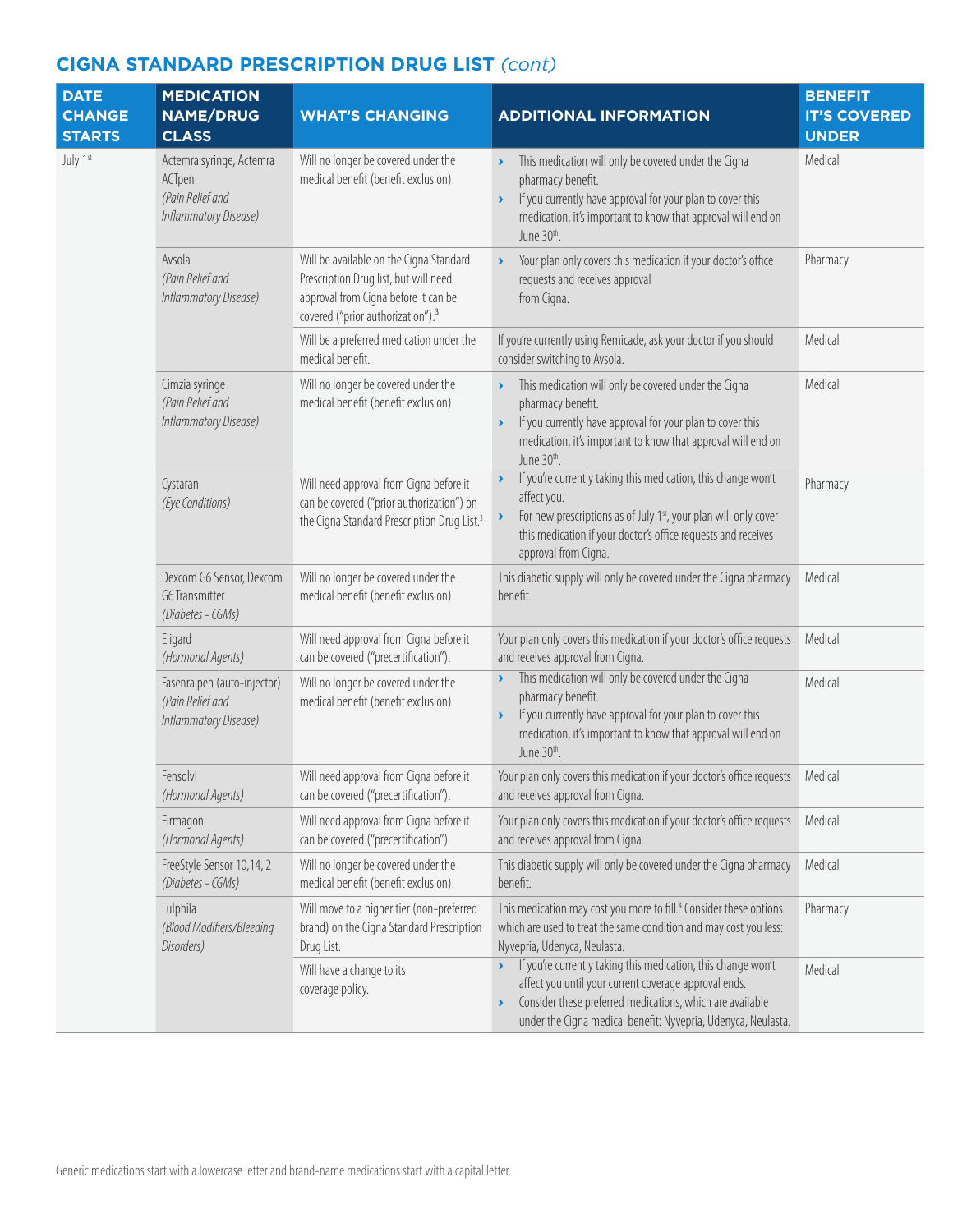| <b>DATE</b><br><b>CHANGE</b><br><b>STARTS</b> | <b>MEDICATION</b><br><b>NAME/DRUG</b><br><b>CLASS</b>                                                        | <b>WHAT'S CHANGING</b>                                                                                                                                                                                                                       | <b>ADDITIONAL INFORMATION</b>                                                                                                                                                                                                                                                                                                                                       | <b>BENEFIT</b><br><b>IT'S COVERED</b><br><b>UNDER</b> |
|-----------------------------------------------|--------------------------------------------------------------------------------------------------------------|----------------------------------------------------------------------------------------------------------------------------------------------------------------------------------------------------------------------------------------------|---------------------------------------------------------------------------------------------------------------------------------------------------------------------------------------------------------------------------------------------------------------------------------------------------------------------------------------------------------------------|-------------------------------------------------------|
| July 1st                                      | Granix<br>(Blood Modifiers/Bleeding<br>Disorders)                                                            | Will move to a higher tier (non-<br>$\blacktriangleright$<br>preferred brand) on the Cigna<br>Standard Prescription Drug List and<br>Will need approval from Cigna<br>×<br>before it can be covered ("prior<br>authorization"). <sup>3</sup> | This medication may cost you more to fill. <sup>4</sup> Consider these options<br>which are used to treat the same condition and may cost you less:<br>Nivestym, Zarxio.                                                                                                                                                                                            | Pharmacy                                              |
|                                               |                                                                                                              | Will need approval from Cigna before it<br>can be covered ("precertification").                                                                                                                                                              | Your plan only covers this medication if your doctor's office requests<br>and receives approval from Cigna.                                                                                                                                                                                                                                                         | Medical                                               |
|                                               | Inflectra<br>(Pain Relief and<br>Inflammatory Disease)                                                       | Will move to a lower tier (preferred<br>×<br>brand) on the Cigna Standard<br>Prescription Drug List.<br>Will need aprroval from Cigna<br>×<br>before it can be covered ("prior<br>authorization"). <sup>3</sup>                              | This medication will move, or recently moved,<br>$\blacktriangleright$<br>to preferred brand. This means it may cost you less to fill.<br>If you're currently using Remicade, ask your doctor if you<br>$\blacktriangleright$<br>should consider switching to Inflectra.                                                                                            | Pharmacy                                              |
|                                               |                                                                                                              | Will be a preferred medication under the<br>medical benefit.                                                                                                                                                                                 | If you're currently using Remicade, ask your doctor if you should<br>consider switching to Inflectra.                                                                                                                                                                                                                                                               | Medical                                               |
|                                               | Ingrezza <sup>5</sup><br>(Miscellaneous)                                                                     | Will no longer be covered because it's<br>being taken off the Cigna Standard<br>Prescription Drug List.                                                                                                                                      | If you're currently taking this medication, this change won't affect<br>you. Consider this covered option which is used to treat the same<br>condition: Austedo.                                                                                                                                                                                                    | Pharmacy                                              |
|                                               | Kuvan Tablet & Packets <sup>5</sup><br>(Miscellaneous)                                                       | Will no longer be covered because it's<br>being taken off the Cigna Standard<br>Prescription Drug List.                                                                                                                                      | If you currently have approval for your plan to cover this<br>$\blacktriangleright$<br>medication, it's important to know<br>that approval will end on June 30th. However, you're<br>automatically approved for coverage<br>of the generics.<br>Consider these covered options which are used to treat the<br>same condition: sapropterin tablet and powder packet. | Pharmacy                                              |
|                                               | Lupron Depot, Lupron<br>Depot-PED (7.5mg,<br>11.25mg, 15mg), Lupron<br>Depot-PED (30mg)<br>(Hormonal Agents) | Will need approval from Cigna before it<br>can be covered ("precertification").                                                                                                                                                              | Your plan only covers this medication if your doctor's office requests<br>and receives approval from Cigna.                                                                                                                                                                                                                                                         | Medical                                               |
|                                               | Nivestym<br>(Blood Modifiers/Bleeding<br>Disorders)                                                          | Will move to a lower tier (preferred<br>$\blacktriangleright$<br>brand) on the<br>Cigna Standard Prescription Drug<br>List and<br>Will no longer need approval from<br>×<br>Cigna before it can be covered ("prior<br>authorization").       | This medication will move, or recently moved,<br>$\blacktriangleright$<br>to preferred brand. This means it may cost you<br>less to fill.<br>Your doctor's office no longer has to request coverage approval<br>$\blacktriangleright$<br>from Cigna.                                                                                                                | Pharmacy                                              |
|                                               | Nivestym<br>(Blood Modifiers/Bleeding<br>Disorders)                                                          | Will be a preferred medication under<br>$\blacktriangleright$<br>the medical benefit and<br>Will no longer need approval from<br>×<br>Cigna before it can be covered<br>("precertification").                                                | Your doctor's office no longer has to request coverage approval<br>$\blacktriangleright$<br>from Cigna.<br>If you're currently using Granix, ask your doctor if you should<br>$\blacktriangleright$<br>consider switching to Nivestym.                                                                                                                              | Medical                                               |
|                                               | Nucala syringe, Nucala<br>auto-injector<br>(Pain Relief and<br>Inflammatory Disease)                         | Will no longer be covered under the<br>medical benefit (benefit exclusion).                                                                                                                                                                  | This medication will only be covered under the Cigna<br>$\blacktriangleright$<br>pharmacy benefit.<br>If you currently have approval for your plan to cover this<br>$\blacktriangleright$<br>medication, it's important to know that approval will end on<br>June 30 <sup>th</sup> .                                                                                | Medical                                               |
|                                               | Ogivri<br>(Cancer)                                                                                           | Will no longer be a preferred medication<br>under the medical benefit.                                                                                                                                                                       | If you're currently taking this medication, this change won't<br>$\blacktriangleright$<br>affect you until your current coverage approval ends.<br>Consider these preferred medications, which are available<br>$\blacktriangleright$<br>under the Cigna medical benefit: Kanjinti, Trazimera.                                                                      | Medical                                               |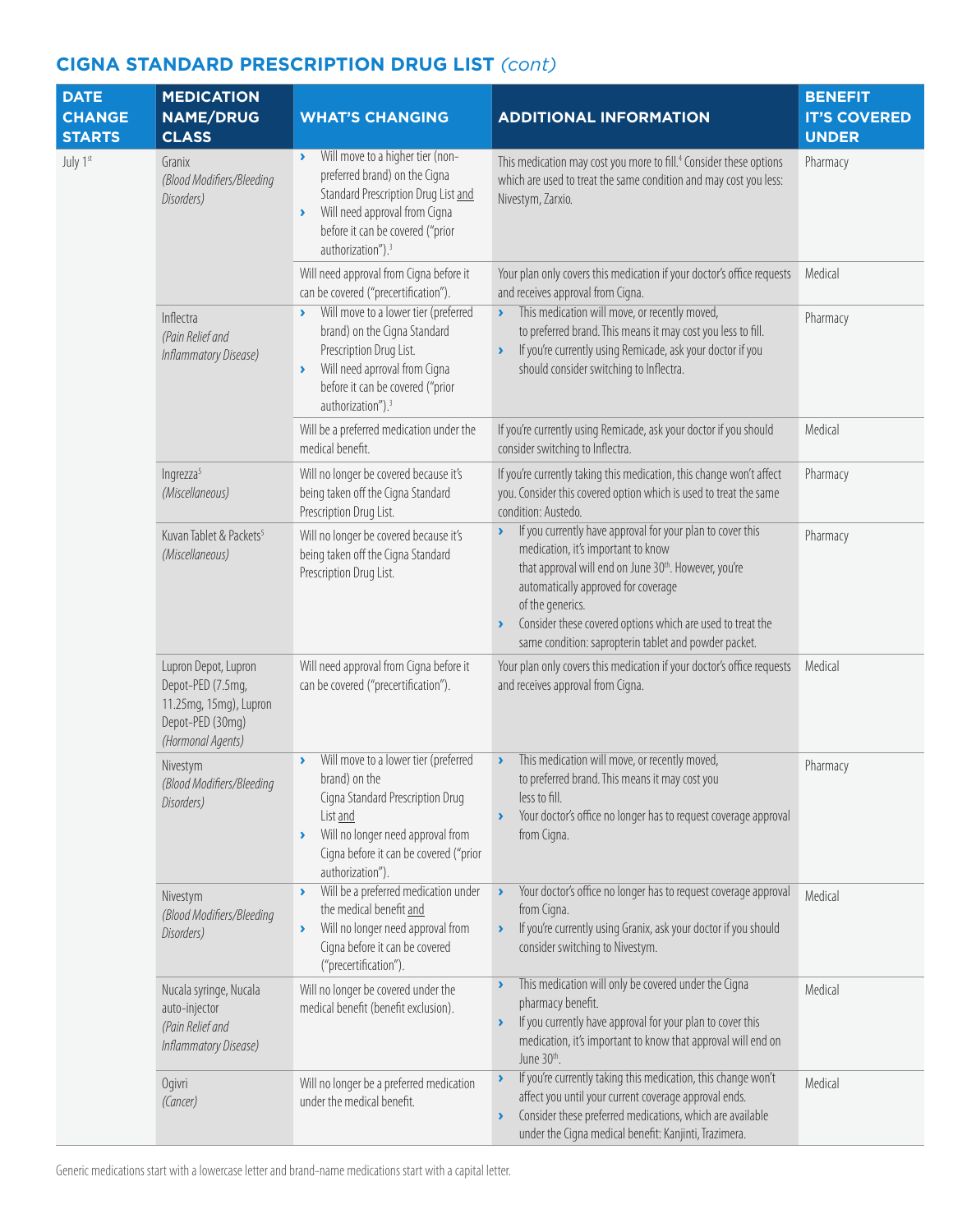| <b>DATE</b><br><b>CHANGE</b><br><b>STARTS</b> | <b>MEDICATION</b><br><b>NAME/DRUG</b><br><b>CLASS</b>                             | <b>WHAT'S CHANGING</b>                                                                                                                                                                                                                                 | <b>ADDITIONAL INFORMATION</b>                                                                                                                                                                                                                                                                                                                                                                                                                                                                                                                                                                                                                                                                                                                                 | <b>BENEFIT</b><br><b>IT'S COVERED</b><br><b>UNDER</b> |
|-----------------------------------------------|-----------------------------------------------------------------------------------|--------------------------------------------------------------------------------------------------------------------------------------------------------------------------------------------------------------------------------------------------------|---------------------------------------------------------------------------------------------------------------------------------------------------------------------------------------------------------------------------------------------------------------------------------------------------------------------------------------------------------------------------------------------------------------------------------------------------------------------------------------------------------------------------------------------------------------------------------------------------------------------------------------------------------------------------------------------------------------------------------------------------------------|-------------------------------------------------------|
| July 1st                                      | Orencia syringe, Orencia<br>clickjet<br>(Pain Relief and<br>Inflammatory Disease) | Will no longer be covered under the<br>medical benefit (benefit exclusion).                                                                                                                                                                            | This medication will only be covered under the Cigna<br>$\blacktriangleright$<br>pharmacy benefit.<br>If you currently have approval for your plan to cover this<br>$\blacktriangleright$<br>medication, it's important to know that approval will end on<br>June 30 <sup>th</sup> .                                                                                                                                                                                                                                                                                                                                                                                                                                                                          | Medical                                               |
|                                               | Remicade<br>(Pain Relief and<br>Inflammatory Disease)                             | Will move to a higher tier (non-<br>$\blacktriangleright$<br>preferred brand) on the Cigna<br>Standard Prescription Drug List and<br>Will have a change to its approval<br>$\blacktriangleright$<br>requirements ("prior authorization"). <sup>3</sup> | This change won't affect you if you're currently taking<br>$\blacktriangleright$<br>Remicade to treat Polyarticular Juvenile Idiopathic Arthritis<br>$(pJ A)$ .<br>If you currently have approval for your plan to cover Remicade,<br>$\blacktriangleright$<br>it's important to know that approval will end on June 30th. If<br>you were approved for coverage past July 1st and your doctor<br>wants you to continue using Remicade, you may be able to<br>appeal this decision.<br>If Cigna approves coverage of Remicade, it may cost you more<br>$\blacktriangleright$<br>to fill. <sup>4</sup><br>Consider these preferred medications which are used to treat<br>$\blacktriangleright$<br>the same condition and may cost you less: Inflectra, Avsola. | Pharmacy                                              |
|                                               | Remicade<br>(Pain Relief and<br>Inflammatory Disease)                             | Will have a change to its<br>coverage policy.                                                                                                                                                                                                          | This change won't affect you if you're currently taking<br>$\blacktriangleright$<br>Remicade to treat Polyarticular Juvenile Idiopathic Arthritis<br>(pJIA).<br>Remicade will no longer be a preferred medication under the<br>$\blacktriangleright$<br>Cigna medical benefit.<br>Consider these preferred medications, which are available<br>under the Cigna medical benefit: Inflectra, Avsola.<br>If you currently have approval (precertification) for your plan<br>$\blacktriangleright$<br>to cover Remicade, it's important to know that approval will<br>end on June 30 <sup>th</sup> . If you were approved for coverage past July<br>1st and your doctor wants you to continue using Remicade, you<br>may be able to appeal this decision.         | Medical                                               |
|                                               | Trelstar<br>(Hormonal Agents)                                                     | Will be available on the Cigna Standard<br>Prescription Drug List, but will need<br>approval from Cigna before it can be<br>covered ("prior authorization"). <sup>3</sup>                                                                              | Your plan only covers this medication if your doctor's office requests<br>and receives approval from Cigna.                                                                                                                                                                                                                                                                                                                                                                                                                                                                                                                                                                                                                                                   | Medical                                               |
|                                               | Valtoco<br>(Seizure Disorders)                                                    | Will need approval from Cigna before it<br>can be covered ("precertification").                                                                                                                                                                        | Your plan only covers this medication if your doctor's office requests Pharmacy<br>and receives approval from Cigna.                                                                                                                                                                                                                                                                                                                                                                                                                                                                                                                                                                                                                                          |                                                       |
|                                               | 7iextenzo<br>(Blood Modifiers/Bleeding<br>Disorders)                              | Will be available on the Cigna Standard<br>Prescription Drug List, but will need ap-<br>proval from Cigna before it can be covered<br>("prior authorization"). <sup>3</sup>                                                                            | Your plan only covers this medication if your doctor's office requests<br>and receives approval from Cigna.                                                                                                                                                                                                                                                                                                                                                                                                                                                                                                                                                                                                                                                   | Pharmacy                                              |
|                                               | Zoladex<br>(Hormonal Agents)                                                      | Will move to a higher tier (non-preferred<br>brand) on the Cigna Standard Prescription<br>Drug List.                                                                                                                                                   | This medication may cost you more to fill. <sup>4</sup> Consider these options<br>which are used to treat the same condition and may cost you less:<br>Nyvepria, Udenyca, Neulasta.                                                                                                                                                                                                                                                                                                                                                                                                                                                                                                                                                                           | Medical                                               |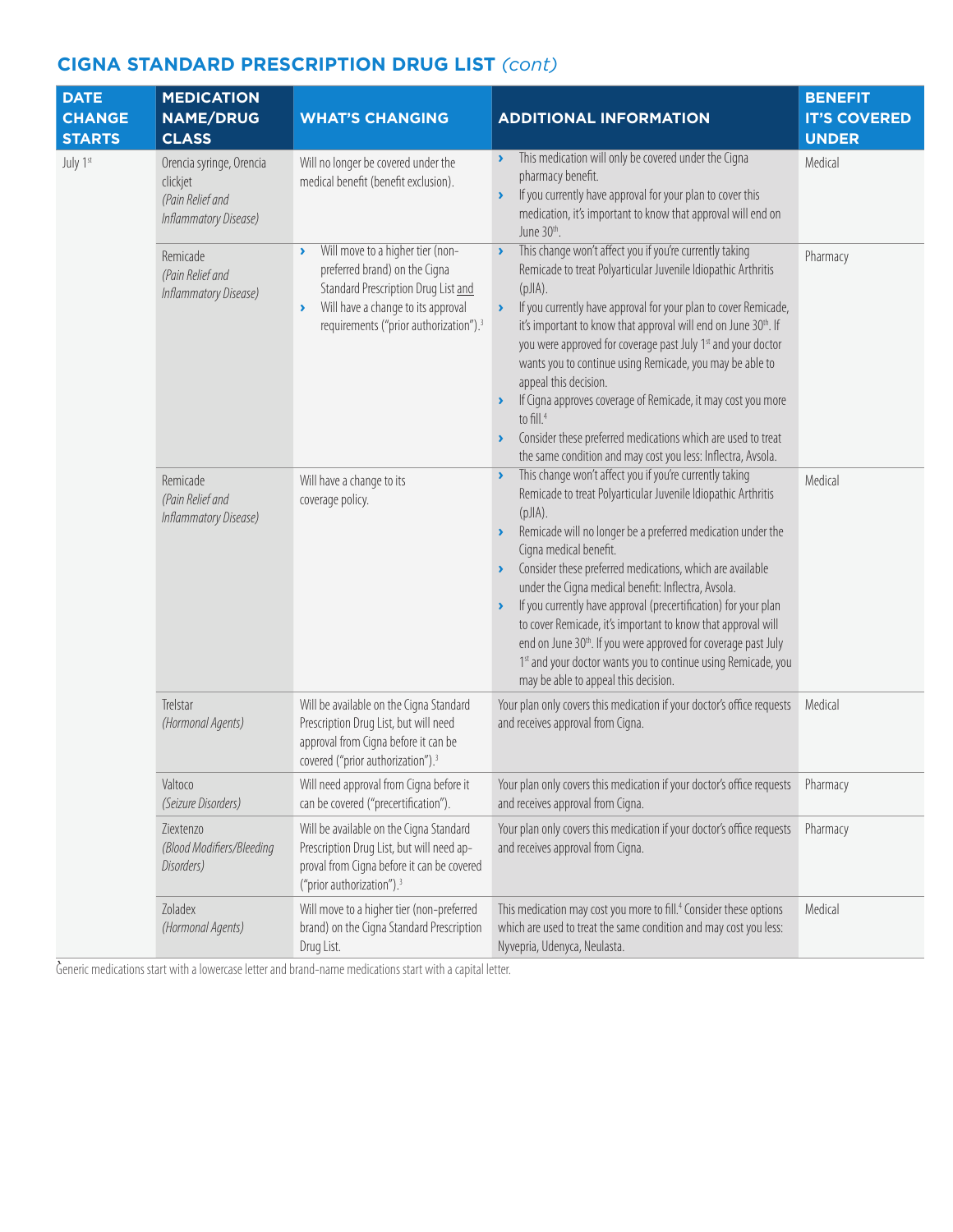| <b>DATE</b><br><b>CHANGE</b><br><b>STARTS</b> | <b>MEDICATION</b><br><b>NAME/DRUG</b><br><b>CLASS</b>       | <b>WHAT'S CHANGING</b>                                                                                                                                                                                                              | <b>ADDITIONAL INFORMATION</b>                                                                                                                                                                                                                                                                                                                                                                      | <b>BENEFIT</b><br><b>IT'S COVERED</b><br><b>UNDER</b> |
|-----------------------------------------------|-------------------------------------------------------------|-------------------------------------------------------------------------------------------------------------------------------------------------------------------------------------------------------------------------------------|----------------------------------------------------------------------------------------------------------------------------------------------------------------------------------------------------------------------------------------------------------------------------------------------------------------------------------------------------------------------------------------------------|-------------------------------------------------------|
| December 1st                                  | Azstarys<br>(Attention Deficit Hyperactiv-<br>ity Disorder) | Will no longer be covered because it's<br>being taken off the Cigna Prescription<br>Value Drug List.                                                                                                                                | Consider these covered options which are used to treat the same<br>condition: methylphenidate ER/CD/LA; dexmethylphenidate ER                                                                                                                                                                                                                                                                      | Pharmacy                                              |
|                                               | Brexafemme<br>(Infections)                                  | Will no longer be covered because<br>it's being taken off the Cigna Value<br>Prescription Drug List.                                                                                                                                | Consider these covered options which are used to treat the same<br>condition: fluconazole                                                                                                                                                                                                                                                                                                          | Pharmacy                                              |
|                                               | Truseltig<br>(Cancer)                                       | > Will move to a higher tier (non-<br>preferred brand) on the Cigna Value<br>Prescription Drug List.<br>> Will need approval from Cigna before it<br>can be covered ("prior authorization")<br>> Will have a quantity limit.        | > This medication may cost you more to fill. Consider these options<br>which are used to treat the same condition and may cost you less:<br>Talk to your doctor about other alternatives.<br>> Your plan will only cover this medication if your doctor's office<br>requests and receives approval from Cigna.<br>> Your plan will only cover up to a certain amount of medication<br>at one time. | Pharmacy                                              |
|                                               | Welireg<br>(Cancer)                                         | > Will move to a higher tier (non-<br>preferred brand) on the Cigna Value<br>Prescription Drug List.<br>> Will need approval from Cigna before it<br>can be covered ("prior authorization")<br>> Will have a quantity limit.        | > This medication may cost you more to fill. Consider these options<br>which are used to treat the same condition and may cost you less:<br>Talk to your doctor about other alternatives.<br>> Your plan will only cover this medication if your doctor's office<br>requests and receives approval from Cigna.<br>> Your plan will only cover up to a certain amount of medication<br>at one time. | Pharmacy                                              |
| November 15th                                 | Empaveli<br>(Miscellaneous)                                 | > Will move to a lower tier (preferred<br>brand) on the Cigna Value Prescription<br>Drug List.<br>> Will need approval from Cigna before it<br>can be covered ("prior authorization")                                               | > This medication will move, or recently moved, to preferred brand.<br>This means it may cost you less to fill.<br>> Your plan will only cover this medication if your doctor's office<br>requests and receives approval from Cigna.                                                                                                                                                               | Pharmacy                                              |
| November 1st                                  | Chantix<br>(Smoking Cessation)                              | > Will need approval from Cigna before it<br>can be covered ("prior authorization")                                                                                                                                                 | > Your plan will only cover this medication if your doctor's office<br>requests and receives approval from Cigna.                                                                                                                                                                                                                                                                                  | Pharmacy                                              |
|                                               | Exservan<br>(Miscellaneous)                                 | Will no longer be covered because<br>it's being taken off the Cigna Value<br>Prescription Drug List.                                                                                                                                | Consider these covered options which are used to treat the same<br>condition: riluzole, Tiglutik                                                                                                                                                                                                                                                                                                   | Pharmacy                                              |
|                                               | Lumakra<br>(Cancer)                                         | > Will move to a higher tier (non-<br>preferred brand) on the Cigna Standard<br>Prescription Drug List.<br>> Will need approval from Cigna before it<br>can be covered ("prior authorization")<br>> Will have a quantity limit.     | > This medication may cost you more to fill. Consider these options<br>which are used to treat the same condition and may cost you less:<br>Talk to your doctor about other alternatives.<br>> Your plan will only cover this medication if your doctor's office<br>requests and receives approval from Cigna.<br>> Your plan will only cover up to a certain amount of medication<br>at one time. | Pharmacy                                              |
|                                               | Myfembree<br>(Hormonal Agents)                              | > Will move to a lower tier (preferred<br>brand) on the Cigna Value Prescription<br>Drug List.<br>> Will need approval from Cigna before it<br>can be covered ("prior authorization")<br>> Will have a quantity limit. <sup>3</sup> | > This medication will move, or recently moved, to preferred<br>brand. This means it may cost you less to fill.<br>> Your plan will only cover this medication if your doctor's office<br>requests and receives approval from Cigna.<br>> Your plan will only cover up to a certain amount of medication<br>at one time.                                                                           | Pharmacy                                              |
| October 15th                                  | Nextstellis<br>(Contraception Products)                     | Will no longer be covered because<br>it's being taken off the Cigna Value<br>Prescription Drug List.                                                                                                                                | Consider these covered options which are used to treat the same<br>condition: Generic oral contraceptives (e.g. drospirenone-ethinyl<br>estradiol)                                                                                                                                                                                                                                                 | Pharmacy                                              |
|                                               | Qelbree<br>(Attention Deficit<br>Hyperactivity Disorder)    | Will no longer be covered because<br>it's being taken off the Cigna Value<br>Prescription Drug List.                                                                                                                                | Consider these covered options which are used to treat the same<br>condition: atomoxetine, clonidine ER, guanfacine ER                                                                                                                                                                                                                                                                             | Pharmacy                                              |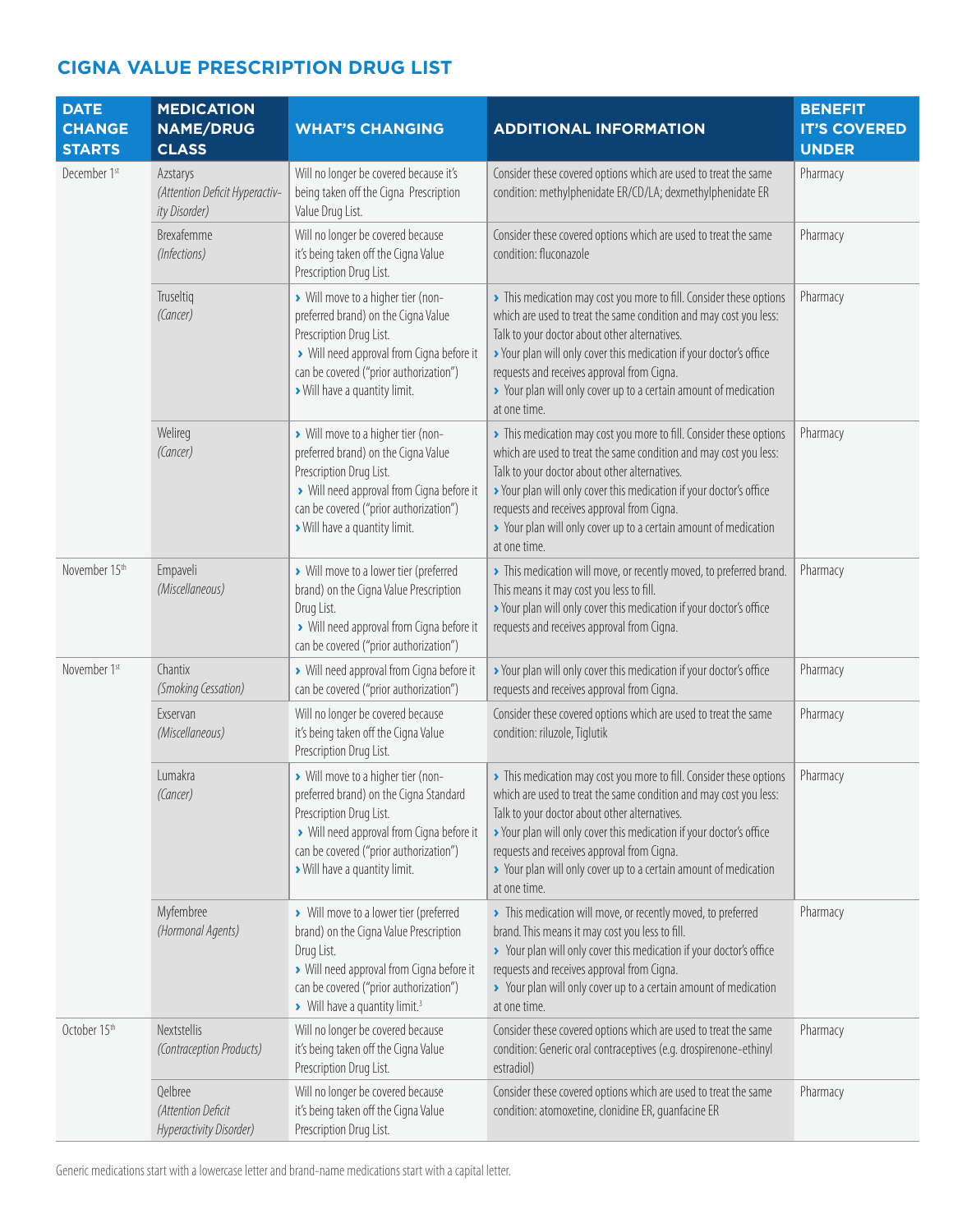| <b>DATE</b><br><b>CHANGE</b>  | <b>MEDICATION</b><br><b>NAME/DRUG</b>   | <b>WHAT'S CHANGING</b>                                                                                                                                                                         | <b>ADDITIONAL INFORMATION</b>                                                                                                                                                                                                        | <b>BENEFIT</b><br><b>IT'S COVERED</b> |
|-------------------------------|-----------------------------------------|------------------------------------------------------------------------------------------------------------------------------------------------------------------------------------------------|--------------------------------------------------------------------------------------------------------------------------------------------------------------------------------------------------------------------------------------|---------------------------------------|
| <b>STARTS</b><br>October 15th | <b>CLASS</b><br>Zegalogue<br>(Diabetes) | > Will move to a lower tier (preferred<br>brand) on the Cigna Value Prescription<br>Drug List.<br>> Will have a quantity limit. <sup>3</sup>                                                   | > This medication will move, or recently moved, to preferred brand.<br>This means it may cost you less to fill.<br>> Your plan will only cover up to a certain amount of medication at<br>one time.                                  | <b>UNDER</b><br>Pharmacy              |
| October 7 <sup>th</sup>       | ivermectin<br>(Infections)              | Will be available on the Cigna Value Pre-<br>scription Drug List, but will need approval<br>from Cigna before it can be covered ("prior<br>authorization"). <sup>3</sup>                       | Your plan only covers this medication if your doctor's office requests<br>and receives approval from Cigna.                                                                                                                          | Pharmacy                              |
|                               | Stromectol<br>(Infections)              | Will be available on the Cigna Value Pre-<br>scription Drug List, but will need approval<br>from Cigna before it can be covered ("prior<br>authorization"). <sup>3</sup>                       | Your plan only covers this medication if your doctor's office requests<br>and receives approval from Cigna.                                                                                                                          | Pharmacy                              |
| October 1st                   | Aubagio<br>(Multiple Sclerosis)         | > Will move to a lower tier (preferred<br>brand) on the Cigna Value Prescription<br>Drug List and<br>> Will need approval from Cigna before it<br>can be covered ("prior authorization")       | > This medication will move, or recently moved, to preferred<br>brand. This means it may cost you less to fill.<br>> Your plan will only cover this medication if your doctor's office<br>requests and receives approval from Cigna. | Pharmacy                              |
|                               | Elepsia XR<br>(Seizure Disorders)       | Will no longer be covered because<br>it's being taken off the Cigna Value<br>Prescription Drug List.                                                                                           | Consider these covered options which are used to treat the same<br>condition: levetiracetam ER                                                                                                                                       | Pharmacy                              |
|                               | Fortivda<br>(Cancer)                    | > Will move to a higher tier (non-<br>preferred brand) on the Cigna Value<br>Prescription Drug List and<br>> Will need approval from Cigna before it<br>can be covered ("prior authorization") | > If Cigna approves coverage of this medication, it may cost you<br>more to fill.<br>• Consider these options which are used to treat the same<br>condition and may cost you less: Talk to your doctor about other<br>alternatives.  | Pharmacy                              |
|                               | Ingrezza<br>(Miscellaneous)             | > Will move to a higher tier (non-<br>preferred brand) on the Cigna Value<br>Prescription Drug List and<br>> Will need approval from Cigna before it<br>can be covered ("prior authorization") | If Cigna approves coverage of this medication, it may cost you<br>more to fill.<br>> Consider these options which are used to treat the same<br>condition and may cost you less: Austedo                                             | Pharmacy                              |
|                               | Linzess<br>(Gastrointestinal/Heartburn) | Will move to a lower tier (preferred brand)<br>on the Cigna Value Prescription Drug List.                                                                                                      | This medication will move, or recently moved, to preferred brand.<br>This means it may cost you less to fill                                                                                                                         | Pharmacy                              |
|                               | Ponvory<br>(Multiple Sclerosis)         | > Will move to a lower tier (preferred<br>brand) on the Cigna Value Prescription<br>Drug List and<br>> Will need approval from Cigna before it<br>can be covered ("prior authorization")       | > This medication will move, or recently moved, to preferred brand.<br>This means it may cost you less to fill.<br>> Your plan will only cover this medication if your doctor's office<br>requests and receives approval from Cigna. | Pharmacy                              |
|                               | Roszet<br>(Cholesterol Medications)     | Will no longer be covered because<br>it's being taken off the Cigna Value<br>Prescription Drug List.                                                                                           | Consider these covered options which are used to treat the<br>same condition: atorvastatin, ezetimibe, ezetimibe-simvastatin,<br>lovastatin, pravastatin, rosuvastatin, simvastatin tablet                                           | Pharmacy                              |
|                               | Somatuline Depot<br>(Hormonal Agents)   | Will move to a lower tier (preferred brand)<br>on the Cigna Value Prescription Drug List.                                                                                                      | This medication will move, or recently moved, to preferred brand.<br>This means it may cost you less to fill                                                                                                                         | Pharmacy                              |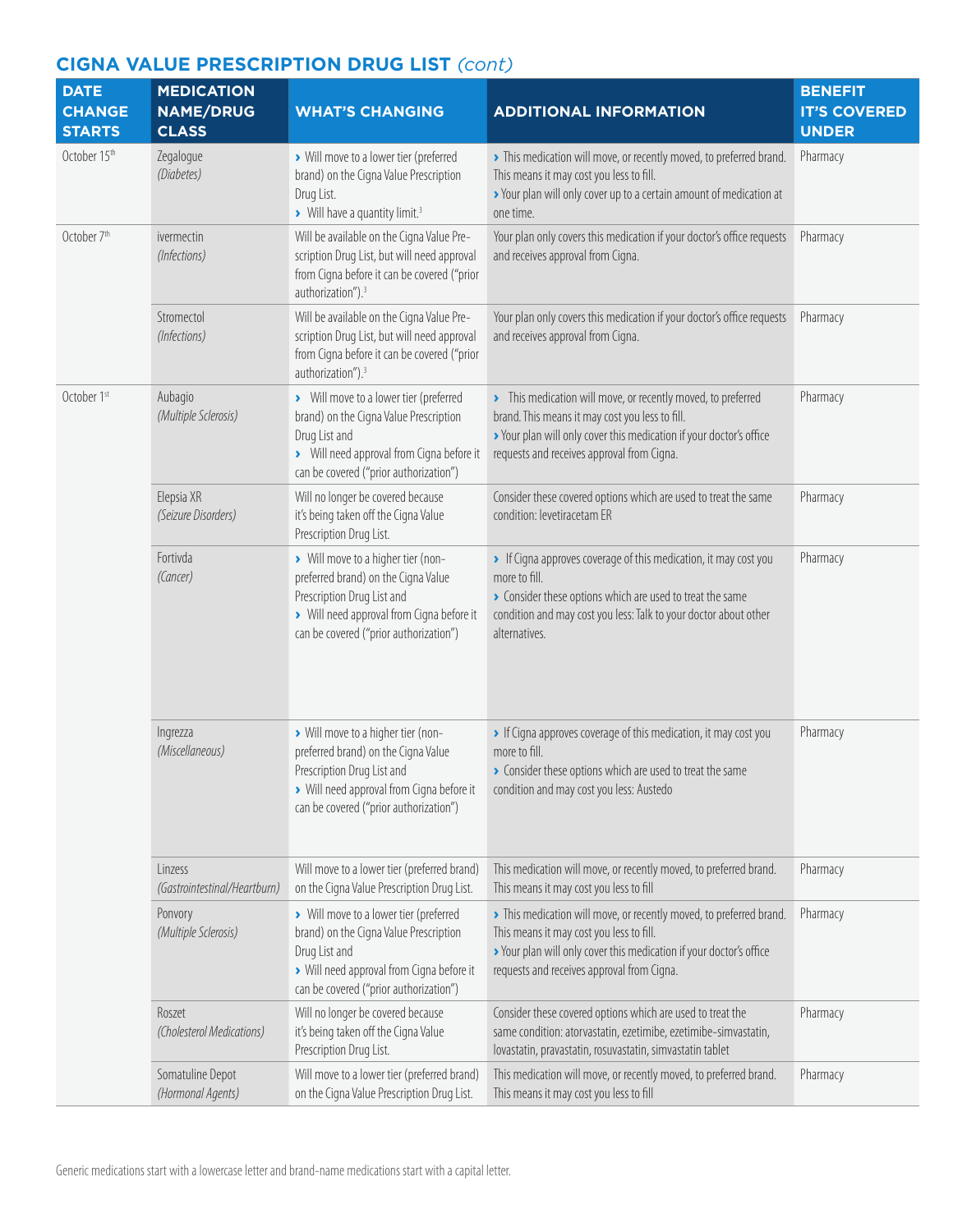#### **DATE CHANGE STARTS MEDICATION NAME/DRUG CLASS WHAT'S CHANGING ADDITIONAL INFORMATION BENEFIT IT'S COVERED UNDER** September 15<sup>th</sup> Prolate solution *(Pain Relief and Inflammatory Disease)* Will no longer be covered because it's being taken off the Cigna Value Prescription Drug List. Consider these covered options which are used to treat the same condition: oxycodone w/ acetaminophen Pharmacy September 1<sup>st</sup> Kloxxado *(Substance Abuse)* **›** Will move to a lower tier (preferred brand) on the Cigna Value Prescription Drug List and **›** Will have a quantity limit.3 **›** This medication will move, or recently moved, to preferred brand. This means it may cost you less to fill. **›** Your plan will only cover up to a certain amount of medication at one time. Pharmacy August 15th Wegovy *(Weight Management)* Will have a quantity limit.<sup>3</sup> Your plan will only cover up to a certain amount of medication at one time. Pharmacy July 20<sup>th</sup> Bronchitol *(Asthma/COPD/Respiratory)* **›** Will move to a higher tier (nonpreferred brand) on the Cigna Value Prescription Drug List and **›** Will need approval from Cigna before it can be covered ("prior authorization"). **›** If Cigna approves coverage of this medication, it may cost you more to fill. **›** Consider these options which are used to treat the same condition and may cost you less: Nebusal 3%, Pulmosal, Pulmozyme, sodium chloride inhalation Pharmacy Ukoniq *(Cancer)* **›** Will move to a higher tier (nonpreferred brand) on the Cigna Value Prescription Drug List. **›** Will need approval from Cigna before it can be covered ("prior authorization") **›** Will have a quantity limit.3 **›** If Cigna approves coverage of this medication, it may cost you more to fill. **›** Consider these options which are used to treat the same condition and may cost you less: Talk to your doctor about other alternatives. **›** Your plan will only cover up to a certain amount of medication at one time. Pharmacy July 15th Dupixent *(Pain Relief and Inflammatory Disease)* Will move to a lower tier (preferred brand) on the Cigna Value Prescription Drug List. This medication will move, or recently moved, to preferred brand. This means it may cost you less to fill Pharmacy Heparin 2,000 Unit/2 ML Vial *(Blood Thinners/ Anti-Clotting)* Will move to a lower tier (generic) on the Cigna Value Prescription Drug List. This medication will move, or recently moved, to preferred brand. This means it may cost you less to fill Pharmacy Heparin 5,000 Unit/ML Carpujct *(Blood Thinners/ Anti-Clotting)* Will move to a lower tier (generic) on the Cigna Value Prescription Drug List. This medication will move, or recently moved, to preferred brand. This means it may cost you less to fill Pharmacy Heparin Sod 5,000 Unit/ML syringe *(Blood Thinners/ Anti-Clotting)* Will move to a higher tier (non-preferred brand) on the Cigna Value Prescription Drug List. This medication may cost you more to fill. Consider these options which are used to treat the same condition and may cost you less: Talk to your doctor about other alternatives. Pharmacy July 12<sup>th</sup> Wegovy *(Weight Management)* Will move to a lower tier (preferred brand) on the Cigna Value Prescription Drug List. This medication will move, or recently moved, to preferred brand. This means it may cost you less to fill Pharmacy July 6th Lupkynis *(Transplant Medications)* Will no longer be covered because it's being taken off the Cigna Value Prescription Drug List. Consider these covered options which are used to treat the same condition: Benylsta, tacrolimus Pharmacy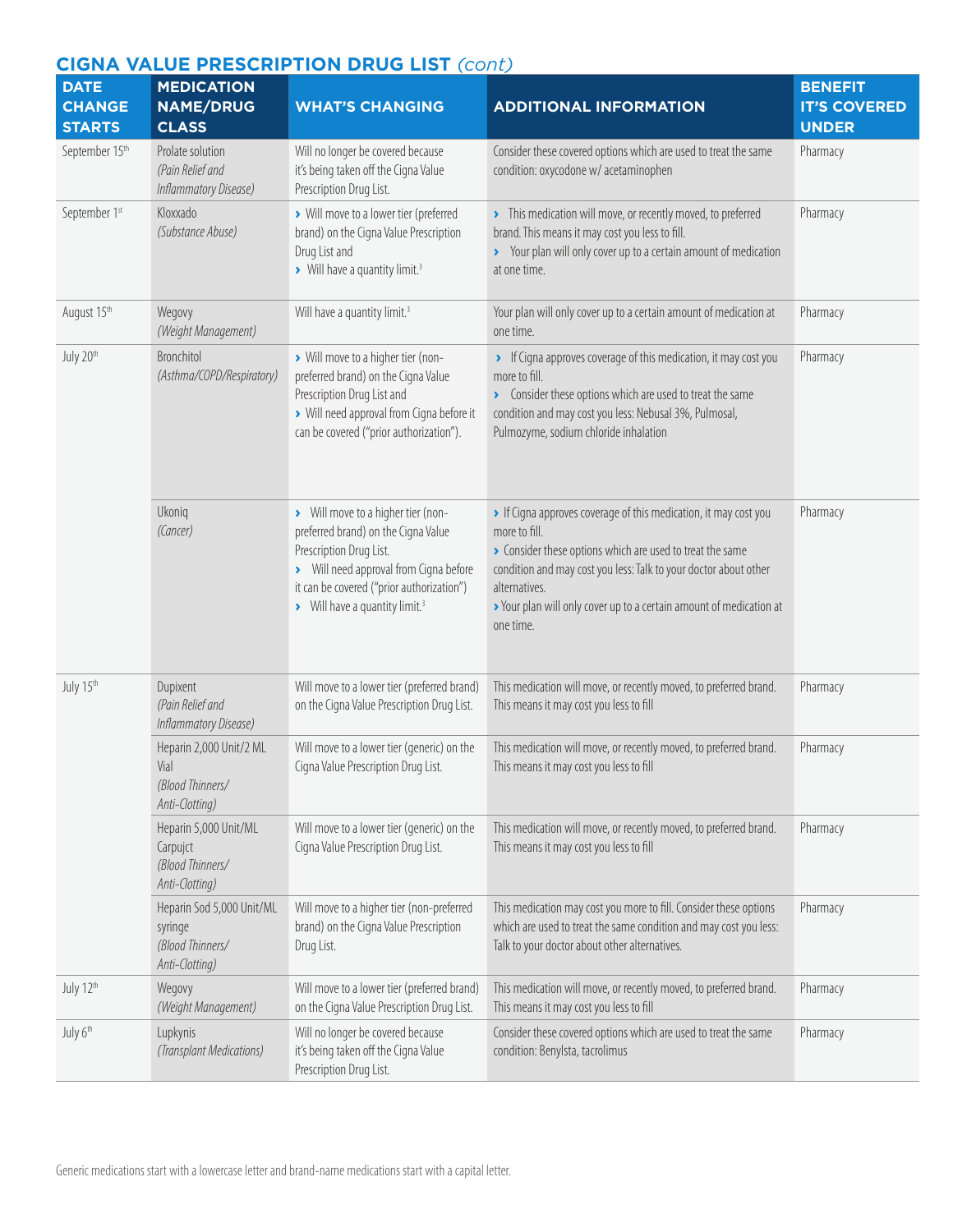| <b>DATE</b><br><b>CHANGE</b><br><b>STARTS</b> | <b>MEDICATION</b><br><b>NAME/DRUG</b><br><b>CLASS</b>                           | <b>WHAT'S CHANGING</b>                                                                                                                                                                                                                        | <b>ADDITIONAL INFORMATION</b>                                                                                                                                                                                                                                                                                         | <b>BENEFIT</b><br><b>IT'S COVERED</b><br><b>UNDER</b> |
|-----------------------------------------------|---------------------------------------------------------------------------------|-----------------------------------------------------------------------------------------------------------------------------------------------------------------------------------------------------------------------------------------------|-----------------------------------------------------------------------------------------------------------------------------------------------------------------------------------------------------------------------------------------------------------------------------------------------------------------------|-------------------------------------------------------|
| July 6th                                      | Tepmetko<br>(Cancer)                                                            | > Will move to a higher tier (non-<br>preferred brand) on the Cigna Value<br>Prescription Drug List and<br>> Will need approval from Cigna before it<br>can be covered ("prior authorization").<br>> Will have a quantity limit. <sup>3</sup> | If Cigna approves coverage of this medication, it may cost you<br>more to fill.<br>• Consider these options which are used to treat the same<br>condition and may cost you less: Talk to your doctor about other<br>alternatives.<br>> Your plan will only cover up to a certain amount of medication<br>at one time. | Pharmacy                                              |
|                                               | Verquvo<br>(Blood Pressure/Heart<br>Medications)                                | Will no longer be covered because<br>it's being taken off the Cigna Value<br>Prescription Drug List.                                                                                                                                          | Consider these covered options which are used to treat the same<br>condition: Talk to your doctor about other alternatives.                                                                                                                                                                                           | Pharmacy                                              |
| July 1st                                      | Actemra syringe, Actemra<br>ACTpen<br>(Pain Relief and<br>Inflammatory Disease) | Will no longer be covered under the<br>medical benefit (benefit exclusion).                                                                                                                                                                   | This medication will only be covered under the Cigna<br>١<br>pharmacy benefit.<br>If you currently have approval for your plan to cover this<br>X<br>medication, it's important to know that approval will end on<br>June 30th.                                                                                       | Medical                                               |
|                                               | Avsola<br>(Pain Relief and<br>Inflammatory Disease)                             | Will be available on the Cigna Value<br>Prescription Drug list, but will need<br>approval from Cigna before it can be<br>covered ("prior authorization"). <sup>3</sup>                                                                        | Your plan only covers this medication if your doctor's office requests<br>and receives approval from Cigna.                                                                                                                                                                                                           | Pharmacy                                              |
|                                               |                                                                                 | Will be a preferred medication under the<br>medical benefit.                                                                                                                                                                                  | If you're currently using Remicade, ask your doctor if you should<br>consider switching to Avsola.                                                                                                                                                                                                                    | Medical                                               |
|                                               | Cimzia syringe<br>(Pain Relief and<br>Inflammatory Disease)                     | Will no longer be covered under the<br>medical benefit (benefit exclusion).                                                                                                                                                                   | This medication will only be covered under the Cigna<br>٧<br>pharmacy benefit.<br>If you currently have approval for your plan to cover this<br>$\blacktriangleright$<br>medication, it's important to know that approval will end on<br>June 30th.                                                                   | Medical                                               |
|                                               | Cystaran<br>(Eye Conditions)                                                    | Will need approval from Cigna before it<br>can be covered ("prior authorization") on<br>the Cigna Value Prescription Drug List. <sup>3</sup>                                                                                                  | If you're currently taking this medication, this change won't<br>$\blacktriangleright$<br>affect you.<br>For new prescriptions as of July 1 <sup>st</sup> , your plan will only cover<br>$\blacktriangleright$<br>this medication if your doctor's office requests and receives<br>approval from Cigna.               | Pharmacy                                              |
|                                               | Dexcom G6 Sensor, Dexcom<br>G6 Transmitter<br>(Diabetes)                        | Will no longer be covered under the<br>medical benefit (benefit exclusion).                                                                                                                                                                   | This diabetic supply will only be covered under the Cigna pharmacy<br>benefit.                                                                                                                                                                                                                                        | Medical                                               |
|                                               | Eligard<br>(Hormonal Agents)                                                    | Will need approval from Cigna before it<br>can be covered ("precertification").                                                                                                                                                               | Your plan only covers this medication if your doctor's office requests<br>and receives approval from Cigna.                                                                                                                                                                                                           | Medical                                               |
|                                               | Fasenra pen (auto-injector)<br>(Pain Relief and<br>Inflammatory Disease)        | Will no longer be covered under the<br>medical benefit (benefit exclusion).                                                                                                                                                                   | This medication will only be covered under the Cigna<br>pharmacy benefit.<br>If you currently have approval for your plan to cover this<br>$\blacktriangleright$<br>medication, it's important to know that approval will end on<br>June 30 <sup>th</sup> .                                                           | Medical                                               |
|                                               | Fensolvi<br>(Hormonal Agents)                                                   | Will need approval from Cigna before it<br>can be covered ("precertification").                                                                                                                                                               | Your plan only covers this medication if your doctor's office requests<br>and receives approval from Cigna.                                                                                                                                                                                                           | Medical                                               |
|                                               | Firmagon<br>(Hormonal Agents)                                                   | Will need approval from Cigna before it<br>can be covered ("precertification").                                                                                                                                                               | Your plan only covers this medication if your doctor's office requests<br>and receives approval from Cigna.                                                                                                                                                                                                           | Medical                                               |
|                                               | FreeStyle Sensor 10,14, 2<br>(Diabetes)                                         | Will no longer be covered under the<br>medical benefit (benefit exclusion).                                                                                                                                                                   | This diabetic supply will only be covered under the Cigna pharmacy<br>benefit.                                                                                                                                                                                                                                        | Medical                                               |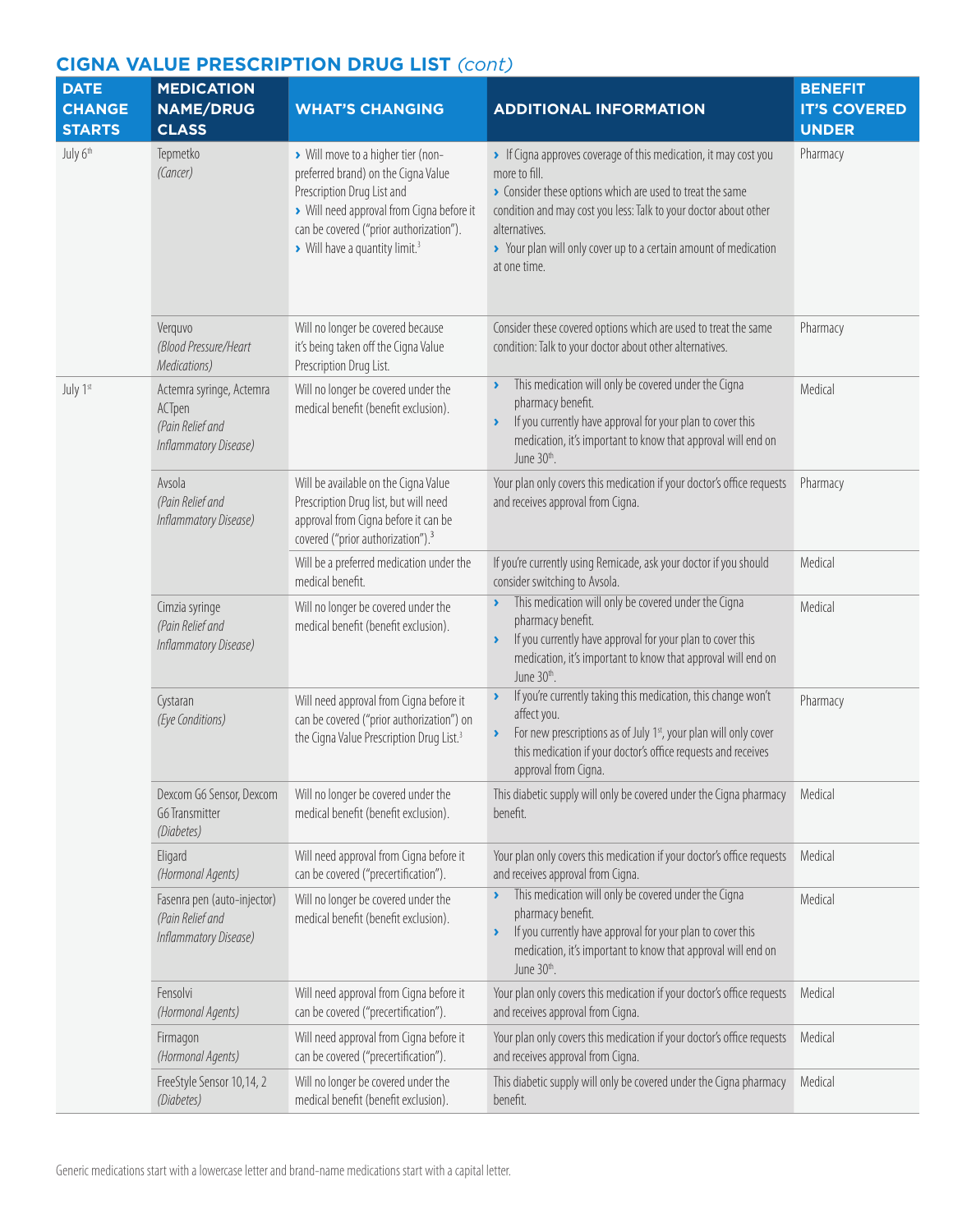| <b>DATE</b><br><b>CHANGE</b><br><b>STARTS</b> | <b>MEDICATION</b><br><b>NAME/DRUG</b><br><b>CLASS</b>                                                        | <b>WHAT'S CHANGING</b>                                                                                                                                                                                                                                        | <b>ADDITIONAL INFORMATION</b>                                                                                                                                                                                                                                                                                                                                                         | <b>BENEFIT</b><br><b>IT'S COVERED</b><br><b>UNDER</b> |
|-----------------------------------------------|--------------------------------------------------------------------------------------------------------------|---------------------------------------------------------------------------------------------------------------------------------------------------------------------------------------------------------------------------------------------------------------|---------------------------------------------------------------------------------------------------------------------------------------------------------------------------------------------------------------------------------------------------------------------------------------------------------------------------------------------------------------------------------------|-------------------------------------------------------|
| July 1st                                      | Fulphila<br>(Blood Modifiers/Bleeding<br>Disorders)                                                          | Will move to a higher tier (non-preferred<br>brand) on the Cigna Value Prescription<br>Drug List.                                                                                                                                                             | This medication may cost you more to fill. <sup>4</sup> Consider these options<br>which are used to treat the same condition and may cost you less:<br>Nyvepria, Udenyca, Neulasta.                                                                                                                                                                                                   | Pharmacy                                              |
|                                               |                                                                                                              | Will have a change to its coverage policy.                                                                                                                                                                                                                    | If you're currently taking this medication, this change won't<br>$\blacktriangleright$<br>affect you until your current coverage approval ends.<br>Consider these preferred medications, which are available<br>$\blacktriangleright$<br>under the Cigna medical benefit: Nyvepria, Udenyca, Neulasta.                                                                                | Medical                                               |
|                                               | Granix<br>(Blood Modifiers/Bleeding<br>Disorders)                                                            | Will move to a higher tier (non-<br>$\blacktriangleright$<br>preferred brand) on the Cigna Value<br>Prescription Drug List and<br>Will need approval from Cigna<br>$\blacktriangleright$<br>before it can be covered ("prior<br>authorization"). <sup>3</sup> | This medication may cost you more to fill. <sup>4</sup> Consider these options<br>which are used to treat the same condition and may cost you less:<br>Nivestym, Zarxio.                                                                                                                                                                                                              | Pharmacy                                              |
|                                               |                                                                                                              | Will need approval from Cigna before it<br>can be covered ("precertification").                                                                                                                                                                               | Your plan only covers this medication if your doctor's office requests<br>and receives approval from Cigna.                                                                                                                                                                                                                                                                           | Medical                                               |
|                                               | Inflectra<br>(Pain Relief and<br>Inflammatory Disease)                                                       | Will move to a lower tier (preferred<br>$\blacktriangleright$<br>brand) on the Cigna Value<br>Prescription Drug List.<br>Will need approval from Cigna before<br>$\blacktriangleright$<br>it can be covered<br>("prior authorization"). <sup>3</sup>          | This medication will move, or recently moved, to preferred<br>$\blacktriangleright$<br>brand. This means it may cost you less to fill.<br>Your plan only covers this medication if your doctor's office<br>$\blacktriangleright$<br>requests and receives approval<br>from Cigna.                                                                                                     | Pharmacy                                              |
|                                               |                                                                                                              | Will be a preferred medication under the<br>medical benefit.                                                                                                                                                                                                  | If you're currently using Remicade, ask your doctor if you should<br>consider switching to Inflectra.                                                                                                                                                                                                                                                                                 | Medical                                               |
|                                               | Ingrezza <sup>5</sup><br>(Miscellaneous)                                                                     | Will no longer be covered because<br>it's being taken off the Cigna Value<br>Prescription Drug List.                                                                                                                                                          | If you're currently taking this medication, this change won't affect<br>you. Consider this covered option which is used to treat the same<br>condition: Austedo.                                                                                                                                                                                                                      | Pharmacy                                              |
|                                               | Kuvan Tablet & Packets <sup>5</sup><br>(Miscellaneous)                                                       | Will no longer be covered because<br>it's being taken off the Cigna Value<br>Prescription Drug List.                                                                                                                                                          | If you currently have approval for your plan to cover this<br>$\blacktriangleright$<br>medication, it's important to know<br>that approval will end on June 30 <sup>th</sup> . However, you're<br>automatically approved for coverage<br>of the generics.<br>Consider these covered options which are used to treat the<br>٠<br>same condition: sapropterin tablet and powder packet. | Pharmacy                                              |
|                                               | Lupron Depot, Lupron<br>Depot-PED (7.5mg,<br>11.25mg, 15mg), Lupron<br>Depot-PED (30mg)<br>(Hormonal Agents) | Will need approval from Cigna before it<br>can be covered ("precertification").                                                                                                                                                                               | Your plan only covers this medication if your doctor's office requests<br>and receives approval from Cigna.                                                                                                                                                                                                                                                                           | Medical                                               |
|                                               | Nivestym<br>(Blood Modifiers/Bleeding<br>Disorders)                                                          | Will move to a lower tier (preferred<br>$\blacktriangleright$<br>brand) on the<br>Cigna Value Prescription Drug List and<br>Will no longer need approval from<br>$\blacktriangleright$<br>Cigna before it can be covered ("prior<br>authorization").          | This medication will move, or recently moved,<br>$\blacktriangleright$<br>to preferred brand. This means it may cost you<br>less to fill.<br>Your doctor's office no longer has to request coverage approval<br>$\blacktriangleright$<br>from Cigna.                                                                                                                                  | Pharmacy                                              |
|                                               |                                                                                                              | Will be a preferred medication under<br>$\sum_{i=1}^{n}$<br>the medical benefit and<br>Will no longer need approval from<br>$\blacktriangleright$<br>Cigna before it can be covered<br>("precertification").                                                  | Your doctor's office no longer has to request coverage approval<br>$\blacktriangleright$<br>from Cigna.<br>If you're currently using Granix, ask your doctor if you should<br>$\blacktriangleright$<br>consider switching to Nivestym.                                                                                                                                                | Medical                                               |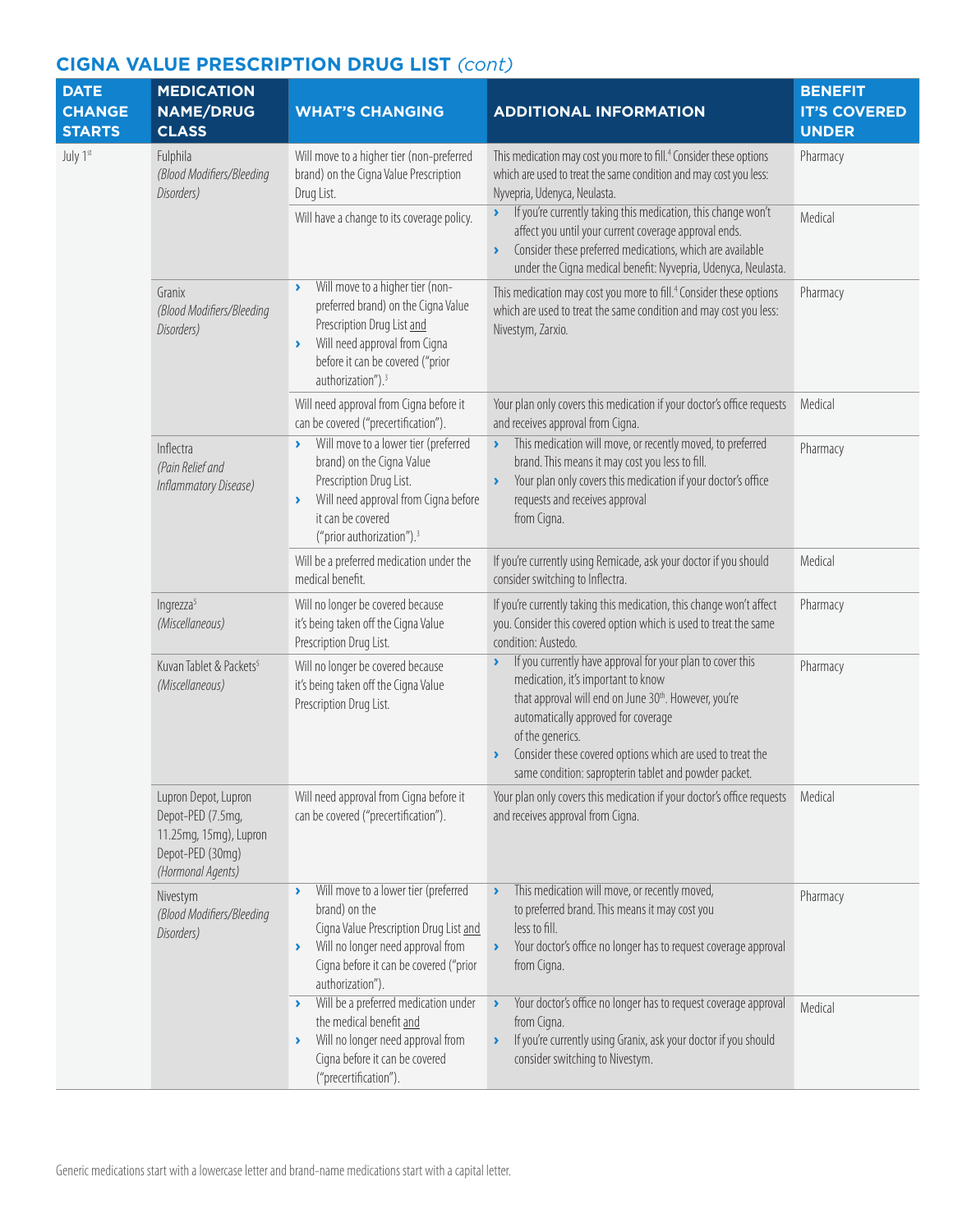| <b>DATE</b><br><b>CHANGE</b><br><b>STARTS</b> | <b>MEDICATION</b><br><b>NAME/DRUG</b><br><b>CLASS</b>                                | <b>WHAT'S CHANGING</b>                                                                                                                                                                                                                              | <b>ADDITIONAL INFORMATION</b>                                                                                                                                                                                                                                                                                                                                                                                                                                                                                                                                                                                                                                                                                                                                                  | <b>BENEFIT</b><br><b>IT'S COVERED</b><br><b>UNDER</b> |
|-----------------------------------------------|--------------------------------------------------------------------------------------|-----------------------------------------------------------------------------------------------------------------------------------------------------------------------------------------------------------------------------------------------------|--------------------------------------------------------------------------------------------------------------------------------------------------------------------------------------------------------------------------------------------------------------------------------------------------------------------------------------------------------------------------------------------------------------------------------------------------------------------------------------------------------------------------------------------------------------------------------------------------------------------------------------------------------------------------------------------------------------------------------------------------------------------------------|-------------------------------------------------------|
| July 1st                                      | Nucala syringe, Nucala<br>auto-injector<br>(Pain Relief and<br>Inflammatory Disease) | Will no longer be covered under the<br>medical benefit (benefit exclusion).                                                                                                                                                                         | This medication will only be covered under the Cigna<br>$\blacktriangleright$<br>pharmacy benefit.<br>If you currently have approval for your plan to cover this<br>$\lambda$<br>medication, it's important to know that approval will end on<br>June 30 <sup>th</sup> .                                                                                                                                                                                                                                                                                                                                                                                                                                                                                                       | Medical                                               |
|                                               | Ogivri<br>(Cancer)                                                                   | Will no longer be a preferred medication<br>under the medical benefit.                                                                                                                                                                              | If you're currently taking this medication, this change won't<br>$\lambda$<br>affect you until your current coverage approval ends.<br>Consider these preferred medications, which are available<br>$\blacktriangleright$<br>under the Cigna medical benefit: Kanjinti, Trazimera.                                                                                                                                                                                                                                                                                                                                                                                                                                                                                             | Medical                                               |
|                                               | Orencia syringe, Orencia<br>clickjet<br>(Pain Relief and<br>Inflammatory Disease)    | Will no longer be covered under the<br>medical benefit (benefit exclusion).                                                                                                                                                                         | This medication will only be covered under the Cigna<br>$\blacktriangleright$<br>pharmacy benefit.<br>If you currently have approval for your plan to cover this<br>$\blacktriangleright$<br>medication, it's important to know that approval will end on<br>June 30 <sup>th</sup> .                                                                                                                                                                                                                                                                                                                                                                                                                                                                                           | Medical                                               |
|                                               | Remicade<br>(Pain Relief and<br>Inflammatory Disease)                                | Will move to a higher tier (non-<br>$\blacktriangleright$<br>preferred brand) on the Cigna Value<br>Prescription Drug List and<br>Will have a change to its approval<br>$\blacktriangleright$<br>requirements ("prior authorization"). <sup>3</sup> | This change won't affect you if you're currently taking<br>$\blacktriangleright$<br>Remicade to treat Polyarticular Juvenile Idiopathic Arthritis<br>$(pJIA)$ .<br>If you currently have approval for your plan to cover Remicade,<br>$\blacktriangleright$<br>it's important to know that approval will end on June 30th. If<br>you were approved for coverage past July 1st and your doctor<br>wants you to continue using Remicade, you may be able to<br>appeal this decision.<br>If Cigna approves coverage of Remicade, it may cost you more<br>$\blacktriangleright$<br>to fill. <sup>4</sup><br>Consider these preferred medications which are used to treat<br>$\blacktriangleright$<br>the same condition and may cost you less: Inflectra, Avsola.                  | Pharmacy                                              |
|                                               | Remicade<br>(Pain Relief and<br>Inflammatory Disease)                                | Will have a change to its coverage policy.                                                                                                                                                                                                          | This change won't affect you if you're currently taking<br>$\blacktriangleright$<br>Remicade to treat Polyarticular Juvenile Idiopathic Arthritis<br>(pJIA).<br>Remicade will no longer be a preferred medication under the<br>$\blacktriangleright$<br>Cigna medical benefit.<br>Consider these preferred medications, which are available<br>$\blacktriangleright$<br>under the Cigna medical benefit: Inflectra, Avsola.<br>If you currently have approval (precertification) for your plan<br>$\blacktriangleright$<br>to cover Remicade, it's important to know that approval will<br>end on June 30 <sup>th</sup> . If you were approved for coverage past July<br>1st and your doctor wants you to continue using Remicade, you<br>may be able to appeal this decision. | Medical                                               |
|                                               | Trelstar<br>(Hormonal Agents)                                                        | Will need approval from Cigna before it<br>can be covered ("precertification").                                                                                                                                                                     | Your plan only covers this medication if your doctor's office requests<br>and receives approval from Cigna.                                                                                                                                                                                                                                                                                                                                                                                                                                                                                                                                                                                                                                                                    | Medical                                               |
|                                               | Valtoco<br>(Seizure Disorders)                                                       | Will be available on the Cigna Value Pre-<br>scription Drug List, but will need approval<br>from Cigna before it can be covered ("prior<br>authorization"). <sup>3</sup>                                                                            | Your plan only covers this medication if your doctor's office requests<br>and receives approval from Cigna.                                                                                                                                                                                                                                                                                                                                                                                                                                                                                                                                                                                                                                                                    | Pharmacy                                              |
|                                               | Ziextenzo<br>(Blood Modifiers/Bleeding<br>Disorders)                                 | Will move to a higher tier (non-preferred<br>brand) on the Cigna Value Prescription<br>Drug List.                                                                                                                                                   | This medication may cost you more to fill. <sup>4</sup> Consider these options<br>which are used to treat the same condition and may cost you less:<br>Nyvepria, Udenyca, Neulasta.                                                                                                                                                                                                                                                                                                                                                                                                                                                                                                                                                                                            | Pharmacy                                              |
|                                               |                                                                                      | Will have a change to its coverage policy.                                                                                                                                                                                                          | If you're currently taking this medication, this change won't<br>$\blacktriangleright$<br>affect you until your current coverage approval ends.<br>Consider these preferred medications, which are available<br>$\blacktriangleright$<br>under the Cigna medical benefit: Nyvepria, Udenyca, Neulasta.                                                                                                                                                                                                                                                                                                                                                                                                                                                                         | Medical                                               |
|                                               | Zoladex<br>(Hormonal Agents)                                                         | Will need approval from Cigna before it<br>can be covered ("precertification").                                                                                                                                                                     | Your plan only covers this medication if your doctor's office requests<br>and receives approval from Cigna.                                                                                                                                                                                                                                                                                                                                                                                                                                                                                                                                                                                                                                                                    | Medical                                               |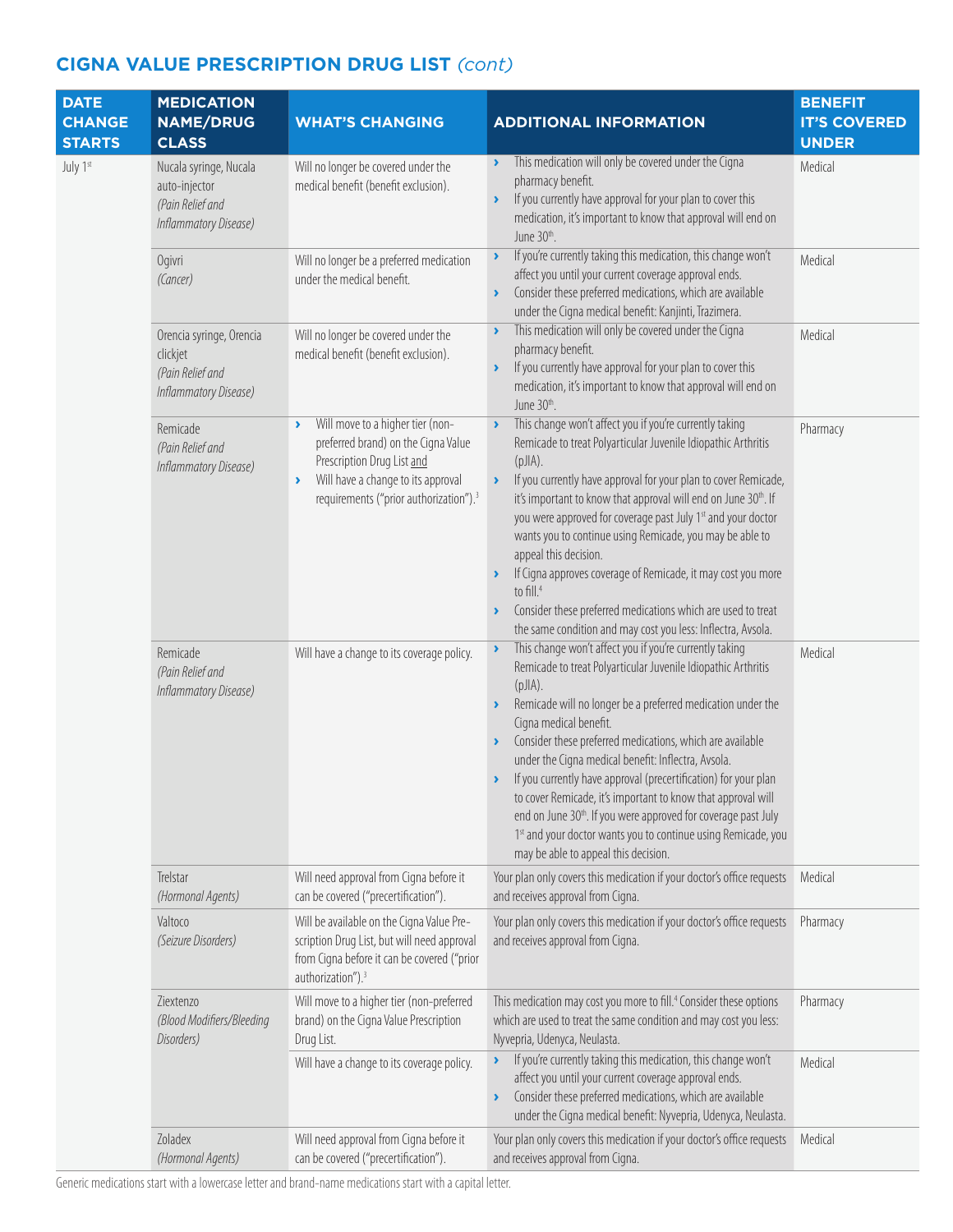| <b>DATE</b><br><b>CHANGE</b><br><b>STARTS</b> | <b>MEDICATION</b><br><b>NAME/DRUG</b><br><b>CLASS</b>       | <b>WHAT'S CHANGING</b>                                                                                                                                                                                                             | <b>ADDITIONAL INFORMATION</b>                                                                                                                                                                                                                                                                                                                                                                        | <b>BENEFIT</b><br><b>IT'S COVERED</b><br><b>UNDER</b> |
|-----------------------------------------------|-------------------------------------------------------------|------------------------------------------------------------------------------------------------------------------------------------------------------------------------------------------------------------------------------------|------------------------------------------------------------------------------------------------------------------------------------------------------------------------------------------------------------------------------------------------------------------------------------------------------------------------------------------------------------------------------------------------------|-------------------------------------------------------|
| December 1st                                  | Azstarys<br>(Attention Deficit Hyperactiv-<br>ity Disorder) | > Will move to a higher tier (non-<br>preferred brand) on the Cigna<br>Performance Prescription Drug List.<br>> Will need approval from Cigna before it<br>can be covered ("prior authorization")<br>> Will have a quantity limit. | > This medication may cost you more to fill. Consider these options<br>which are used to treat the same condition and may cost you less:<br>methylphenidate ER/CD/LA; dexmethylphenidate ER<br>> Your plan will only cover this medication if your doctor's office<br>requests and receives approval from Cigna.<br>> Your plan will only cover up to a certain amount of medication<br>at one time. | Pharmacy                                              |
|                                               | Brexafemme<br>(Infections)                                  | Will no longer be covered because it's<br>being taken off the Cigna Performance<br>Prescription Drug List.                                                                                                                         | Consider these covered options which are used to treat the same<br>condition: fluconazole                                                                                                                                                                                                                                                                                                            | Pharmacy                                              |
|                                               | Truseltig<br>(Cancer)                                       | > Will move to a higher tier (non-<br>preferred brand) on the Cigna<br>Performance Prescription Drug List.<br>> Will need approval from Cigna before it<br>can be covered ("prior authorization")<br>> Will have a quantity limit. | > This medication may cost you more to fill. Consider these options<br>which are used to treat the same condition and may cost you less:<br>Talk to your doctor about other alternatives.<br>> Your plan will only cover this medication if your doctor's office<br>requests and receives approval from Cigna.<br>> Your plan will only cover up to a certain amount of medication<br>at one time.   | Pharmacy                                              |
|                                               | Welireg<br>(Cancer)                                         | > Will move to a higher tier (non-<br>preferred brand) on the Cigna<br>Performance Prescription Drug List.<br>> Will need approval from Cigna before it<br>can be covered ("prior authorization")<br>> Will have a quantity limit. | > This medication may cost you more to fill. Consider these options<br>which are used to treat the same condition and may cost you less:<br>Talk to your doctor about other alternatives.<br>> Your plan will only cover this medication if your doctor's office<br>requests and receives approval from Cigna.<br>> Your plan will only cover up to a certain amount of medication<br>at one time.   | Pharmacy                                              |
| November 15th                                 | Empaveli<br>(Miscellaneous)                                 | > Will move to a lower tier (preferred<br>brand) on the Cigna Perfromance<br>Prescription Drug List.<br>> Will need approval from Cigna before it<br>can be covered ("prior authorization")                                        | > This medication will move, or recently moved, to preferred brand.<br>This means it may cost you less to fill.<br>> Your plan will only cover this medication if your doctor's office<br>requests and receives approval from Cigna.                                                                                                                                                                 | Pharmacy                                              |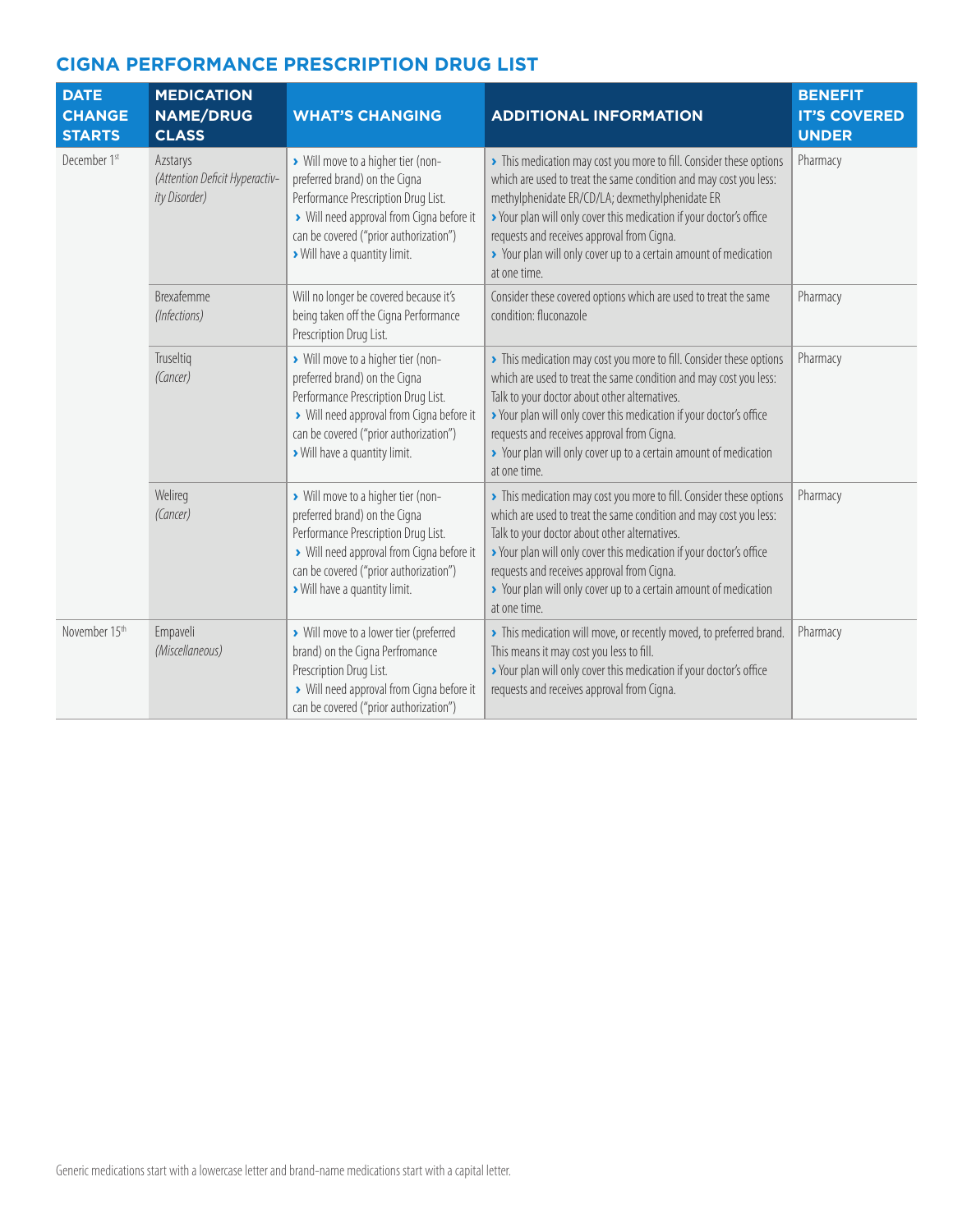| <b>DATE</b><br><b>CHANGE</b><br><b>STARTS</b> | <b>MEDICATION</b><br><b>NAME/DRUG</b><br><b>CLASS</b>    | <b>WHAT'S CHANGING</b>                                                                                                                                                                                                             | <b>ADDITIONAL INFORMATION</b>                                                                                                                                                                                                                                                                                                                                                                      | <b>BENEFIT</b><br><b>IT'S COVERED</b><br><b>UNDER</b> |
|-----------------------------------------------|----------------------------------------------------------|------------------------------------------------------------------------------------------------------------------------------------------------------------------------------------------------------------------------------------|----------------------------------------------------------------------------------------------------------------------------------------------------------------------------------------------------------------------------------------------------------------------------------------------------------------------------------------------------------------------------------------------------|-------------------------------------------------------|
| November 1st                                  | Bystolic<br>(Blood pressure/Heart<br>medications)        | Will no longer be covered because it's<br>being taken off the Cigna Performance<br>Prescription Drug List.                                                                                                                         | Consider these covered options which are used to treat the same<br>condition: nebivolol                                                                                                                                                                                                                                                                                                            | Pharmacy                                              |
|                                               | Chantix<br>(Smoking Cessation)                           | > Will move to a higher tier (non-<br>preferred brand) on the Cigna<br>Performance Prescription Drug List.<br>> Will need approval from Cigna before it<br>can be covered ("prior authorization")                                  | > This medication may cost you more to fill. Consider these options<br>which are used to treat the same condition and may cost you less:<br>varenicline<br>> Your plan will only cover this medication if your doctor's office<br>requests and receives approval from Cigna.                                                                                                                       | Pharmacy                                              |
|                                               | Exservan<br>(Miscellaneous)                              | Will no longer be covered because it's<br>being taken off the Cigna Performance<br>Prescription Drug List.                                                                                                                         | Consider these covered options which are used to treat the same<br>condition: riluzole, Tiglutik                                                                                                                                                                                                                                                                                                   | Pharmacy                                              |
|                                               | Lumakra<br>(Cancer)                                      | > Will move to a higher tier (non-<br>preferred brand) on the Cigna<br>Performance Prescription Drug List.<br>> Will need approval from Cigna before it<br>can be covered ("prior authorization")<br>> Will have a quantity limit. | > This medication may cost you more to fill. Consider these options<br>which are used to treat the same condition and may cost you less:<br>Talk to your doctor about other alternatives.<br>> Your plan will only cover this medication if your doctor's office<br>requests and receives approval from Cigna.<br>> Your plan will only cover up to a certain amount of medication<br>at one time. | Pharmacy                                              |
|                                               | Myfembree<br>(Hormonal Agents)                           | > Will move to a lwer tier (non-preferred<br>brand) on the Cigna performance<br>Prescription Drug List.<br>> Will need approval from Cigna before it<br>can be covered ("prior authorization")                                     | > This medication will move, or recently moved, to preferred brand.<br>This means it may cost you less to fill.<br>> Your plan will only cover this medication if your doctor's office<br>requests and receives approval from Cigna.                                                                                                                                                               | Pharmacy                                              |
| October 15th                                  | Nextstellis<br>(Contraception Products)                  | Will move to a higher tier (non-preferred<br>brand) on the Cigna Performance<br>Prescription Drug List.                                                                                                                            | This medication may cost you more to fill. Consider these options<br>which are used to treat the same condition and may cost you less:<br>Generic oral contraceptives (e.g. drospirenone-ethinyl estradiol)                                                                                                                                                                                        | Pharmacy                                              |
|                                               | Qelbree<br>(Attention Deficit<br>Hyperactivity Disorder) | Will no longer be covered because it's<br>being taken off the Cigna Performance<br>Prescription Drug List.                                                                                                                         | Consider these covered options which are used to treat the same<br>condition: atomoxetine, clonidine ER, quanfacine ER                                                                                                                                                                                                                                                                             | Pharmacy                                              |
|                                               | Zegalogue<br>(Diabetes)                                  | > Will move to a lowerer tier (preferred<br>brand) on the Cigna performance<br>Prescription Drug List.<br>> Will need approval from Cigna before it<br>can be covered ("prior authorization")                                      | > This medication will move, or recently moved, to preferred brand.<br>This means it may cost you less to fill.<br>> Your plan will only cover up to a certain amount of medication<br>at one time.                                                                                                                                                                                                | Pharmacy                                              |
| October 7 <sup>th</sup>                       | ivermectin<br>(Infections)                               | Will be available on the Cigna Perfor-<br>mance Prescription Drug List, but will<br>need approval from Cigna before it can be<br>covered ("prior authorization"). <sup>3</sup>                                                     | Your plan only covers this medication if your doctor's office requests<br>and receives approval from Cigna.                                                                                                                                                                                                                                                                                        | Pharmacy                                              |
|                                               | Stromectol<br>(Infections)                               | Will be available on the Cigna Perfor-<br>mance Prescription Drug List, but will<br>need approval from Cigna before it can be<br>covered ("prior authorization"). <sup>3</sup>                                                     | Your plan only covers this medication if your doctor's office requests<br>and receives approval from Cigna.                                                                                                                                                                                                                                                                                        | Pharmacy                                              |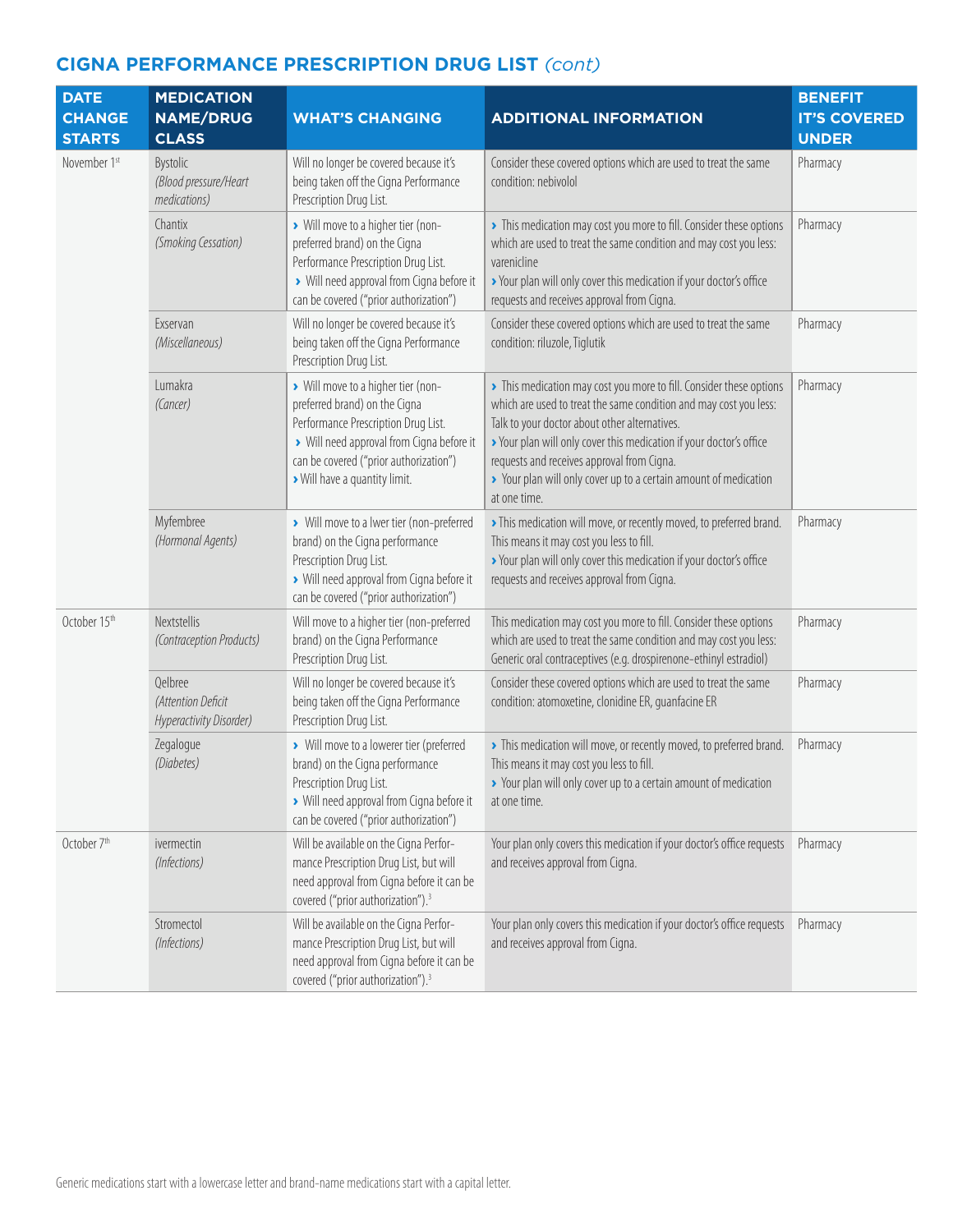| <b>DATE</b><br><b>CHANGE</b><br><b>STARTS</b> | <b>MEDICATION</b><br><b>NAME/DRUG</b><br><b>CLASS</b>         | <b>WHAT'S CHANGING</b>                                                                                                                                                                            | <b>ADDITIONAL INFORMATION</b>                                                                                                                                                                                                                                                                      | <b>BENEFIT</b><br><b>IT'S COVERED</b><br><b>UNDER</b> |
|-----------------------------------------------|---------------------------------------------------------------|---------------------------------------------------------------------------------------------------------------------------------------------------------------------------------------------------|----------------------------------------------------------------------------------------------------------------------------------------------------------------------------------------------------------------------------------------------------------------------------------------------------|-------------------------------------------------------|
| October 1st                                   | Aubagio<br>(Multiple Sclerosis)                               | > Will move to a lower tier (preferred<br>brand) on the Cigna Performance<br>Prescription Drug List and<br>> Will need approval from Cigna before it<br>can be covered ("prior authorization")    | > This medication will move, or recently moved, to preferred<br>brand. This means it may cost you less to fill.<br>> Your plan will only cover this medication if your doctor's office<br>requests and receives approval from Cigna.                                                               | Pharmacy                                              |
|                                               | Elepsia XR<br>(Seizure Disorders)                             | Will no longer be covered because it's<br>being taken off the Cigna Performance<br>Prescription Drug List.                                                                                        | Consider these covered options which are used to treat the same<br>condition: levetiracetam ER                                                                                                                                                                                                     | Pharmacy                                              |
|                                               | Fortivda<br>(Cancer)                                          | > Will move to a higher tier (non-<br>preferred brand) on the Cigna<br>performance Prescription Drug List.<br>> Will need approval from Cigna before it<br>can be covered ("prior authorization") | > If Cigna approves coverage of this medication, it may cost you<br>more to fill.<br>> Consider these options which are used to treat the same<br>condition and may cost you less: Talk to your doctor about other<br>alternatives.                                                                | Pharmacy                                              |
|                                               | Ingrezza<br>(Miscellaneous)                                   | > Will move to a higher tier (non-<br>preferred brand) on the Cigna<br>performance Prescription Drug List.<br>> Will need approval from Cigna before it<br>can be covered ("prior authorization") | If Cigna approves coverage of this medication, it may cost you<br>more to fill.<br>Consider these options which are used to treat the same<br>condition and may cost you less: Austedo                                                                                                             | Pharmacy                                              |
|                                               | Ponvory<br>(Multiple Sclerosis)                               | > Will move to a lower tier (preferred<br>brand) on the Cigna performance<br>Prescription Drug List.<br>> Will need approval from Cigna before it<br>can be covered ("prior authorization")       | > This medication will move, or recently moved, to preferred<br>brand. This means it may cost you less to fill.<br>> Your plan will only cover this medication if your doctor's office<br>requests and receives approval from Cigna.                                                               | Pharmacy                                              |
| October 1st                                   | Roszet<br>(Cholesterol Medications)                           | > Will move to a higher tier (non-<br>preferred brand) on the Cigna<br>performance Prescription Drug List.<br>> Will need approval from Cigna before it<br>can be covered ("prior authorization") | > If Cigna approves coverage of this medication, it may cost you<br>more to fill.<br>> Consider these options which are used to treat the same<br>condition and may cost you less: atorvastatin, ezetimibe,<br>ezetimibe-simvastatin, lovastatin, pravastatin, rosuvastatin,<br>simvastatin tablet | Pharmacy                                              |
|                                               | Somatuline Depot<br>(Hormonal Agents)                         | Will move to a lower tier (preferred brand)<br>on the Cigna Performance Prescription<br>Drug List.                                                                                                | This medication will move, or recently moved, to preferred brand.<br>This means it may cost you less to fill                                                                                                                                                                                       | Pharmacy                                              |
| September 15th                                | Prolate solution<br>(Pain Relief and<br>Inflammatory Disease) | Will no longer be covered because it's<br>being taken off the Cigna Performance<br>Prescription Drug List.                                                                                        | Consider these covered options which are used to treat the same<br>condition: oxycodone w/ acetaminophen                                                                                                                                                                                           | Pharmacy                                              |
| September 1st                                 | Kloxxado<br>(Substance Abuse)                                 | > Will move to a lower tier (preferred<br>brand) on the Cigna Performance<br>Prescription Drug List and<br>> Will have a quantity limit. <sup>3</sup>                                             | > This medication will move, or recently moved, to preferred<br>brand. This means it may cost you less to fill.<br>> Your plan will only cover up to a certain amount of medication<br>at one time.                                                                                                | Pharmacy                                              |
| August 15th                                   | Wegovy<br>(Weight Management)                                 | Will have a quantity limit. <sup>3</sup>                                                                                                                                                          | Your plan will only cover up to a certain amount of medication at<br>one time.                                                                                                                                                                                                                     | Pharmacy                                              |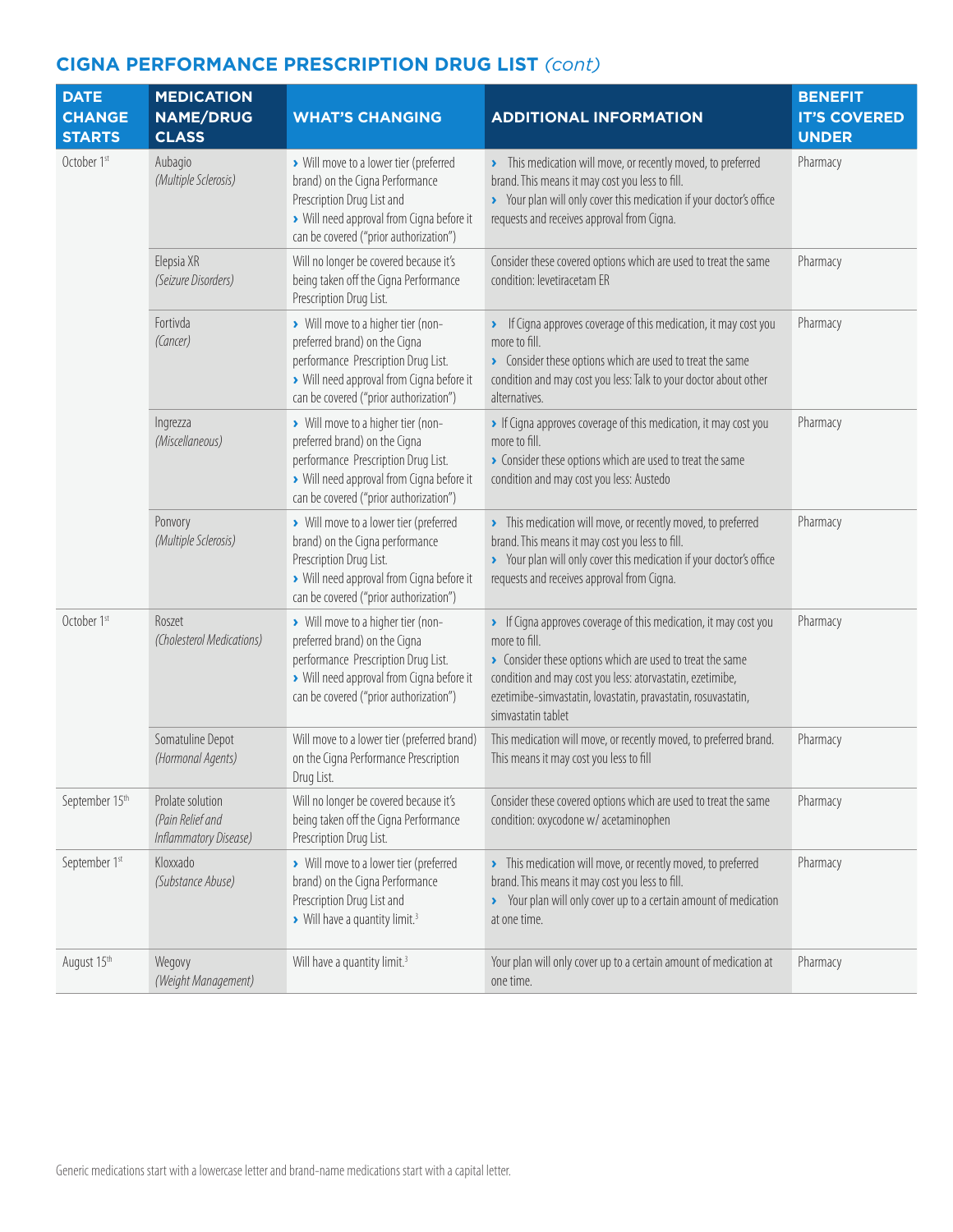| <b>DATE</b><br><b>CHANGE</b><br><b>STARTS</b> | <b>MEDICATION</b><br><b>NAME/DRUG</b><br><b>CLASS</b>                           | <b>WHAT'S CHANGING</b>                                                                                                                                                                                                                        | <b>ADDITIONAL INFORMATION</b>                                                                                                                                                                                                                                                                                           | <b>BENEFIT</b><br><b>IT'S COVERED</b><br><b>UNDER</b> |
|-----------------------------------------------|---------------------------------------------------------------------------------|-----------------------------------------------------------------------------------------------------------------------------------------------------------------------------------------------------------------------------------------------|-------------------------------------------------------------------------------------------------------------------------------------------------------------------------------------------------------------------------------------------------------------------------------------------------------------------------|-------------------------------------------------------|
| July 20 <sup>th</sup>                         | Bronchitol<br>(Asthma/COPD/Respiratory)                                         | > Will move to a higher tier (non-<br>preferred brand) on the Cigna<br>performance Prescription Drug List.<br>> Will need approval from Cigna before it<br>can be covered ("prior authorization")                                             | If Cigna approves coverage of this medication, it may cost you<br>more to fill.<br>> Consider these options which are used to treat the same<br>condition and may cost you less: Nebusal 3%, Pulmosal,<br>Pulmozyme, sodium chloride inhalation                                                                         | Pharmacy                                              |
|                                               | Ukoniq<br>(Cancer)                                                              | > Will move to a higher tier (non-<br>preferred brand) on the Cigna<br>performance Prescription Drug List.<br>> Will need approval from Cigna before it<br>can be covered ("prior authorization")<br>Will have a quantity limit. <sup>3</sup> | • If Cigna approves coverage of this medication, it may cost you<br>more to fill.<br>> Consider these options which are used to treat the same<br>condition and may cost you less: Talk to your doctor about other<br>alternatives.<br>> Your plan will only cover up to a certain amount of medication<br>at one time. | Pharmacy                                              |
| July 15th                                     | Dupixent<br>(Pain Relief and<br>Inflammatory Disease)                           | Will move to a lower tier (preferred brand)<br>on the Cigna Performance Prescription<br>Drug List.                                                                                                                                            | This medication will move, or recently moved, to preferred brand.<br>This means it may cost you less to fill                                                                                                                                                                                                            | Pharmacy                                              |
| July 12th                                     | Tepmetko<br>(Cancer)                                                            | > Will move to a higher tier (non-<br>preferred brand) on the Cigna<br>performance Prescription Drug List.<br>> Will need approval from Cigna before it<br>can be covered ("prior authorization")<br>Will have a quantity limit. <sup>3</sup> | If Cigna approves coverage of this medication, it may cost you<br>more to fill.<br>Consider these options which are used to treat the same<br>condition and may cost you less: Talk to your doctor about other<br>alternatives.<br>> Your plan will only cover up to a certain amount of medication<br>at one time.     | Pharmacy                                              |
|                                               | Verquvo<br>(Blood Pressure/Heart<br>Medications)                                | Will no longer be covered because it's<br>being taken off the Cigna Performance<br>Prescription Drug List.                                                                                                                                    | Consider these covered options which are used to treat the same<br>condition: Talk to your doctor about other alternatives.                                                                                                                                                                                             | Pharmacy                                              |
|                                               | Wegovy<br>(Weight Management)                                                   | Will move to a lower tier (preferred brand)<br>on the Cigna Performance Prescription<br>Drug List.                                                                                                                                            | This medication will move, or recently moved, to preferred brand.<br>This means it may cost you less to fill                                                                                                                                                                                                            | Pharmacy                                              |
| July 6th                                      | Lupkynis<br>(Transplant Medications)                                            | Will no longer be covered because it's<br>being taken off the Cigna Performance<br>Prescription Drug List.                                                                                                                                    | Consider these covered options which are used to treat the same<br>condition: Benylsta, tacrolimus                                                                                                                                                                                                                      | Pharmacy                                              |
| July 1st                                      | Actemra syringe, Actemra<br>ACTpen<br>(Pain Relief and<br>Inflammatory Disease) | Will no longer be covered under the<br>medical benefit (benefit exclusion).                                                                                                                                                                   | This medication will only be covered under the Cigna<br>$\blacktriangleright$<br>pharmacy benefit.<br>If you currently have approval for your plan to cover this<br>¥<br>medication, it's important to know that approval will end on<br>June 30th.                                                                     | Medical                                               |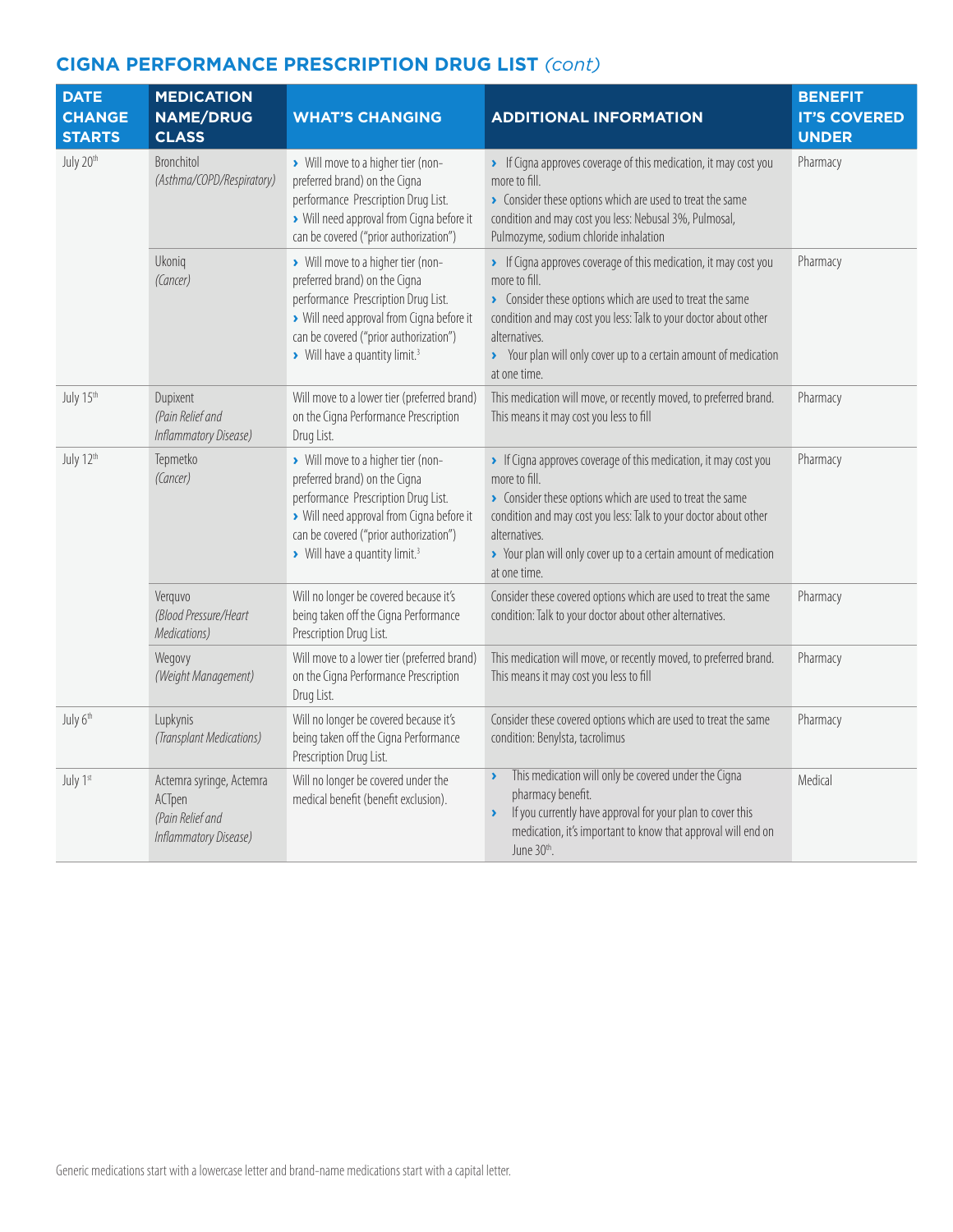| <b>DATE</b><br><b>CHANGE</b><br><b>STARTS</b> | <b>MEDICATION</b><br><b>NAME/DRUG</b><br><b>CLASS</b>                    | <b>WHAT'S CHANGING</b>                                                                                                                                                                                                    | <b>ADDITIONAL INFORMATION</b>                                                                                                                                                                                                                                                        | <b>BENEFIT</b><br><b>IT'S COVERED</b><br><b>UNDER</b> |
|-----------------------------------------------|--------------------------------------------------------------------------|---------------------------------------------------------------------------------------------------------------------------------------------------------------------------------------------------------------------------|--------------------------------------------------------------------------------------------------------------------------------------------------------------------------------------------------------------------------------------------------------------------------------------|-------------------------------------------------------|
| July 1stt                                     | Avsola<br>(Pain Relief and<br>Inflammatory Disease)                      | Will be available on the Cigna<br>Performance Prescription Drug list, but<br>will need approval from Cigna before it<br>can be covered ("prior authorization"). <sup>3</sup>                                              | Your plan only covers this medication if your doctor's office requests<br>and receives approval from Cigna.                                                                                                                                                                          | Pharmacy                                              |
|                                               |                                                                          | Will be a preferred medication under the<br>medical benefit.                                                                                                                                                              | If you're currently using Remicade, ask your doctor if you should<br>consider switching to Avsola.                                                                                                                                                                                   | Medical                                               |
|                                               | Cimzia syringe<br>(Pain Relief and<br>Inflammatory Disease)              | Will no longer be covered under the<br>medical benefit (benefit exclusion).                                                                                                                                               | This medication will only be covered under the Cigna<br>pharmacy benefit.<br>If you currently have approval for your plan to cover this<br>Y<br>medication, it's important to know that approval will end on<br>June 30th.                                                           | Medical                                               |
|                                               | Cystaran<br>(Eye Conditions)                                             | Will need approval from Cigna before it<br>can be covered ("prior authorization") on<br>the Cigna Performance Prescription<br>Drug List. <sup>3</sup>                                                                     | If you're currently taking this medication, this change won't<br>$\blacktriangleright$<br>affect you.<br>For new prescriptions as of July 1st, your plan will only cover<br>Y<br>this medication if your doctor's office requests and receives<br>approval from Cigna.               | Pharmacy                                              |
|                                               | Dexcom G6 Sensor, Dexcom<br>G6 Transmitter<br>(Diabetes - CGMs)          | Will no longer be covered under the<br>medical benefit (benefit exclusion).                                                                                                                                               | This diabetic supply will only be covered under the Cigna pharmacy<br>benefit.                                                                                                                                                                                                       | Medical                                               |
|                                               | Eligard<br>(Hormonal Agents)                                             | Will need approval from Cigna before it<br>can be covered ("precertification").                                                                                                                                           | Your plan only covers this medication if your doctor's office requests<br>and receives approval from Cigna.                                                                                                                                                                          | Medical                                               |
|                                               | Fasenra pen (auto-injector)<br>(Pain Relief and<br>Inflammatory Disease) | Will no longer be covered under the<br>medical benefit (benefit exclusion).                                                                                                                                               | This medication will only be covered under the Cigna<br>$\blacktriangleright$<br>pharmacy benefit.<br>If you currently have approval for your plan to cover this<br>$\blacktriangleright$<br>medication, it's important to know that approval will end on<br>June 30 <sup>th</sup> . | Medical                                               |
|                                               | Fensolvi<br>(Hormonal Agents)                                            | Will need approval from Cigna before it<br>can be covered ("precertification").                                                                                                                                           | Your plan only covers this medication if your doctor's office requests<br>and receives approval from Cigna.                                                                                                                                                                          | Medical                                               |
|                                               | Firmagon<br>(Hormonal Agents)                                            | Will need approval from Cigna before it<br>can be covered ("precertification").                                                                                                                                           | Your plan only covers this medication if your doctor's office requests<br>and receives approval from Cigna.                                                                                                                                                                          | Medical                                               |
|                                               | FreeStyle Sensor 10,14, 2<br>(Diabetes - CGMs)                           | Will no longer be covered under the<br>medical benefit (benefit exclusion).                                                                                                                                               | This diabetic supply will only be covered under the Cigna pharmacy<br>benefit.                                                                                                                                                                                                       | Medical                                               |
|                                               | Fulphila<br>(Blood Modifiers/Bleeding<br>Disorders)                      | Will move to a higher tier (non-preferred<br>brand) on the Cigna Performance<br>Prescription Drug List.                                                                                                                   | This medication may cost you more to fill. <sup>4</sup> Consider these options<br>which are used to treat the same condition and may cost you less:<br>Nyvepria,<br>Udenyca, Neulasta.                                                                                               | Pharmacy                                              |
|                                               |                                                                          | Will have a change to its coverage policy.                                                                                                                                                                                | If you're currently taking this medication, this change won't<br>×.<br>affect you until your current coverage approval ends.<br>Consider these preferred medications, which are available<br>$\blacktriangleright$<br>under the Cigna medical benefit: Nyvepria, Udenyca, Neulasta.  | Medical                                               |
|                                               | Granix<br>(Blood Modifiers/Bleeding<br>Disorders)                        | Will move to a higher tier (non-<br>preferred brand) on the Cigna<br>Performance Prescription Drug List<br>and<br>Will need approval from Cigna<br>٠<br>before it can be covered ("prior<br>authorization"). <sup>3</sup> | This medication may cost you more to fill. <sup>4</sup> Consider these options<br>which are used to treat the same condition and may cost you less:<br>Nivestym, Zarxio.                                                                                                             | Pharmacy                                              |
|                                               |                                                                          | Will need approval from Cigna before it<br>can be covered ("precertification").                                                                                                                                           | Your plan only covers this medication if your doctor's office requests<br>and receives approval from Cigna.                                                                                                                                                                          | Medical                                               |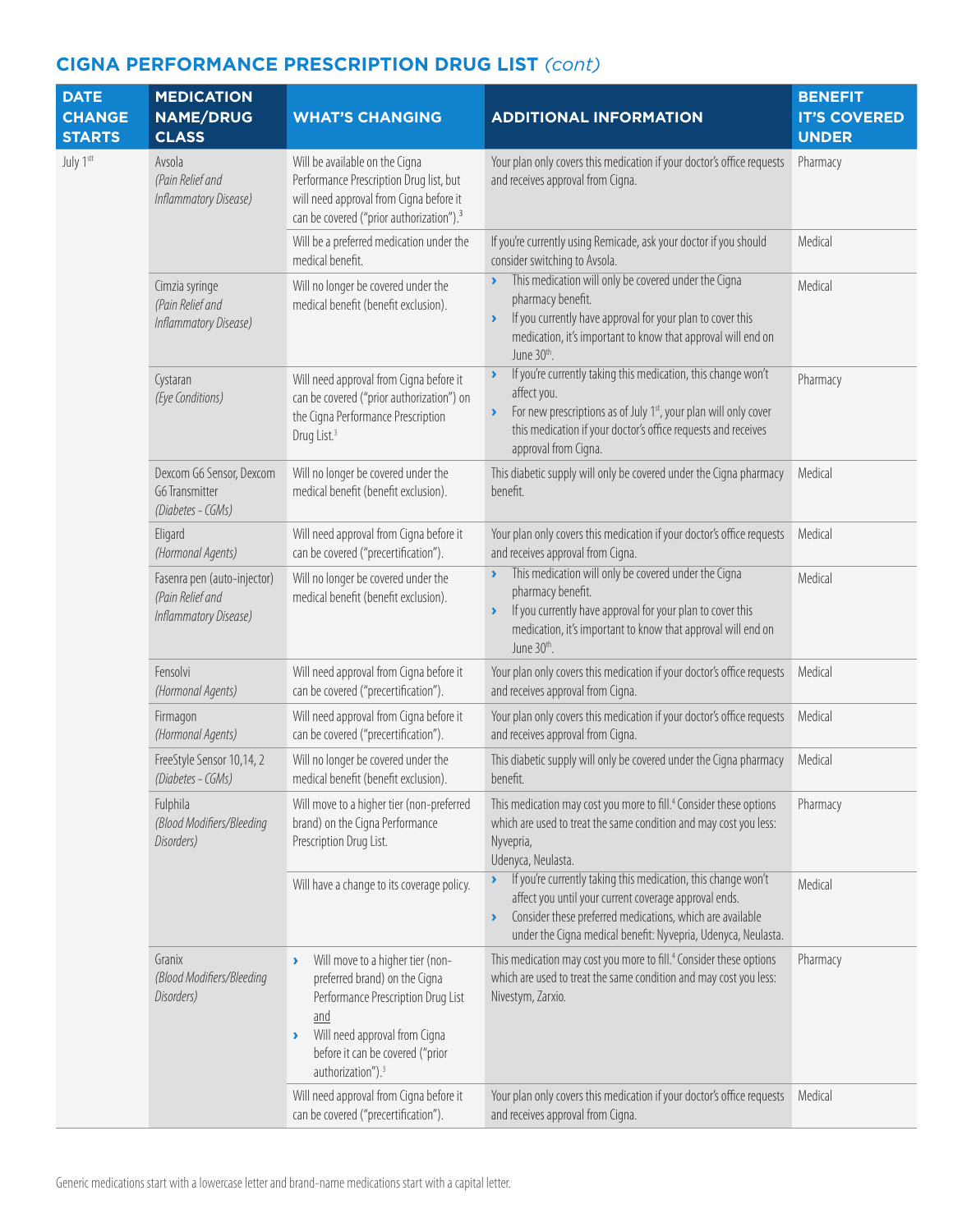| <b>DATE</b><br><b>CHANGE</b><br><b>STARTS</b> | <b>MEDICATION</b><br><b>NAME/DRUG</b><br><b>CLASS</b>                                                        | <b>WHAT'S CHANGING</b>                                                                                                                                                                                                                                        | <b>ADDITIONAL INFORMATION</b>                                                                                                                                                                                                                                                                                                                                                                                                                                                                                                                                   | <b>BENEFIT</b><br><b>IT'S COVERED</b><br><b>UNDER</b> |
|-----------------------------------------------|--------------------------------------------------------------------------------------------------------------|---------------------------------------------------------------------------------------------------------------------------------------------------------------------------------------------------------------------------------------------------------------|-----------------------------------------------------------------------------------------------------------------------------------------------------------------------------------------------------------------------------------------------------------------------------------------------------------------------------------------------------------------------------------------------------------------------------------------------------------------------------------------------------------------------------------------------------------------|-------------------------------------------------------|
| July 1st                                      | Herceptin, Herceptin Hylecta<br>(Cancer)                                                                     | Will move to a higher tier (non-preferred<br>brand) on the Cigna Performance<br>Prescription Drug List.                                                                                                                                                       | This medication may cost you more to fill. <sup>4</sup> Consider these options<br>which are used to treat the same condition and may cost you less:<br>Kanjinti, Trazimera.                                                                                                                                                                                                                                                                                                                                                                                     | Pharmacy                                              |
|                                               | Inflectra<br>(Pain Relief and<br>Inflammatory Disease)                                                       | Will move to a lower tier (preferred<br>$\blacktriangleright$<br>brand) on the Cigna Performance<br>Prescription<br>Drug List.<br>Will need approval from Cigna before<br>$\blacktriangleright$<br>it can be covered<br>("prior authorization"). <sup>3</sup> | This medication will move, or recently moved, to preferred<br>$\blacktriangleright$<br>brand. This means it may cost you less to fill.<br>If you're currently using Remicade, ask your doctor if you<br>$\blacktriangleright$<br>should consider switching to Inflectra.                                                                                                                                                                                                                                                                                        | Pharmacy                                              |
|                                               |                                                                                                              | Will be a preferred medication under the<br>medical benefit.                                                                                                                                                                                                  | If you're currently using Remicade, ask your doctor if you should<br>consider switching to Inflectra.                                                                                                                                                                                                                                                                                                                                                                                                                                                           | Medical                                               |
|                                               | Ingrezza <sup>5</sup><br>(Miscellaneous)                                                                     | Will no longer be covered because it's<br>being taken off the Cigna Performance<br>Prescription Drug List.                                                                                                                                                    | If you're currently taking this medication, this change won't affect<br>you. Consider this covered option which is used to treat the same<br>condition: Austedo.<br>If you currently have approval for your plan to cover this<br>$\blacktriangleright$<br>medication, it's important to know<br>that approval will end on June 30th. However, you're<br>automatically approved for coverage<br>of the generics.<br>Consider these covered options which are used to treat the<br>$\blacktriangleright$<br>same condition: sapropterin tablet and power packet. | Pharmacy                                              |
|                                               | Kuvan Tablet & Packets <sup>5</sup><br>(Miscellaneous)                                                       | Will no longer be covered because it's<br>being taken off the Cigna Performance<br>Prescription Drug List.                                                                                                                                                    |                                                                                                                                                                                                                                                                                                                                                                                                                                                                                                                                                                 | Pharmacy                                              |
|                                               | Lupron Depot-PED (30mg)<br>(Hormonal Agents)                                                                 | Will move to a lower tier (preferred brand)<br>on the Cigna Performance Prescription<br>Drug List.                                                                                                                                                            | This medication will move, or recently moved, to preferred brand.<br>This means it may cost you less to fill.                                                                                                                                                                                                                                                                                                                                                                                                                                                   | Pharmacy                                              |
|                                               | Lupron Depot, Lupron<br>Depot-PED (7.5mg,<br>11.25mg, 15mg), Lupron<br>Depot-PED (30mg)<br>(Hormonal Agents) | Will need approval from Cigna<br>before it can be covered<br>("precertification").                                                                                                                                                                            | Your plan only covers this medication if your doctor's office requests<br>and receives approval from Cigna.                                                                                                                                                                                                                                                                                                                                                                                                                                                     | Medical                                               |
|                                               | Nivestym<br>(Blood Modifiers/Bleeding<br>Disorders)                                                          | Will move to a lower tier (preferred<br>brand) on the Cigna Performance<br>Prescription Drug List and<br>Will no longer need approval from<br>Cigna before it can be covered ("prior<br>authorization").                                                      | This medication will move, or recently moved,<br>$\blacktriangleright$<br>to preferred brand. This means it may cost you<br>less to fill.<br>Your doctor's office no longer has to request coverage approval<br>$\blacktriangleright$<br>from Cigna.                                                                                                                                                                                                                                                                                                            | Pharmacy                                              |
|                                               |                                                                                                              | Will be a preferred medication under<br>$\blacktriangleright$<br>the medical benefit and<br>Will no longer need approval from<br>$\blacktriangleright$<br>Cigna before it can be covered<br>("precertification").                                             | Your doctor's office no longer has to request coverage approval<br>$\blacktriangleright$<br>from Cigna.<br>If you're currently using Granix, ask your doctor if you should<br>$\blacktriangleright$<br>consider switching to Nivestym.                                                                                                                                                                                                                                                                                                                          | Medical                                               |
|                                               | Nucala syringe, Nucala<br>auto-injector<br>(Pain Relief and<br>Inflammatory Disease)                         | Will no longer be covered under the<br>medical benefit (benefit exclusion).                                                                                                                                                                                   | This medication will only be covered under the Cigna<br>$\blacktriangleright$<br>pharmacy benefit.<br>If you currently have approval for your plan to cover this<br>$\blacktriangleright$<br>medication, it's important to know that approval will end on<br>June 30th.                                                                                                                                                                                                                                                                                         | Medical                                               |
|                                               | Ogivri<br>(Cancer)                                                                                           | Will move to a higher tier<br>(non-preferred brand) on the Cigna<br>Performance Prescription Drug List.                                                                                                                                                       | This medication may cost you more to fill. <sup>4</sup><br>Consider these options which are used to treat the same condition<br>and may cost you less: Kanjinti, Trazimera.                                                                                                                                                                                                                                                                                                                                                                                     | Pharmacy                                              |
|                                               |                                                                                                              | Will no longer be a preferred medication<br>under the medical benefit.                                                                                                                                                                                        | If you're currently taking this medication, this change won't<br>$\blacktriangleright$<br>affect you until your current coverage approval ends.<br>Consider these preferred medications, which are available<br>$\blacktriangleright$<br>under the Cigna medical benefit: Kanjinti, Trazimera.                                                                                                                                                                                                                                                                  | Medical                                               |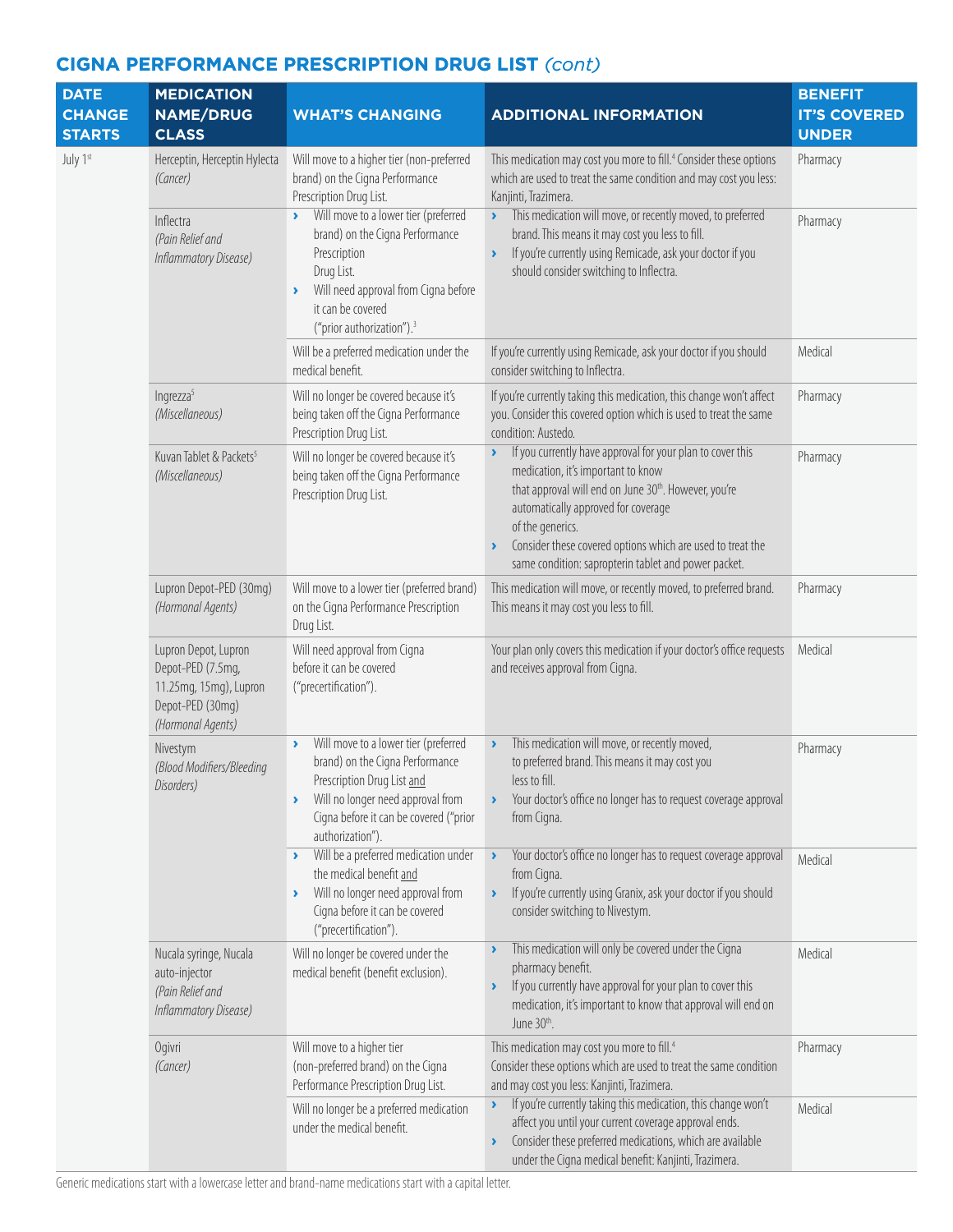| <b>DATE</b><br><b>CHANGE</b><br><b>STARTS</b> | <b>MEDICATION</b><br><b>NAME/DRUG</b><br><b>CLASS</b>                             | <b>WHAT'S CHANGING</b>                                                                                                                                                                                                                                                                               | <b>ADDITIONAL INFORMATION</b>                                                                                                                                                                                                                                                                                                                                                                                                                                                                                                                                                                                                                                                                                                                                                                                                                                                                                                                                                                                                                                                                                                                                                                                                                                                                                                                                                                                                                                     | <b>BENEFIT</b><br><b>IT'S COVERED</b><br><b>UNDER</b> |
|-----------------------------------------------|-----------------------------------------------------------------------------------|------------------------------------------------------------------------------------------------------------------------------------------------------------------------------------------------------------------------------------------------------------------------------------------------------|-------------------------------------------------------------------------------------------------------------------------------------------------------------------------------------------------------------------------------------------------------------------------------------------------------------------------------------------------------------------------------------------------------------------------------------------------------------------------------------------------------------------------------------------------------------------------------------------------------------------------------------------------------------------------------------------------------------------------------------------------------------------------------------------------------------------------------------------------------------------------------------------------------------------------------------------------------------------------------------------------------------------------------------------------------------------------------------------------------------------------------------------------------------------------------------------------------------------------------------------------------------------------------------------------------------------------------------------------------------------------------------------------------------------------------------------------------------------|-------------------------------------------------------|
| July 1st                                      | Orencia syringe, Orencia<br>clickjet<br>(Pain Relief and<br>Inflammatory Disease) | Will no longer be covered under the<br>medical benefit (benefit exclusion).                                                                                                                                                                                                                          | This medication will only be covered under the Cigna<br>$\blacktriangleright$<br>pharmacy benefit.<br>If you currently have approval for your plan to cover this<br>$\blacktriangleright$<br>medication, it's important to know that approval will end on<br>June 30th.                                                                                                                                                                                                                                                                                                                                                                                                                                                                                                                                                                                                                                                                                                                                                                                                                                                                                                                                                                                                                                                                                                                                                                                           | Medical                                               |
|                                               | Remicade<br>(Pain Relief and<br>Inflammatory Disease)                             | Will no longer be covered because<br>$\rightarrow$<br>it's being taken off the Cigna<br>Performance Prescription Drug List<br>and<br>Will have a change to its approval<br>$\blacktriangleright$<br>requirements ("prior authorization"). <sup>3</sup><br>Will have a change to its coverage policy. | This change won't affect you if you're currently taking<br>$\blacktriangleright$<br>Remicade to treat Polyarticular Juvenile Idiopathic Arthritis<br>$(pJIA)$ .<br>If you currently have approval for your plan to cover Remicade,<br>$\blacktriangleright$<br>it's important to know that approval will end on June 30th. If<br>you were approved for coverage past July 1st and your doctor<br>wants you to continue using Remicade, you may be able to<br>appeal this decision.<br>If Cigna approves coverage of Remicade, it may cost you more<br>to fill. <sup>4</sup><br>Consider these covered options which are used to treat the<br>$\blacktriangleright$<br>same condition: Inflectra, Avsola.<br>This change won't affect you if you're currently taking<br>$\blacktriangleright$<br>Remicade to treat Polyarticular Juvenile Idiopathic Arthritis<br>(pJIA).<br>Remicade will no longer be a preferred medication under the<br>$\blacktriangleright$<br>Cigna medical benefit.<br>Consider these preferred medications, which are available<br>under the Cigna medical benefit: Inflectra, Avsola.<br>If you currently have approval (precertification) for your plan<br>$\blacktriangleright$<br>to cover Remicade, it's important to know that approval will<br>end on June 30 <sup>th</sup> . If you were approved for coverage past July<br>1st and your doctor wants you to continue using Remicade, you<br>may be able to appeal this decision. | Pharmacy<br>Medical                                   |
|                                               | Trelstar<br>(Hormonal Agents)                                                     | Will need approval from Cigna before it<br>can be covered ("precertification").                                                                                                                                                                                                                      | Your plan only covers this medication if your doctor's office requests<br>and receives approval from Cigna.                                                                                                                                                                                                                                                                                                                                                                                                                                                                                                                                                                                                                                                                                                                                                                                                                                                                                                                                                                                                                                                                                                                                                                                                                                                                                                                                                       | Medical                                               |
|                                               | Valtoco<br>(Seizure Disorders)                                                    | Will be available on the Cigna Perfor-<br>mance Prescription Drug List, but will<br>need approval from Cigna before it can be<br>covered ("prior authorization"). <sup>3</sup>                                                                                                                       | Your plan only covers this medication if your doctor's office requests<br>and receives approval from Cigna.                                                                                                                                                                                                                                                                                                                                                                                                                                                                                                                                                                                                                                                                                                                                                                                                                                                                                                                                                                                                                                                                                                                                                                                                                                                                                                                                                       | Pharmacy                                              |
|                                               | Ziextenzo<br>(Blood Modifiers/Bleeding<br>Disorders)                              | Will move to a higher tier (non-preferred<br>brand) on the Cigna Performance<br>Prescription Drug List.                                                                                                                                                                                              | This medication may cost you more to fill. <sup>4</sup> Consider these options<br>which are used to treat the same condition and may cost you less:<br>Nyvepria, Udenyca, Neulasta.                                                                                                                                                                                                                                                                                                                                                                                                                                                                                                                                                                                                                                                                                                                                                                                                                                                                                                                                                                                                                                                                                                                                                                                                                                                                               | Pharmacy                                              |
|                                               |                                                                                   | Will have a change to its coverage policy.                                                                                                                                                                                                                                                           | If you're currently taking this medication, this change won't<br>$\blacktriangleright$<br>affect you until your current coverage approval ends.<br>Consider these preferred medications, which are available<br>$\blacktriangleright$<br>under the Cigna medical benefit: Nyvepria, Udenyca, Neulasta.                                                                                                                                                                                                                                                                                                                                                                                                                                                                                                                                                                                                                                                                                                                                                                                                                                                                                                                                                                                                                                                                                                                                                            | Medical                                               |
|                                               | Zoladex<br>(Hormonal Agents)                                                      | Will need approval from Cigna before it<br>can be covered ("precertification").                                                                                                                                                                                                                      | Your plan only covers this medication if your doctor's office requests<br>and receives approval from Cigna.                                                                                                                                                                                                                                                                                                                                                                                                                                                                                                                                                                                                                                                                                                                                                                                                                                                                                                                                                                                                                                                                                                                                                                                                                                                                                                                                                       | Medical                                               |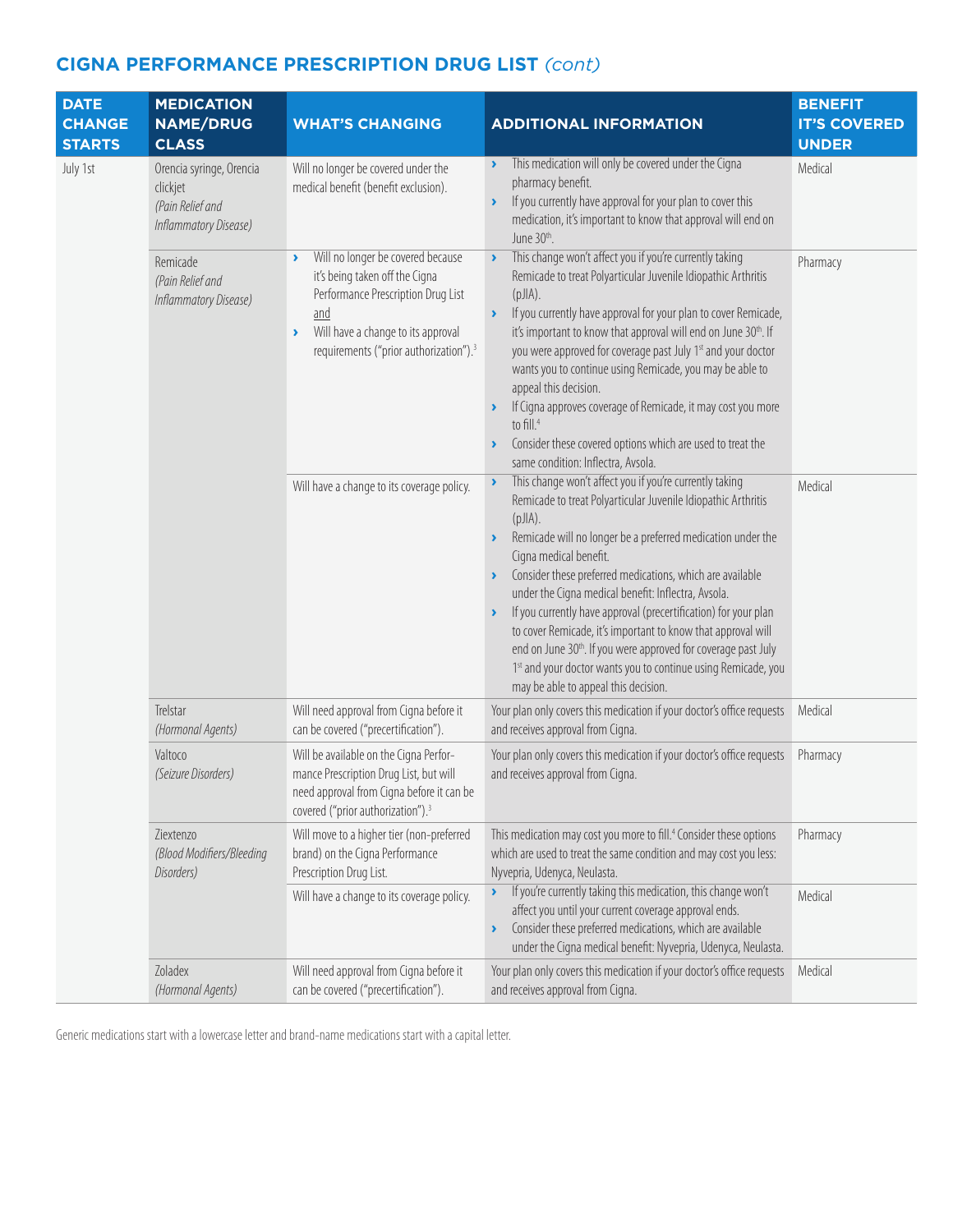| <b>DATE</b><br><b>CHANGE</b><br><b>STARTS</b> | <b>MEDICATION</b><br><b>NAME/DRUG</b><br><b>CLASS</b>       | <b>WHAT'S CHANGING</b>                                                                                                                                                                                                                  | <b>ADDITIONAL INFORMATION</b>                                                                                                                                                                                                                                                                                                                                                                      | <b>BENEFIT</b><br><b>IT'S COVERED</b><br><b>UNDER</b> |
|-----------------------------------------------|-------------------------------------------------------------|-----------------------------------------------------------------------------------------------------------------------------------------------------------------------------------------------------------------------------------------|----------------------------------------------------------------------------------------------------------------------------------------------------------------------------------------------------------------------------------------------------------------------------------------------------------------------------------------------------------------------------------------------------|-------------------------------------------------------|
| December 1st                                  | Azstarys<br>(Attention Deficit Hyperactiv-<br>ity Disorder) | Will no longer be covered because it's<br>being taken off the Cigna Prescription<br>Advantage Drug List.                                                                                                                                | Consider these covered options which are used to treat the same<br>condition: methylphenidate ER/CD/LA; dexmethylphenidate ER                                                                                                                                                                                                                                                                      | Pharmacy                                              |
|                                               | Brexafemme<br>(Infections)                                  | Will no longer be covered because it's<br>being taken off the Cigna Advantage<br>Prescription Drug List.                                                                                                                                | Consider these covered options which are used to treat the same<br>condition: fluconazole                                                                                                                                                                                                                                                                                                          | Pharmacy                                              |
|                                               | Truseltig<br>(Cancer)                                       | > Will move to a higher tier (non-<br>preferred brand) on the Cigna Advantage<br>Prescription Drug List.<br>> Will need approval from Cigna before it<br>can be covered ("prior authorization")<br>> Will have a quantity limit.        | > This medication may cost you more to fill. Consider these options<br>which are used to treat the same condition and may cost you less:<br>Talk to your doctor about other alternatives.<br>> Your plan will only cover this medication if your doctor's office<br>requests and receives approval from Cigna.<br>> Your plan will only cover up to a certain amount of medication<br>at one time. | Pharmacy                                              |
|                                               | Welireg<br>(Cancer)                                         | > Will move to a higher tier (non-<br>preferred brand) on the Cigna Advantage<br>Prescription Drug List.<br>> Will need approval from Cigna before it<br>can be covered ("prior authorization")<br>> Will have a quantity limit.        | > This medication may cost you more to fill. Consider these options<br>which are used to treat the same condition and may cost you less:<br>Talk to your doctor about other alternatives.<br>> Your plan will only cover this medication if your doctor's office<br>requests and receives approval from Cigna.<br>> Your plan will only cover up to a certain amount of medication<br>at one time. | Pharmacy                                              |
| November 15th                                 | Empaveli<br>(Miscellaneous)                                 | > Will move to a lower tier (preferred<br>brand) on the Cigna Advantage<br>Prescription Drug List.<br>> Will need approval from Cigna before it<br>can be covered ("prior authorization")                                               | > This medication will move, or recently moved, to preferred brand.<br>This means it may cost you less to fill.<br>> Your plan will only cover this medication if your doctor's office<br>requests and receives approval from Cigna.                                                                                                                                                               | Pharmacy                                              |
| November 1st                                  | Exservan<br>(Miscellaneous)                                 | Will no longer be covered because it's<br>being taken off the Cigna Advantage<br>Prescription Drug List.                                                                                                                                | Consider these covered options which are used to treat the same<br>condition: riluzole, Tiglutik                                                                                                                                                                                                                                                                                                   | Pharmacy                                              |
|                                               | Lumakra<br>(Cancer)                                         | > Will move to a higher tier (non-<br>preferred brand) on the Cigna Advantage<br>Prescription Drug List.<br>> Will need approval from Cigna before it<br>can be covered ("prior authorization")<br>> Will have a quantity limit.        | > This medication may cost you more to fill. Consider these options<br>which are used to treat the same condition and may cost you less:<br>Talk to your doctor about other alternatives.<br>> Your plan will only cover this medication if your doctor's office<br>requests and receives approval from Cigna.<br>> Your plan will only cover up to a certain amount of medication<br>at one time. | Pharmacy                                              |
|                                               | Myfembree<br>(Hormonal Agents)                              | > Will move to a lower tier (preferred<br>brand) on the Cigna Advantage<br>Prescription Drug List.<br>> Will need approval from Cigna before it<br>can be covered ("prior authorization")<br>> Will have a quantity limit. <sup>3</sup> | > This medication will move, or recently moved, to preferred brand.<br>This means it may cost you less to fill.<br>> Your plan will only cover this medication if your doctor's office<br>requests and receives approval from Cigna.<br>> Your plan will only cover up to a certain amount of medication<br>at one time.                                                                           | Pharmacy                                              |
| October 15th                                  | <b>Nextstellis</b><br>(Contraception Products)              | Will no longer be covered because it's<br>being taken off the Cigna Advantage<br>Prescription Drug List.                                                                                                                                | Consider these covered options which are used to treat the same<br>condition: Generic oral contraceptives (e.g. drospirenone-ethinyl<br>estradiol)                                                                                                                                                                                                                                                 | Pharmacy                                              |
|                                               | Qelbree<br>(Attention Deficit<br>Hyperactivity Disorder)    | Will no longer be covered because it's<br>being taken off the Cigna Advantage<br>Prescription Drug List.                                                                                                                                | Consider these covered options which are used to treat the same<br>condition: atomoxetine, clonidine ER, quanfacine ER                                                                                                                                                                                                                                                                             | Pharmacy                                              |
|                                               | Zegalogue<br>(Diabetes)                                     | > Will move to a lower tier (preferred<br>brand) on the Cigna Advantage<br>Prescription Drug List.<br>> Will have a quantity limit. <sup>3</sup>                                                                                        | > This medication will move, or recently moved, to preferred brand.<br>This means it may cost you less to fill.<br>> Your plan will only cover up to a certain amount of medication<br>at one time.                                                                                                                                                                                                | Pharmacy                                              |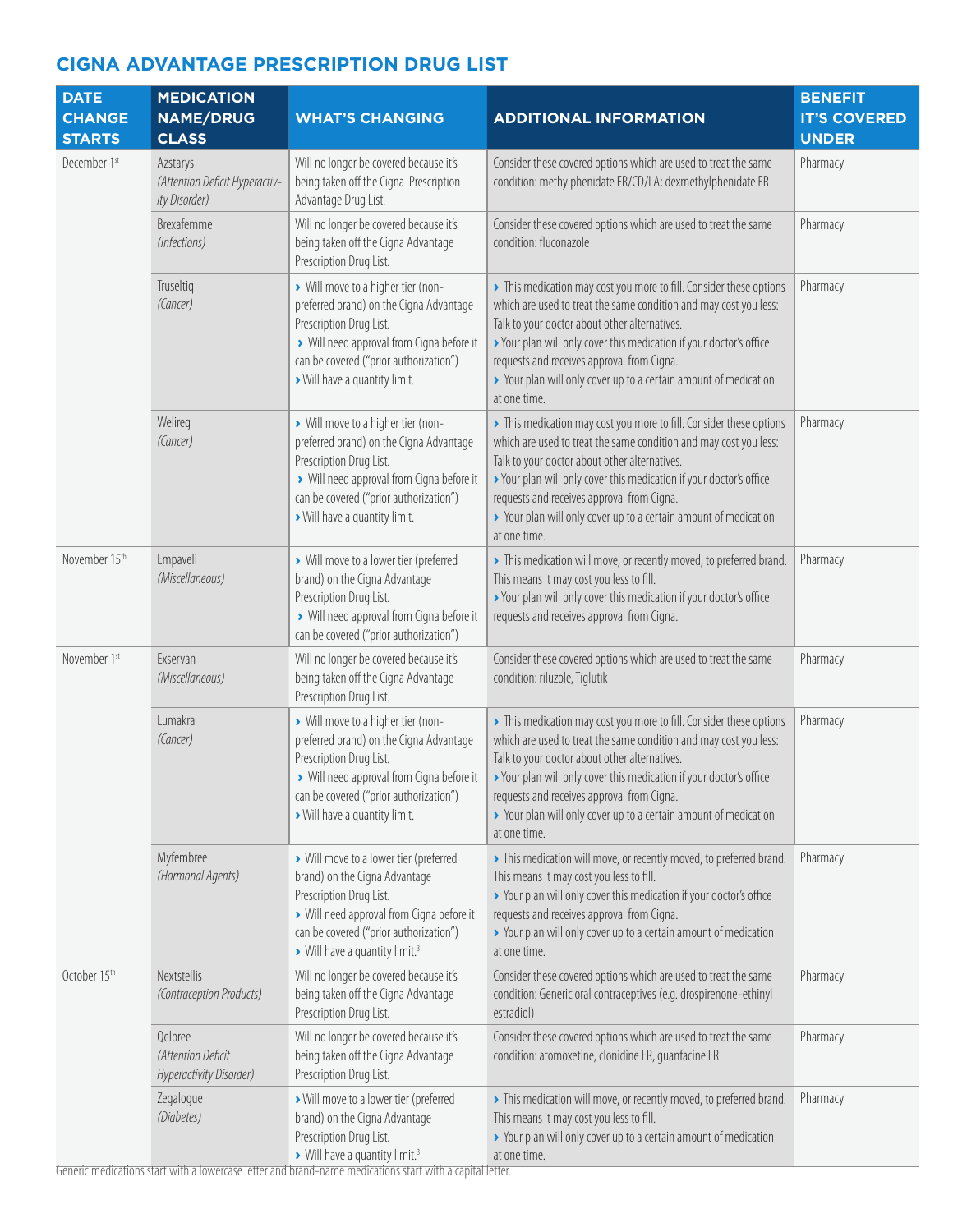| <b>DATE</b><br><b>CHANGE</b> | <b>MEDICATION</b><br><b>NAME/DRUG</b>                         | <b>WHAT'S CHANGING</b>                                                                                                                                                                       | <b>ADDITIONAL INFORMATION</b>                                                                                                                                                                                                        | <b>BENEFIT</b><br><b>IT'S COVERED</b> |
|------------------------------|---------------------------------------------------------------|----------------------------------------------------------------------------------------------------------------------------------------------------------------------------------------------|--------------------------------------------------------------------------------------------------------------------------------------------------------------------------------------------------------------------------------------|---------------------------------------|
| <b>STARTS</b>                | <b>CLASS</b>                                                  |                                                                                                                                                                                              |                                                                                                                                                                                                                                      | <b>UNDER</b>                          |
| October 7 <sup>th</sup>      | ivermectin<br>(Infections)                                    | Will be available on the Cigna Advantage<br>Prescription Drug List, but will need ap-<br>proval from Cigna before it can be covered<br>("prior authorization"). <sup>3</sup>                 | Your plan only covers this medication if your doctor's office requests<br>and receives approval from Cigna.                                                                                                                          | Pharmacy                              |
|                              | Stromectol<br>(Infections)                                    | Will be available on the Cigna Advantage<br>Prescription Drug List, but will need ap-<br>proval from Cigna before it can be covered<br>("prior authorization"). <sup>3</sup>                 | Your plan only covers this medication if your doctor's office requests<br>and receives approval from Cigna.                                                                                                                          | Pharmacy                              |
| October 1st                  | Aubagio<br>(Multiple Sclerosis)                               | > Will move to a lower tier (preferred<br>brand) on the Cigna Advantage<br>Prescription Drug List and<br>> Will need approval from Cigna before it<br>can be covered ("prior authorization") | > This medication will move, or recently moved, to preferred brand.<br>This means it may cost you less to fill.<br>> Your plan will only cover this medication if your doctor's office<br>requests and receives approval from Cigna. | Pharmacy                              |
|                              | Elepsia XR<br>(Seizure Disorders)                             | Will no longer be covered because it's<br>being taken off the Cigna Advantage<br>Prescription Drug List.                                                                                     | Consider these covered options which are used to treat the same<br>condition: levetiracetam ER                                                                                                                                       | Pharmacy                              |
|                              | Fortivda<br>(Cancer)                                          | > Will move to a higher tier (non-<br>preferred brand) on the Cigna Advantage<br>Prescription Drug List.<br>> Will have a quantity limit. <sup>3</sup>                                       | If Cigna approves coverage of this medication, it may cost you<br>more to fill.<br>• Consider these options which are used to treat the same<br>condition and may cost you less: Talk to your doctor about other<br>alternatives.    | Pharmacy                              |
|                              | Ingrezza<br>(Gastrointestinal/Heartburn)                      | > Will move to a higher tier (non-<br>preferred brand) on the Cigna Advantage<br>Prescription Drug List.<br>> Will have a quantity limit. <sup>3</sup>                                       | If Cigna approves coverage of this medication, it may cost you<br>more to fill.<br>• Consider these options which are used to treat the same<br>condition and may cost you less: Austedo                                             | Pharmacy                              |
|                              | Linzess<br>(Miscellaneous)                                    | Will move to a lower tier (preferred brand)<br>on the Cigna Advantage Prescription Drug<br>List.                                                                                             | This medication will move, or recently moved, to preferred brand.<br>This means it may cost you less to fill                                                                                                                         | Pharmacy                              |
|                              | Ponvory<br>(Multiple Sclerosis)                               | > Will move to a lower tier (preferred<br>brand) on the Cigna Advantage<br>Prescription Drug List and<br>> Will need approval from Cigna before it<br>can be covered ("prior authorization") | > This medication will move, or recently moved, to preferred brand.<br>This means it may cost you less to fill.<br>> Your plan will only cover this medication if your doctor's office<br>requests and receives approval from Cigna. | Pharmacy                              |
|                              | Roszet<br>(Cholesterol Medications)                           | Will no longer be covered because it's<br>being taken off the Cigna Advantage<br>Prescription Drug List.                                                                                     | Consider these covered options which are used to treat the<br>same condition: atorvastatin, ezetimibe, ezetimibe-simvastatin,<br>lovastatin, pravastatin, rosuvastatin, simvastatin tablet                                           | Pharmacy                              |
|                              | Somatuline Depot<br>(Hormonal Agents)                         | Will move to a lower tier (preferred brand)<br>on the Cigna Advantage Prescription Drug<br>List.                                                                                             | This medication will move, or recently moved, to preferred brand.<br>This means it may cost you less to fill                                                                                                                         | Pharmacy                              |
| September 15th               | Prolate solution<br>(Pain Relief and<br>Inflammatory Disease) | Will no longer be covered because it's<br>being taken off the Cigna Advantage<br>Prescription Drug List.                                                                                     | Consider these covered options which are used to treat the same<br>condition: oxycodone w/ acetaminophen                                                                                                                             | Pharmacy                              |
| September 1st                | Kloxxado<br>(Substance Abuse)                                 | > Will move to a lower tier (preferred<br>brand) on the Cigna Advantage<br>Prescription Drug List and<br>> Will have a quantity limit. <sup>3</sup>                                          | > This medication will move, or recently moved, to preferred brand.<br>This means it may cost you less to fill.<br>> Your plan will only cover up to a certain amount of medication at<br>one time.                                  | Pharmacy                              |
| August 15th                  | Wegovy<br>(Weight Management)                                 | Will have a quantity limit. <sup>3</sup>                                                                                                                                                     | Your plan will only cover up to a certain amount of medication at<br>one time.                                                                                                                                                       | Pharmacy                              |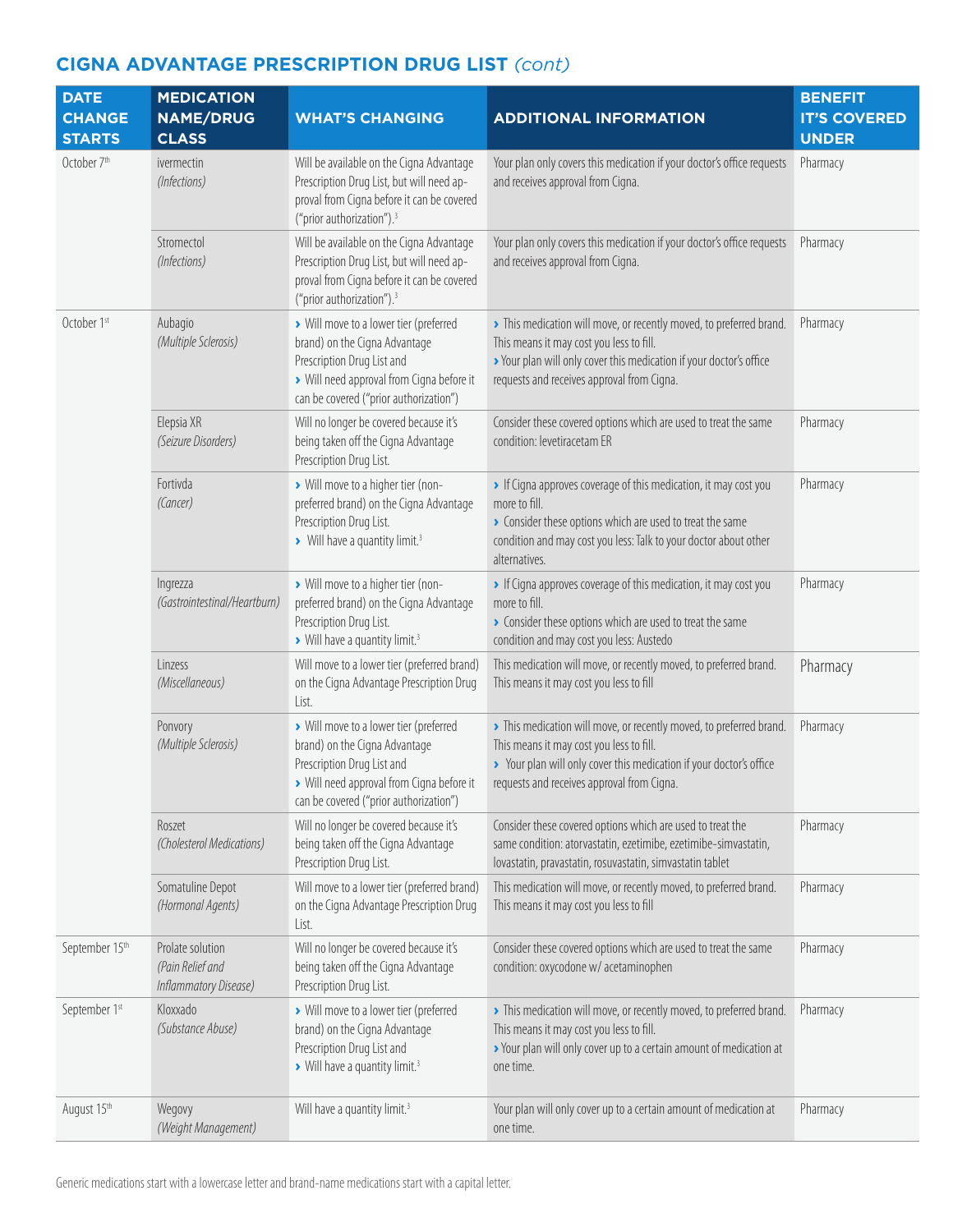| <b>DATE</b><br><b>CHANGE</b><br><b>STARTS</b> | <b>MEDICATION</b><br><b>NAME/DRUG</b><br><b>CLASS</b>                           | <b>WHAT'S CHANGING</b>                                                                                                                                                                                                                        | <b>ADDITIONAL INFORMATION</b>                                                                                                                                                                                                                                                                                       | <b>BENEFIT</b><br><b>IT'S COVERED</b><br><b>UNDER</b> |
|-----------------------------------------------|---------------------------------------------------------------------------------|-----------------------------------------------------------------------------------------------------------------------------------------------------------------------------------------------------------------------------------------------|---------------------------------------------------------------------------------------------------------------------------------------------------------------------------------------------------------------------------------------------------------------------------------------------------------------------|-------------------------------------------------------|
| July 20th                                     | Bronchitol<br>(Asthma/COPD/Respiratory)                                         | > Will move to a higher tier (non-<br>preferred brand) on the Cigna Advantage<br>Prescription Drug List.<br>> Will need approval from Cigna before it<br>can be covered ("prior authorization")                                               | If Cigna approves coverage of this medication, it may cost you<br>more to fill.<br>• Consider these options which are used to treat the same<br>condition and may cost you less: Nebusal 3%, Pulmosal,<br>Pulmozyme, sodium chloride inhalatio                                                                      | Pharmacy                                              |
|                                               | Ukoniq<br>(Cancer)                                                              | > Will move to a higher tier (non-<br>preferred brand) on the Cigna Advantage<br>Prescription Drug List.<br>> Will need approval from Cigna before it<br>can be covered ("prior authorization")<br>> Will have a quantity limit. <sup>3</sup> | If Cigna approves coverage of this medication, it may cost you<br>more to fill.<br>Consider these options which are used to treat the same<br>condition and may cost you less: Talk to your doctor about other<br>alternatives.<br>> Your plan will only cover up to a certain amount of medication<br>at one time. | Pharmacy                                              |
| July 15th                                     | Dupixent<br>(Pain Relief and<br>Inflammatory Disease)                           | Will move to a lower tier (preferred brand)<br>on the Cigna Advantage Prescription Drug<br>List.                                                                                                                                              | This medication will move, or recently moved, to preferred brand.<br>This means it may cost you less to fill                                                                                                                                                                                                        | Pharmacy                                              |
| July 12th                                     | Wegovy<br>(Weight Management)                                                   | Will move to a lower tier (preferred brand)<br>on the Cigna Advantage Prescription Drug<br>List.                                                                                                                                              | This medication will move, or recently moved, to preferred brand.<br>This means it may cost you less to fill                                                                                                                                                                                                        | Pharmacy                                              |
| July 6 <sup>th</sup>                          | Lupkynis<br>(Transplant Medications)                                            | Will no longer be covered because it's<br>being taken off the Cigna Advantage<br>Prescription Drug List.                                                                                                                                      | Consider these covered options which are used to treat the same<br>condition: Benylsta, tacrolimus                                                                                                                                                                                                                  | Pharmacy                                              |
|                                               | Tepmetko<br>(Cancer)                                                            | > Will move to a higher tier (non-<br>preferred brand) on the Cigna Advantage<br>Prescription Drug List.<br>> Will need approval from Cigna before it<br>can be covered ("prior authorization")<br>> Will have a quantity limit. <sup>3</sup> | If Cigna approves coverage of this medication, it may cost you<br>more to fill.<br>Consider these options which are used to treat the same<br>condition and may cost you less: Talk to your doctor about other<br>alternatives.<br>> Your plan will only cover up to a certain amount of medication at<br>one time. | Pharmacy                                              |
|                                               | Verquvo<br>(Blood Pressure/Heart<br>Medications)                                | Will no longer be covered because it's<br>being taken off the Cigna Advantage<br>Prescription Drug List.                                                                                                                                      | Consider these covered options which are used to treat the same<br>condition: Talk to your doctor about other alternatives.                                                                                                                                                                                         | Pharmacy                                              |
| July 1st                                      | Actemra syringe, Actemra<br>ACTpen<br>(Pain Relief and<br>Inflammatory Disease) | Will no longer be covered under the<br>medical benefit (benefit exclusion).                                                                                                                                                                   | This medication will only be covered under the Cigna<br>pharmacy benefit.<br>If you currently have approval for your plan to cover this<br>×<br>medication, it's important to know that approval will end on<br>June 30th.                                                                                          | Medical                                               |
|                                               | Avsola<br>(Pain Relief and<br>Inflammatory Disease)                             | Will be available on the Cigna Advantage<br>Prescription Drug List, but will need<br>approval from Cigna before it can be<br>covered ("prior authorization"). <sup>3</sup>                                                                    | Your plan only covers this medication if your doctor's office requests<br>and receives approval from Cigna.                                                                                                                                                                                                         | Pharmacy                                              |
|                                               |                                                                                 | Will be a preferred medication under the<br>medical benefit.                                                                                                                                                                                  | If you're currently using Remicade, ask your doctor if you should<br>consider switching to Avsola.                                                                                                                                                                                                                  | Medical                                               |
|                                               | Cimzia syringe<br>(Pain Relief and<br>Inflammatory Disease)                     | Will no longer be covered under the<br>medical benefit (benefit exclusion).                                                                                                                                                                   | This medication will only be covered under the Cigna<br>Y<br>pharmacy benefit.<br>If you currently have approval for your plan to cover this<br>×<br>medication, it's important to know that approval will end on<br>June 30th.                                                                                     | Medical                                               |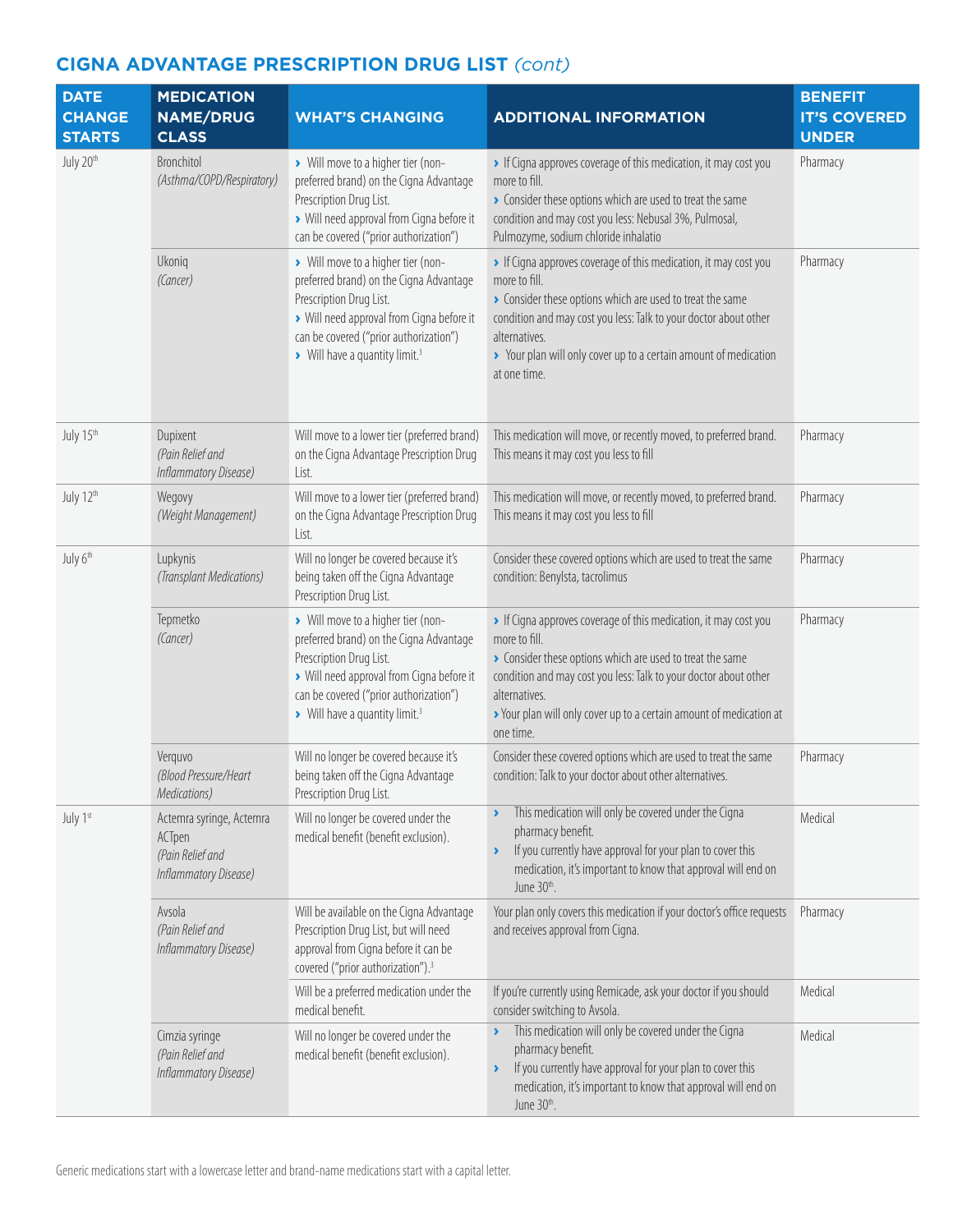| <b>DATE</b><br><b>CHANGE</b><br><b>STARTS</b> | <b>MEDICATION</b><br><b>NAME/DRUG</b><br><b>CLASS</b>                    | <b>WHAT'S CHANGING</b>                                                                                                                                                                                                              | <b>ADDITIONAL INFORMATION</b>                                                                                                                                                                                                                                                                           | <b>BENEFIT</b><br><b>IT'S COVERED</b><br><b>UNDER</b> |
|-----------------------------------------------|--------------------------------------------------------------------------|-------------------------------------------------------------------------------------------------------------------------------------------------------------------------------------------------------------------------------------|---------------------------------------------------------------------------------------------------------------------------------------------------------------------------------------------------------------------------------------------------------------------------------------------------------|-------------------------------------------------------|
| July 1st                                      | Cystaran<br>(Eye Conditions)                                             | Will need approval from Cigna before it<br>can be covered ("prior authorization") on<br>the Cigna Advantage Prescription Drug<br>List <sup>3</sup>                                                                                  | If you're currently taking this medication, this change won't<br>$\blacktriangleright$<br>affect you.<br>For new prescriptions as of July 1 <sup>st</sup> , your plan will only cover<br>$\blacktriangleright$<br>this medication if your doctor's office requests and receives<br>approval from Cigna. | Pharmacy                                              |
|                                               | Dexcom G6 Sensor, Dexcom<br>G6 Transmitter<br>(Diabetes - CGMs)          | Will no longer be covered under the<br>medical benefit (benefit exclusion).                                                                                                                                                         | This diabetic supply will only be covered under the Cigna pharmacy<br>benefit.                                                                                                                                                                                                                          | Medical                                               |
|                                               | Eligard<br>(Hormonal Agents)                                             | Will need approval from Cigna before it<br>can be covered ("precertification").                                                                                                                                                     | Your plan only covers this medication if your doctor's office requests<br>and receives approval from Cigna.                                                                                                                                                                                             | Medical                                               |
|                                               | Fasenra pen (auto-injector)<br>(Pain Relief and<br>Inflammatory Disease) | Will no longer be covered under the<br>medical benefit (benefit exclusion).                                                                                                                                                         | This medication will only be covered under the Cigna<br>pharmacy benefit.<br>If you currently have approval for your plan to cover this<br>$\blacktriangleright$<br>medication, it's important to know that approval will end on<br>June 30th.                                                          | Medical                                               |
|                                               | Fensolvi<br>(Hormonal Agents)                                            | Will need approval from Cigna before it<br>can be covered ("precertification").                                                                                                                                                     | Your plan only covers this medication if your doctor's office requests<br>and receives approval from Cigna.                                                                                                                                                                                             | Medical                                               |
|                                               | Firmagon<br>(Hormonal Agents)                                            | Will need approval from Cigna before it<br>can be covered ("precertification").                                                                                                                                                     | Your plan only covers this medication if your doctor's office requests<br>and receives approval from Cigna.                                                                                                                                                                                             | Medical                                               |
|                                               | FreeStyle Sensor 10,14, 2<br>(Diabetes - CGMs)                           | Will no longer be covered under the<br>medical benefit (benefit exclusion).                                                                                                                                                         | This diabetic supply will only be covered under the Cigna pharmacy<br>benefit.                                                                                                                                                                                                                          | Medical                                               |
|                                               | Fulphila<br>(Blood Modifiers/Bleeding<br>Disorders)                      | Will move to a higher tier (non-preferred<br>brand) on the Cigna Advantage<br>Prescription Drug List.                                                                                                                               | This medication may cost you more to fill. <sup>4</sup> Consider these options<br>which are used to treat the same condition and may cost you less:<br>Nyvepria, Udenyca, Neulasta.                                                                                                                     | Pharmacy                                              |
|                                               |                                                                          | Will have a change to its coverage policy.                                                                                                                                                                                          | If you're currently taking this medication, this change won't<br>$\blacktriangleright$<br>affect you until your current coverage approval ends.<br>Consider these preferred medications, which are available<br>$\blacktriangleright$<br>under the Cigna medical benefit: Nyvepria, Udenyca, Neulasta.  | Medical                                               |
|                                               | Granix<br>(Blood Modifiers/Bleeding<br>Disorders)                        | Will move to a higher tier (non-<br>×<br>preferred brand) on the Cigna<br>Advantage Prescription Drug List and<br>Will need approval from Cigna<br>×.<br>before it can be covered ("prior<br>authorization"). <sup>3</sup>          | This medication may cost you more to fill. <sup>4</sup> Consider these options<br>which are used to treat the same condition and may cost you less:<br>Nivestym, Zarxio.                                                                                                                                | Pharmacy                                              |
|                                               |                                                                          | Will need approval from Cigna before it<br>can be covered ("precertification").                                                                                                                                                     | Your plan only covers this medication if your doctor's office requests<br>and receives approval from Cigna.                                                                                                                                                                                             | Medical                                               |
|                                               | Herceptin, Herceptin Hylecta<br>(Cancer)                                 | Will move to a higher tier (non-preferred<br>brand) on the Cigna Advantage<br>Prescription Drug List.                                                                                                                               | This medication may cost you more to fill. <sup>4</sup> Consider these options<br>which are used to treat the same condition and may cost you less:<br>Kanjinti, Trazimera.                                                                                                                             | Pharmacy                                              |
|                                               | Inflectra<br>(Pain Relief and<br>Inflammatory Disease)                   | Will move to a lower tier (preferred<br>$\sum_{i=1}^{n}$<br>brand) on the Cigna Advantage<br>Prescription<br>Drug List.<br>Will need approval from Cigna before<br>×.<br>it can be covered<br>("prior authorization"). <sup>3</sup> | This medication will move, or recently moved, to preferred<br>$\blacktriangleright$<br>brand. This means it may cost you less<br>to fill.<br>If you're currently using Remicade, ask your doctor if you<br>$\blacktriangleright$<br>should consider switching to Inflectra.                             | Pharmacy                                              |
|                                               |                                                                          | Will be a preferred medication under the<br>medical benefit.                                                                                                                                                                        | If you're currently using Remicade, ask your doctor if you should<br>consider switching to Inflectra.                                                                                                                                                                                                   | Medical                                               |
|                                               | Ingrezza <sup>5</sup><br>(Miscellaneous)                                 | Will no longer be covered because it's<br>being taken off the Cigna Advantage<br>Prescription Drug List.                                                                                                                            | If you're currently taking this medication, this change won't affect<br>you. Consider this covered option which is used to treat the same<br>condition: Austedo.                                                                                                                                        | Pharmacy                                              |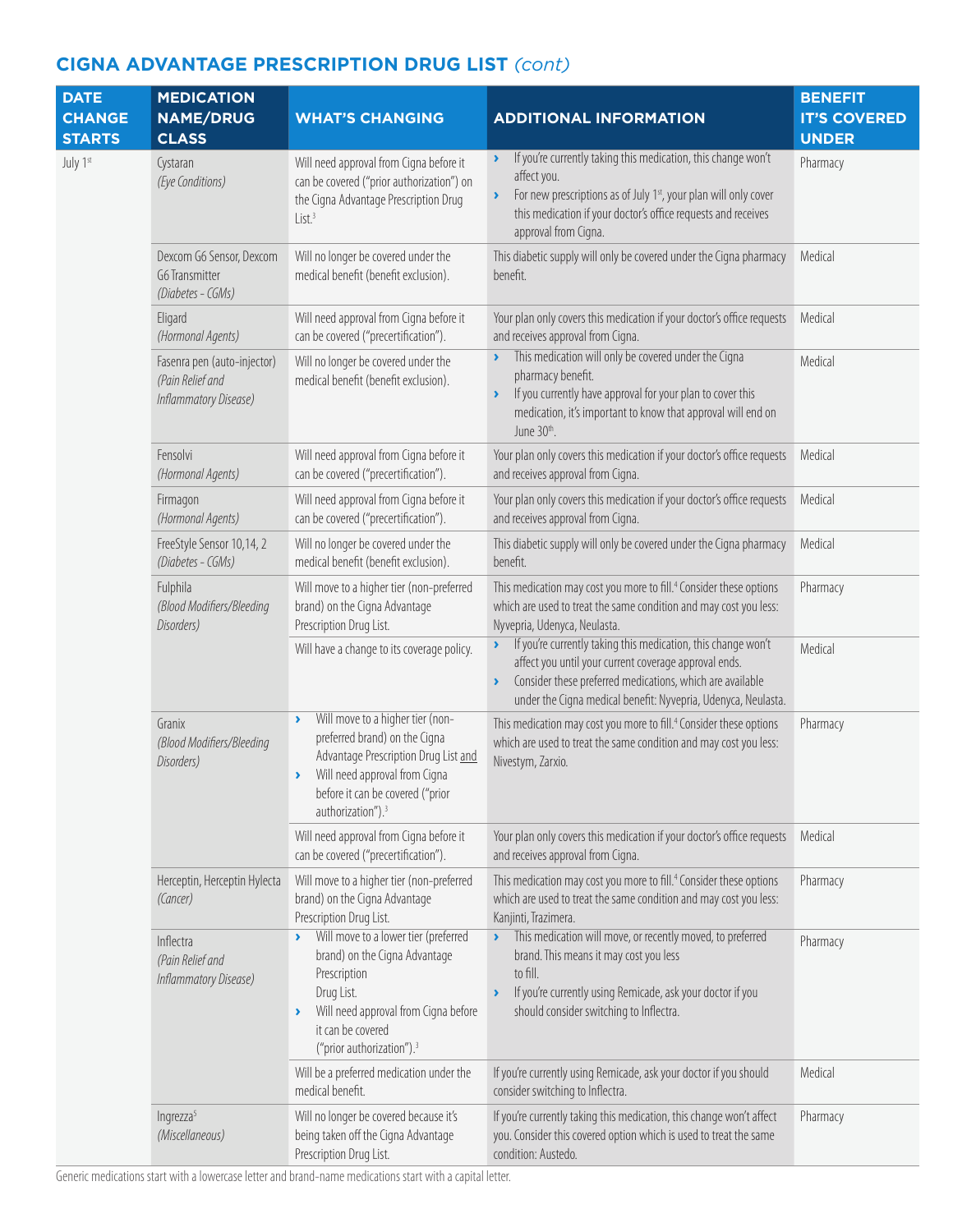| <b>DATE</b><br><b>CHANGE</b><br><b>STARTS</b> | <b>MEDICATION</b><br><b>NAME/DRUG</b><br><b>CLASS</b>                                                        | <b>WHAT'S CHANGING</b>                                                                                                                                                                                                                | <b>ADDITIONAL INFORMATION</b>                                                                                                                                                                                                                                                                                                                                                                         | <b>BENEFIT</b><br><b>IT'S COVERED</b><br><b>UNDER</b> |
|-----------------------------------------------|--------------------------------------------------------------------------------------------------------------|---------------------------------------------------------------------------------------------------------------------------------------------------------------------------------------------------------------------------------------|-------------------------------------------------------------------------------------------------------------------------------------------------------------------------------------------------------------------------------------------------------------------------------------------------------------------------------------------------------------------------------------------------------|-------------------------------------------------------|
| July 1st                                      | Kuvan Tablet & Packets <sup>5</sup><br>(Miscellaneous)                                                       | Will no longer be covered because it's<br>being taken off the Cigna Advantage<br>Prescription Drug List.                                                                                                                              | If you currently have approval for your plan to cover this<br>$\blacktriangleright$<br>medication, it's important to know that approval will end on<br>June 30 <sup>th</sup> . However, you're automatically approved for coverage<br>of the generics.<br>Consider these covered options which are used to treat the<br>$\blacktriangleright$<br>same condition: sapropterin tablet and power packet. | Pharmacy                                              |
|                                               | Lupron Depot, Lupron De-<br>pot-PED (7.5mg, 11.25mg,<br>$15mg$ )<br>(Hormonal Agents)                        | Will move to a lower tier (preferred brand)<br>on the Cigna Advantage Prescription Drug<br>List.                                                                                                                                      | This medication will move, or recently moved, to preferred brand.<br>This means it may cost you less to fill.                                                                                                                                                                                                                                                                                         | Pharmacy                                              |
|                                               | Lupron Depot-PED (30mg)<br>(Hormonal Agents)                                                                 | Will move to a lower tier (preferred brand)<br>on the Cigna Advantage Prescription Drug<br>List.                                                                                                                                      | This medication will move, or recently moved, to preferred brand.<br>This means it may cost you less to fill.                                                                                                                                                                                                                                                                                         | Pharmacy                                              |
|                                               | Lupron Depot, Lupron<br>Depot-PED (7.5mg,<br>11.25mg, 15mg), Lupron<br>Depot-PED (30mg)<br>(Hormonal Agents) | Will need approval from Cigna before it<br>can be covered ("precertification").                                                                                                                                                       | Your plan only covers this medication if your doctor's office requests<br>and receives approval from Cigna.                                                                                                                                                                                                                                                                                           | Medical                                               |
|                                               | Nivestym<br>(Blood Modifiers/Bleeding<br>Disorders)                                                          | Will move to a lower tier (preferred<br>$\blacktriangleright$<br>brand) on the Cigna Advantage<br>Prescription Drug List and<br>Will no longer need approval from<br>×.<br>Cigna before it can be covered ("prior<br>authorization"). | This medication will move, or recently moved,<br>$\blacktriangleright$<br>to preferred brand. This means it may cost you less to fill.<br>Your doctor's office no longer has to request coverage approval<br>$\blacktriangleright$<br>from Cigna.                                                                                                                                                     | Pharmacy                                              |
|                                               |                                                                                                              | Will be a preferred medication under<br>×<br>the medical benefit and<br>Will no longer need approval from<br>×.<br>Cigna before it can be covered<br>("precertification").                                                            | Your doctor's office no longer has to request coverage approval<br>$\blacktriangleright$<br>from Cigna.<br>If you're currently using Granix, ask your doctor if you should<br>$\blacktriangleright$<br>consider switching to Nivestym.                                                                                                                                                                | Medical                                               |
|                                               | Nucala syringe, Nucala<br>auto-injector<br>(Pain Relief and<br>Inflammatory Disease)                         | Will no longer be covered under the<br>medical benefit (benefit exclusion).                                                                                                                                                           | This medication will only be covered under the Cigna<br>$\blacktriangleright$<br>pharmacy benefit.<br>If you currently have approval for your plan to cover this<br>$\blacktriangleright$<br>medication, it's important to know that approval will end on<br>June 30th.                                                                                                                               | Medical                                               |
|                                               | Ogivri<br>(Cancer)                                                                                           | Will move to a higher tier (non-preferred<br>brand) on the Cigna Advantage<br>Prescription Drug List.                                                                                                                                 | This medication may cost you more to fill. <sup>4</sup> Consider these options<br>which are used to treat the same condition and may cost you less:<br>Kanjinti, Trazimera.                                                                                                                                                                                                                           | Pharmacy                                              |
|                                               |                                                                                                              | Will no longer be a preferred medication<br>under the medical benefit.                                                                                                                                                                | If you're currently taking this medication, this change won't<br>$\blacktriangleright$<br>affect you until your current coverage approval ends.<br>Consider these preferred medications, which are available<br>$\blacktriangleright$<br>under the Cigna medical benefit: Kanjinti, Trazimera.                                                                                                        | Medical                                               |
|                                               | Orencia syringe, Orencia<br>clickjet<br>(Pain Relief and<br>Inflammatory Disease)                            | Will no longer be covered under the<br>medical benefit (benefit exclusion).                                                                                                                                                           | This medication will only be covered under the Cigna<br>$\blacktriangleright$<br>pharmacy benefit.<br>If you currently have approval for your plan to cover this<br>$\blacktriangleright$<br>medication, it's important to know that approval will end on<br>June 30th.                                                                                                                               | Medical                                               |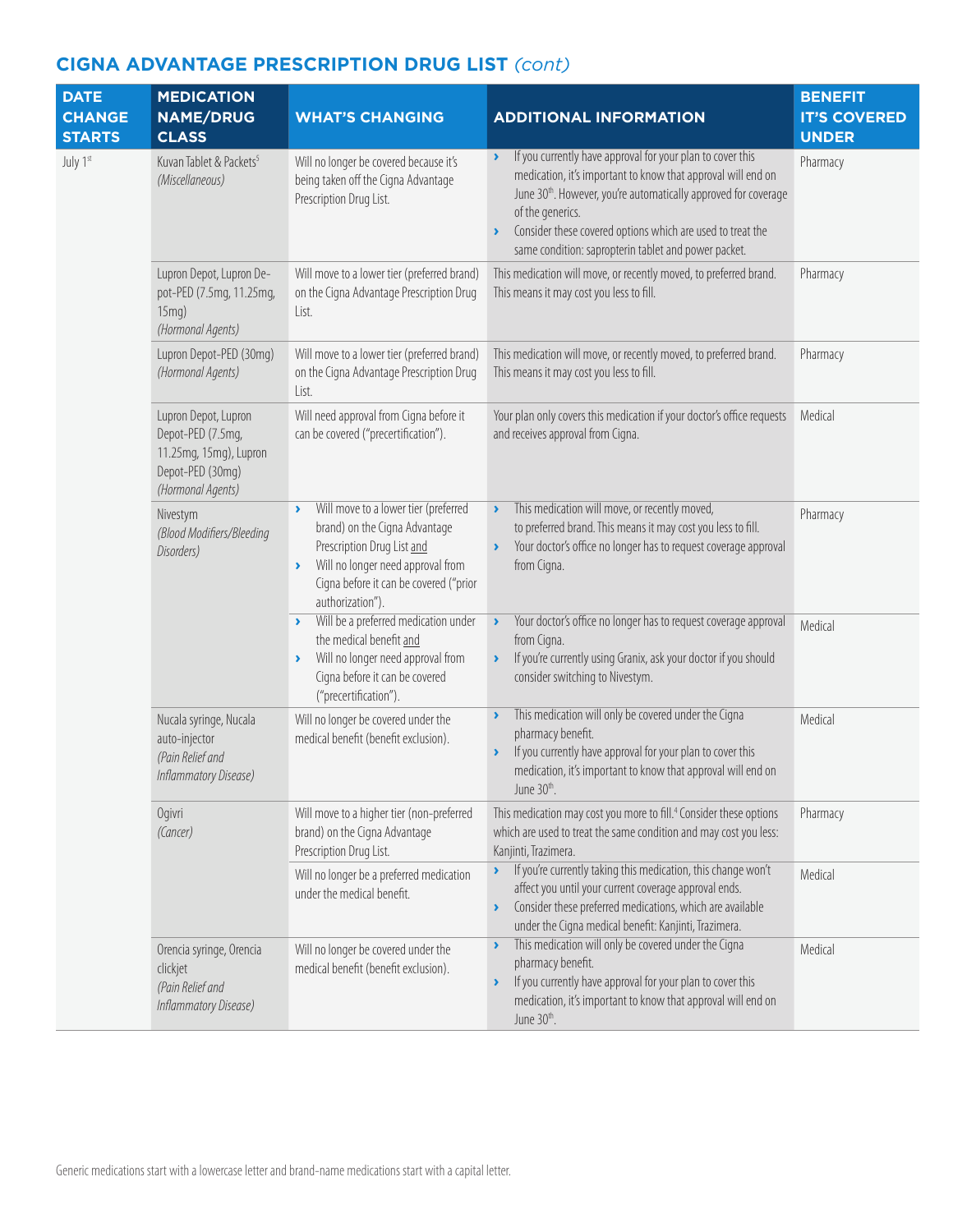| <b>DATE</b><br><b>CHANGE</b><br><b>STARTS</b> | <b>MEDICATION</b><br><b>NAME/DRUG</b><br><b>CLASS</b> | <b>WHAT'S CHANGING</b>                                                                                                                                                                                                                                    | <b>ADDITIONAL INFORMATION</b>                                                                                                                                                                                                                                                                                                                                                                                                                                                                                                                                                                                                                                                                                                                         | <b>BENEFIT</b><br><b>IT'S COVERED</b><br><b>UNDER</b> |
|-----------------------------------------------|-------------------------------------------------------|-----------------------------------------------------------------------------------------------------------------------------------------------------------------------------------------------------------------------------------------------------------|-------------------------------------------------------------------------------------------------------------------------------------------------------------------------------------------------------------------------------------------------------------------------------------------------------------------------------------------------------------------------------------------------------------------------------------------------------------------------------------------------------------------------------------------------------------------------------------------------------------------------------------------------------------------------------------------------------------------------------------------------------|-------------------------------------------------------|
| July 1st                                      | Remicade<br>(Pain Relief and<br>Inflammatory Disease) | Will no longer be covered because it's<br>$\blacktriangleright$<br>being taken off the Cigna Advantage<br>Prescription Drug List and<br>Will have a change to its approval<br>$\blacktriangleright$<br>requirements ("prior authorization"). <sup>3</sup> | This change won't affect you if you're currently taking<br>$\rightarrow$<br>Remicade to treat Polyarticular Juvenile Idiopathic Arthritis<br>$(pJ A)$ .<br>If you currently have approval for your plan to cover Remicade,<br>$\blacktriangleright$<br>it's important to know that approval will end on June 30th. If<br>you were approved for coverage past July 1st and your doctor<br>wants you to continue using Remicade, you may be able to<br>appeal this decision.<br>If Cigna approves coverage of Remicade, it may cost you more<br>$\blacktriangleright$<br>to fill. <sup>4</sup><br>Consider these covered options which are used to treat the<br>$\blacktriangleright$<br>same condition: Inflectra, Avsola.                             | Pharmacy                                              |
|                                               |                                                       | Will have a change to its coverage policy.                                                                                                                                                                                                                | This change won't affect you if you're currently taking<br>$\blacktriangleright$<br>Remicade to treat Polyarticular Juvenile Idiopathic Arthritis<br>(pJIA).<br>Remicade will no longer be a preferred medication under the<br>$\blacktriangleright$<br>Cigna medical benefit.<br>Consider these preferred medications, which are available<br>under the Cigna medical benefit: Inflectra, Avsola.<br>If you currently have approval (precertification) for your plan<br>$\blacktriangleright$<br>to cover Remicade, it's important to know that approval will<br>end on June 30 <sup>th</sup> . If you were approved for coverage past July<br>1st and your doctor wants you to continue using Remicade, you<br>may be able to appeal this decision. | Medical                                               |
|                                               | Trelstar<br>(Hormonal Agents)                         | Will need approval from Cigna before it<br>can be covered ("precertification").                                                                                                                                                                           | Your plan only covers this medication if your doctor's office requests<br>and receives approval from Cigna.                                                                                                                                                                                                                                                                                                                                                                                                                                                                                                                                                                                                                                           | Medical                                               |
|                                               | Valtoco<br>(Seizure Disorders)                        | Will be available on the Cigna Advantage<br>Prescription Drug List, but will need<br>approval from Cigna before it can be<br>covered ("prior authorization"). <sup>3</sup>                                                                                | Your plan only covers this medication if your doctor's office requests<br>and receives approval from Cigna.                                                                                                                                                                                                                                                                                                                                                                                                                                                                                                                                                                                                                                           | Pharmacy                                              |
|                                               | Ziextenzo<br>(Blood Modifiers/Bleeding<br>Disorders)  | Will move to a higher tier (non-preferred<br>brand) on the Cigna Advantage<br>Prescription Drug List.                                                                                                                                                     | This medication may cost you more to fill. <sup>4</sup> Consider these options<br>which are used to treat the same condition and may cost you less:<br>Nyvepria, Udenyca, Neulasta.                                                                                                                                                                                                                                                                                                                                                                                                                                                                                                                                                                   | Pharmacy                                              |
|                                               |                                                       | Will have a change to its coverage policy.                                                                                                                                                                                                                | If you're currently taking this medication, this change won't<br>▸<br>affect you until your current coverage approval ends.<br>Consider these preferred medications, which are available<br>$\blacktriangleright$<br>under the Cigna medical benefit: Nyvepria, Udenyca, Neulasta.                                                                                                                                                                                                                                                                                                                                                                                                                                                                    | Medical                                               |
|                                               | Zoladex<br>(Hormonal Agents)                          | Will need approval from Cigna before it<br>can be covered ("precertification").                                                                                                                                                                           | Your plan only covers this medication if your doctor's office requests<br>and receives approval from Cigna.                                                                                                                                                                                                                                                                                                                                                                                                                                                                                                                                                                                                                                           | Medical                                               |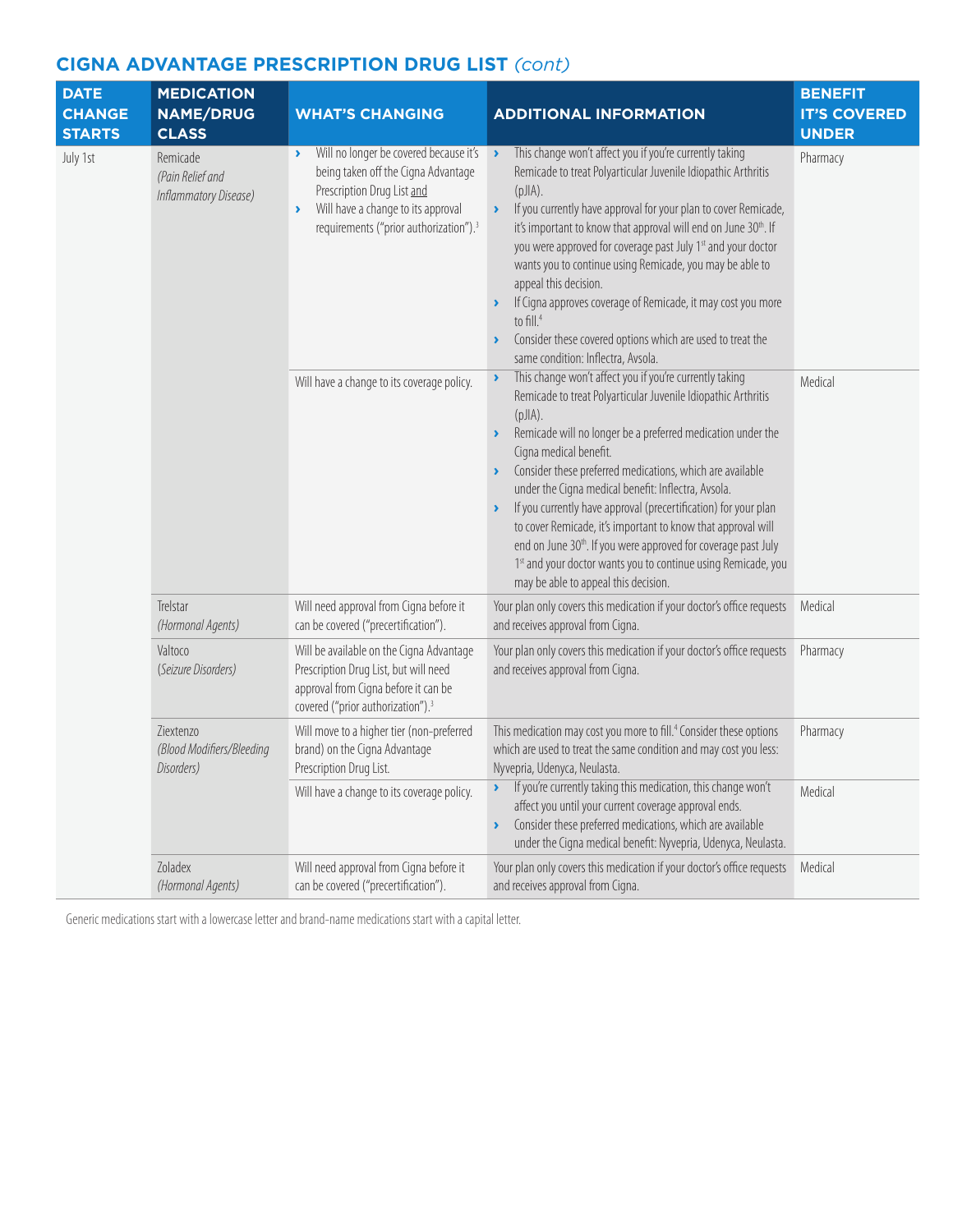| <b>DATE</b><br><b>CHANGE</b><br><b>STARTS</b> | <b>MEDICATION</b><br><b>NAME/DRUG</b><br><b>CLASS</b>       | <b>WHAT'S CHANGING</b>                                                                                                                                                                                                                                                                                                                     | <b>ADDITIONAL INFORMATION</b>                                                                                                                                                                                                                                                                                                                                                                        | <b>BENEFIT</b><br><b>IT'S COVERED</b><br><b>UNDER</b> |
|-----------------------------------------------|-------------------------------------------------------------|--------------------------------------------------------------------------------------------------------------------------------------------------------------------------------------------------------------------------------------------------------------------------------------------------------------------------------------------|------------------------------------------------------------------------------------------------------------------------------------------------------------------------------------------------------------------------------------------------------------------------------------------------------------------------------------------------------------------------------------------------------|-------------------------------------------------------|
| December 1st                                  | Azstarys<br>(Attention Deficit Hyperactiv-<br>ity Disorder) | > Will move to a higher tier (non-<br>preferred brand) on the Cigna Legacy<br>Prescription Drug List.<br>> Will need approval from Cigna before it<br>can be covered ("prior authorization")<br>Will have a quantity limit.                                                                                                                | > This medication may cost you more to fill. Consider these options<br>which are used to treat the same condition and may cost you less:<br>methylphenidate ER/CD/LA; dexmethylphenidate ER<br>> Your plan will only cover this medication if your doctor's office<br>requests and receives approval from Cigna.<br>> Your plan will only cover up to a certain amount of medication<br>at one time. | Pharmacy                                              |
|                                               | Brexafemme<br>(Infections)                                  | > Will move to a higher tier (non-<br>preferred brand) on the Cigna Legacy<br>Prescription Drug List.<br>> Will need approval from Cigna before it<br>can be covered ("prior authorization")                                                                                                                                               | > This medication may cost you more to fill. Consider these options<br>which are used to treat the same condition and may cost you less:<br>fluconazole<br>> Your plan will only cover this medication if your doctor's office<br>requests and receives approval from Cigna.                                                                                                                         | Pharmacy                                              |
|                                               | Truseltig<br>(Cancer)                                       | > Will move to a higher tier (non-<br>preferred brand) on the Cigna Legacy<br>Prescription Drug List.<br>> Will need approval from Cigna before it<br>can be covered ("prior authorization")                                                                                                                                               | > This medication may cost you more to fill. Consider these options<br>which are used to treat the same condition and may cost you less:<br>Talk to your doctor about other alternatives.<br>> Your plan will only cover this medication if your doctor's office<br>requests and receives approval from Cigna.<br>> Your plan will only cover up to a certain amount of medication<br>at one time.   | Pharmacy                                              |
|                                               | Welireg<br>(Cancer)                                         | > Will move to a higher tier (non-<br>preferred brand) on the Cigna Legacy<br>Prescription Drug List.<br>> Will need approval from Cigna before it<br>can be covered ("prior authorization")<br>Will have a quantity limit.                                                                                                                | > This medication may cost you more to fill. Consider these options<br>which are used to treat the same condition and may cost you less:<br>Talk to your doctor about other alternatives.<br>> Your plan will only cover this medication if your doctor's office<br>requests and receives approval from Cigna.<br>> Your plan will only cover up to a certain amount of medication<br>at one time.   | Pharmacy                                              |
| November 15th                                 | Empaveli<br>(Miscellaneous)                                 | > Will move to a lower tier (preferred<br>brand) on the Cigna Legacy Prescription<br>Drug List.<br>> Will need approval from Cigna before it<br>can be covered ("prior authorization")                                                                                                                                                     | > This medication will move, or recently moved, to preferred brand.<br>This means it may cost you less to fill.<br>> Your plan will only cover this medication if your doctor's office<br>requests and receives approval from Cigna.                                                                                                                                                                 | Pharmacy                                              |
| November 1st                                  | Bystolic<br>(Blood pressure/Heart<br>medications)           | > Will move to a higher tier (non-<br>preferred brand) on the Cigna Legacy<br>Prescription Drug List.<br>> Will need approval from Cigna before it<br>can be covered ("prior authorization")                                                                                                                                               | > This medication may cost you more to fill. Consider these options<br>which are used to treat the same condition and may cost you less:<br>nebivolol<br>> Your plan will only cover this medication if your doctor's office<br>requests and receives approval from Cigna.                                                                                                                           | Pharmacy                                              |
|                                               | Chantix<br>(Smoking Cessation)                              | > Will move to a higher tier (non-<br>preferred brand) on the Cigna Legacy<br>Prescription Drug List.<br>> Will need approval from Cigna before it<br>can be covered ("prior authorization")                                                                                                                                               | > This medication may cost you more to fill. Consider these options<br>which are used to treat the same condition and may cost you less:<br>varenicline<br>> Your plan will only cover this medication if your doctor's office<br>requests and receives approval from Cigna.                                                                                                                         | Pharmacy                                              |
|                                               | Exservan<br>(Miscellaneous)                                 | Will need approval from Cigna before it<br>can be covered ("prior authorization") on<br>the Cigna Legacy (Standard) Prescription<br>Drug List.                                                                                                                                                                                             | Your plan will only cover this medication if your doctor's office<br>requests and receives approval from Cigna.                                                                                                                                                                                                                                                                                      | Pharmacy                                              |
|                                               | Lumakra<br>(Cancer)                                         | > Will move to a higher tier (non-<br>preferred brand) on the Cigna Legacy<br>Prescription Drug List.<br>> Will need approval from Cigna before it<br>can be covered ("prior authorization")<br>> Will have a quantity limit.<br>Generic medications start with a lowercase letter and brand-name medications start with a capital letter. | > This medication may cost you more to fill. Consider these options<br>which are used to treat the same condition and may cost you less:<br>Talk to your doctor about other alternatives.<br>> Your plan will only cover this medication if your doctor's office<br>requests and receives approval from Cigna.<br>> Your plan will only cover up to a certain amount of medication                   | Pharmacy                                              |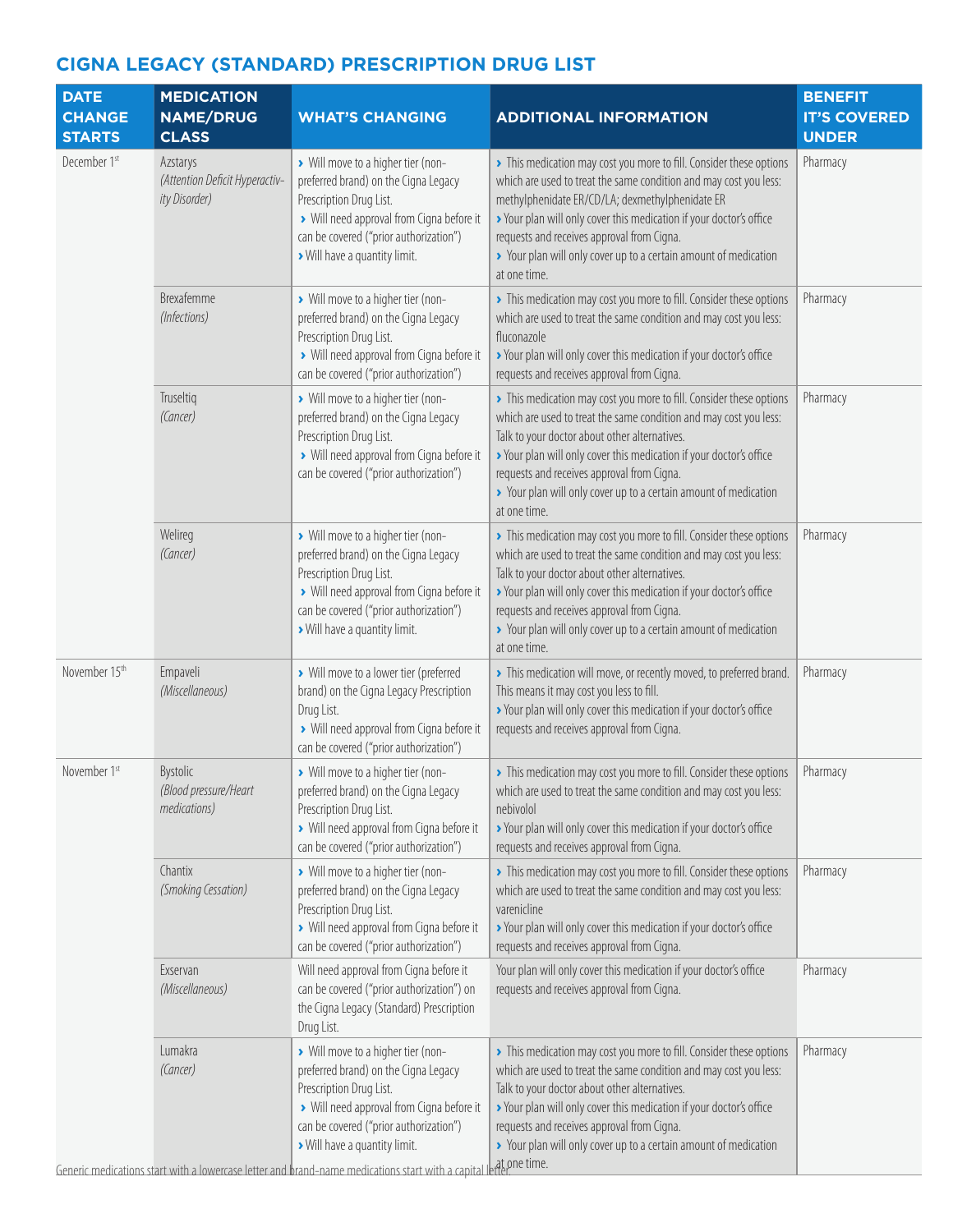| <b>DATE</b><br><b>CHANGE</b><br><b>STARTS</b> | <b>MEDICATION</b><br><b>NAME/DRUG</b><br><b>CLASS</b>    | <b>WHAT'S CHANGING</b>                                                                                                                                                                                                                                   | <b>ADDITIONAL INFORMATION</b>                                                                                                                                                                                                                                                                                            | <b>BENEFIT</b><br><b>IT'S COVERED</b><br><b>UNDER</b> |
|-----------------------------------------------|----------------------------------------------------------|----------------------------------------------------------------------------------------------------------------------------------------------------------------------------------------------------------------------------------------------------------|--------------------------------------------------------------------------------------------------------------------------------------------------------------------------------------------------------------------------------------------------------------------------------------------------------------------------|-------------------------------------------------------|
| November 1st                                  | Myfembree<br>(Hormonal Agents)                           | > Will move to a lower tier (preferred<br>brand) on the Cigna Legacy (Standard)<br>Prescription Drug List.<br>> Will need approval from Cigna before it<br>can be covered ("prior authorization")<br>> Will have a quantity limit. <sup>3</sup>          | > This medication will move, or recently moved, to preferred brand.<br>This means it may cost you less to fill.<br>> Your plan will only cover this medication if your doctor's office<br>requests and receives approval from Cigna.<br>> Your plan will only cover up to a certain amount of medication<br>at one time. | Pharmacy                                              |
| October 15th                                  | Nextstellis<br>(Contraception Products)                  | Will move to a higher tier (non-preferred<br>brand) on the Cigna Legacy (Standard)<br>Prescription Drug List.                                                                                                                                            | This medication may cost you more to fill. Consider these options<br>which are used to treat the same condition and may cost you less:<br>Generic oral contraceptives (e.g. drospirenone-ethinyl estradiol)                                                                                                              | Pharmacy                                              |
|                                               | Qelbree<br>(Attention Deficit<br>Hyperactivity Disorder) | > Will move to a higher tier (non-<br>preferred brand) on the Cigna Legacy<br>(Standard) Prescription Drug List and<br>> Will need approval from Cigna before it<br>can be covered ("prior authorization")<br>> Will have a quantity limit. <sup>3</sup> | If Cigna approves coverage of this medication, it may cost you<br>more to fill.<br>Consider these options which are used to treat the same<br>condition and may cost you less: Talk to your doctor about other<br>alternatives.<br>> Your plan will only cover up to a certain amount of medication<br>at one time.      | Pharmacy                                              |
|                                               | Zegalogue<br>(Diabetes)                                  | > Will move to a lower tier (preferred<br>brand) on the Cigna Legacy (Standard)<br>Prescription Drug List.<br>> Will have a quantity limit. <sup>3</sup>                                                                                                 | > This medication will move, or recently moved, to preferred brand.<br>This means it may cost you less to fill.<br>> Your plan will only cover up to a certain amount of medication<br>at one time.                                                                                                                      | Pharmacy                                              |
| October 7th                                   | ivermectin<br>(Infections)                               | Will be available on the Cigna Legacy<br>(Standard) Prescription Drug List, but will<br>need approval from Cigna before it can be<br>covered ("prior authorization"). <sup>3</sup>                                                                       | Your plan only covers this medication if your doctor's office requests<br>and receives approval from Cigna.                                                                                                                                                                                                              | Pharmacy                                              |
|                                               | Stromectol<br>(Infections)                               | Will be available on the Cigna Legacy<br>(Standard) Prescription Drug List, but will<br>need approval from Cigna before it can be<br>covered ("prior authorization"). <sup>3</sup>                                                                       | Your plan only covers this medication if your doctor's office requests<br>and receives approval from Cigna.                                                                                                                                                                                                              | Pharmacy                                              |
| October 1st                                   | Aubagio<br>(Multiple Sclerosis)                          | Will move to a lower tier (preferred<br>brand) on the Cigna Legacy (Standard)<br>Prescription Drug List.                                                                                                                                                 | This medication will move, or recently moved, to preferred brand.<br>This means it may cost you less to fill                                                                                                                                                                                                             | Pharmacy                                              |
|                                               | Elepsia XR<br>(Seizure Disorders)                        | > Will move to a higher tier (non-<br>preferred brand) on the Cigna Legacy<br>(Standard) Prescription Drug List and<br>> Will need approval from Cigna before it<br>can be covered ("prior authorization")                                               | If Cigna approves coverage of this medication, it may cost you<br>more to fill.<br>Consider these options which are used to treat the same<br>condition and may cost you less: Talk to your doctor about other<br>alternatives.                                                                                          | Pharmacy                                              |
|                                               | Fortivda<br>(Cancer)                                     | > Will move to a higher tier (non-<br>preferred brand) on the Cigna Legacy<br>(Standard) Prescription Drug List and<br>> Will need approval from Cigna before it<br>can be covered ("prior authorization")                                               | If Cigna approves coverage of this medication, it may cost you<br>more to fill.<br>Consider these options which are used to treat the same<br>condition and may cost you less: Talk to your doctor about other<br>alternatives.                                                                                          | Pharmacy                                              |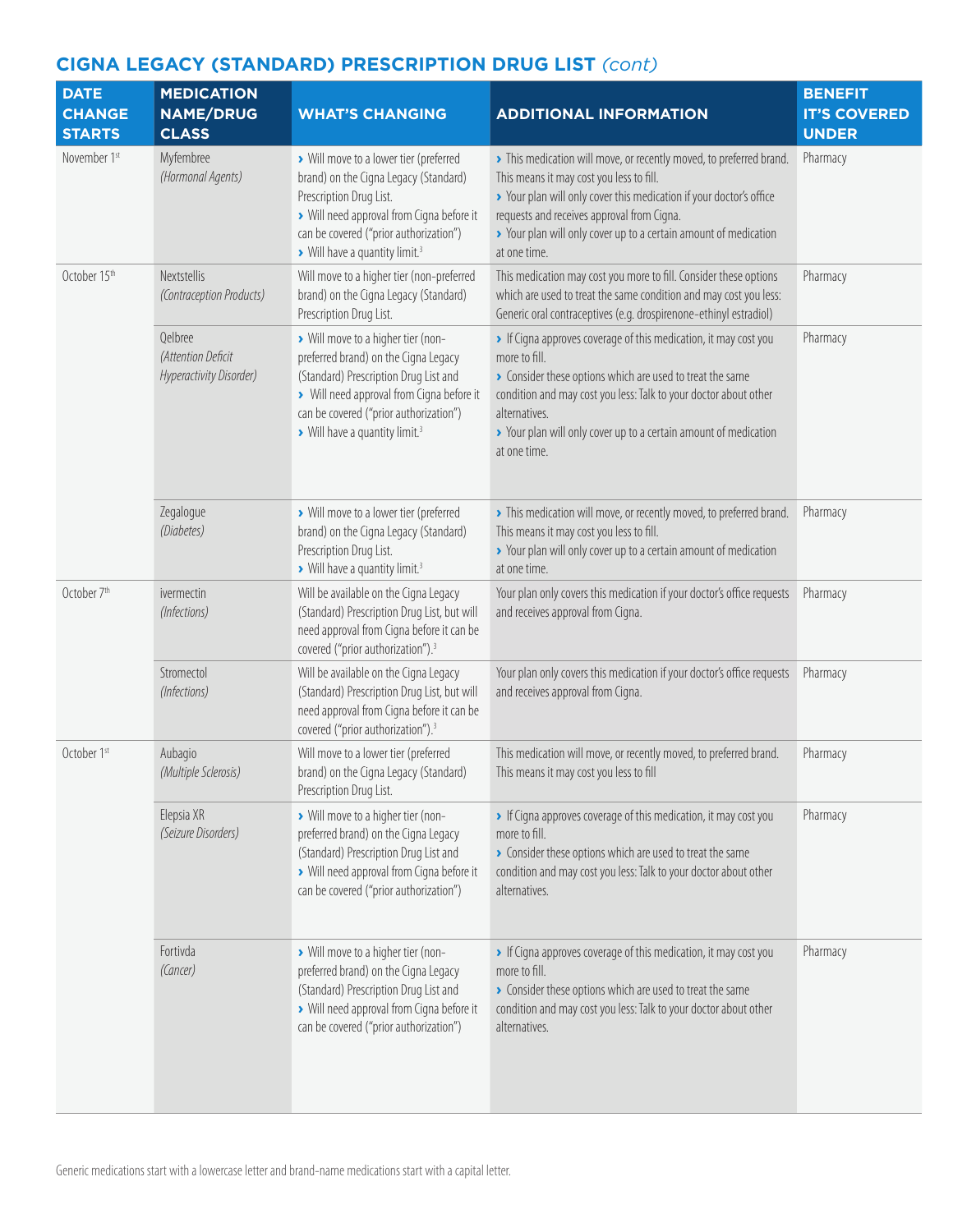| <b>DATE</b><br><b>CHANGE</b><br><b>STARTS</b> | <b>MEDICATION</b><br><b>NAME/DRUG</b><br><b>CLASS</b>         | <b>WHAT'S CHANGING</b>                                                                                                                                                                                                                                   | <b>ADDITIONAL INFORMATION</b>                                                                                                                                                                                                                                                                                       | <b>BENEFIT</b><br><b>IT'S COVERED</b><br><b>UNDER</b> |
|-----------------------------------------------|---------------------------------------------------------------|----------------------------------------------------------------------------------------------------------------------------------------------------------------------------------------------------------------------------------------------------------|---------------------------------------------------------------------------------------------------------------------------------------------------------------------------------------------------------------------------------------------------------------------------------------------------------------------|-------------------------------------------------------|
| October 1st                                   | Ingrezza<br>(Miscellaneous)                                   | > Will move to a higher tier (non-<br>preferred brand) on the Cigna Legacy<br>(Standard) Prescription Drug List and<br>> Will need approval from Cigna before it<br>can be covered ("prior authorization")                                               | If Cigna approves coverage of this medication, it may cost you<br>more to fill.<br>Consider these options which are used to treat the same<br>condition and may cost you less: Austedo                                                                                                                              | Pharmacy                                              |
|                                               | Ponvory<br>(Multiple Sclerosis)                               | > Will move to a lower tier (preferred<br>brand) on the Cigna Legacy (Standard)<br>Prescription Drug List and<br>> Will need approval from Cigna before it<br>can be covered ("prior authorization")                                                     | > This medication will move, or recently moved, to preferred brand.<br>This means it may cost you less to fill.<br>> Your plan will only cover this medication if your doctor's office<br>requests and receives approval from Cigna.                                                                                | Pharmacy                                              |
|                                               | Roszet<br>(Cholesterol Medications)                           | > Will move to a higher tier (non-<br>preferred brand) on the Cigna Legacy<br>(Standard) Prescription Drug List and<br>> Will need approval from Cigna before it<br>can be covered ("prior authorization")                                               | If Cigna approves coverage of this medication, it may cost you<br>more to fill.<br>Consider these options which are used to treat the same<br>condition and may cost you less: atorvastatin, ezetimibe,<br>ezetimibe-simvastatin, lovastatin, pravastatin, rosuvastatin,<br>simvastatin tablet                      | Pharmacy                                              |
|                                               | Somatuline Depot<br>(Hormonal Agents)                         | Will move to a lower tier (preferred<br>brand) on the Cigna Legacy (Standard)<br>Prescription Drug List.                                                                                                                                                 | This medication will move, or recently moved, to preferred brand.<br>This means it may cost you less to fill                                                                                                                                                                                                        | Pharmacy                                              |
| September 15th                                | Prolate solution<br>(Pain Relief and<br>Inflammatory Disease) | > Will move to a higher tier (non-<br>preferred brand) on the Cigna Legacy<br>(Standard) Prescription Drug List and<br>> Will need approval from Cigna before it<br>can be covered ("prior authorization")                                               | If Cigna approves coverage of this medication, it may cost you<br>more to fill.<br>Consider these options which are used to treat the same<br>condition and may cost you less: Talk to your doctor about other<br>alternatives.                                                                                     | Pharmacy                                              |
| September 1st                                 | Kloxxado<br>(Substance Abuse)                                 | > Will move to a lower tier (preferred<br>brand) on the Cigna Legacy (Standard)<br>Prescription Drug List and<br>Will have a quantity limit. <sup>3</sup>                                                                                                | > This medication will move, or recently moved, to preferred brand.<br>This means it may cost you less to fill.<br>> Your plan will only cover up to a certain amount of medication<br>at one time.                                                                                                                 | Pharmacy                                              |
| August 15th                                   | Wegovy<br>(Weight Management)                                 | Will have a quantity limit. <sup>3</sup>                                                                                                                                                                                                                 | Your plan will only cover up to a certain amount of medication at<br>one time.                                                                                                                                                                                                                                      | Pharmacy                                              |
| July 20th                                     | Bronchitol<br>(Asthma/COPD/Respiratory)                       | > Will move to a higher tier (non-<br>preferred brand) on the Cigna Legacy<br>(Standard) Prescription Drug List and<br>> Will need approval from Cigna before it<br>can be covered ("prior authorization")                                               | If Cigna approves coverage of this medication, it may cost you<br>more to fill.<br>• Consider these options which are used to treat the same<br>condition and may cost you less: Nebusal 3%, Pulmosal,<br>Pulmozyme, sodium chloride inhalation                                                                     | Pharmacy                                              |
|                                               | Ukoniq<br>(Cancer)                                            | > Will move to a higher tier (non-<br>preferred brand) on the Cigna Legacy<br>(Standard) Prescription Drug List and<br>> Will need approval from Cigna before it<br>can be covered ("prior authorization")<br>> Will have a quantity limit. <sup>3</sup> | If Cigna approves coverage of this medication, it may cost you<br>more to fill.<br>Consider these options which are used to treat the same<br>condition and may cost you less: Talk to your doctor about other<br>alternatives.<br>> Your plan will only cover up to a certain amount of medication<br>at one time. | Pharmacy                                              |
| July 15th                                     | Dupixent<br>(Pain Relief and<br>Inflammatory Disease)         | Will move to a lower tier (preferred<br>brand) on the Cigna Legacy (Standard)<br>Prescription Drug List.                                                                                                                                                 | This medication will move, or recently moved, to preferred brand.<br>This means it may cost you less to fill                                                                                                                                                                                                        | Pharmacy                                              |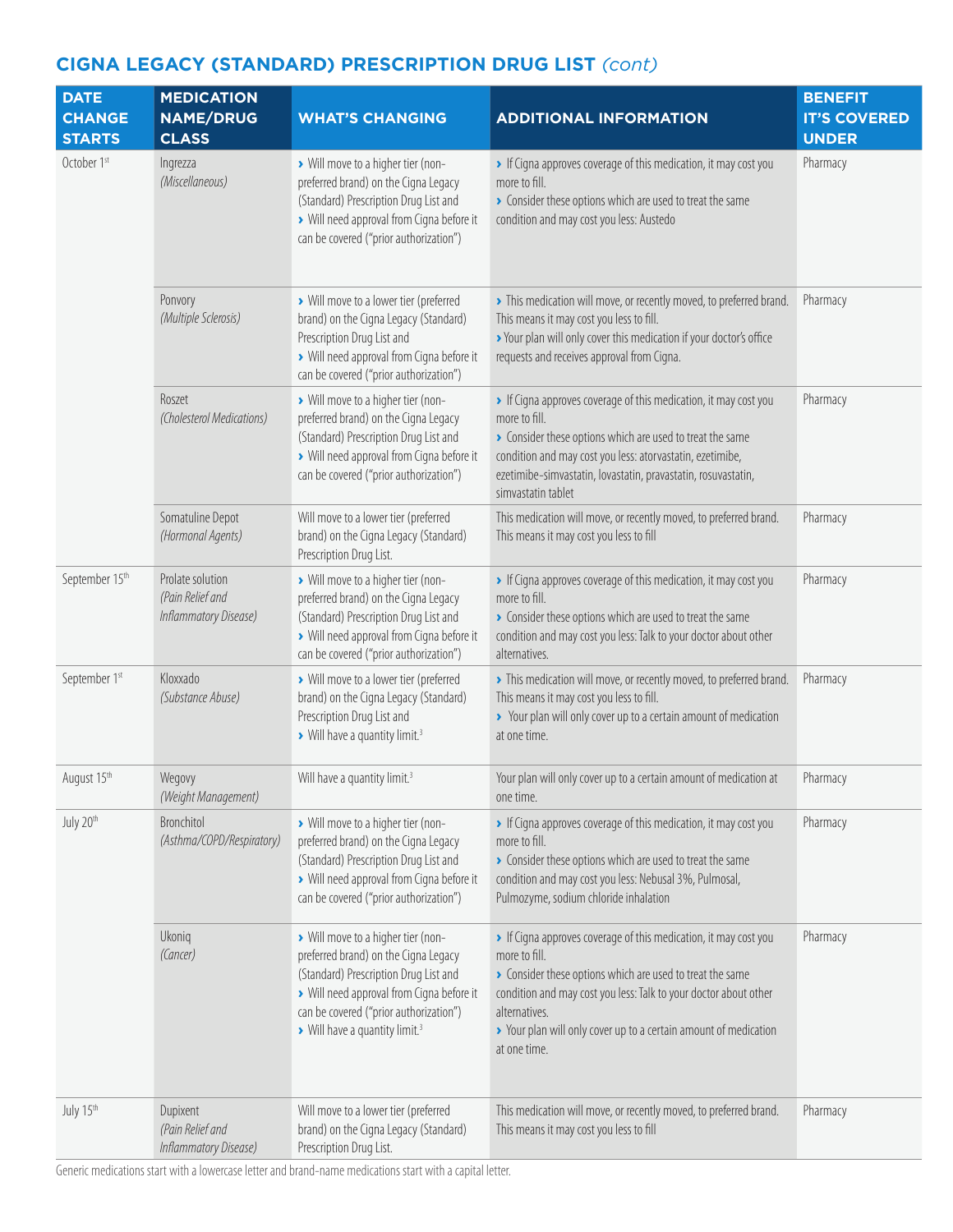| <b>DATE</b><br><b>CHANGE</b><br><b>STARTS</b> | <b>MEDICATION</b><br><b>NAME/DRUG</b><br><b>CLASS</b>                           | <b>WHAT'S CHANGING</b>                                                                                                                                                                                                                                   | <b>ADDITIONAL INFORMATION</b>                                                                                                                                                                                                                                                                                       | <b>BENEFIT</b><br><b>IT'S COVERED</b><br><b>UNDER</b> |
|-----------------------------------------------|---------------------------------------------------------------------------------|----------------------------------------------------------------------------------------------------------------------------------------------------------------------------------------------------------------------------------------------------------|---------------------------------------------------------------------------------------------------------------------------------------------------------------------------------------------------------------------------------------------------------------------------------------------------------------------|-------------------------------------------------------|
| July 15th                                     | Heparin 2,000 Unit/2 ML<br>Vial<br>(Blood Thinners/<br>Anti-Clotting)           | Will move to a lower tier (generic) on<br>the Cigna Legacy (Standard) Prescription<br>Drug List.                                                                                                                                                         | This medication will move, or recently moved, to preferred brand.<br>This means it may cost you less to fill                                                                                                                                                                                                        | Pharmacy                                              |
|                                               | Heparin 5,000 Unit/ML<br>Carpujct<br>(Blood Thinners/<br>Anti-Clotting)         | Will move to a lower tier (generic) on<br>the Cigna Legacy (Standard) Prescription<br>Drug List.                                                                                                                                                         | This medication will move, or recently moved, to preferred brand.<br>This means it may cost you less to fill                                                                                                                                                                                                        | Pharmacy                                              |
|                                               | Heparin Sod 5,000 Unit/ML<br>syringe<br>(Blood Thinners/<br>Anti-Clotting)      | Will move to a higher tier (non-preferred<br>brand) on the Cigna Legacy (Standard)<br>Prescription Drug List.                                                                                                                                            | This medication may cost you more to fill. Consider these options<br>which are used to treat the same condition and may cost you less:<br>Talk to your doctor about other alternatives.                                                                                                                             | Pharmacy                                              |
| July 12th                                     | Wegovy<br>(Weight Management)                                                   | Will move to a lower tier (preferred<br>brand) on the Cigna Legacy (Standard)<br>Prescription Drug List.                                                                                                                                                 | This medication will move, or recently moved, to preferred brand.<br>This means it may cost you less to fill                                                                                                                                                                                                        | Pharmacy                                              |
| July 6th                                      | Lupkynis<br>(Transplant Medications)                                            | > Will move to a higher tier (non-<br>preferred brand) on the Cigna Legacy<br>(Standard) Prescription Drug List and<br>> Will need approval from Cigna before it<br>can be covered ("prior authorization")<br>> Will have a quantity limit. <sup>3</sup> | If Cigna approves coverage of this medication, it may cost you<br>more to fill.<br>Consider these options which are used to treat the same<br>condition and may cost you less: Talk to your doctor about other<br>alternatives.<br>> Your plan will only cover up to a certain amount of medication<br>at one time. | Pharmacy                                              |
|                                               | Tepmetko<br>(Cancer)                                                            | > Will move to a higher tier (non-<br>preferred brand) on the Cigna Legacy<br>(Standard) Prescription Drug List and<br>> Will need approval from Cigna before it<br>can be covered ("prior authorization")<br>> Will have a quantity limit. <sup>3</sup> | If Cigna approves coverage of this medication, it may cost you<br>more to fill.<br>Consider these options which are used to treat the same<br>condition and may cost you less: Talk to your doctor about other<br>alternatives.<br>> Your plan will only cover up to a certain amount of medication<br>at one time. | Pharmacy                                              |
|                                               | Verguvo<br>(Blood Pressure/Heart<br>Medications)                                | Will move to a higher tier (non-preferred<br>brand) on the Cigna Legacy (Standard)<br>Prescription Drug List.                                                                                                                                            | This medication may cost you more to fill. Consider these options<br>which are used to treat the same condition and may cost you less:<br>Talk to your doctor about other alternatives.                                                                                                                             | Pharmacy                                              |
| July 1st                                      | Actemra syringe, Actemra<br>ACTpen<br>(Pain Relief and<br>Inflammatory Disease) | Will no longer be covered under the<br>medical benefit (benefit exclusion).                                                                                                                                                                              | This medication will only be covered under the Cigna<br>pharmacy benefit.<br>If you currently have approval for your plan to cover this<br>$\blacktriangleright$<br>medication, it's important to know that approval will end on<br>June 30th.                                                                      | Medical                                               |
|                                               | Avsola<br>(Pain Relief and<br>Inflammatory Disease)                             | Will move to a lower tier (preferred<br>brand) on the Cigna Legacy (Standard)<br>Prescription Drug List but will need<br>approval from Cigna before it can be<br>covered ("prior authorization"). <sup>3</sup>                                           | Your plan only covers this medication if your doctor's office requests<br>and receives approval from Cigna.                                                                                                                                                                                                         | Pharmacy                                              |
|                                               |                                                                                 | Will be a preferred medication under the<br>medical benefit.                                                                                                                                                                                             | If you're currently using Remicade, ask your doctor if you should<br>consider switching to Avsola.                                                                                                                                                                                                                  | Medical                                               |
|                                               | Cimzia syringe<br>(Pain Relief and<br>Inflammatory Disease)                     | Will no longer be covered under the<br>medical benefit (benefit exclusion).                                                                                                                                                                              | This medication will only be covered under the Cigna<br>٧<br>pharmacy benefit.<br>If you currently have approval for your plan to cover this<br>$\blacktriangleright$<br>medication, it's important to know that approval will end on<br>June 30th.                                                                 | Medical                                               |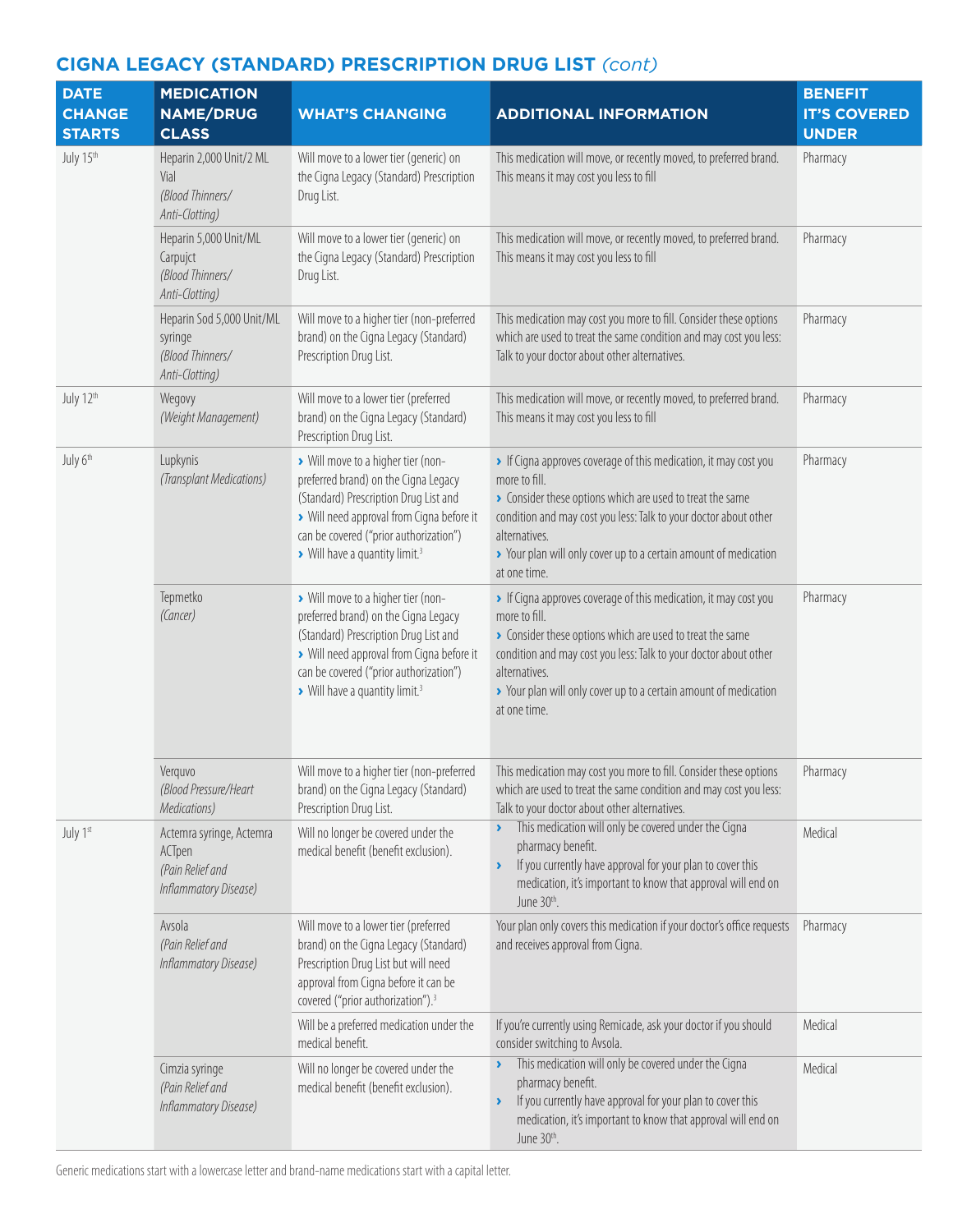| <b>DATE</b><br><b>CHANGE</b><br><b>STARTS</b> | <b>MEDICATION</b><br><b>NAME/DRUG</b><br><b>CLASS</b>                    | <b>WHAT'S CHANGING</b>                                                                                                                                                                                                                                           | <b>ADDITIONAL INFORMATION</b>                                                                                                                                                                                                                                                              | <b>BENEFIT</b><br><b>IT'S COVERED</b><br><b>UNDER</b> |
|-----------------------------------------------|--------------------------------------------------------------------------|------------------------------------------------------------------------------------------------------------------------------------------------------------------------------------------------------------------------------------------------------------------|--------------------------------------------------------------------------------------------------------------------------------------------------------------------------------------------------------------------------------------------------------------------------------------------|-------------------------------------------------------|
| July 1st                                      | Cystaran<br>(Eye Conditions)                                             | Will need approval from Cigna before it<br>can be covered ("prior authorization") on<br>the Cigna Legacy (Standard) Prescription<br>Drug List. <sup>3</sup>                                                                                                      | If you're currently taking this medication, this change won't<br>$\blacktriangleright$<br>affect you.<br>For new prescriptions as of July 1st, your plan will only cover<br>$\blacktriangleright$<br>this medication if your doctor's office requests and receives<br>approval from Cigna. | Pharmacy                                              |
|                                               | Dexcom G6 Sensor, Dexcom<br>G6 Transmitter<br>(Diabetes - CGMs)          | Will no longer be covered under the<br>medical benefit (benefit exclusion).                                                                                                                                                                                      | This diabetic supply will only be covered under the Cigna pharmacy<br>benefit.                                                                                                                                                                                                             | Medical                                               |
|                                               | Eligard<br>(Hormonal agents)                                             | Will need approval from Cigna before it<br>can be covered ("precertification").                                                                                                                                                                                  | Your plan only covers this medication if your doctor's office requests<br>and receives approval from Cigna.                                                                                                                                                                                | Medical                                               |
|                                               | Fasenra pen (auto-injector)<br>(Pain Relief and<br>Inflammatory Disease) | Will no longer be covered under the<br>medical benefit (benefit exclusion).                                                                                                                                                                                      | This medication will only be covered under the Cigna<br>Y<br>pharmacy benefit.<br>If you currently have approval for your plan to cover this<br>Y<br>medication, it's important to know that approval will end on<br>June 30th.                                                            | Medical                                               |
|                                               | Fensolvi<br>(Hormonal Agents)                                            | Will need approval from Cigna before it<br>can be covered ("precertification").                                                                                                                                                                                  | Your plan only covers this medication if your doctor's office requests<br>and receives approval from Cigna.                                                                                                                                                                                | Medical                                               |
|                                               | Firmagon<br>(Hormonal Agents)                                            | Will need approval from Cigna before it<br>can be covered ("precertification").                                                                                                                                                                                  | Your plan only covers this medication if your doctor's office requests<br>and receives approval from Cigna.                                                                                                                                                                                | Medical                                               |
|                                               | FreeStyle Sensor 10,14, 2<br>(Diabetes - CGMs)                           | Will no longer be covered under the<br>medical benefit (benefit exclusion).                                                                                                                                                                                      | This diabetic supply will only be covered under the Cigna pharmacy<br>benefit.                                                                                                                                                                                                             | Medical                                               |
|                                               | Fulphila<br>(Blood Modifiers/Bleeding<br>Disorders)                      | Will move to a higher tier (non-preferred<br>brand) on the Cigna Legacy (Standard)<br>Prescription Drug List.                                                                                                                                                    | This medication may cost you more to fill. <sup>4</sup> Consider these options<br>which are used to treat the same condition and may cost you less:<br>Nyvepria, Udenyca, Neulasta.                                                                                                        | Pharmacy                                              |
|                                               |                                                                          | Will have a change to its coverage policy.                                                                                                                                                                                                                       | If you're currently taking this medication, this change won't<br>$\blacktriangleright$<br>affect you until your current coverage approval ends.<br>Consider these preferred medications, which are available<br>under the Cigna medical benefit: Nyvepria, Udenyca, Neulasta.              | Medical                                               |
|                                               | Granix<br>(Blood Modifiers/Bleeding<br>Disorders)                        | Will move to a higher tier (non-<br>$\blacktriangleright$<br>preferred brand) on the Cigna Legacy<br>(Standard) Prescription Drug List and<br>Will need approval from Cigna<br>٠<br>before it can be covered ("prior<br>authorization"). <sup>3</sup>            | This medication may cost you more to fill. <sup>4</sup> Consider these options<br>which are used to treat the same condition and may cost you less:<br>Nivestym, Zarxio.                                                                                                                   | Pharmacy                                              |
|                                               |                                                                          | Will need approval from Cigna before it<br>can be covered ("precertification").                                                                                                                                                                                  | Your plan only covers this medication if your doctor's office requests<br>and receives approval from Cigna.                                                                                                                                                                                | Medical                                               |
|                                               | Inflectra<br>(Pain Relief and<br>Inflammatory Disease)                   | Will move to a lower tier (preferred<br>$\blacktriangleright$<br>brand) on the Cigna Legacy<br>(Standard) Prescription Drug List.<br>Will need approval from Cinga<br>$\blacktriangleright$<br>before it can be covered ("prior<br>authorization"). <sup>3</sup> | This medication will move, or recently moved, to preferred brand.<br>This means it may cost you less to fill.                                                                                                                                                                              | Pharmacy                                              |
|                                               |                                                                          | Will be a preferred medication under the<br>medical benefit.                                                                                                                                                                                                     | If you're currently using Remicade, ask your doctor if you should<br>consider switching to Inflectra.                                                                                                                                                                                      | Medical                                               |
|                                               | Kuvan Tablet & Packets<br>(Miscellaneous)                                | Will have a change to its approval<br>requirements ("prior authorization") on<br>the Cigna Legacy (Standard) Prescription<br>Drug List. <sup>3</sup>                                                                                                             | If you currently have approval for your plan to cover this medication,<br>it's important to know that approval will end on June 30th.                                                                                                                                                      | Pharmacy                                              |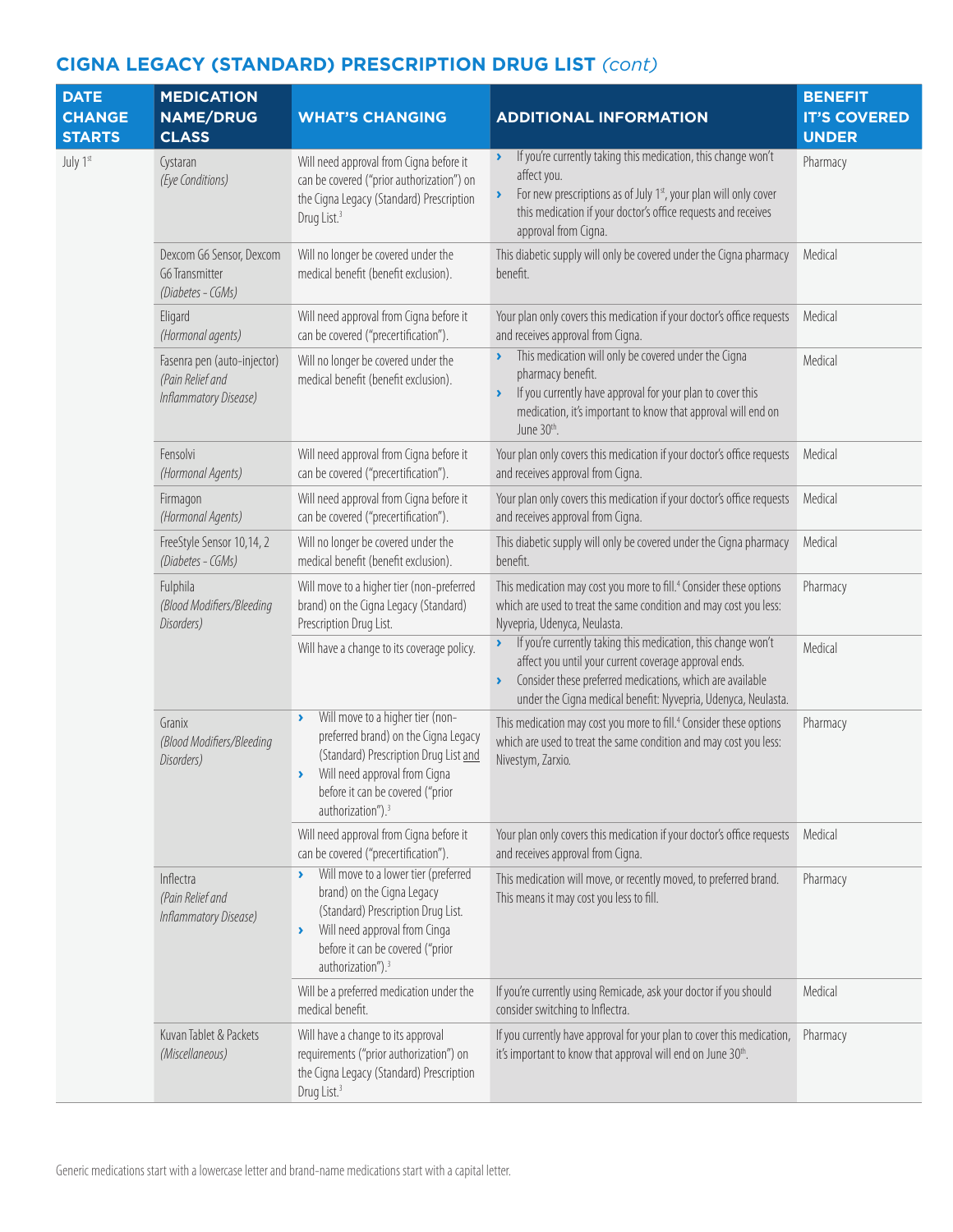| <b>DATE</b>   | <b>MEDICATION</b>                                                                                            |                                                                                                                                                                                                                                                                  |                                                                                                                                                                                                                                                                                                                                                                                                                                                                                                                                                                                                                                                                                                                                                                                   | <b>BENEFIT</b>      |
|---------------|--------------------------------------------------------------------------------------------------------------|------------------------------------------------------------------------------------------------------------------------------------------------------------------------------------------------------------------------------------------------------------------|-----------------------------------------------------------------------------------------------------------------------------------------------------------------------------------------------------------------------------------------------------------------------------------------------------------------------------------------------------------------------------------------------------------------------------------------------------------------------------------------------------------------------------------------------------------------------------------------------------------------------------------------------------------------------------------------------------------------------------------------------------------------------------------|---------------------|
| <b>CHANGE</b> | <b>NAME/DRUG</b>                                                                                             | <b>WHAT'S CHANGING</b>                                                                                                                                                                                                                                           | <b>ADDITIONAL INFORMATION</b>                                                                                                                                                                                                                                                                                                                                                                                                                                                                                                                                                                                                                                                                                                                                                     | <b>IT'S COVERED</b> |
| <b>STARTS</b> | <b>CLASS</b>                                                                                                 |                                                                                                                                                                                                                                                                  |                                                                                                                                                                                                                                                                                                                                                                                                                                                                                                                                                                                                                                                                                                                                                                                   | <b>UNDER</b>        |
| July 1st      | Lupron Depot, Lupron<br>Depot-PED (7.5mg,<br>11.25mg, 15mg), Lupron<br>Depot-PED (30mg)<br>(Hormonal Agents) | Will need approval from Cigna before it<br>can be covered ("precertification").                                                                                                                                                                                  | Your plan only covers this medication if your doctor's office requests<br>and receives approval from Cigna.                                                                                                                                                                                                                                                                                                                                                                                                                                                                                                                                                                                                                                                                       | Medical             |
|               | Nivestym<br>(Blood Modifiers/Bleeding<br>Disorders)                                                          | Will move to a lower tier (preferred<br>$\blacktriangleright$<br>brand) on the Cigna Legacy<br>(Standard) Prescription Drug List and<br>Will no longer need approval from<br>$\blacktriangleright$<br>Cigna before it can be covered ("prior<br>authorization"). | This medication will move, or recently moved,<br>$\blacktriangleright$<br>to preferred brand. This means it may cost you less to fill.<br>Your doctor's office no longer has to request coverage approval<br>$\blacktriangleright$<br>from Cigna.                                                                                                                                                                                                                                                                                                                                                                                                                                                                                                                                 | Pharmacy            |
|               |                                                                                                              | Will be a preferred medication under<br>$\blacktriangleright$<br>the medical benefit and<br>Will no longer need approval from<br>$\blacktriangleright$<br>Cigna before it can be covered<br>("precertification").                                                | Your doctor's office no longer has to request coverage approval<br>$\blacktriangleright$<br>from Cigna.<br>If you're currently using Granix, ask your doctor if you should<br>$\blacktriangleright$<br>consider switching to Nivestym.                                                                                                                                                                                                                                                                                                                                                                                                                                                                                                                                            | Medical             |
|               | Nucala syringe, Nucala<br>auto-injector<br>(Pain Relief and<br>Inflammatory Disease)                         | Will no longer be covered under the<br>medical benefit (benefit exclusion).                                                                                                                                                                                      | This medication will only be covered under the Cigna<br>١<br>pharmacy benefit.<br>If you currently have approval for your plan to cover this<br>$\blacktriangleright$<br>medication, it's important to know that approval will end on<br>June 30 <sup>th</sup> .                                                                                                                                                                                                                                                                                                                                                                                                                                                                                                                  | Medical             |
|               | Ogivri<br>(Cancer)                                                                                           | Will no longer be a preferred medication<br>under the medical benefit.                                                                                                                                                                                           | If you're currently taking this medication, this change won't<br>$\blacktriangleright$<br>affect you until your current coverage approval ends.<br>Consider these preferred medications, which are available<br>$\blacktriangleright$<br>under the Cigna medical benefit: Kanjinti, Trazimera.                                                                                                                                                                                                                                                                                                                                                                                                                                                                                    | Medical             |
|               | Orencia syringe, Orencia<br>clickjet<br>(Pain Relief and<br>Inflammatory Disease)                            | Will no longer be covered under the<br>medical benefit (benefit exclusion).                                                                                                                                                                                      | This medication will only be covered under the Cigna<br>$\blacktriangleright$<br>pharmacy benefit.<br>If you currently have approval for your plan to cover this<br>$\blacktriangleright$<br>medication, it's important to know that approval will end on<br>June 30 <sup>th</sup> .                                                                                                                                                                                                                                                                                                                                                                                                                                                                                              | Medical             |
|               | Remicade<br>(Pain Relief and<br>Inflammatory Disease)                                                        | Will move to a higher tier (non-<br>$\blacktriangleright$<br>preferred brand) on the Cigna Legacy<br>(Standard) Prescription Drug List and<br>Will have a change to its approval<br>$\blacktriangleright$<br>requirements ("prior authorization"). <sup>3</sup>  | This change won't affect you if you're currently taking<br>$\blacktriangleright$<br>Remicade to treat Polyarticular Juvenile Idiopathic Arthritis<br>(pJIA).<br>If you currently have approval for your plan to cover Remicade,<br>$\rightarrow$<br>it's important to know that approval will end on June 30 <sup>th</sup> . If<br>you were approved for coverage past July 1st and your doctor<br>wants you to continue using Remicade, you may be able to<br>appeal this decision.<br>If Cigna approves coverage of Remicade, it may cost you more<br>$\blacktriangleright$<br>to fill. <sup>4</sup><br>Consider these preferred medications which are used to treat<br>$\blacktriangleright$<br>the same condition and may cost you less: Inflectra, Avsola.                   | Pharmacy            |
|               |                                                                                                              | Will have a change to its coverage policy.                                                                                                                                                                                                                       | This change won't affect you if you're currently taking<br>$\blacktriangleright$<br>Remicade to treat Polyarticular Juvenile Idiopathic Arthritis<br>$(pJ A)$ .<br>Remicade will no longer be a preferred medication under the<br>$\blacktriangleright$<br>Cigna medical benefit.<br>Consider these preferred medications, which are available<br>$\blacktriangleright$<br>under the Cigna medical benefit: Inflectra, Avsola.<br>If you currently have approval (precertification) for your plan<br>$\blacktriangleright$<br>to cover Remicade, it's important to know that approval will<br>end on June 30 <sup>th</sup> . If you were approved for coverage past July<br>1st and your doctor wants you to continue using Remicade, you<br>may be able to appeal this decision. | Medical             |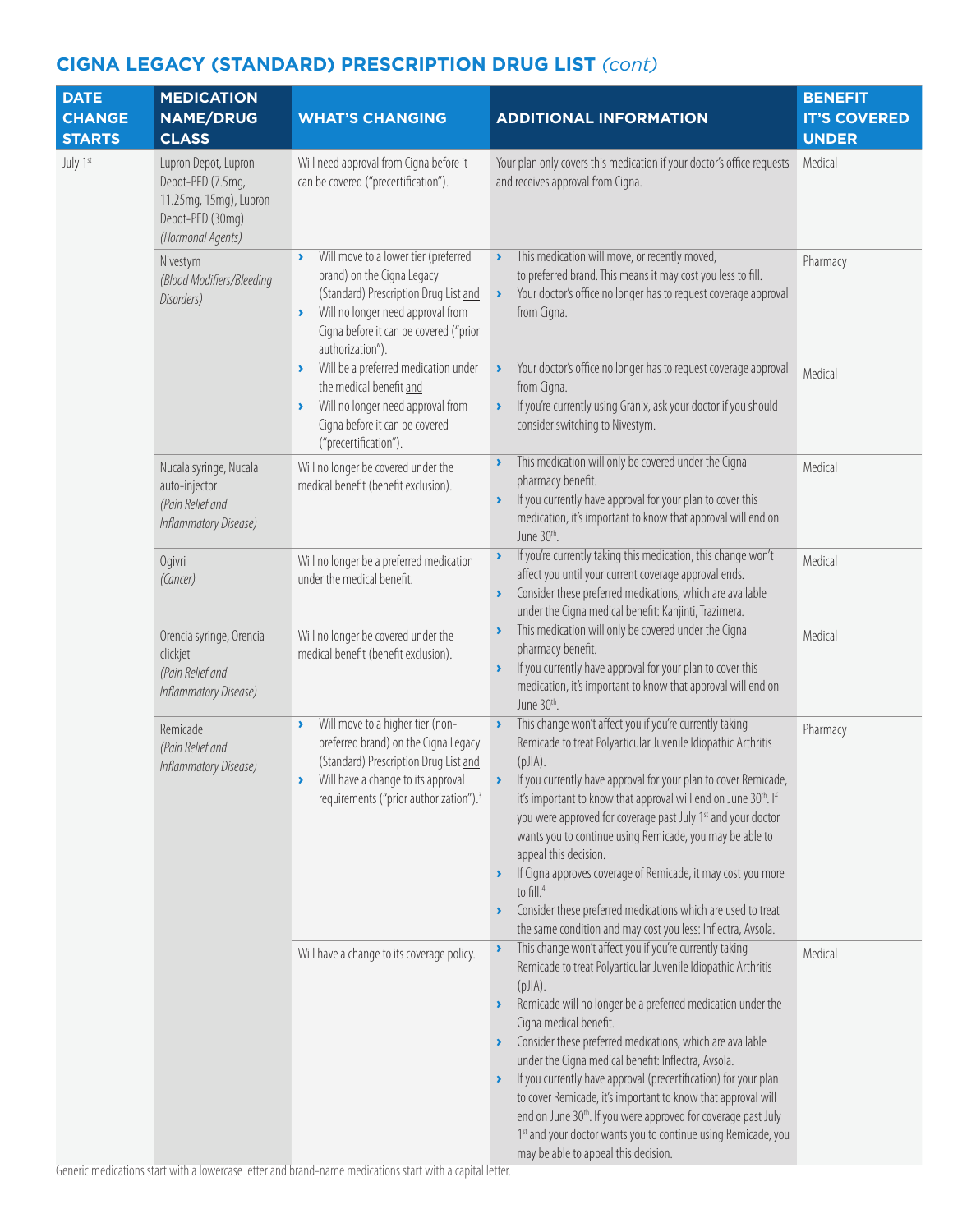| <b>DATE</b><br><b>CHANGE</b><br><b>STARTS</b> | <b>MEDICATION</b><br><b>NAME/DRUG</b><br><b>CLASS</b> | <b>WHAT'S CHANGING</b>                                                                                                                                                             | <b>ADDITIONAL INFORMATION</b>                                                                                                                                                                                                                                                 | <b>BENEFIT</b><br><b>IT'S COVERED</b><br><b>UNDER</b> |
|-----------------------------------------------|-------------------------------------------------------|------------------------------------------------------------------------------------------------------------------------------------------------------------------------------------|-------------------------------------------------------------------------------------------------------------------------------------------------------------------------------------------------------------------------------------------------------------------------------|-------------------------------------------------------|
| July 1st                                      | <b>Talicia</b><br>(Gastrointestinal/Heartburn)        | Will be available on the Cigna Legacy<br>(Standard) Prescription Drug List, but will<br>need approval from Cigna before it can be<br>covered ("prior authorization"). <sup>3</sup> | Your plan only covers this medication if your doctor's office requests<br>and receives approval from Cigna.                                                                                                                                                                   | Pharmacy                                              |
|                                               | Trelstar<br>(Hormonal Agents)                         | Will need approval from Cigna before it<br>can be covered ("precertification").                                                                                                    | Your plan only covers this medication if your doctor's office requests<br>and receives approval from Cigna.                                                                                                                                                                   | Medical                                               |
|                                               | Ziextenzo<br>(Blood Modifiers/Bleeding<br>Disorders)  | Will move to a higher tier (non-preferred<br>brand) on the Cigna Legacy (Standard)<br>Prescription Drug List.                                                                      | This medication may cost you more to fill. <sup>4</sup> Consider these options<br>which are used to treat the same condition and may cost you less:<br>Nyvepria, Udenyca, Neulasta.                                                                                           | Pharmacy                                              |
|                                               |                                                       | Will have a change to its coverage policy.                                                                                                                                         | If you're currently taking this medication, this change won't<br>$\blacktriangleright$<br>affect you until your current coverage approval ends.<br>Consider these preferred medications, which are available<br>under the Cigna medical benefit: Nyvepria, Udenyca, Neulasta. | Medical                                               |
|                                               | Zoladex<br>(Hormonal Agents)                          | Will need approval from Cigna before it<br>can be covered ("precertification").                                                                                                    | Your plan only covers this medication if your doctor's office requests<br>and receives approval from Cigna.                                                                                                                                                                   | Medical                                               |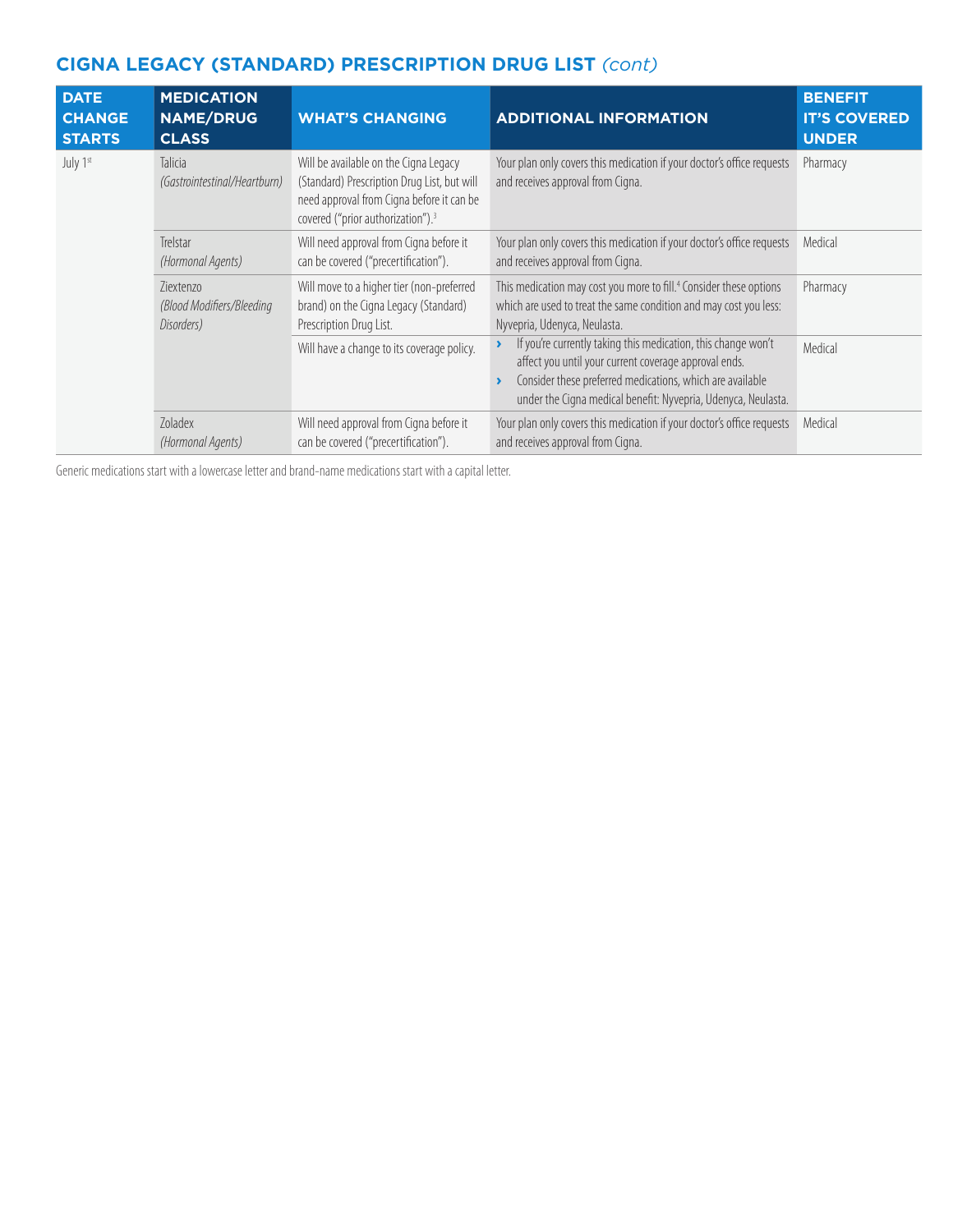| <b>DATE</b><br><b>CHANGE</b><br><b>STARTS</b> | <b>MEDICATION</b><br><b>NAME/DRUG</b><br><b>CLASS</b>       | <b>WHAT'S CHANGING</b>                                                                                                                                                                                                                    | <b>ADDITIONAL INFORMATION</b>                                                                                                                                                                                                                                                                                                                                                                        | <b>BENEFIT</b><br><b>IT'S COVERED</b><br><b>UNDER</b> |
|-----------------------------------------------|-------------------------------------------------------------|-------------------------------------------------------------------------------------------------------------------------------------------------------------------------------------------------------------------------------------------|------------------------------------------------------------------------------------------------------------------------------------------------------------------------------------------------------------------------------------------------------------------------------------------------------------------------------------------------------------------------------------------------------|-------------------------------------------------------|
| December 1st                                  | Azstarys<br>(Attention Deficit Hyperactiv-<br>ity Disorder) | > Will move to a higher tier (non-<br>preferred brand) on the Cigna Legacy<br>Performance Prescription Drug List.<br>> Will need approval from Cigna before it<br>can be covered ("prior authorization")<br>> Will have a quantity limit. | > This medication may cost you more to fill. Consider these options<br>which are used to treat the same condition and may cost you less:<br>methylphenidate ER/CD/LA; dexmethylphenidate ER<br>> Your plan will only cover this medication if your doctor's office<br>requests and receives approval from Cigna.<br>> Your plan will only cover up to a certain amount of medication<br>at one time. | Pharmacy                                              |
|                                               | Brexafemme<br>(Infections)                                  | > Will move to a higher tier (non-<br>preferred brand) on the Cigna Legacy<br>Perfromance Prescription Drug List.<br>> Will need approval from Cigna before it<br>can be covered ("prior authorization")                                  | > This medication may cost you more to fill. Consider these options<br>which are used to treat the same condition and may cost you less:<br>fluconazole<br>> Your plan will only cover this medication if your doctor's office<br>requests and receives approval from Cigna.                                                                                                                         | Pharmacy                                              |
|                                               | Truseltiq<br>(Cancer)                                       | > Will move to a higher tier (non-<br>preferred brand) on the Cigna Legacy<br>Performance Prescription Drug List.<br>> Will need approval from Cigna before it<br>can be covered ("prior authorization")<br>> Will have a quantity limit. | > This medication may cost you more to fill. Consider these options<br>which are used to treat the same condition and may cost you less:<br>Talk to your doctor about other alternatives.<br>> Your plan will only cover this medication if your doctor's office<br>requests and receives approval from Cigna.<br>> Your plan will only cover up to a certain amount of medication<br>at one time.   | Pharmacy                                              |
|                                               | Welireg<br>(Cancer)                                         | > Will move to a higher tier (non-<br>preferred brand) on the Cigna Legacy<br>Perfromance Prescription Drug List.<br>> Will need approval from Cigna before it<br>can be covered ("prior authorization")<br>> Will have a quantity limit. | > This medication may cost you more to fill. Consider these options<br>which are used to treat the same condition and may cost you less:<br>Talk to your doctor about other alternatives.<br>> Your plan will only cover this medication if your doctor's office<br>requests and receives approval from Cigna.<br>> Your plan will only cover up to a certain amount of medication<br>at one time.   | Pharmacy                                              |
| November 15th                                 | Empaveli<br>(Miscellaneous)                                 | > Will move to a lower tier (preferred<br>brand) on the Cigna Legacy Perfromance<br>Prescription Drug List.<br>> Will need approval from Cigna before it<br>can be covered ("prior authorization")                                        | > This medication will move, or recently moved, to preferred brand.<br>This means it may cost you less to fill.<br>> Your plan will only cover this medication if your doctor's office<br>requests and receives approval from Cigna.                                                                                                                                                                 | Pharmacy                                              |
| November 1st                                  | <b>Bystolic</b><br>(Blood pressure/Heart<br>medications)    | > Will move to a higher tier (non-<br>preferred brand) on the Cigna Legacy<br>Perfromance Prescription Drug List.<br>> Will need approval from Cigna before it<br>can be covered ("prior authorization")                                  | > This medication may cost you more to fill. Consider these options<br>which are used to treat the same condition and may cost you less:<br>nebivolol<br>> Your plan will only cover this medication if your doctor's office<br>requests and receives approval from Cigna.                                                                                                                           | Pharmacy                                              |
|                                               | Chantix<br>(Smoking Cessation)                              | > Will move to a higher tier (non-<br>preferred brand) on the Cigna Legacy<br>Perfromance Prescription Drug List.<br>> Will need approval from Cigna before it<br>can be covered ("prior authorization")                                  | > This medication may cost you more to fill. Consider these options<br>which are used to treat the same condition and may cost you less:<br>varenicline<br>> Your plan will only cover this medication if your doctor's office<br>requests and receives approval from Cigna.                                                                                                                         | Pharmacy                                              |
|                                               | Exservan<br>(Miscellaneous)                                 | Will need approval from Cigna before it<br>can be covered ("prior authorization")<br>on the Cigna Legacy (Performance)<br>Prescription Drug List.                                                                                         | Your plan will only cover this medication if your doctor's office<br>requests and receives approval from Cigna.                                                                                                                                                                                                                                                                                      | Pharmacy                                              |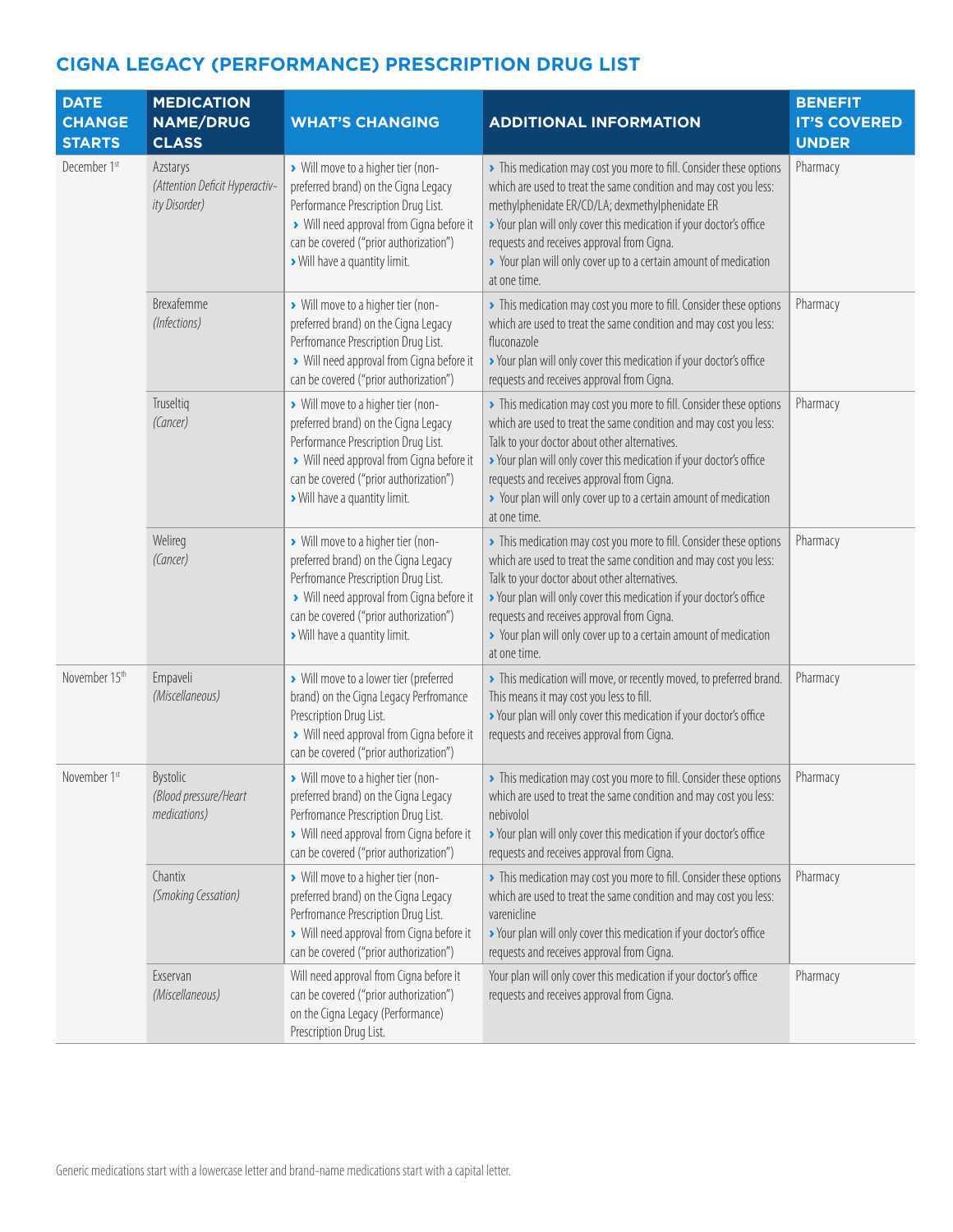| <b>DATE</b><br><b>CHANGE</b><br><b>STARTS</b> | <b>MEDICATION</b><br><b>NAME/DRUG</b><br><b>CLASS</b>    | <b>WHAT'S CHANGING</b>                                                                                                                                                                                                                                    | <b>ADDITIONAL INFORMATION</b>                                                                                                                                                                                                                                                                                                                                                                      | <b>BENEFIT</b><br><b>IT'S COVERED</b><br><b>UNDER</b> |
|-----------------------------------------------|----------------------------------------------------------|-----------------------------------------------------------------------------------------------------------------------------------------------------------------------------------------------------------------------------------------------------------|----------------------------------------------------------------------------------------------------------------------------------------------------------------------------------------------------------------------------------------------------------------------------------------------------------------------------------------------------------------------------------------------------|-------------------------------------------------------|
| November 1st                                  | Lumakra<br>(Cancer)                                      | > Will move to a higher tier (non-<br>preferred brand) on the Cigna Legacy<br>Performance Prescription Drug List.<br>> Will need approval from Cigna before it<br>can be covered ("prior authorization")<br>> Will have a quantity limit.                 | > This medication may cost you more to fill. Consider these options<br>which are used to treat the same condition and may cost you less:<br>Talk to your doctor about other alternatives.<br>> Your plan will only cover this medication if your doctor's office<br>requests and receives approval from Cigna.<br>> Your plan will only cover up to a certain amount of medication<br>at one time. | Pharmacy                                              |
|                                               | Myfembree<br>(Hormonal Agents)                           | > Will move to a lower tier (preferred<br>brand) on the Cigna Legacy (Performance)<br>Prescription Drug List.<br>> Will need approval from Cigna before it<br>can be covered ("prior authorization")<br>> Will have a quantity limit. <sup>3</sup>        | > This medication will move, or recently moved, to preferred brand.<br>This means it may cost you less to fill.<br>> Your plan will only cover this medication if your doctor's office<br>requests and receives approval from Cigna.<br>> Your plan will only cover up to a certain amount of medication<br>at one time.                                                                           | Pharmacy                                              |
| October 15th                                  | Nextstellis<br>(Contraception Products)                  | Will move to a higher tier (non-preferred<br>brand) on the Cigna Legacy (Performance)<br>Prescription Drug List.                                                                                                                                          | This medication may cost you more to fill. Consider these options<br>which are used to treat the same condition and may cost you less:<br>Generic oral contraceptives (e.g. drospirenone-ethinyl estradiol)                                                                                                                                                                                        | Pharmacy                                              |
|                                               | Qelbree<br>(Attention Deficit<br>Hyperactivity Disorder) | > Will move to a higher tier (non-<br>preferred brand) on the Cigna Legacy<br>(Performance) Prescription Drug List and<br>> Will need approval from Cigna before it<br>can be covered ("prior authorization")<br>Will have a quantity limit. <sup>3</sup> | If Cigna approves coverage of this medication, it may cost you<br>more to fill.<br>> Consider these options which are used to treat the same<br>condition and may cost you less: Talk to your doctor about other<br>alternatives.<br>> Your plan will only cover up to a certain amount of medication<br>at one time.                                                                              | Pharmacy                                              |
|                                               | Zegalogue<br>(Diabetes)                                  | > Will move to a lower tier (preferred<br>brand) on the Cigna Legacy (Performance)<br>Prescription Drug List.<br>> Will have a quantity limit. <sup>3</sup>                                                                                               | > This medication will move, or recently moved, to preferred brand.<br>This means it may cost you less to fill.<br>> Your plan will only cover up to a certain amount of medication<br>at one time.                                                                                                                                                                                                | Pharmacy                                              |
| October 7th                                   | ivermectin<br>(Infections)                               | Will be available on the Cigna Legacy<br>(Performance) Prescription Drug List, but<br>will need approval from Cigna before it<br>can be covered ("prior authorization"). <sup>3</sup>                                                                     | Your plan only covers this medication if your doctor's office requests<br>and receives approval from Cigna.                                                                                                                                                                                                                                                                                        | Pharmacy                                              |
|                                               | Stromectol<br>(Infections)                               | Will be available on the Cigna Legacy<br>(Performance) Prescription Drug List, but<br>will need approval from Cigna before it<br>can be covered ("prior authorization"). <sup>3</sup>                                                                     | Your plan only covers this medication if your doctor's office requests<br>and receives approval from Cigna.                                                                                                                                                                                                                                                                                        | Pharmacy                                              |
| October 1st                                   | Aubagio<br>(Multiple Sclerosis)                          | Will move to a lower tier (preferred brand)<br>on the Cigna Legacy (Performance)<br>Prescription Drug List.                                                                                                                                               | This medication will move, or recently moved, to preferred brand.<br>This means it may cost you less to fill                                                                                                                                                                                                                                                                                       | Pharmacy                                              |
|                                               | Elepsia XR<br>(Seizure Disorders)                        | > Will move to a higher tier (non-<br>preferred brand) on the Cigna Legacy<br>(Performance) Prescription Drug List and<br>> Will need approval from Cigna before it<br>can be covered ("prior authorization")                                             | If Cigna approves coverage of this medication, it may cost you<br>more to fill.<br>• Consider these options which are used to treat the same<br>condition and may cost you less: Talk to your doctor about other<br>alternatives.                                                                                                                                                                  | Pharmacy                                              |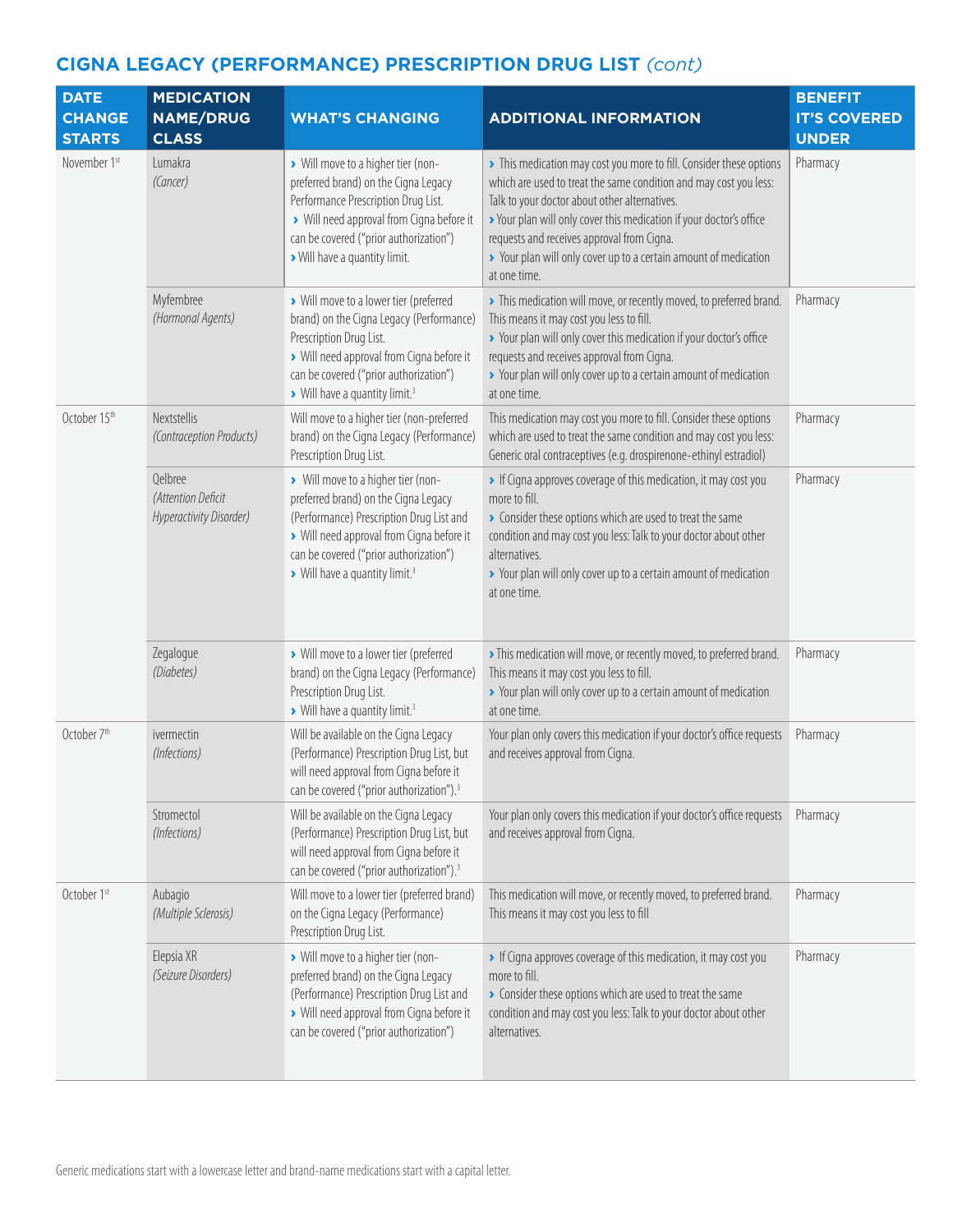| <b>DATE</b><br><b>CHANGE</b><br><b>STARTS</b> | <b>MEDICATION</b><br><b>NAME/DRUG</b><br><b>CLASS</b>         | <b>WHAT'S CHANGING</b>                                                                                                                                                                                        | <b>ADDITIONAL INFORMATION</b>                                                                                                                                                                                                                                                                  | <b>BENEFIT</b><br><b>IT'S COVERED</b><br><b>UNDER</b> |
|-----------------------------------------------|---------------------------------------------------------------|---------------------------------------------------------------------------------------------------------------------------------------------------------------------------------------------------------------|------------------------------------------------------------------------------------------------------------------------------------------------------------------------------------------------------------------------------------------------------------------------------------------------|-------------------------------------------------------|
| October 1st                                   | Fortivda<br>(Cancer)                                          | > Will move to a higher tier (non-<br>preferred brand) on the Cigna Legacy<br>(Performance) Prescription Drug List and<br>> Will need approval from Cigna before it<br>can be covered ("prior authorization") | If Cigna approves coverage of this medication, it may cost you<br>more to fill.<br>Consider these options which are used to treat the same<br>condition and may cost you less: Talk to your doctor about other<br>alternatives.                                                                | Pharmacy                                              |
|                                               | Ingrezza<br>(Miscellaneous)                                   | > Will move to a higher tier (non-<br>preferred brand) on the Cigna Legacy<br>(Performance) Prescription Drug List and<br>> Will need approval from Cigna before it<br>can be covered ("prior authorization") | If Cigna approves coverage of this medication, it may cost you<br>more to fill.<br>• Consider these options which are used to treat the same<br>condition and may cost you less: Austedo                                                                                                       | Pharmacy                                              |
|                                               | Ponvory<br>(Multiple Sclerosis)                               | > Will move to a lower tier (preferred<br>brand) on the Cigna Legacy (Performance)<br>Prescription Drug List and<br>> Will need approval from Cigna before it<br>can be covered ("prior authorization")       | > This medication will move, or recently moved, to preferred brand.<br>This means it may cost you less to fill.<br>> Your plan will only cover this medication if your doctor's office<br>requests and receives approval from Cigna.                                                           | Pharmacy                                              |
|                                               | Roszet<br>(Cholesterol Medications)                           | > Will move to a higher tier (non-<br>preferred brand) on the Cigna Legacy<br>(Performance) Prescription Drug List and<br>> Will need approval from Cigna before it<br>can be covered ("prior authorization") | If Cigna approves coverage of this medication, it may cost you<br>more to fill.<br>Consider these options which are used to treat the same<br>condition and may cost you less: atorvastatin, ezetimibe,<br>ezetimibe-simvastatin, lovastatin, pravastatin, rosuvastatin,<br>simvastatin tablet | Pharmacy                                              |
|                                               | Somatuline Depot<br>(Hormonal Agents)                         | Will move to a lower tier (preferred brand)<br>on the Cigna Legacy (Performance)<br>Prescription Drug List.                                                                                                   | This medication will move, or recently moved, to preferred brand.<br>This means it may cost you less to fill                                                                                                                                                                                   | Pharmacy                                              |
| September 15th                                | Prolate solution<br>(Pain Relief and<br>Inflammatory Disease) | > Will move to a higher tier (non-<br>preferred brand) on the Cigna Legacy<br>(Performance) Prescription Drug List and<br>> Will need approval from Cigna before it<br>can be covered ("prior authorization") | If Cigna approves coverage of this medication, it may cost you<br>more to fill.<br>Consider these options which are used to treat the same<br>condition and may cost you less: Talk to your doctor about other<br>alternatives.                                                                | Pharmacy                                              |
| September 1st                                 | Kloxxado<br>(Substance Abuse)                                 | > Will move to a lower tier (preferred<br>brand) on the Cigna Legacy (Performance)<br>Prescription Drug List and<br>> Will have a quantity limit. <sup>3</sup>                                                | > This medication will move, or recently moved, to preferred brand.<br>This means it may cost you less to fill.<br>> Your plan will only cover up to a certain amount of medication<br>at one time.                                                                                            | Pharmacy                                              |
| August 15th                                   | Wegovy<br>(Weight Management)                                 | Will have a quantity limit. <sup>3</sup>                                                                                                                                                                      | Your plan will only cover up to a certain amount of medication at<br>one time.                                                                                                                                                                                                                 | Pharmacy                                              |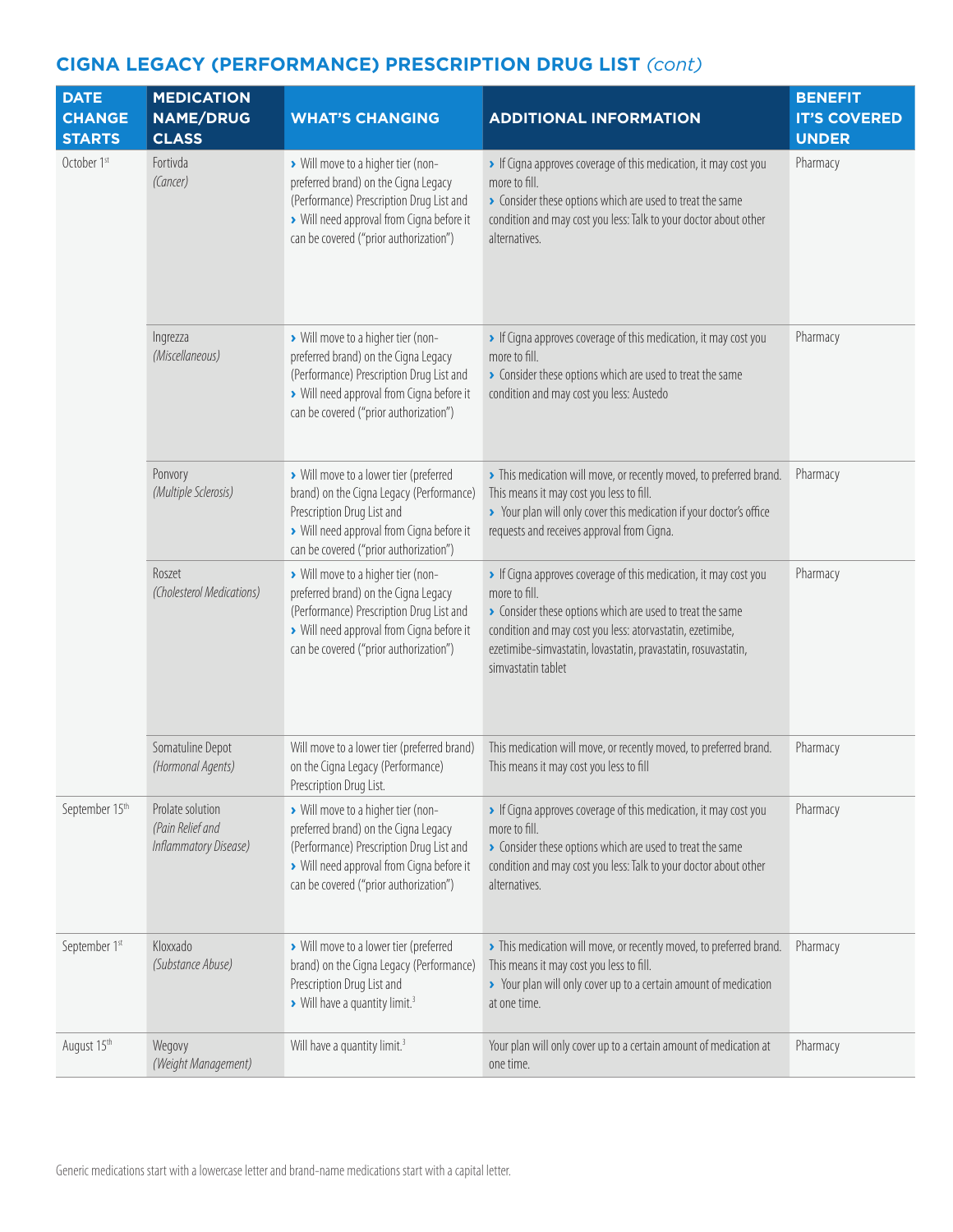| <b>DATE</b><br><b>CHANGE</b><br><b>STARTS</b> | <b>MEDICATION</b><br><b>NAME/DRUG</b><br><b>CLASS</b>                           | <b>WHAT'S CHANGING</b>                                                                                                                                                                                                                                      | <b>ADDITIONAL INFORMATION</b>                                                                                                                                                                                                                                                                                         | <b>BENEFIT</b><br><b>IT'S COVERED</b><br><b>UNDER</b> |
|-----------------------------------------------|---------------------------------------------------------------------------------|-------------------------------------------------------------------------------------------------------------------------------------------------------------------------------------------------------------------------------------------------------------|-----------------------------------------------------------------------------------------------------------------------------------------------------------------------------------------------------------------------------------------------------------------------------------------------------------------------|-------------------------------------------------------|
| July 20th                                     | Bronchitol<br>(Asthma/COPD/Respiratory)                                         | > Will move to a higher tier (non-<br>preferred brand) on the Cigna Legacy<br>(Performance) Prescription Drug List and<br>> Will need approval from Cigna before it<br>can be covered ("prior authorization")                                               | If Cigna approves coverage of this medication, it may cost you<br>more to fill.<br>> Consider these options which are used to treat the same<br>condition and may cost you less: Nebusal 3%, Pulmosal,<br>Pulmozyme, sodium chloride inhalation                                                                       | Pharmacy                                              |
|                                               | Ukoniq<br>(Cancer)                                                              | > Will move to a higher tier (non-<br>preferred brand) on the Cigna Legacy<br>(Performance) Prescription Drug List and<br>> Will need approval from Cigna before it<br>can be covered ("prior authorization")<br>> Will have a quantity limit. <sup>3</sup> | If Cigna approves coverage of this medication, it may cost you<br>more to fill.<br>Consider these options which are used to treat the same<br>condition and may cost you less: Talk to your doctor about other<br>alternatives.<br>> Your plan will only cover up to a certain amount of medication<br>at one time.   | Pharmacy                                              |
| July 15th                                     | Dupixent<br>(Pain Relief and<br>Inflammatory Disease)                           | Will move to a lower tier (preferred brand)<br>on the Cigna Legacy (Performance)<br>Prescription Drug List.                                                                                                                                                 | This medication will move, or recently moved, to preferred brand.<br>This means it may cost you less to fill                                                                                                                                                                                                          | Pharmacy                                              |
| July 12th                                     | Wegovy<br>(Weight Management)                                                   | Will move to a lower tier (preferred brand)<br>on the Cigna Legacy (Performance)<br>Prescription Drug List.                                                                                                                                                 | This medication will move, or recently moved, to preferred brand.<br>This means it may cost you less to fill                                                                                                                                                                                                          | Pharmacy                                              |
| July 6 <sup>th</sup>                          | Lupkynis<br>(Transplant Medications)                                            | > Will move to a higher tier (non-<br>preferred brand) on the Cigna Legacy<br>(Performance) Prescription Drug List and<br>> Will need approval from Cigna before it<br>can be covered ("prior authorization")<br>> Will have a quantity limit. <sup>3</sup> | If Cigna approves coverage of this medication, it may cost you<br>more to fill.<br>• Consider these options which are used to treat the same<br>condition and may cost you less: Talk to your doctor about other<br>alternatives.<br>> Your plan will only cover up to a certain amount of medication<br>at one time. | Pharmacy                                              |
|                                               | Tepmetko<br>(Cancer)                                                            | > Will move to a higher tier (non-<br>preferred brand) on the Cigna Legacy<br>(Performance) Prescription Drug List and<br>> Will need approval from Cigna before it<br>can be covered ("prior authorization")<br>> Will have a quantity limit. <sup>3</sup> | If Cigna approves coverage of this medication, it may cost you<br>more to fill.<br>• Consider these options which are used to treat the same<br>condition and may cost you less: Talk to your doctor about other<br>alternatives.<br>> Your plan will only cover up to a certain amount of medication<br>at one time. | Pharmacy                                              |
|                                               | Verguvo<br>(Blood Pressure/Heart<br>Medications)                                | Will move to a higher tier (non-preferred<br>brand) on the Cigna Legacy (Performance)<br>Prescription Drug List.                                                                                                                                            | This medication may cost you more to fill. Consider these options<br>which are used to treat the same condition and may cost you less:<br>Talk to your doctor about other alternatives.                                                                                                                               | Pharmacy                                              |
| July 1st                                      | Actemra syringe, Actemra<br>ACTpen<br>(Pain Relief and<br>Inflammatory Disease) | Will no longer be covered under the<br>medical benefit (benefit exclusion).                                                                                                                                                                                 | This medication will only be covered under the Cigna<br>pharmacy benefit.<br>If you currently have approval for your plan to cover this<br>$\blacktriangleright$<br>medication, it's important to know that approval will end on<br>June 30 <sup>th</sup> .                                                           | Medical                                               |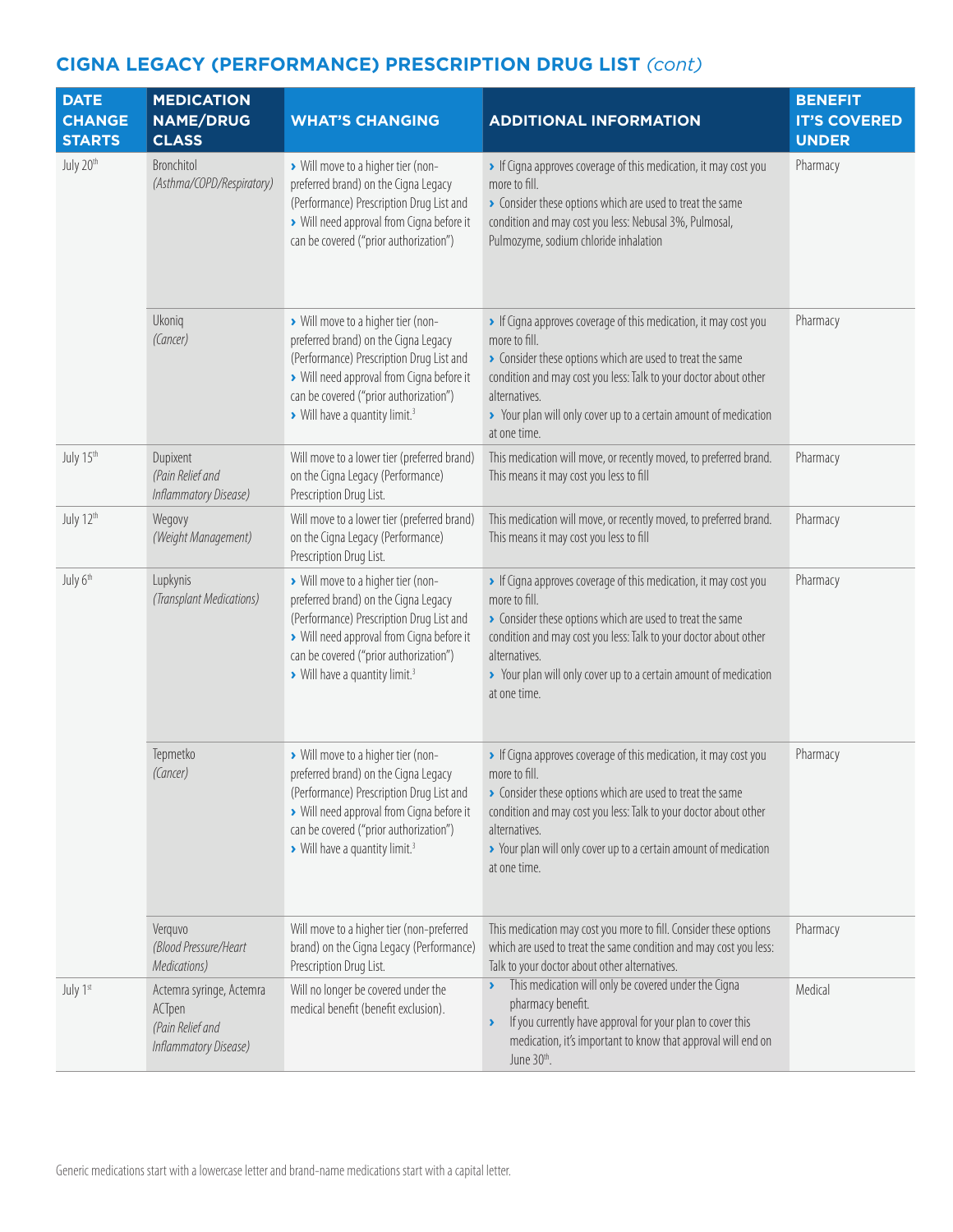| <b>DATE</b><br><b>CHANGE</b><br><b>STARTS</b> | <b>MEDICATION</b><br><b>NAME/DRUG</b><br><b>CLASS</b>                    | <b>WHAT'S CHANGING</b>                                                                                                                                                                                                                  | <b>ADDITIONAL INFORMATION</b>                                                                                                                                                                                                                                                        | <b>BENEFIT</b><br><b>IT'S COVERED</b><br><b>UNDER</b> |
|-----------------------------------------------|--------------------------------------------------------------------------|-----------------------------------------------------------------------------------------------------------------------------------------------------------------------------------------------------------------------------------------|--------------------------------------------------------------------------------------------------------------------------------------------------------------------------------------------------------------------------------------------------------------------------------------|-------------------------------------------------------|
| July 1st                                      | Avsola<br>(Pain Relief and<br>Inflammatory Disease)                      | Will be available on the Cigna Legacy<br>(Performance) Prescription Drug list, but<br>will need approval from Cigna before it<br>can be covered ("prior authorization"). <sup>3</sup>                                                   | Your plan only covers this medication if your doctor's office requests<br>and receives approval from Cigna.                                                                                                                                                                          | Pharmacy                                              |
|                                               |                                                                          | Will be a preferred medication under the<br>medical benefit.                                                                                                                                                                            | If you're currently using Remicade, ask your doctor if you should<br>consider switching to Avsola.                                                                                                                                                                                   | Medical                                               |
|                                               | Cimzia syringe<br>(Pain Relief and<br>Inflammatory Disease)              | Will no longer be covered under the<br>medical benefit (benefit exclusion).                                                                                                                                                             | This medication will only be covered under the Cigna<br>pharmacy benefit.<br>If you currently have approval for your plan to cover this<br>medication, it's important to know that approval will end on<br>June 30 <sup>th</sup> .                                                   | Medical                                               |
|                                               | Cystaran<br>(Eye Conditions)                                             | Will need approval from Cigna before it<br>can be covered ("prior authorization")<br>on the Cigna Legacy (Performance)<br>Prescription Drug List. <sup>3</sup>                                                                          | If you're currently taking this medication, this change won't<br>$\blacktriangleright$<br>affect you.<br>For new prescriptions as of July 1 <sup>st</sup> , your plan will only cover<br>this medication if your doctor's office requests and receives<br>approval from Cigna.       | Pharmacy                                              |
|                                               | Dexcom G6 Sensor, Dexcom<br>G6 Transmitter<br>(Diabetes - CGMs)          | Will no longer be covered under the<br>medical benefit (benefit exclusion).                                                                                                                                                             | This diabetic supply will only be covered under the Cigna pharmacy<br>benefit.                                                                                                                                                                                                       | Medical                                               |
|                                               | Eligard<br>(Hormonal Agents)                                             | Will need approval from Cigna before it<br>can be covered ("precertification").                                                                                                                                                         | Your plan only covers this medication if your doctor's office requests<br>and receives approval from Cigna.                                                                                                                                                                          | Medical                                               |
|                                               | Fasenra pen (auto-injector)<br>(Pain Relief and<br>Inflammatory Disease) | Will no longer be covered under the<br>medical benefit (benefit exclusion).                                                                                                                                                             | This medication will only be covered under the Cigna<br>$\blacktriangleright$<br>pharmacy benefit.<br>If you currently have approval for your plan to cover this<br>$\blacktriangleright$<br>medication, it's important to know that approval will end on<br>June 30 <sup>th</sup> . | Medical                                               |
|                                               | Fensolvi<br>(Hormonal Agents)                                            | Will need approval from Cigna before it<br>can be covered ("precertification").                                                                                                                                                         | Your plan only covers this medication if your doctor's office requests<br>and receives approval from Cigna.                                                                                                                                                                          | Medical                                               |
|                                               | Firmagon<br>(Hormonal Agents)                                            | Will need approval from Cigna before it<br>can be covered ("precertification").                                                                                                                                                         | Your plan only covers this medication if your doctor's office requests<br>and receives approval from Cigna.                                                                                                                                                                          | Medical                                               |
|                                               | FreeStyle Sensor 10,14, 2<br>(Diabetes - CGMs)                           | Will no longer be covered under the<br>medical benefit (benefit exclusion).                                                                                                                                                             | This diabetic supply will only be covered under the Cigna pharmacy<br>benefit.                                                                                                                                                                                                       | Medical                                               |
|                                               | Fulphila<br>(Blood Modifiers/Bleeding<br>Disorders)                      | Will move to a higher tier (non-preferred<br>brand) on the Cigna Legacy (Performance)<br>Prescription Drug List.                                                                                                                        | This medication may cost you more to fill. <sup>4</sup> Consider these options<br>which are used to treat the same condition and may cost you less:<br>Nyvepria, Udenyca, Neulasta.                                                                                                  | Pharmacy                                              |
|                                               |                                                                          | Will have a change to its coverage policy.                                                                                                                                                                                              | If you're currently taking this medication, this change won't<br>affect you until your current coverage approval ends.<br>Consider these preferred medications, which are available<br>under the Cigna medical benefit: Nyvepria, Udenyca, Neulasta.                                 | Medical                                               |
|                                               | Granix<br>(Blood Modifiers/Bleeding<br>Disorders)                        | Will move to a higher tier (non-<br>×<br>preferred brand) on the Cigna Legacy<br>(Performance) Prescription Drug List<br>and<br>Will need approval from Cigna<br>×<br>before it can be covered ("prior<br>authorization"). <sup>3</sup> | This medication may cost you more to fill. <sup>4</sup> Consider these options<br>which are used to treat the same condition and may cost you less:<br>Nivestym, Zarxio.                                                                                                             | Pharmacy                                              |
|                                               |                                                                          | Will need approval from Cigna before it<br>can be covered ("precertification").                                                                                                                                                         | Your plan only covers this medication if your doctor's office requests<br>and receives approval from Cigna.                                                                                                                                                                          | Medical                                               |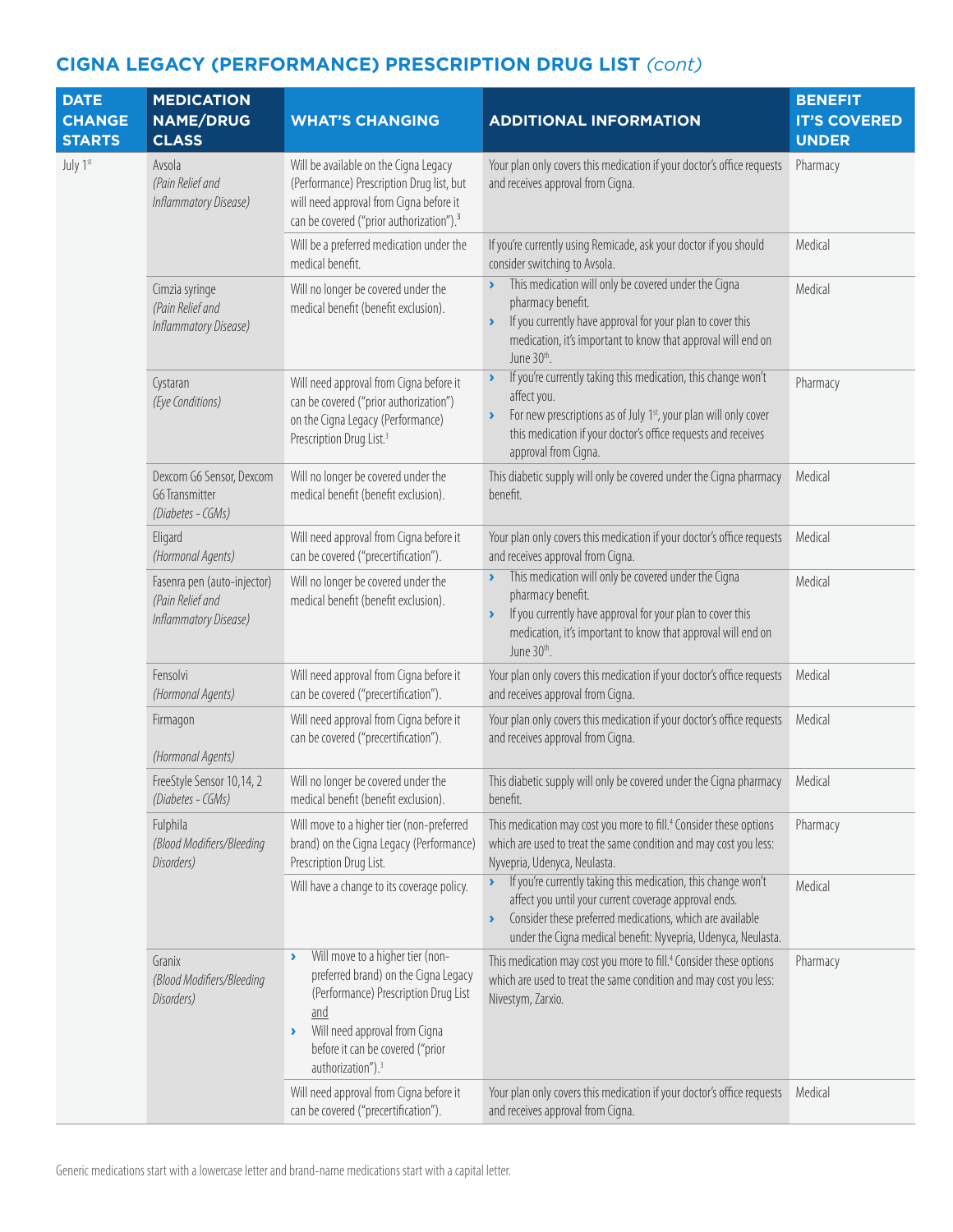| <b>DATE</b><br><b>CHANGE</b><br><b>STARTS</b> | <b>MEDICATION</b><br><b>NAME/DRUG</b><br><b>CLASS</b>                                                        | <b>WHAT'S CHANGING</b>                                                                                                                                                                                                                        | <b>ADDITIONAL INFORMATION</b>                                                                                                                                                                                                                                                                  | <b>BENEFIT</b><br><b>IT'S COVERED</b><br><b>UNDER</b> |
|-----------------------------------------------|--------------------------------------------------------------------------------------------------------------|-----------------------------------------------------------------------------------------------------------------------------------------------------------------------------------------------------------------------------------------------|------------------------------------------------------------------------------------------------------------------------------------------------------------------------------------------------------------------------------------------------------------------------------------------------|-------------------------------------------------------|
| July 1st                                      | Herceptin, Herceptin Hylecta<br>(Cancer)                                                                     | Will move to a higher tier (non-preferred<br>brand) on the Cigna Legacy (Performance)<br>Prescription Drug List.                                                                                                                              | This medication may cost you more to fill. <sup>4</sup> Consider these options<br>which are used to treat the same condition and may cost you less:<br>Kanjinti, Trazimera.                                                                                                                    | Pharmacy                                              |
|                                               | Inflectra<br>(Pain Relief and<br>Inflammatory Disease)                                                       | Will move to a lower tier (preferred<br>brand) on the Cigna Legacy<br>(Performance) Prescription Drug List.<br>Will need approval from Cigna<br>$\blacktriangleright$<br>before it can be covered ("prior<br>authorization"). <sup>3</sup>    | This medication will move, or recently moved, to preferred<br>$\blacktriangleright$<br>brand. This means it may cost you less<br>to fill.<br>If you're currently using Remicade, ask your doctor if you<br>$\blacktriangleright$<br>should consider switching to Inflectra.                    | Pharmacy                                              |
|                                               |                                                                                                              | Will be a preferred medication under the<br>medical benefit.                                                                                                                                                                                  | If you're currently using Remicade, ask your doctor if you should<br>consider switching to Inflectra.                                                                                                                                                                                          | Medical                                               |
|                                               | Kuvan Tablet & Packets<br>(Miscellaneous)                                                                    | Will have a change to its approval<br>requirements ("prior authorization")<br>on the Cigna Legacy (Performance)<br>Prescription Drug List. <sup>3</sup>                                                                                       | If you currently have approval for your plan to cover this medication,<br>it's important to know that approval will end on June 30th.                                                                                                                                                          | Pharmacy                                              |
|                                               | Lupron Depot-PED (30mq)<br>(Hormonal Agents)                                                                 | Will move to a lower tier (preferred brand)<br>on the Cigna Legacy (Performance)<br>Prescription Drug List.                                                                                                                                   | This medication will move, or recently moved, to preferred brand.<br>This means it may cost you less to fill.                                                                                                                                                                                  | Pharmacy                                              |
|                                               | Lupron Depot, Lupron<br>Depot-PED (7.5mg,<br>11.25mg, 15mg), Lupron<br>Depot-PED (30mg)<br>(Hormonal Agents) | Will need approval from Cigna before it<br>can be covered ("precertification").                                                                                                                                                               | Your plan only covers this medication if your doctor's office requests<br>and receives approval from Cigna.                                                                                                                                                                                    | Medical                                               |
|                                               | Nivestym<br>(Blood Modifiers/Bleeding<br>Disorders)                                                          | Will move to a lower tier (preferred<br>brand) on the Cigna Legacy<br>(Performance) Prescription Drug List<br>and<br>Will no longer need approval from<br>$\blacktriangleright$<br>Cigna before it can be covered ("prior<br>authorization"). | This medication will move, or recently moved,<br>$\blacktriangleright$<br>to preferred brand. This means it may cost you<br>less to fill.<br>Your doctor's office no longer has to request coverage approval<br>$\lambda$<br>from Cigna.                                                       | Pharmacy                                              |
|                                               |                                                                                                              | Will be a preferred medication under<br>the medical benefit and<br>Will no longer need approval from<br>Cigna before it can be covered<br>("precertification").                                                                               | Your doctor's office no longer has to request coverage approval<br>$\blacktriangleright$<br>from Cigna.<br>> If you're currently using Granix, ask your doctor if you should<br>consider switching to Nivestym.                                                                                | Medical                                               |
|                                               | Nucala syringe, Nucala<br>auto-injector<br>(Pain Relief and<br>Inflammatory Disease)                         | Will no longer be covered under the<br>medical benefit (benefit exclusion).                                                                                                                                                                   | This medication will only be covered under the Cigna<br>$\lambda$<br>pharmacy benefit.<br>If you currently have approval for your plan to cover this<br>medication, it's important to know that approval will end on<br>June 30 <sup>th</sup> .                                                | Medical                                               |
|                                               | Ogivri<br>(Cancer)                                                                                           | Will move to a higher tier (non-preferred<br>brand) on the Cigna Legacy (Performance)<br>Prescription Drug List.                                                                                                                              | This medication may cost you more to fill. <sup>4</sup> Consider these options<br>which are used to treat the same condition and may cost you less:<br>Kanjinti, Trazimera.                                                                                                                    | Pharmacy                                              |
|                                               |                                                                                                              | Will no longer be a preferred medication<br>under the medical benefit.                                                                                                                                                                        | If you're currently taking this medication, this change won't<br>$\blacktriangleright$<br>affect you until your current coverage approval ends.<br>Consider these preferred medications, which are available<br>$\blacktriangleright$<br>under the Cigna medical benefit: Kanjinti, Trazimera. | Medical                                               |
|                                               | Orencia syringe, Orencia<br>clickjet<br>(Pain Relief and<br>Inflammatory Disease)                            | Will no longer be covered under the<br>medical benefit (benefit exclusion).                                                                                                                                                                   | This medication will only be covered under the Cigna<br>$\blacktriangleright$<br>pharmacy benefit.<br>If you currently have approval for your plan to cover this<br>$\blacktriangleright$<br>medication, it's important to know that approval will end on<br>June 30 <sup>th</sup> .           | Medical                                               |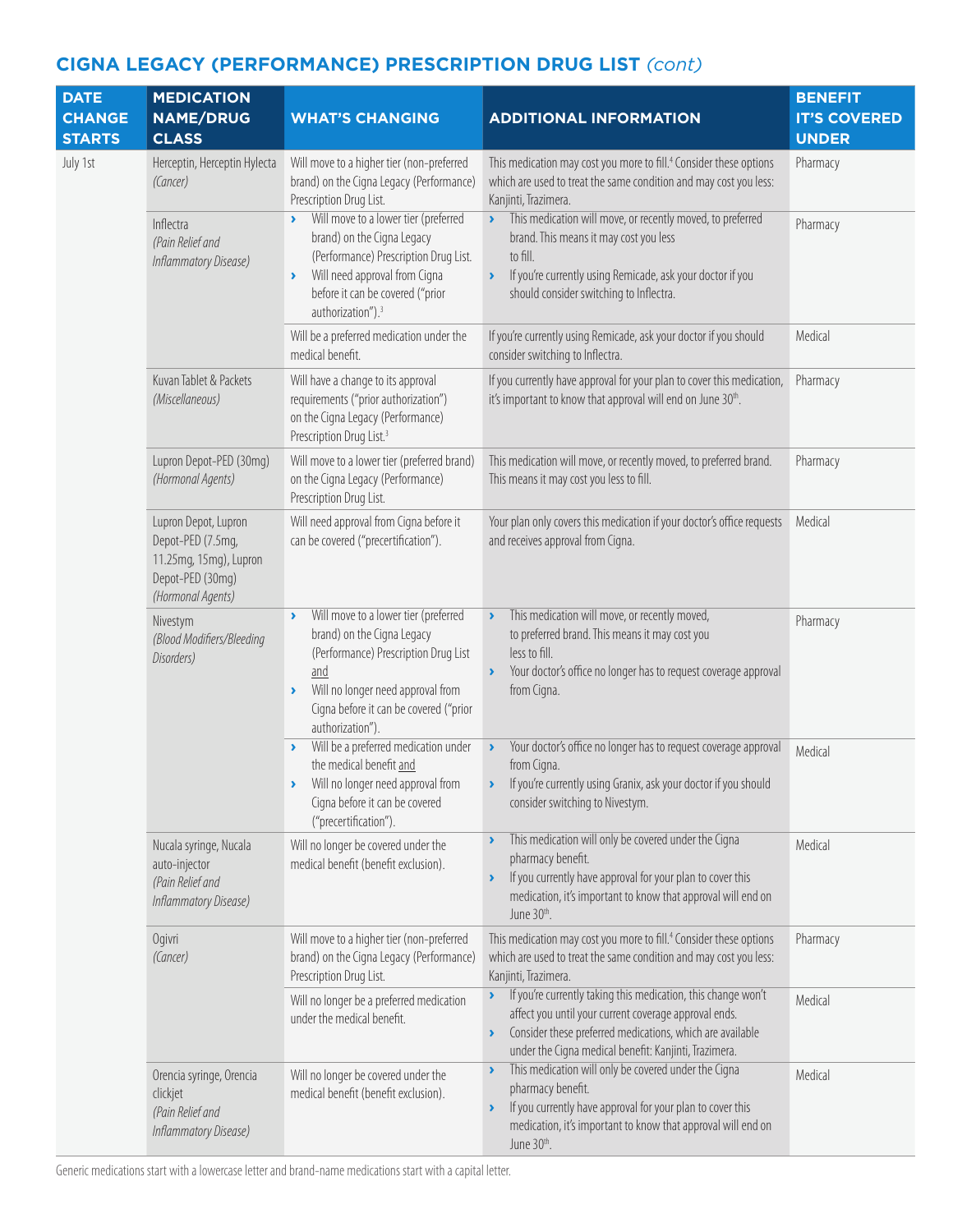| <b>DATE</b><br><b>CHANGE</b><br><b>STARTS</b> | <b>MEDICATION</b><br><b>NAME/DRUG</b><br><b>CLASS</b> | <b>WHAT'S CHANGING</b>                                                                                                                                                                                                                                                | <b>ADDITIONAL INFORMATION</b>                                                                                                                                                                                                                                                                                                                                                                                                                                                                                                                                                                                                                                                                                                                         | <b>BENEFIT</b><br><b>IT'S COVERED</b><br><b>UNDER</b> |
|-----------------------------------------------|-------------------------------------------------------|-----------------------------------------------------------------------------------------------------------------------------------------------------------------------------------------------------------------------------------------------------------------------|-------------------------------------------------------------------------------------------------------------------------------------------------------------------------------------------------------------------------------------------------------------------------------------------------------------------------------------------------------------------------------------------------------------------------------------------------------------------------------------------------------------------------------------------------------------------------------------------------------------------------------------------------------------------------------------------------------------------------------------------------------|-------------------------------------------------------|
| July 1st                                      | Remicade<br>(Pain Relief and<br>Inflammatory Disease) | Will move to a higher tier (non-<br>$\blacktriangleright$<br>preferred brand) on the Cigna Legacy<br>(Performance) Prescription Drug List<br>and<br>Will have a change to its approval<br>$\blacktriangleright$<br>requirements ("prior authorization"). <sup>3</sup> | This change won't affect you if you're currently taking<br>$\blacktriangleright$<br>Remicade to treat Polyarticular Juvenile Idiopathic Arthritis<br>$(pJ A)$ .<br>If you currently have approval for your plan to cover Remicade,<br>$\blacktriangleright$<br>it's important to know that approval will end on June 30th. If<br>you were approved for coverage past July 1st and your doctor<br>wants you to continue using Remicade, you may be able to<br>appeal this decision.<br>If Cigna approves coverage of Remicade, it may cost you more<br>to fill. <sup>4</sup><br>Consider these preferred medications which are used to treat<br>$\blacktriangleright$<br>the same condition and may cost you less: Inflectra, Avsola.                  | Pharmacy                                              |
|                                               |                                                       | Will have a change to its coverage policy.                                                                                                                                                                                                                            | This change won't affect you if you're currently taking<br>$\blacktriangleright$<br>Remicade to treat Polyarticular Juvenile Idiopathic Arthritis<br>(pJIA).<br>Remicade will no longer be a preferred medication under the<br>$\blacktriangleright$<br>Cigna medical benefit.<br>Consider these preferred medications, which are available<br>under the Cigna medical benefit: Inflectra, Avsola.<br>If you currently have approval (precertification) for your plan<br>$\blacktriangleright$<br>to cover Remicade, it's important to know that approval will<br>end on June 30 <sup>th</sup> . If you were approved for coverage past July<br>1st and your doctor wants you to continue using Remicade, you<br>may be able to appeal this decision. | Medical                                               |
|                                               | Talicia<br>(Gastrointestinal/Heartburn)               | Will be available on the Cigna Legacy<br>(Performance) Prescription Drug List, but<br>will need approval from Cigna before it<br>can be covered ("prior authorization"). <sup>3</sup>                                                                                 | Your plan only covers this medication if your doctor's office requests<br>and receives approval from Cigna.                                                                                                                                                                                                                                                                                                                                                                                                                                                                                                                                                                                                                                           | Pharmacy                                              |
|                                               | Trelstar<br>(Hormonal Agents)                         | Will need approval from Cigna before it<br>can be covered ("precertification").                                                                                                                                                                                       | Your plan only covers this medication if your doctor's office requests<br>and receives approval from Cigna.                                                                                                                                                                                                                                                                                                                                                                                                                                                                                                                                                                                                                                           | Medical                                               |
|                                               | Ziextenzo<br>(Blood Modifiers/Bleeding<br>Disorders)  | Will move to a higher tier (non-preferred<br>brand) on the Cigna Legacy (Performance)<br>Prescription Drug List.                                                                                                                                                      | This medication may cost you more to fill. <sup>4</sup> Consider these options<br>which are used to treat the same condition and may cost you less:<br>Nyvepria, Udenyca, Neulasta.                                                                                                                                                                                                                                                                                                                                                                                                                                                                                                                                                                   | Pharmacy                                              |
|                                               |                                                       | Will have a change to its coverage policy.                                                                                                                                                                                                                            | If you're currently taking this medication, this change won't<br>$\blacktriangleright$<br>affect you until your current coverage approval ends.<br>Consider these preferred medications, which are available<br>$\blacktriangleright$<br>under the Cigna medical benefit: Nyvepria, Udenyca, Neulasta.                                                                                                                                                                                                                                                                                                                                                                                                                                                | Medical                                               |
|                                               | Zoladex<br>(Hormonal Agents)                          | Will need approval from Cigna before it<br>can be covered ("precertification").                                                                                                                                                                                       | Your plan only covers this medication if your doctor's office requests<br>and receives approval from Cigna.                                                                                                                                                                                                                                                                                                                                                                                                                                                                                                                                                                                                                                           | Medical                                               |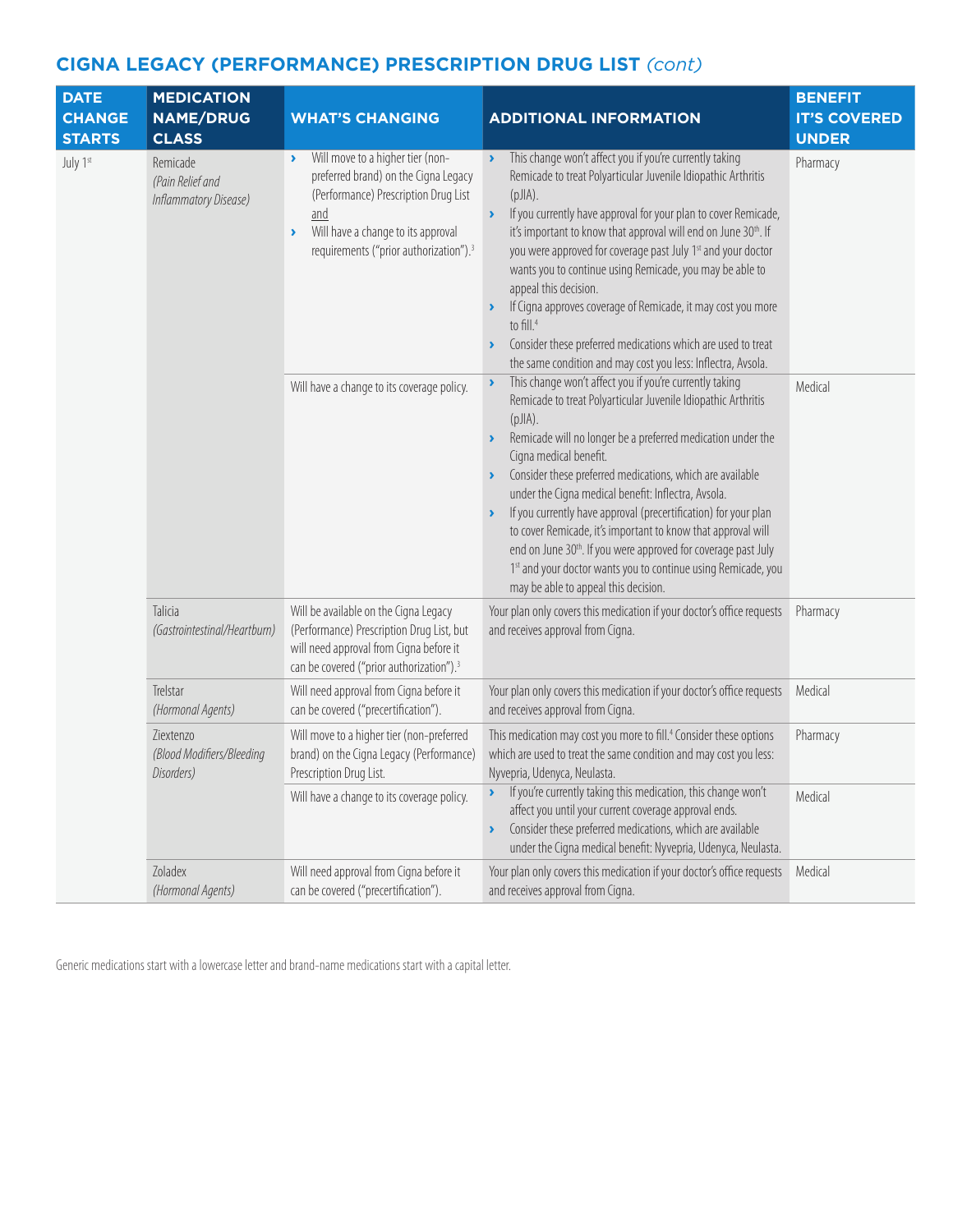| <b>DATE</b><br><b>CHANGE</b> | <b>MEDICATION</b><br><b>NAME/DRUG</b>                       | <b>WHAT'S CHANGING</b>                                                                                                                                                                                                                      | <b>ADDITIONAL INFORMATION</b>                                                                                                                                                                                                                                                                                                                                                                      | <b>BENEFIT</b><br><b>IT'S COVERED</b> |
|------------------------------|-------------------------------------------------------------|---------------------------------------------------------------------------------------------------------------------------------------------------------------------------------------------------------------------------------------------|----------------------------------------------------------------------------------------------------------------------------------------------------------------------------------------------------------------------------------------------------------------------------------------------------------------------------------------------------------------------------------------------------|---------------------------------------|
| <b>STARTS</b>                | <b>CLASS</b>                                                |                                                                                                                                                                                                                                             |                                                                                                                                                                                                                                                                                                                                                                                                    | <b>UNDER</b>                          |
| December 1st                 | Azstarys<br>(Attention Deficit Hyperactiv-<br>ity Disorder) | Will no longer be covered because it's<br>being taken off the Cigna Total Savings<br>Prescription Value Drug List.                                                                                                                          | Consider these covered options which are used to treat the same<br>condition: methylphenidate ER/CD/LA; dexmethylphenidate ER                                                                                                                                                                                                                                                                      | Pharmacy                              |
|                              | Brexafemme<br>(Infections)                                  | Will no longer be covered because it's<br>being taken off the Cigna Total Savings<br>Prescription Drug List.                                                                                                                                | Consider these covered options which are used to treat the same<br>condition: fluconazole                                                                                                                                                                                                                                                                                                          | Pharmacy                              |
|                              | Truseltig<br>(Cancer)                                       | > Will move to a higher tier (non-<br>preferred brand) on the Cigna Total<br>Savings Prescription Drug List.<br>> Will need approval from Cigna before it<br>can be covered ("prior authorization")<br>> Will have a quantity limit.        | > This medication may cost you more to fill. Consider these options<br>which are used to treat the same condition and may cost you less:<br>Talk to your doctor about other alternatives.<br>> Your plan will only cover this medication if your doctor's office<br>requests and receives approval from Cigna.<br>> Your plan will only cover up to a certain amount of medication<br>at one time. | Pharmacy                              |
|                              | Welireg<br>(Cancer)                                         | > Will move to a higher tier (non-<br>preferred brand) on the Cigna Total<br>Savings Prescription Drug List.<br>> Will need approval from Cigna before it<br>can be covered ("prior authorization")<br>> Will have a quantity limit.        | > This medication may cost you more to fill. Consider these options<br>which are used to treat the same condition and may cost you less:<br>Talk to your doctor about other alternatives.<br>> Your plan will only cover this medication if your doctor's office<br>requests and receives approval from Cigna.<br>> Your plan will only cover up to a certain amount of medication<br>at one time. | Pharmacy                              |
| November 15 <sup>tj</sup>    | Empaveli<br>(Miscellaneous)                                 | > Will move to a lower tier (preferred<br>brand) on the Cigna Ttoal Savings<br>Prescription Drug List.<br>> Will need approval from Cigna before it<br>can be covered ("prior authorization")                                               | > This medication will move, or recently moved, to preferred brand.<br>This means it may cost you less to fill.<br>> Your plan will only cover this medication if your doctor's office<br>requests and receives approval from Cigna.                                                                                                                                                               | Pharmacy                              |
| November 1st                 | Chantix<br>(Smoking Cessation)                              | > Will need approval from Cigna before it<br>can be covered ("prior authorization")                                                                                                                                                         | > Your plan will only cover this medication if your doctor's office<br>requests and receives approval from Cigna.                                                                                                                                                                                                                                                                                  | Pharmacy                              |
|                              | Exservan<br>(Miscellaneous)                                 | Will no longer be covered because it's<br>being taken off the Cigna Total Savings<br>Prescription Drug List.                                                                                                                                | Consider these covered options which are used to treat the same<br>condition: riluzole, Tiglutik                                                                                                                                                                                                                                                                                                   | Pharmacy                              |
|                              | Lumakra<br>(Cancer)                                         | > Will move to a higher tier (non-<br>preferred brand) on the Cigna Total<br>Savings Prescription Drug List.<br>> Will need approval from Cigna before it<br>can be covered ("prior authorization")<br>> Will have a quantity limit.        | > This medication may cost you more to fill. Consider these options<br>which are used to treat the same condition and may cost you less:<br>Talk to your doctor about other alternatives.<br>> Your plan will only cover this medication if your doctor's office<br>requests and receives approval from Cigna.<br>> Your plan will only cover up to a certain amount of medication<br>at one time. | Pharmacy                              |
|                              | Myfembree<br>(Hormonal Agents)                              | > Will move to a lower tier (preferred<br>brand) on the Cigna Total Savings<br>Prescription Drug List.<br>> Will need approval from Cigna before it<br>can be covered ("prior authorization")<br>> Will have a quantity limit. <sup>3</sup> | > This medication will move, or recently moved, to preferred brand.<br>This means it may cost you less to fill.<br>> Your plan will only cover this medication if your doctor's office<br>requests and receives approval from Cigna.<br>> Your plan will only cover up to a certain amount of medication<br>at one time.                                                                           | Pharmacy                              |
| October 15th                 | Nextstellis<br>(Contraception Products)                     | Will no longer be covered because it's<br>being taken off the Cigna Total Savings<br>Prescription Drug List.                                                                                                                                | Consider these covered options which are used to treat the same<br>condition: Generic oral contraceptives (e.g. drospirenone-ethinyl<br>estradiol)                                                                                                                                                                                                                                                 | Pharmacy                              |
|                              | Qelbree<br>(Attention Deficit<br>Hyperactivity Disorder)    | Will no longer be covered because it's<br>being taken off the Cigna Total Savings<br>Prescription Drug List.                                                                                                                                | Consider these covered options which are used to treat the same<br>condition: atomoxetine, clonidine ER, guanfacine ER                                                                                                                                                                                                                                                                             | Pharmacy                              |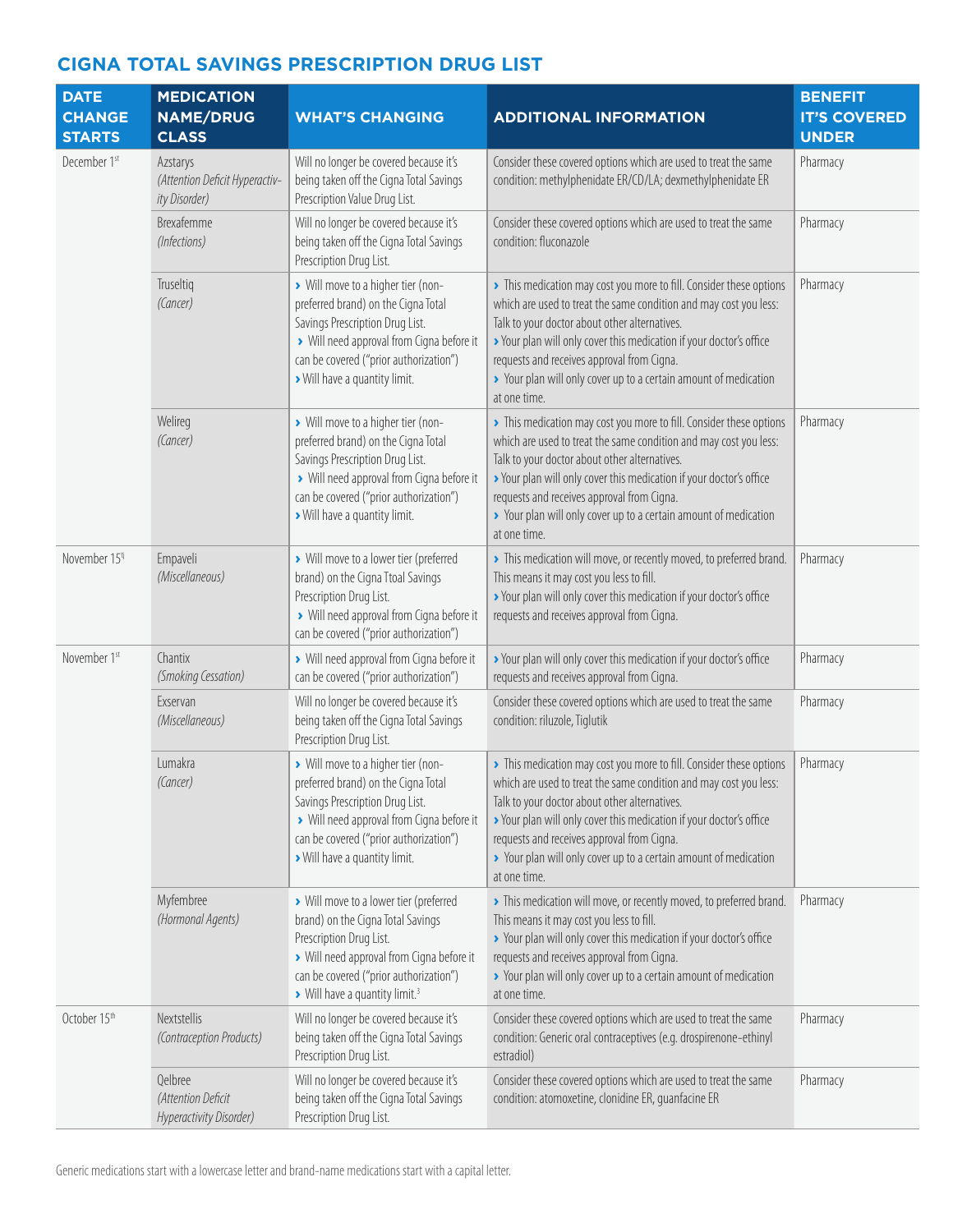| <b>DATE</b><br><b>CHANGE</b> | <b>MEDICATION</b><br><b>NAME/DRUG</b>       | <b>WHAT'S CHANGING</b>                                                                                                                                                                                 | <b>ADDITIONAL INFORMATION</b>                                                                                                                                                                                                     | <b>BENEFIT</b><br><b>IT'S COVERED</b> |
|------------------------------|---------------------------------------------|--------------------------------------------------------------------------------------------------------------------------------------------------------------------------------------------------------|-----------------------------------------------------------------------------------------------------------------------------------------------------------------------------------------------------------------------------------|---------------------------------------|
| <b>STARTS</b>                | <b>CLASS</b>                                |                                                                                                                                                                                                        |                                                                                                                                                                                                                                   | <b>UNDER</b>                          |
| October 15th                 | Zegalogue<br>(Diabetes)                     | > Will move to a lower tier (preferred<br>brand) on the Cigna Total Savings<br>Prescription Drug List.<br>> Will have a quantity limit. <sup>3</sup>                                                   | > This medication will move, or recently moved, to preferred brand.<br>This means it may cost you less to fill.<br>> Your plan will only cover up to a certain amount of medication<br>at one time.                               | Pharmacy                              |
| October 7th                  | ivermectin<br>(Infections)                  | Will be available on the Cigna Total<br>Savings Prescription Drug List, but will<br>need approval from Cigna before it can be<br>covered ("prior authorization"). <sup>3</sup>                         | Your plan only covers this medication if your doctor's office requests<br>and receives approval from Cigna.                                                                                                                       | Pharmacy                              |
|                              | Stromectol<br>(Infections)                  | Will be available on the Cigna Total<br>SavingsPrescription Drug List, but will<br>need approval from Cigna before it can be<br>covered ("prior authorization"). <sup>3</sup>                          | Your plan only covers this medication if your doctor's office requests<br>and receives approval from Cigna.                                                                                                                       | Pharmacy                              |
| October 1st                  | Elepsia XR<br>(Seizure Disorders)           | Will no longer be covered because it's<br>being taken off the Cigna Total Savings<br>Prescription Drug List.                                                                                           | Consider these covered options which are used to treat the same<br>condition: levetiracetam ER                                                                                                                                    | Pharmacy                              |
|                              | Estrace cream<br>(Hormonal Agents)          | Will no longer be covered because it's<br>being taken off the Cigna Total Savings<br>Prescription Drug List.                                                                                           | Consider these covered options which are used to treat the same<br>condition: estradiol vaginal cream/tablet, Imvexxy, yuvafem                                                                                                    | Pharmacy                              |
|                              | Estring<br>(Hormonal Agents)                | Will no longer be covered because it's<br>being taken off the Cigna Total Savings<br>Prescription Drug List.                                                                                           | Consider these covered options which are used to treat the same<br>condition: estradiol vaginal cream/tablet, Imvexxy, yuvafem                                                                                                    | Pharmacy                              |
|                              | Fortivda<br>(Cancer)                        | > Will move to a higher tier (non-<br>preferred brand) on the Cigna Total<br>Savings Prescription Drug List and<br>> Will need approval from Cigna before it<br>can be covered ("prior authorization") | If Cigna approves coverage of this medication, it may cost you<br>more to fill.<br>• Consider these options which are used to treat the same<br>condition and may cost you less: Talk to your doctor about other<br>alternatives. | Pharmacy                              |
|                              | Ingrezza<br>(Miscellaneous)                 | > Will move to a higher tier (non-<br>preferred brand) on the Cigna Total<br>Savings Prescription Drug List and<br>> Will need approval from Cigna before it<br>can be covered ("prior authorization") | If Cigna approves coverage of this medication, it may cost you<br>more to fill.<br>• Consider these options which are used to treat the same<br>condition and may cost you less: Austedo                                          | Pharmacy                              |
|                              | Linzess<br>(Gastrointestinal/Heartburn)     | Will move to a lower tier (preferred brand)<br>on the Cigna Total Savings Prescription<br>Drug List.                                                                                                   | This medication will move, or recently moved, to preferred brand.<br>This means it may cost you less to fill                                                                                                                      | Pharmacy                              |
|                              | Osphena<br>(Hormonal Agents)                | Will no longer be covered because it's<br>being taken off the Cigna Total Savings<br>Prescription Drug List.                                                                                           | Consider these covered options which are used to treat the same<br>condition: estradiol vaginal cream/tablet, Imvexxy, yuvafem                                                                                                    | Pharmacy                              |
|                              | Ponvory<br>(Multiple Sclerosis)             | Will no longer be covered because it's<br>being taken off the Cigna Total Savings<br>Prescription Drug List.                                                                                           | Consider these covered options which are used to treat the same<br>condition: dimethyl fumarate                                                                                                                                   | Pharmacy                              |
|                              | Premarin vaginal cream<br>(Hormonal Agents) | Will no longer be covered because it's<br>being taken off the Cigna Total Savings<br>Prescription Drug List.                                                                                           | Consider these covered options which are used to treat the same<br>condition: estradiol vaginal cream/tablet, Imvexxy, yuvafem                                                                                                    | Pharmacy                              |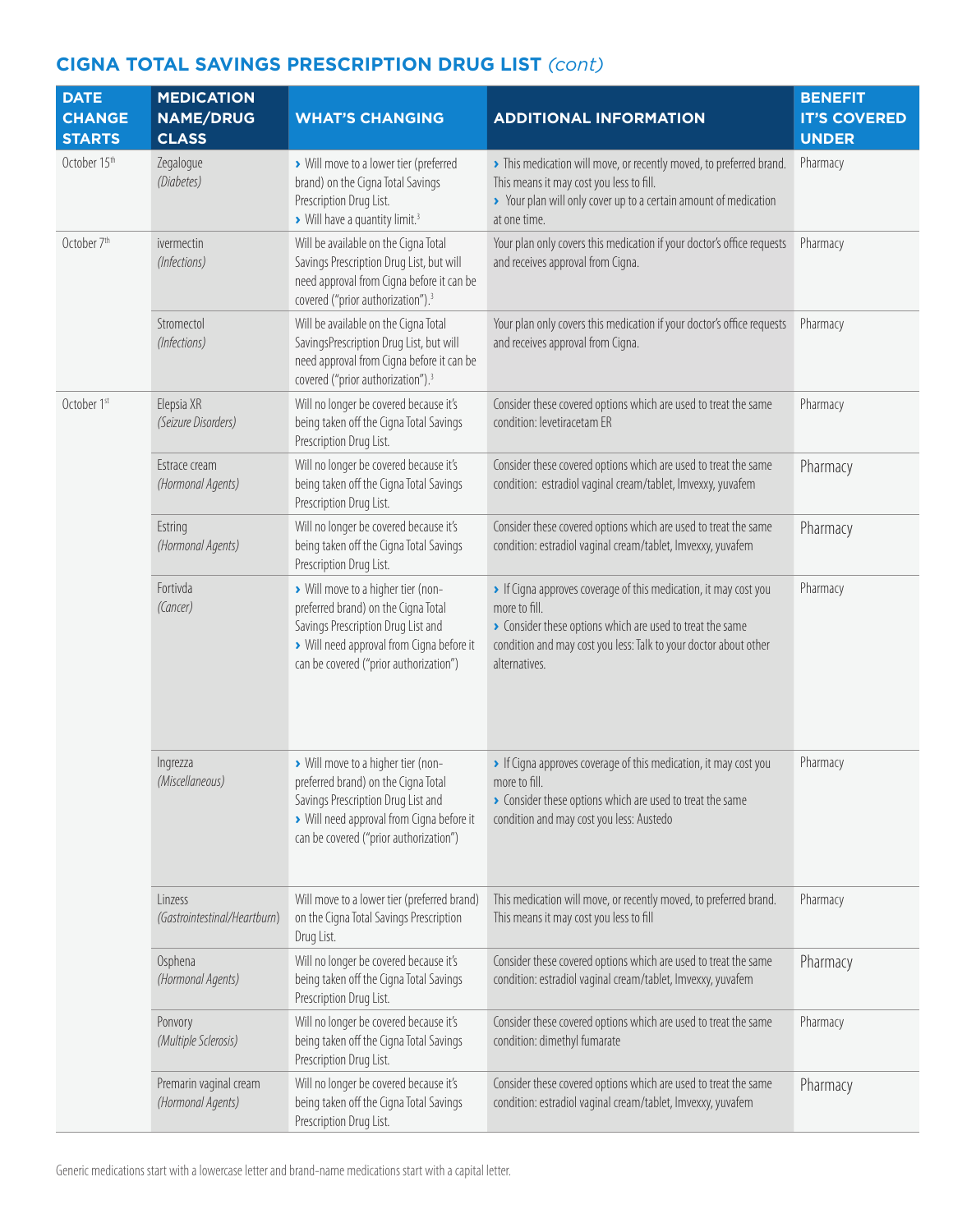| <b>DATE</b><br><b>CHANGE</b><br><b>STARTS</b> | <b>MEDICATION</b><br><b>NAME/DRUG</b><br><b>CLASS</b>                      | <b>WHAT'S CHANGING</b>                                                                                                                                                                                                                            | <b>ADDITIONAL INFORMATION</b>                                                                                                                                                                                                                                                                                       | <b>BENEFIT</b><br><b>IT'S COVERED</b><br><b>UNDER</b> |
|-----------------------------------------------|----------------------------------------------------------------------------|---------------------------------------------------------------------------------------------------------------------------------------------------------------------------------------------------------------------------------------------------|---------------------------------------------------------------------------------------------------------------------------------------------------------------------------------------------------------------------------------------------------------------------------------------------------------------------|-------------------------------------------------------|
| October 1st                                   | Roszet<br>(Cholesterol Medications)                                        | Will no longer be covered because it's<br>being taken off the Cigna Total Savings<br>Prescription Drug List.                                                                                                                                      | Consider these covered options which are used to treat the<br>same condition: atorvastatin, ezetimibe, ezetimibe-simvastatin,<br>lovastatin, pravastatin, rosuvastatin, simvastatin tablet                                                                                                                          | Pharmacy                                              |
|                                               | Vagifem<br>(Hormonal Agents)                                               | Will no longer be covered because it's<br>being taken off the Cigna Total Savings<br>Prescription Drug List.                                                                                                                                      | Consider these covered options which are used to treat the same<br>condition: estradiol vaginal cream/tablet, Imvexxy, yuvafem                                                                                                                                                                                      | Pharmacy                                              |
| September 15th                                | Prolate solution<br>(Pain Relief and<br>Inflammatory Disease)              | Will no longer be covered because it's<br>being taken off the Cigna Total Savings<br>Prescription Drug List.                                                                                                                                      | Consider these covered options which are used to treat the same<br>condition: oxycodone w/ acetaminophen                                                                                                                                                                                                            | Pharmacy                                              |
| September 1st                                 | Kloxxado<br>(Substance Abuse)                                              | > Will move to a lower tier (preferred<br>brand) on the Cigna Total Savings<br>Prescription Drug List and<br>> Will have a quantity limit. <sup>3</sup>                                                                                           | > This medication will move, or recently moved, to preferred brand.<br>This means it may cost you less to fill.<br>> Your plan will only cover up to a certain amount of medication at<br>one time.                                                                                                                 | Pharmacy                                              |
| August 15th                                   | Wegovy<br>(Weight Management)                                              | Will have a quantity limit. <sup>3</sup>                                                                                                                                                                                                          | Your plan will only cover up to a certain amount of medication at<br>one time.                                                                                                                                                                                                                                      | Pharmacy                                              |
| July 20th                                     | Bronchitol<br>(Asthma/COPD/Respiratory)                                    | > Will move to a higher tier (non-<br>preferred brand) on the Cigna Total<br>Savings Prescription Drug List and<br>> Will need approval from Cigna before it<br>can be covered ("prior authorization")                                            | If Cigna approves coverage of this medication, it may cost you<br>more to fill.<br>Consider these options which are used to treat the same<br>condition and may cost you less: Nebusal 3%, Pulmosal,<br>Pulmozyme, sodium chloride inhalation                                                                       | Pharmacy                                              |
|                                               | Ukoniq<br>(Cancer)                                                         | > Will move to a higher tier (non-<br>preferred brand) on the Cigna Total<br>Savings Prescription Drug List.<br>> Will need approval from Cigna before it<br>can be covered ("prior authorization")<br>> Will have a quantity limit. <sup>3</sup> | If Cigna approves coverage of this medication, it may cost you<br>more to fill.<br>Consider these options which are used to treat the same<br>condition and may cost you less: Talk to your doctor about other<br>alternatives.<br>> Your plan will only cover up to a certain amount of medication<br>at one time. | Pharmacy                                              |
| July 15th                                     | Heparin 2,000 Unit/2 ML<br>Vial<br>(Blood Thinners/<br>Anti-Clotting)      | Will move to a lower tier (generic) on the<br>Cigna Total Savings Prescription Drug List.                                                                                                                                                         | This medication will move, or recently moved, to preferred brand.<br>This means it may cost you less to fill                                                                                                                                                                                                        | Pharmacy                                              |
|                                               | Heparin 5,000 Unit/ML<br>Carpujct<br>(Blood Thinners/<br>Anti-Clotting)    | Will move to a lower tier (generic) on the<br>Cigna Total Savings Prescription Drug List.                                                                                                                                                         | This medication will move, or recently moved, to preferred brand.<br>This means it may cost you less to fill                                                                                                                                                                                                        | Pharmacy                                              |
|                                               | Heparin Sod 5,000 Unit/ML<br>syringe<br>(Blood Thinners/<br>Anti-Clotting) | Will move to a higher tier (non-preferred<br>brand) on the Cigna Total Savings<br>Prescription Drug List.                                                                                                                                         | This medication may cost you more to fill. Consider these options<br>which are used to treat the same condition and may cost you less:<br>Talk to your doctor about other alternatives.                                                                                                                             | Pharmacy                                              |
| July 12th                                     | Wegovy<br>(Weight Management)                                              | Will move to a lower tier (preferred brand)<br>on the Cigna Total Savings Prescription<br>Drug List.                                                                                                                                              | This medication will move, or recently moved, to preferred brand.<br>This means it may cost you less to fill                                                                                                                                                                                                        | Pharmacy                                              |
| July 6th                                      | Lupkynis<br>(Transplant Medications)                                       | Will no longer be covered because it's<br>being taken off the Cigna Total Savings<br>Prescription Drug List.<br>Generic medications start with a lowercase letter and brand-name medications start with a capital letter.                         | Consider these covered options which are used to treat the same<br>condition: tacrolimus, Benlysta.                                                                                                                                                                                                                 | Pharmacy                                              |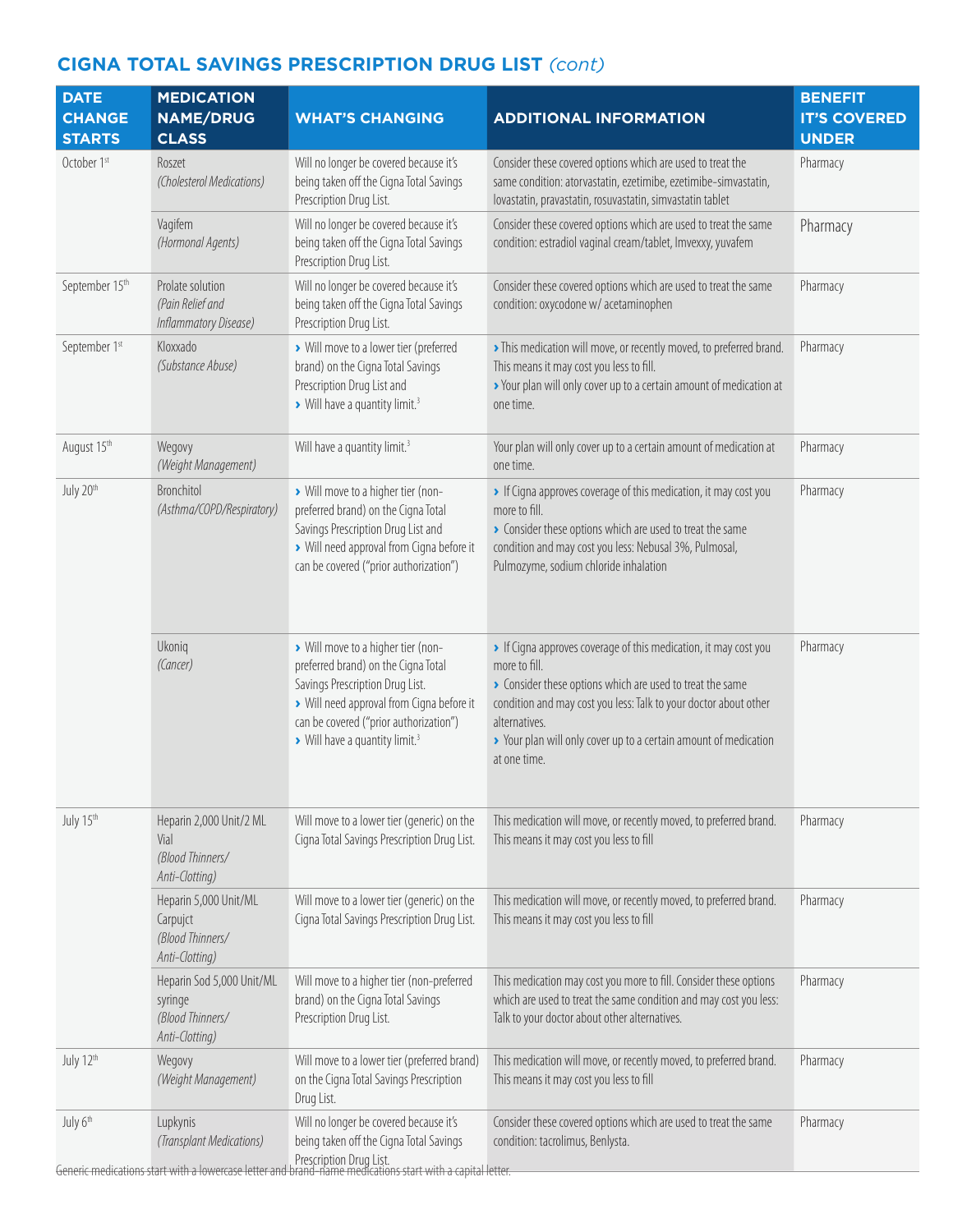| <b>DATE</b><br><b>CHANGE</b><br><b>STARTS</b> | <b>MEDICATION</b><br><b>NAME/DRUG</b><br><b>CLASS</b>                           | <b>WHAT'S CHANGING</b>                                                                                                                                                                                                                                             | <b>ADDITIONAL INFORMATION</b>                                                                                                                                                                                                                                                                                                                                                                                                                         | <b>BENEFIT</b><br><b>IT'S COVERED</b><br><b>UNDER</b> |
|-----------------------------------------------|---------------------------------------------------------------------------------|--------------------------------------------------------------------------------------------------------------------------------------------------------------------------------------------------------------------------------------------------------------------|-------------------------------------------------------------------------------------------------------------------------------------------------------------------------------------------------------------------------------------------------------------------------------------------------------------------------------------------------------------------------------------------------------------------------------------------------------|-------------------------------------------------------|
| July 6th                                      | Tepmetko<br>(Cancer)                                                            | Will move to a higher tier (non-<br>×.<br>preferred brand) on the Cigna Total<br>Savings Prescription Drug List and<br>Will need approval from Cigna<br>×<br>before it can be covered ("prior<br>authorization").<br>Will have a quantity limit. <sup>3</sup><br>× | This medication may cost you more to fill. Consider these<br>$\blacktriangleright$<br>options which are used to treat the same condition and may<br>cost you less: no preferred formulary alternatives available.<br>Your plan will only cover this medication if your doctor's office<br>$\blacktriangleright$<br>requests and receives approval from Cigna.<br>Your plan will only cover up to a certain amount of medication<br>×.<br>at one time. | Pharmacy                                              |
|                                               | Verquvo<br>(Blood Pressure/Heart<br>Medications)                                | Will no longer be covered because it's<br>being taken off the Cigna Total Savings<br>Prescription Drug List.                                                                                                                                                       | Consider these covered options which are used to treat the same<br>condition: talk to your doctor about other alternatives.                                                                                                                                                                                                                                                                                                                           | Pharmacy                                              |
| July 1st                                      | Actemra syringe, Actemra<br>ACTpen<br>(Pain Relief and<br>Inflammatory Disease) | Will no longer be covered under the<br>medical benefit (benefit exclusion).                                                                                                                                                                                        | This medication will only be covered under the Cigna<br>Y<br>pharmacy benefit.<br>If you currently have approval for your plan to cover this<br>$\blacktriangleright$<br>medication, it's important to know that approval will end on<br>June 30 <sup>th</sup> .                                                                                                                                                                                      | Medical                                               |
|                                               | Avsola<br>(Pain Relief and                                                      | Will have a change to its coverage policy.                                                                                                                                                                                                                         | This is now a preferred medication under the medical benefit.                                                                                                                                                                                                                                                                                                                                                                                         | Medical                                               |
|                                               | Inflammatory Disease)                                                           | Will be a preferred medication under the<br>medical benefit.                                                                                                                                                                                                       | If you're currently using Remicade, ask your doctor if you should<br>consider switching to Avsola.                                                                                                                                                                                                                                                                                                                                                    | Medical                                               |
|                                               | Cimzia syringe<br>(Pain Relief and<br>Inflammatory Disease)                     | Will no longer be covered under the<br>medical benefit (benefit exclusion).                                                                                                                                                                                        | This medication will only be covered under the Cigna<br>$\blacktriangleright$<br>pharmacy benefit.<br>If you currently have approval for your plan to cover this<br>Y<br>medication, it's important to know that approval will end on<br>June 30 <sup>th</sup> .                                                                                                                                                                                      | Medical                                               |
|                                               | Cystaran<br>(Eye Conditions)                                                    | Will need approval from Cigna before it<br>can be covered ("prior authorization") on<br>the Cigna Total Savings Prescription Drug<br>List. <sup>3</sup>                                                                                                            | If you're currently taking this medication, this change won't<br>$\blacktriangleright$<br>affect you.<br>For new prescriptions as of July 1 <sup>st</sup> , your plan will only cover<br>×<br>this medication if your doctor's office requests and receives<br>approval from Cigna.                                                                                                                                                                   | Pharmacy                                              |
|                                               | Dexcom G6 Sensor, Dexcom<br>G6 Transmitter<br>(Diabetes - CGMs)                 | Will no longer be covered under the<br>medical benefit (benefit exclusion).                                                                                                                                                                                        | This diabetic supply will only be covered under the Cigna pharmacy<br>benefit.                                                                                                                                                                                                                                                                                                                                                                        | Medical                                               |
|                                               | Eligard<br>(Hormonal Agents)                                                    | Will need approval from Cigna before it<br>can be covered ("precertification").                                                                                                                                                                                    | Your plan only covers this medication if your doctor's office requests<br>and receives approval from Cigna.                                                                                                                                                                                                                                                                                                                                           | Medical                                               |
|                                               | Fasenra pen (auto-injector)<br>(Pain Relief and<br>Inflammatory Disease)        | Will no longer be covered under the<br>medical benefit (benefit exclusion).                                                                                                                                                                                        | This medication will only be covered under the Cigna<br>pharmacy benefit.<br>If you currently have approval for your plan to cover this<br>$\blacktriangleright$<br>medication, it's important to know that approval will end on<br>June 30th.                                                                                                                                                                                                        | Medical                                               |
|                                               | Fensolvi<br>(Hormonal Agents)                                                   | Will need approval from Cigna before it<br>can be covered ("precertification").                                                                                                                                                                                    | Your plan only covers this medication if your doctor's office requests<br>and receives approval from Cigna.                                                                                                                                                                                                                                                                                                                                           | Medical                                               |
|                                               | Firmagon<br>(Hormonal Agents)                                                   | Will need approval from Cigna before it<br>can be covered ("precertification").                                                                                                                                                                                    | Your plan only covers this medication if your doctor's office requests<br>and receives approval from Cigna.                                                                                                                                                                                                                                                                                                                                           | Medical                                               |
|                                               | FreeStyle Sensor 10,14, 2<br>(Diabetes - CGMs)                                  | Will no longer be covered under the<br>medical benefit (benefit exclusion).                                                                                                                                                                                        | This diabetic supply will only be covered under the Cigna pharmacy<br>benefit.                                                                                                                                                                                                                                                                                                                                                                        | Medical                                               |
|                                               | Fulphila<br>(Blood Modifiers/Bleeding<br>Disorders)                             | Will move to a higher tier (non-preferred<br>brand) on the Cigna Total Savings<br>Prescription Drug List.                                                                                                                                                          | Consider these preferred medications which are used to treat<br>the same condition and may cost you less: Neulasta, Nyvepria,<br>Udencya.                                                                                                                                                                                                                                                                                                             | Pharmacy                                              |
|                                               | Granix<br>(Blood Modifiers/<br><b>Bleeding Disorders)</b>                       | Will need approval from Cigna before it<br>can be covered ("precertification").                                                                                                                                                                                    | Your plan only covers this medication if your doctor's office requests<br>and receives approval from Cigna.                                                                                                                                                                                                                                                                                                                                           | Medical                                               |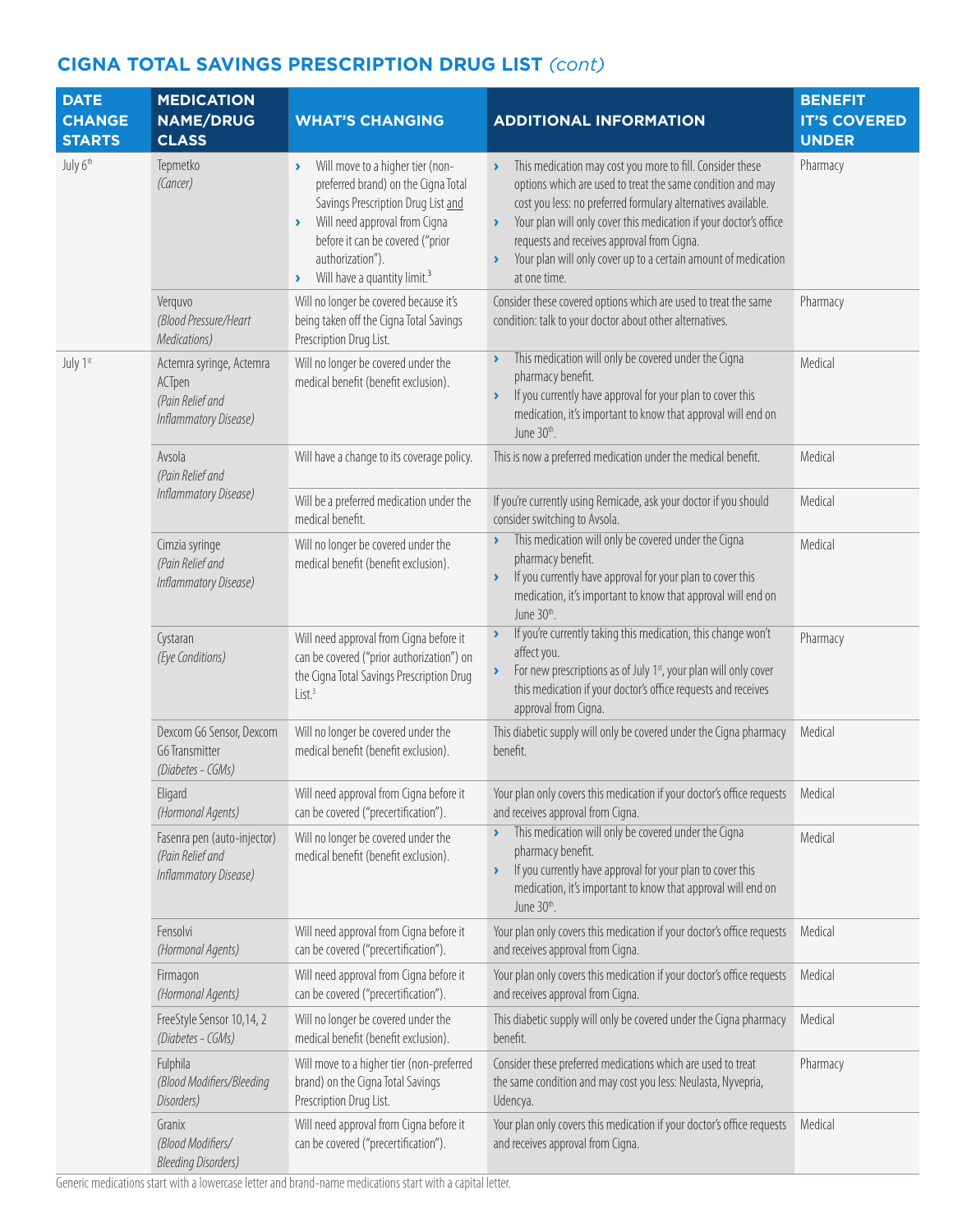| <b>DATE</b><br><b>CHANGE</b><br><b>STARTS</b> | <b>MEDICATION</b><br><b>NAME/DRUG</b><br><b>CLASS</b>                                                        | <b>WHAT'S CHANGING</b>                                                                                                                                                                         | <b>ADDITIONAL INFORMATION</b>                                                                                                                                                                                                                                                                                                                                                                                                                                                                                                                                                                                                                                                                                                                            | <b>BENEFIT</b><br><b>IT'S COVERED</b><br><b>UNDER</b> |
|-----------------------------------------------|--------------------------------------------------------------------------------------------------------------|------------------------------------------------------------------------------------------------------------------------------------------------------------------------------------------------|----------------------------------------------------------------------------------------------------------------------------------------------------------------------------------------------------------------------------------------------------------------------------------------------------------------------------------------------------------------------------------------------------------------------------------------------------------------------------------------------------------------------------------------------------------------------------------------------------------------------------------------------------------------------------------------------------------------------------------------------------------|-------------------------------------------------------|
| July 1st                                      | Inflectra<br>(Blood Modifiers/Bleeding                                                                       | Will move to a lower tier (preferred brand)<br>on the Cigna Total Savings Drug List.                                                                                                           | This medication will move, or recently moved, to preferred brand.<br>This means it may cost you less to fill.                                                                                                                                                                                                                                                                                                                                                                                                                                                                                                                                                                                                                                            | Medical                                               |
|                                               | Disorders)                                                                                                   | Will be a preferred medication under the<br>medical benefit.                                                                                                                                   | If you're currently using Remicade, ask your doctor if you should<br>consider switching to Inflectra.                                                                                                                                                                                                                                                                                                                                                                                                                                                                                                                                                                                                                                                    | Medical                                               |
|                                               | Ingrezza <sup>5</sup><br>(Miscellaneous)                                                                     | Will no longer be covered because it's<br>being taken off the Cigna Total Savings<br>Prescription Drug List.                                                                                   | If you're currently taking this medication, this change won't affect<br>you. Consider these covered options which are used to treat the<br>same condition: Austedo.                                                                                                                                                                                                                                                                                                                                                                                                                                                                                                                                                                                      | Pharmacy                                              |
|                                               | Kuvan Tablet & Packets <sup>5</sup><br>(Miscellaneous)                                                       | Will no longer be covered because it's<br>being taken off the Cigna Total Savings<br>Prescription Drug List.                                                                                   | If you currently have approval for your plan to cover this<br>$\blacktriangleright$<br>medication, it's important to know that approval will end on<br>June 30th. However, you're automatically approved for coverage<br>of the generics.<br>Consider these covered options which are used to treat the<br>$\blacktriangleright$<br>same condition: sapropterin tablet and power packet.                                                                                                                                                                                                                                                                                                                                                                 | Pharmacy                                              |
|                                               | Lupron Depot, Lupron<br>Depot-PED (7.5mg,<br>11.25mg, 15mg), Lupron<br>Depot-PED (30mg)<br>(Hormonal Agents) | Will need approval from Cigna before it<br>can be covered ("precertification").                                                                                                                | Your plan only covers this medication if your doctor's office requests<br>and receives approval from Cigna.                                                                                                                                                                                                                                                                                                                                                                                                                                                                                                                                                                                                                                              | Medical                                               |
|                                               | Nivestym<br>(Blood Modifiers/Bleeding<br>Disorders)                                                          | Will be a preferred medication under<br>×.<br>the medical benefit and<br>Will no longer need approval from<br>$\blacktriangleright$<br>Cigna before it can be covered<br>("precertification"). | Your doctor's office no longer has to request coverage approval<br>$\blacktriangleright$<br>from Cigna.<br>If you're currently using Granix, ask your doctor if you should<br>$\blacktriangleright$<br>consider switching to Nivestym.                                                                                                                                                                                                                                                                                                                                                                                                                                                                                                                   | Medical                                               |
|                                               | Nucala syringe, Nucala<br>auto-injector<br>(Pain Relief and<br>Inflammatory Disease)                         | Will no longer be covered under the<br>medical benefit (benefit exclusion).                                                                                                                    | This medication will only be covered under the Cigna<br>$\blacktriangleright$<br>pharmacy benefit.<br>If you currently have approval for your plan to cover this<br>$\blacktriangleright$<br>medication, it's important to know that approval will end on<br>June 30th.                                                                                                                                                                                                                                                                                                                                                                                                                                                                                  | Medical                                               |
|                                               | Ogivri<br>(Cancer)                                                                                           | Will move to a higher tier (non-preferred<br>brand) on the Cigna Total Savings<br>Prescription Drug List.                                                                                      | This medication may cost you more to fill. <sup>4</sup> Consider these options<br>which are used to treat the same condition and may cost you less:<br>Kanjinti, Trazimera.                                                                                                                                                                                                                                                                                                                                                                                                                                                                                                                                                                              | Pharmacy                                              |
|                                               |                                                                                                              | Will no longer be a preferred medication<br>under the medical benefit.                                                                                                                         | If you're currently taking this medication, this change won't<br>$\blacktriangleright$<br>affect you until your current coverage approval ends.<br>Consider these preferred medications, which are available<br>under the Cigna medical benefit: Kanjinti, Trazimera.                                                                                                                                                                                                                                                                                                                                                                                                                                                                                    | Medical                                               |
|                                               | Orencia syringe, Orencia<br>clickjet<br>(Pain Relief and<br>Inflammatory Disease)                            | Will no longer be covered under the<br>medical benefit (benefit exclusion).                                                                                                                    | This medication will only be covered under the Cigna<br>$\blacktriangleright$<br>pharmacy benefit.<br>If you currently have approval for your plan to cover this<br>$\blacktriangleright$<br>medication, it's important to know that approval will end on<br>June 30th.                                                                                                                                                                                                                                                                                                                                                                                                                                                                                  | Medical                                               |
|                                               | Remicade<br>(Pain Relief and<br>Inflammatory Disease)                                                        | Will have a change to its coverage policy.                                                                                                                                                     | This change won't affect you if you're currently taking<br>$\blacktriangleright$<br>Remicade to treat Polyarticular Juvenile Idiopathic Arthritis<br>$(pJIA)$ .<br>Remicade will no longer be a preferred medication under the<br>$\blacktriangleright$<br>Cigna medical benefit.<br>Consider these preferred medications, which are available<br>under the Cigna medical benefit: Inflectra, Avsola.<br>If you currently have approval (precertification) for your plan<br>$\blacktriangleright$<br>to cover Remicade, it's important to know that approval will<br>end on June 30 <sup>th</sup> . If you were approved for coverage past July<br>1st and your doctor wants you to continue using Remicade, you<br>may be able to appeal this decision. | Medical                                               |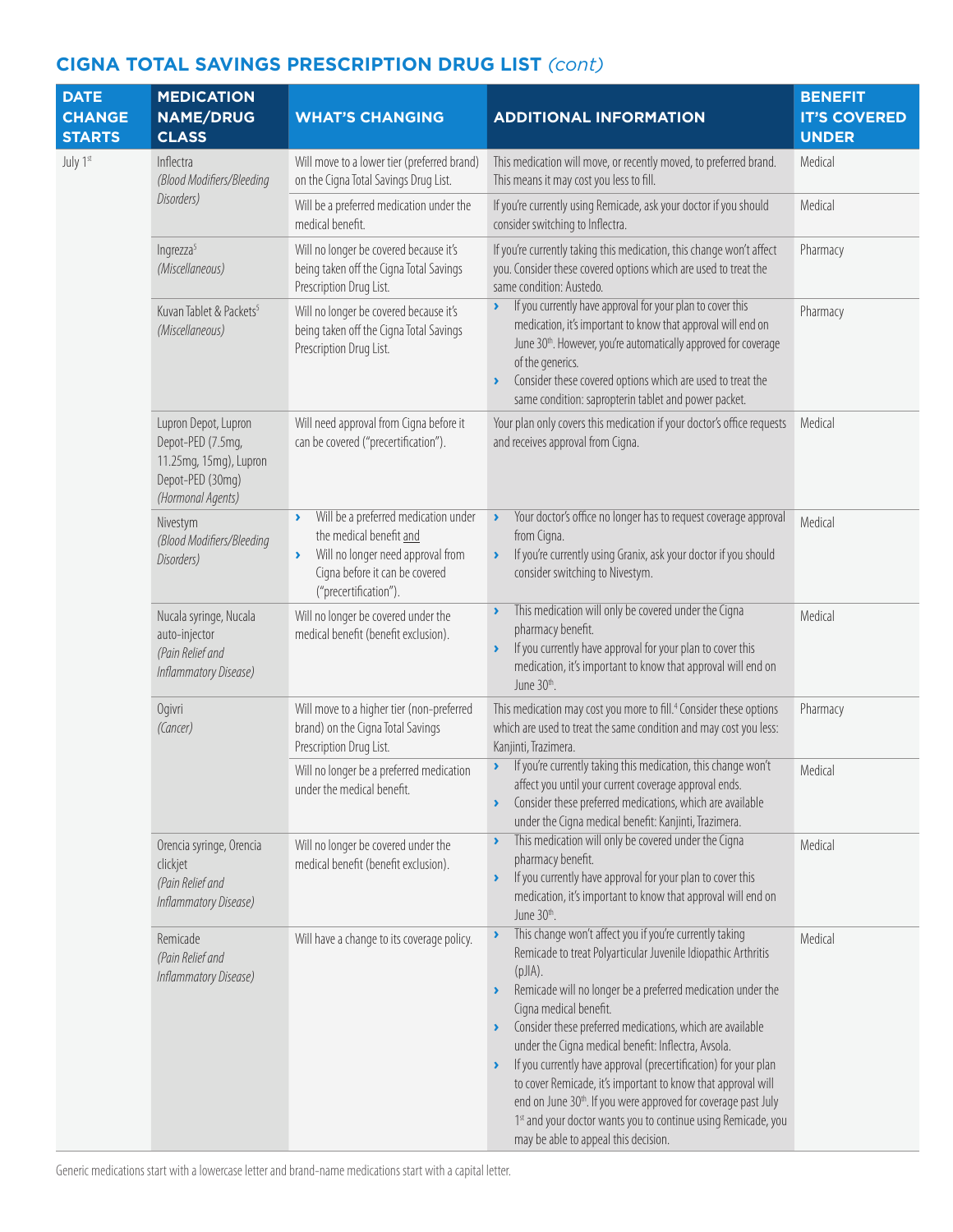| <b>DATE</b><br><b>CHANGE</b><br><b>STARTS</b> | <b>MEDICATION</b><br><b>NAME/DRUG</b><br><b>CLASS</b> | <b>WHAT'S CHANGING</b>                                                                                                                                                         | <b>ADDITIONAL INFORMATION</b>                                                                                                         | <b>BENEFIT</b><br><b>IT'S COVERED</b><br><b>UNDER</b> |
|-----------------------------------------------|-------------------------------------------------------|--------------------------------------------------------------------------------------------------------------------------------------------------------------------------------|---------------------------------------------------------------------------------------------------------------------------------------|-------------------------------------------------------|
| July 1st                                      | Trelstar<br>(Hormonal Agents)                         | Will need approval from Cigna before it<br>can be covered ("precertification").                                                                                                | Your plan only covers this medication if your doctor's office requests<br>and receives approval from Cigna.                           | Medical                                               |
|                                               | Valtoco<br>(Seizure Disorders)                        | Will be available on the Cigna Total<br>Savings Prescription Drug List, but will<br>need approval from Cigna before it can be<br>covered ("prior authorization"). <sup>3</sup> | Your plan only covers this medication if your doctor's office requests<br>and receives approval from Cigna.                           | Pharmacy                                              |
|                                               | 7iextenzo<br>(Blood Modifers/Bleeding<br>disorders)   | Will move to a higher tier (non-preferred<br>brand) on the Cigna Total Savings<br>Prescription Drug List                                                                       | Consider these preferred medications which are used to treat the<br>same condition and may cost you less: Neulasta, Nyvepia, Udencya. | Pharmacy                                              |
|                                               | Zoladex<br>(Hormonal Agents)                          | Will need approval from Cigna before it<br>can be covered ("precertification").                                                                                                | Your plan only covers this medication if your doctor's office requests<br>and receives approval from Cigna.                           | Medical                                               |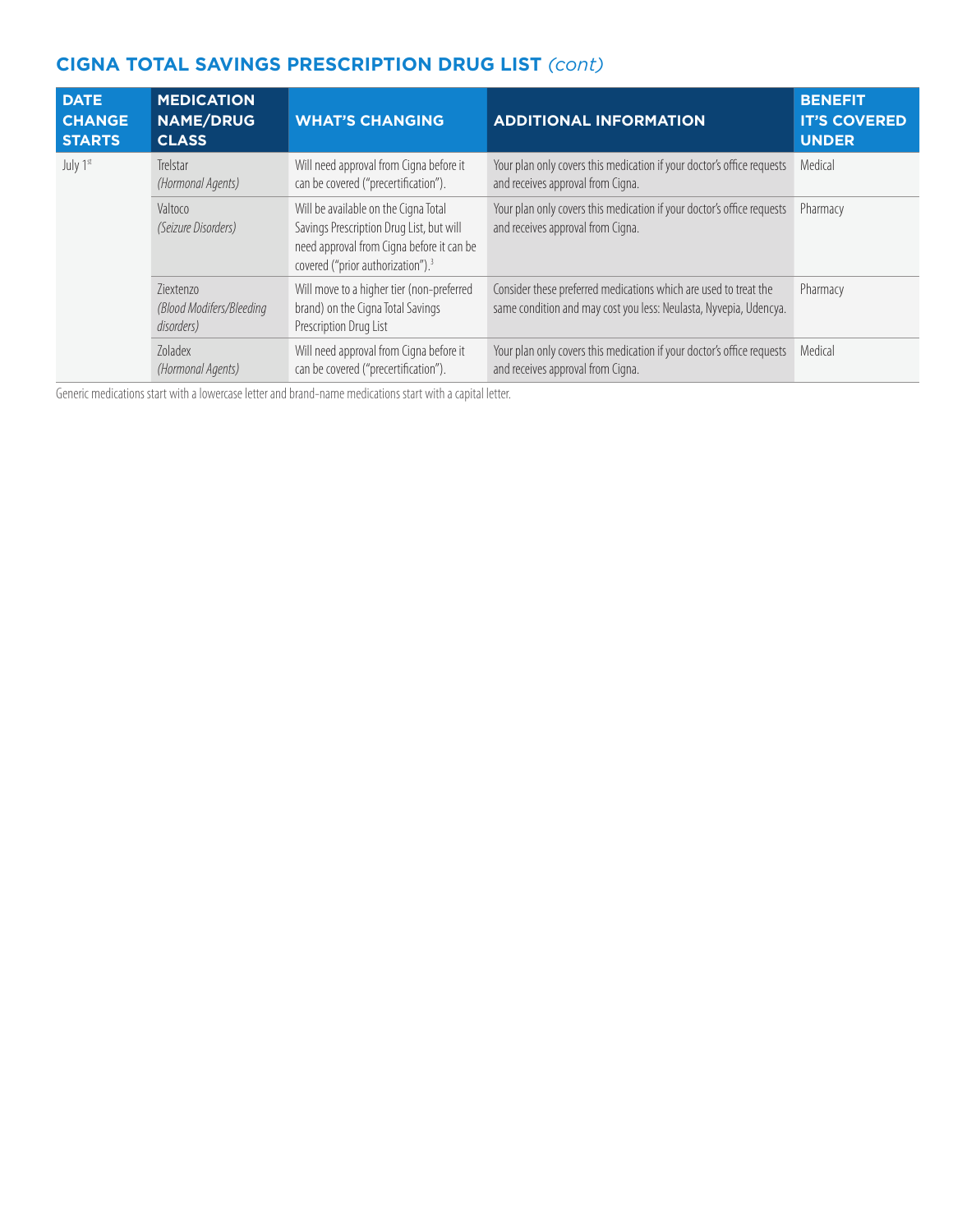| <b>DATE</b><br><b>CHANGE</b><br><b>STARTS</b> | <b>MEDICATION</b><br><b>NAME/DRUG</b><br><b>CLASS</b>                                                                                                  | <b>WHAT'S CHANGING</b>                                                                                                                                                                             | <b>ADDITIONAL INFORMATION</b>                                                                                                                                                                                                                                                                         | <b>BENEFIT</b><br><b>IT'S COVERED</b><br><b>UNDER</b> |
|-----------------------------------------------|--------------------------------------------------------------------------------------------------------------------------------------------------------|----------------------------------------------------------------------------------------------------------------------------------------------------------------------------------------------------|-------------------------------------------------------------------------------------------------------------------------------------------------------------------------------------------------------------------------------------------------------------------------------------------------------|-------------------------------------------------------|
| November 15st                                 | insulin glargine U100 pen<br>(Diabetes Agents)                                                                                                         | Will no longer be covered because<br>it's being taken off the Cigna National<br>Prescription Drug List.                                                                                            | Consider these covered options which are used to treat the same<br>condition: LANTUS SOLOSTAR, LEVEMIR FLEXTOUCH, TOUJEO<br>SOLOSTAR, TRESIBA FLEXTOUCH U-100                                                                                                                                         | Pharmacy                                              |
|                                               | insuling glargine U100<br>syringe<br>(Diabetes Agents)                                                                                                 | Will no longer be covered because<br>it's being taken off the Cigna National<br>Prescription Drug List.                                                                                            | Consider these covered options which are used to treat the same<br>condition: LANTUS SOLOSTAR, LEVEMIR FLEXTOUCH, TOUJEO<br>SOLOSTAR, TRESIBA FLEXTOUCH U-100                                                                                                                                         | Pharmacy                                              |
|                                               | WYNZORA 0.005%-0.064%<br>CREAM<br>(Hormonal Agents)                                                                                                    | Will move to a higher tier (non-preferred<br>brand) on the Cigna National Prescription<br>Drug List.                                                                                               | This medication may cost you more to fill. Consider these options<br>which are used to treat the same condition and may cost you<br>less: betamethasone dipropionate, calcipotriene (generic),<br>calcipotriene-betamethasone dipropionate, clobetasol propionate,<br>diflorasone diacetate, ENSTILAR | Pharmacy                                              |
| October 15th                                  | Bynfezia Pen<br>(Hormonal Agents)                                                                                                                      | > Will no longer be covered until you<br>try at least one alternative medication<br>first $3,5$ and<br>> Will need approval from Cigna before it<br>can be covered ("prior authorization").        | > Your doctor's office has to request coverage approval from Cigna.<br>Consider these options which are used to treat the same condition<br>and may cost you less: Austedo                                                                                                                            | Pharmacy                                              |
|                                               | Sandostatin<br>(Hormonal Agents)                                                                                                                       | Will no longer be covered until you<br>try at least one alternative medication<br>first <sup>3,5</sup> and<br>> Will need approval from Cigna before it<br>can be covered ("prior authorization"). | > Your doctor's office has to request coverage approval from Cigna.<br>Consider these options which are used to treat the same<br>condition and may cost you less: Austedo                                                                                                                            | Pharmacy                                              |
|                                               | Somatuline Depot<br>(Hormonal Agents)                                                                                                                  | Will need approval from Cigna before it<br>can be covered ("prior authorization") on<br>the Cigna National Prescription Drug List.                                                                 | Your plan will only cover this medication if your doctor's office<br>requests and receives approval from Cigna.                                                                                                                                                                                       | Pharmacy                                              |
|                                               | Xeloda<br>(Cancer)                                                                                                                                     | Will need approval from Cigna before it<br>can be covered ("prior authorization") on<br>the Cigna National Prescription Drug List.                                                                 | Your plan will only cover this medication if your doctor's office<br>requests and receives approval from Cigna.                                                                                                                                                                                       | Pharmacy                                              |
| October 8th                                   | KERENDIA 10 MG TABLET<br>KERENDIA 20 MG TABLET<br>(Diuretics)                                                                                          | This mediaction will move to a lower tier<br>(preferred brand) on the Cigna National<br>Prescription Drug List                                                                                     | This medication will move, or recently moved, to preferred brand.<br>This means it may cost you less to fill                                                                                                                                                                                          | Pharmacy                                              |
|                                               | SAPHNELO 300 MG/2 ML<br>VIAL<br>(Pain relief and Inflammato-<br>ry disease)                                                                            | Will move to a higher tier (non-preferred<br>brand) on the Cigna National Prescription<br>Drug List.                                                                                               | This medication may cost you more to fill. Consider these options<br>which are used to treat the same condition and may cost you less:<br><b>BENLYSTA</b>                                                                                                                                             | Pharmacy                                              |
| October 1st                                   | AZSTARYS 26.1 MG-5.2<br>MG CAP<br>AZSTARYS 39.2 MG-7.8<br>MG CAP<br>AZSTARYS 52.3 MG-10.4<br>MG CAP<br>(Attention Deficit Hyperactiv-<br>ity Disorder) | Will move to a higher tier (non-preferred<br>brand) on the Cigna National Prescription<br>Drug List.                                                                                               | This medication may cost you more to fill. Consider these<br>options which are used to treat the same condition and may<br>cost you less: dexmethylphenidate hcl er, methylphenidate hcl<br>cd, methlyphenidate er, methylphenidate la, QUILLICHEW ER,<br>QUILLIVANT XR                               | Pharmacy                                              |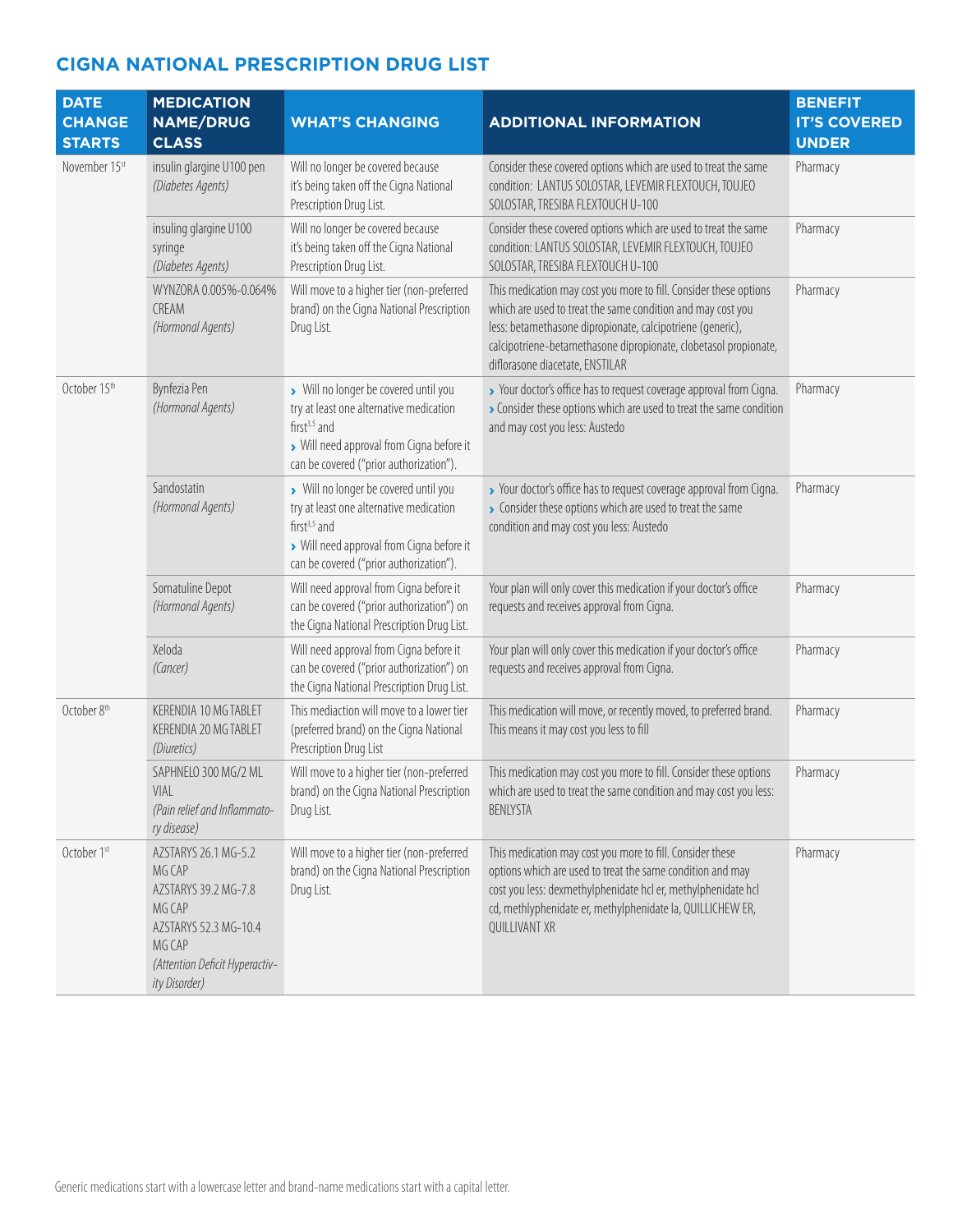| <b>DATE</b><br><b>CHANGE</b><br><b>STARTS</b> | <b>MEDICATION</b><br><b>NAME/DRUG</b><br><b>CLASS</b>        | <b>WHAT'S CHANGING</b>                                                                               | <b>ADDITIONAL INFORMATION</b>                                                                                                                                                                        | <b>BENEFIT</b><br><b>IT'S COVERED</b><br><b>UNDER</b> |
|-----------------------------------------------|--------------------------------------------------------------|------------------------------------------------------------------------------------------------------|------------------------------------------------------------------------------------------------------------------------------------------------------------------------------------------------------|-------------------------------------------------------|
| September 24th                                | Feraheme vial<br>(Nutrional/Dietary)                         | Will move to a higher tier (non-preferred<br>brand) on the Cigna National Prescription<br>Drug List. | This medication may cost you more to fill. <sup>4</sup> Consider these options<br>which are used to treat the same condition and may cost you less:<br>ferumoxytol                                   | Pharmacy                                              |
|                                               | Nexviazyme vial<br>(Miscellaneous)                           | Will move to a higher tier (non-preferred<br>brand) on the Cigna National Prescription<br>Drug List. | This medication may cost you more to fill. <sup>4</sup> Consider these options<br>which are used to treat the same condition and may cost you less:<br>Talk to your doctor about other alternatives. | Pharmacy                                              |
|                                               | Rezurock tablet<br>(Miscellaneous)                           | Will move to a higher tier (non-preferred<br>brand) on the Cigna National Prescription<br>Drug List. | This medication may cost you more to fill. <sup>4</sup> Consider these options<br>which are used to treat the same condition and may cost you less:<br>Talk to your doctor about other alternatives. | Pharmacy                                              |
|                                               | Rylaze vial<br>(Cancer)                                      | Will move to a higher tier (non-preferred<br>brand) on the Cigna National Prescription<br>Drug List. | This medication may cost you more to fill. <sup>4</sup> Consider these options<br>which are used to treat the same condition and may cost you less:<br>Talk to your doctor about other alternatives. | Pharmacy                                              |
|                                               | Sutent Capsule<br>(Cancer)                                   | Will move to a higher tier (non-preferred<br>brand) on the Cigna National Prescription<br>Drug List. | This medication may cost you more to fill. <sup>4</sup> Consider these options<br>which are used to treat the same condition and may cost you less:<br>sunitinib                                     | Pharmacy                                              |
|                                               | Welireg 40mg tablet<br>(Cancer)                              | Will move to a higher tier (non-preferred<br>brand) on the Cigna National Prescription<br>Drug List. | This medication may cost you more to fill. <sup>4</sup> Consider these options<br>which are used to treat the same condition and may cost you less:<br>Talk to your doctor about other alternatives. | Pharmacy                                              |
| September 15th                                | Adipex-P 37.5 mg tablets,<br>capsules<br>(Weight Management) | Will have a quantity limit. <sup>3</sup>                                                             | Your plan will only cover up to a certain amount of medication at<br>one time.                                                                                                                       | Pharmacy                                              |
|                                               | Ayvakit<br>(Cancer)                                          | Will have a quantity limit. <sup>3</sup>                                                             | Your plan will only cover up to a certain amount of medication at<br>one time.                                                                                                                       | Pharmacy                                              |
|                                               | benzphetamine<br>(Weight Management)                         | Will have a quantity limit. <sup>3</sup>                                                             | Your plan will only cover up to a certain amount of medication at<br>one time.                                                                                                                       | Pharmacy                                              |
|                                               | Contrave<br>(Weight Management)                              | Will have a quantity limit. <sup>3</sup>                                                             | Your plan will only cover up to a certain amount of medication at<br>one time.                                                                                                                       | Pharmacy                                              |
|                                               | Diethylpropion 25 mg<br>tablets<br>(Weight Management)       | Will have a quantity limit. <sup>3</sup>                                                             | Your plan will only cover up to a certain amount of medication at<br>one time.                                                                                                                       | Pharmacy                                              |
|                                               | Diethylpropion ER 75 mg<br>tablets<br>(Weight Management)    | Will have a quantity limit. <sup>3</sup>                                                             | Your plan will only cover up to a certain amount of medication at<br>one time.                                                                                                                       | Pharmacy                                              |
|                                               | Lomaira<br>(Weight Management)                               | Will have a quantity limit. <sup>3</sup>                                                             | Your plan will only cover up to a certain amount of medication at<br>one time.                                                                                                                       | Pharmacy                                              |
|                                               | phendimetrazine<br>(Weight Management)                       | Will have a quantity limit. <sup>3</sup>                                                             | Your plan will only cover up to a certain amount of medication at<br>one time.                                                                                                                       | Pharmacy                                              |
|                                               | phendimetrazine ER<br>(Weight Management)                    | Will have a quantity limit. <sup>3</sup>                                                             | Your plan will only cover up to a certain amount of medication at<br>one time.                                                                                                                       | Pharmacy                                              |
|                                               | Qsymia<br>(Weight Management)                                | Will have a quantity limit. <sup>3</sup>                                                             | Your plan will only cover up to a certain amount of medication at<br>one time.                                                                                                                       | Pharmacy                                              |
|                                               | Regimex<br>(Weight Management)                               | Will have a quantity limit. <sup>3</sup>                                                             | Your plan will only cover up to a certain amount of medication at<br>one time.                                                                                                                       | Pharmacy                                              |
|                                               | Saxenda prefilled pens<br>(Weight Management)                | Will have a quantity limit. <sup>3</sup>                                                             | Your plan will only cover up to a certain amount of medication at<br>one time.                                                                                                                       | Pharmacy                                              |
|                                               | Trikafta<br>(Asthma/COP/Respiratory)                         | Will have a quantity limit. <sup>3</sup>                                                             | Your plan will only cover up to a certain amount of medication at<br>one time.                                                                                                                       | Pharmacy                                              |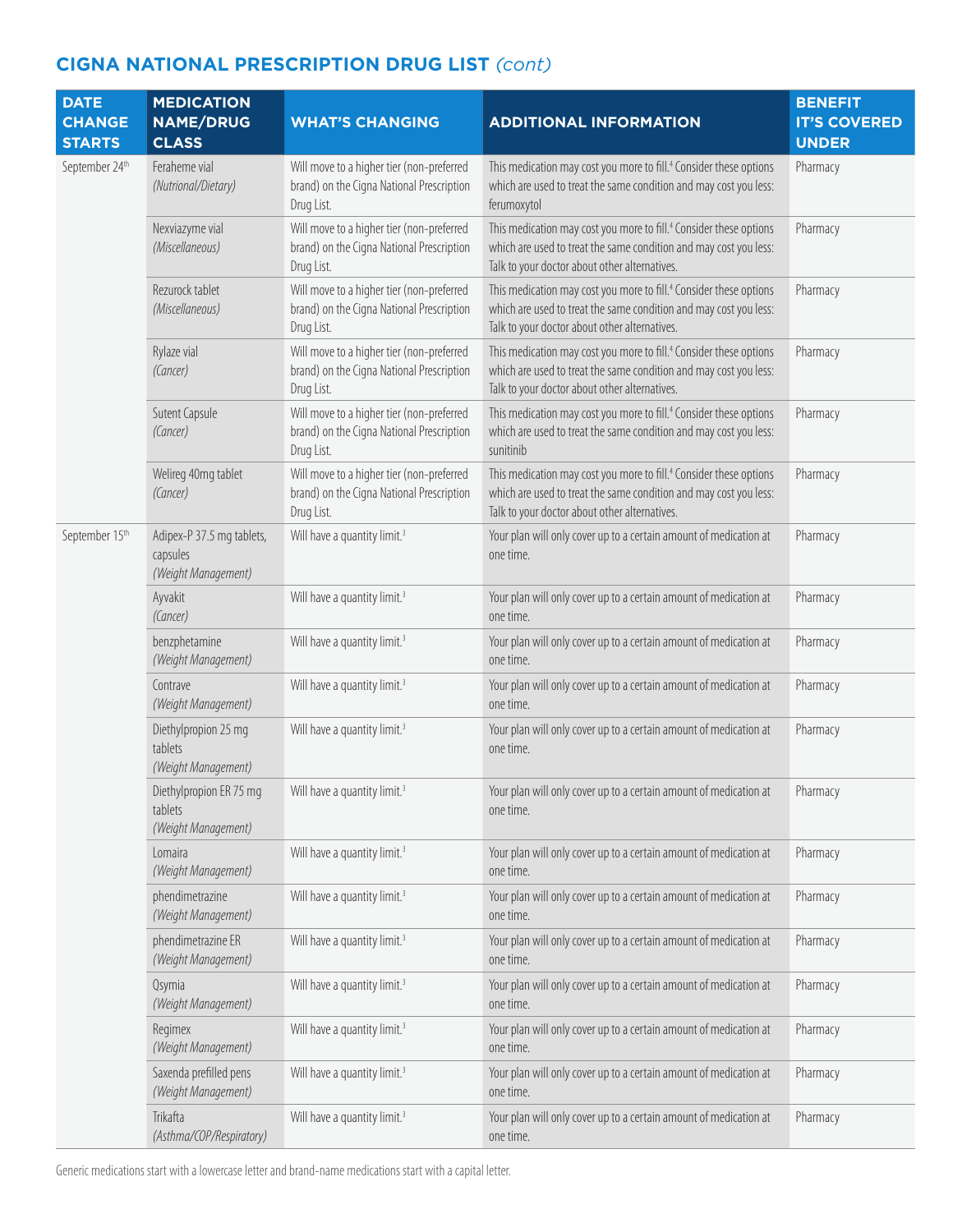| <b>DATE</b><br><b>CHANGE</b><br><b>STARTS</b> | <b>MEDICATION</b><br><b>NAME/DRUG</b><br><b>CLASS</b>                 | <b>WHAT'S CHANGING</b>                                                                                  | <b>ADDITIONAL INFORMATION</b>                                                                                                                                                                   | <b>BENEFIT</b><br><b>IT'S COVERED</b><br><b>UNDER</b> |
|-----------------------------------------------|-----------------------------------------------------------------------|---------------------------------------------------------------------------------------------------------|-------------------------------------------------------------------------------------------------------------------------------------------------------------------------------------------------|-------------------------------------------------------|
| September 15th                                | Xenical<br>(Weight Management)                                        | Will have a quantity limit. <sup>3</sup>                                                                | Your plan will only cover up to a certain amount of medication at<br>one time.                                                                                                                  | Pharmacy                                              |
| September 7 <sup>h</sup>                      | lvermectin<br>(Infections)                                            | Will need approval from Cigna before it<br>can be covered ("precertification").                         | Your plan only covers this medication if your doctor's office requests<br>and receives approval from Cigna.                                                                                     | Pharmacy                                              |
| September 3rd                                 | Accrufer 30 mg capsule<br>(Nutrtional/Dietary)                        | Will move to a higher tier (non-preferred<br>brand) on the Cigna National Prescription<br>Drug List.    | This medication may cost you more to fill. Consider these options<br>which are used to treat the same condition and may cost you less:<br>ferrous fumarate (generic) otc, ferrous gluconate otc | Pharmacy                                              |
|                                               | Exservan 50mg film<br>(Miscellaneous)                                 | Will move to a higher tier (non-preferred<br>brand) on the Cigna National Prescription<br>Drug List.    | This medication may cost you more to fill. Consider these options<br>which are used to treat the same condition and may cost you less:<br>riluzole                                              | Pharmacy                                              |
|                                               | Myrbetriq ER 8 mg/ml susp<br>(Urinary Tract Conditions)               | Will move to a lower tier (preferred brand)<br>on the Cigna National Prescription Drug<br>List.         | This medication will move, or recently moved, to preferred brand.<br>This means it may cost you less to fill.                                                                                   | Pharmacy                                              |
| August 20th                                   | Elepsia XR 1,000mg,<br>1500mg tablet<br>(Seizure Disorders)           | Will move to a higher tier (non-preferred<br>brand) on the Cigna National Prescription<br>Drug List.    | This medication may cost you more to fill. Consider these options<br>which are used to treat the same condition and may cost you less:<br>levetiracetam (er tablet)                             | Pharmacy                                              |
|                                               | Pemazyre 4.5mg, 9mg,<br>14.5mg tablet<br>(Cancer)                     | Will move to a lower tier (preferred brand)<br>on the Cigna National Prescription Drug<br>List.         | This medication will move, or recently moved, to preferred brand.<br>This means it may cost you less to fill.                                                                                   | Pharmacy                                              |
| August 16th                                   | Afinitor<br>(Cancer)                                                  | Will have a quantity limit. <sup>3</sup>                                                                | Your plan will only cover up to a certain amount of medication at<br>one time.                                                                                                                  | Pharmacy                                              |
|                                               | Afinitor Disperz<br>(Cancer)                                          | Will have a quantity limit. <sup>3</sup>                                                                | Your plan will only cover up to a certain amount of medication at<br>one time.                                                                                                                  | Pharmacy                                              |
| August 10th                                   | Apo-Varenicline 0.5mg,<br>1mg tab<br>(Smoking Cessation)              | Will move to a lower tier (preferred brand)<br>on the Cigna National Prescription Drug<br>List.         | This medication will move, or recently moved, to preferred brand.<br>This means it may cost you less to fill.                                                                                   | Pharmacy                                              |
|                                               | Clenia Plus 9%-4.25% susp<br>(Skin Conditions)                        | Will no longer be covered because<br>it's being taken off the Cigna National<br>Prescription Drug List. | Consider these covered options which are used to treat the same<br>condition: sodium sulfacetamide sulfur                                                                                       | Pharmacy                                              |
|                                               | Orgovyx 120mg tab<br>(Cancer)                                         | Will move to a higher tier (non-preferred<br>brand) on the Cigna National Prescription<br>Drug List.    | This medication may cost you more to fill.4 Consider these options<br>which are used to treat the same condition and may cost you less:<br>Eligard, Firmagon                                    | Pharmacy                                              |
|                                               | Naloxone 2mg Autoinj<br>(Substance Abuse)                             | Will move to a higher tier (non-preferred<br>brand) on the Cigna National Prescription<br>Drug List.    | This medication may cost you more to fill. Consider these options<br>which are used to treat the same condition and may cost you less:<br>naloxone (syr), Kloxxado, Narcan                      | Pharmacy                                              |
|                                               | Nextstellis 3-14.2mg tab<br>(Contraception Products)                  | Will no longer be covered because<br>it's being taken off the Cigna National<br>Prescription Drug List. | Consider these covered options which are used to treat the same<br>condition: aurovela fe, blisovi fe, drosperinone-ee, estarylla, junel<br>fe, tri-sprintec, sprintec                          | Pharmacy                                              |
|                                               | Tavalisse 100mg, 150mg tab<br>(Blood Modifiers/Bleeding<br>Disorders) | Will move to a lower tier (preferred brand)<br>on the Cigna National Prescription Drug<br>List.         | This medication will move, or recently moved, to preferred brand.<br>This means it may cost you less to fill.                                                                                   | Pharmacy                                              |
| August 6th                                    | Empaveli vial<br>(Miscellaneous)                                      | Will move to a lower tier (preferred brand)<br>on the Cigna National Prescription Drug<br>List.         | This medication will move, or recently moved, to preferred brand.<br>This means it may cost you less to fill.                                                                                   | Pharmacy                                              |
|                                               | Kloxxado 8mg nasal spray<br>(Substance Abuse)                         | Will move to a lower tier (preferred brand)<br>on the Cigna National Prescription Drug<br>List.         | This medication will move, or recently moved, to preferred brand.<br>This means it may cost you less to fill.                                                                                   | Pharmacy                                              |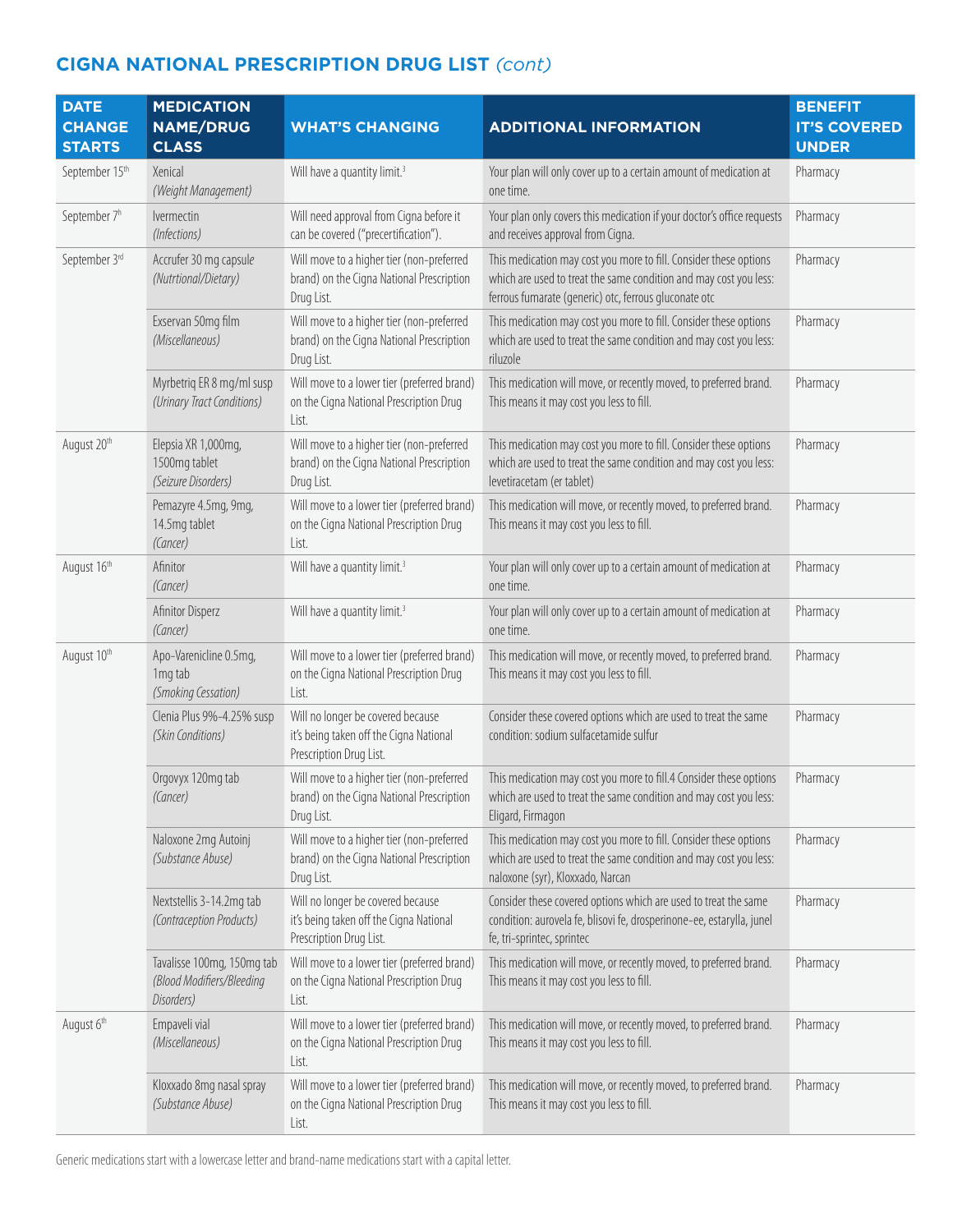| <b>DATE</b><br><b>CHANGE</b><br><b>STARTS</b> | <b>MEDICATION</b><br><b>NAME/DRUG</b><br><b>CLASS</b>                                  | <b>WHAT'S CHANGING</b>                                                                                                                                                                                          | <b>ADDITIONAL INFORMATION</b>                                                                                                                                                                                                                | <b>BENEFIT</b><br><b>IT'S COVERED</b><br><b>UNDER</b> |
|-----------------------------------------------|----------------------------------------------------------------------------------------|-----------------------------------------------------------------------------------------------------------------------------------------------------------------------------------------------------------------|----------------------------------------------------------------------------------------------------------------------------------------------------------------------------------------------------------------------------------------------|-------------------------------------------------------|
| August 6th                                    | Lumakras tablet<br>(Cancer)                                                            | Will move to a higher tier (non-preferred<br>brand) on the Cigna National Prescription<br>Drug List.                                                                                                            | This medication may cost you more to fill. Consider these options<br>which are used to treat the same condition and may cost you less:<br>Talk to your doctor about other alternatives.                                                      | Pharmacy                                              |
|                                               | Myfembree 40mg-1mg-<br>0.5mg tab<br>(Hormonal Agents)                                  | Will move to a lower tier (preferred<br>brand) on the Cigna National Prescription<br>Drug List and<br>> Will need approval from Cigna before it<br>can be covered ("prior authorization").                      | > This medication will move, or recently moved, to preferred<br>brand. This means it may cost you less to fill.<br>> Your doctor's office has to request coverage approval from Cigna.                                                       | Pharmacy                                              |
|                                               | Rybrevant 350mg/7ml vial<br>(Cancer)                                                   | > Will move to a higher tier (non-<br>preferred brand) on the Cigna National<br>Prescription Drug List and<br>> Will need approval from Cigna before it<br>can be covered ("prior authorization"). <sup>3</sup> | If Cigna approves coverage of this medication, it may cost you<br>more to fill. <sup>4</sup><br>Consider these options which are used to treat the same<br>condition and may cost you less: Talk to your doctor about other<br>alternatives. | Pharmacy                                              |
| August 2nd                                    | Xywav<br>(Sleep Disorders/Sedatives)                                                   | Will no longer require the trying of<br>different medications ("step therapy")                                                                                                                                  | Your doctor's office no longer has to request coverage approval from<br>Cigna.                                                                                                                                                               | Pharmacy                                              |
| July 23rd                                     | Qelbree ER 100mg, 150mg,<br>200mg cap<br>(Attention Deficit<br>Hyperactivity Disorder) | Will no longer be covered because<br>it's being taken off the Cigna National<br>Prescription Drug List.                                                                                                         | Consider these covered options which are used to treat the same<br>condition: atomoxetine, clonidine er, guanfacine er                                                                                                                       | Pharmacy                                              |
|                                               | Intelence 100mg, 200mg<br>tablet<br>(AIDS/HIV)                                         | Will move to a higher tier (non-preferred<br>brand) on the Cigna National Prescription<br>Drug List.                                                                                                            | This medication may cost you more to fill. Consider these options<br>which are used to treat the same condition and may cost you less:<br>etravirine                                                                                         | Pharmacy                                              |
|                                               | Kaletra 100-25mg, 200-<br>50mg tablet<br>(AIDS/HIV)                                    | Will move to a higher tier (non-preferred<br>brand) on the Cigna National Prescription<br>Drug List.                                                                                                            | This medication may cost you more to fill. Consider these options<br>which are used to treat the same condition and may cost you less:<br>lopinavir-ritonavir                                                                                | Pharmacy                                              |
|                                               | Roszet 5-10mg, 10-10mg,<br>20-10mg, 40-10mg tablet<br>(Cholesterol Medications)        | Will move to a higher tier (non-preferred<br>brand) on the Cigna National Prescription<br>Drug List.                                                                                                            | This medication may cost you more to fill. Consider these options<br>which are used to treat the same condition and may cost you less:<br>ezetimibe, atorvastatin, rosuvastatin                                                              | Pharmacy                                              |
|                                               | Zegalogue 0.6mg/0.6ml<br>autoinj<br>(Diabetes)                                         | • Will move to a lower tier (preferred<br>brand) on the Cigna National Prescription<br>Drug List and<br>• Will have a quantity limit. <sup>3</sup>                                                              | · This medication will move, or recently moved, to preferred brand.<br>This means it may cost you less to fill.<br>• Your plan will only cover up to a certain amount of medication at<br>one time.                                          | Pharmacy                                              |
| July 16th                                     | Fotivda 0.89mg, 1.34mg cap<br>(Cancer)                                                 | Will no longer be covered because it's<br>being taken off of the Cigna National<br>Preferred Prescription Drug List.                                                                                            | Consider these covered options which are used to treat the<br>Y<br>same condition: everolimus, Cabometyx, Inlyta, Lenvima,<br>Nexavar, Sutent, Votrient.                                                                                     | Pharmacy                                              |
|                                               | Prolate 10mg-300mg/5ml<br>soln<br>(Pain Relief and<br>Inflammatory Disease)            | Will no longer be covered because<br>it's being taken off the Cigna National<br>Prescription Drug List.                                                                                                         | Consider these covered options which are used to treat the same<br>condition: oxycodone w/ acetaminophen (tabs).                                                                                                                             | Pharmacy                                              |
|                                               | Qelbree ER 100, 150mg<br>200mg cap<br>(Attention Deficit<br>Hyperactivity Disorder)    | Will no longer be covered because it's<br>being taken off of the Cigna National<br>Preferred Prescription Drug List.                                                                                            | Consider these covered options which are used to treat the<br>٧<br>same condition: atomoxetine, clonidiner er, guanfacerin er.                                                                                                               | Pharmacy                                              |
| July 15th                                     | Alkindi<br>(Hormonal Agents)                                                           | Will no longer be covered because<br>it's being taken off the Cigna National<br>Prescription Drug List.                                                                                                         | Consider these covered options which are used to treat the same<br>condition: generic hydrocortisone tablets.                                                                                                                                | Pharmacy                                              |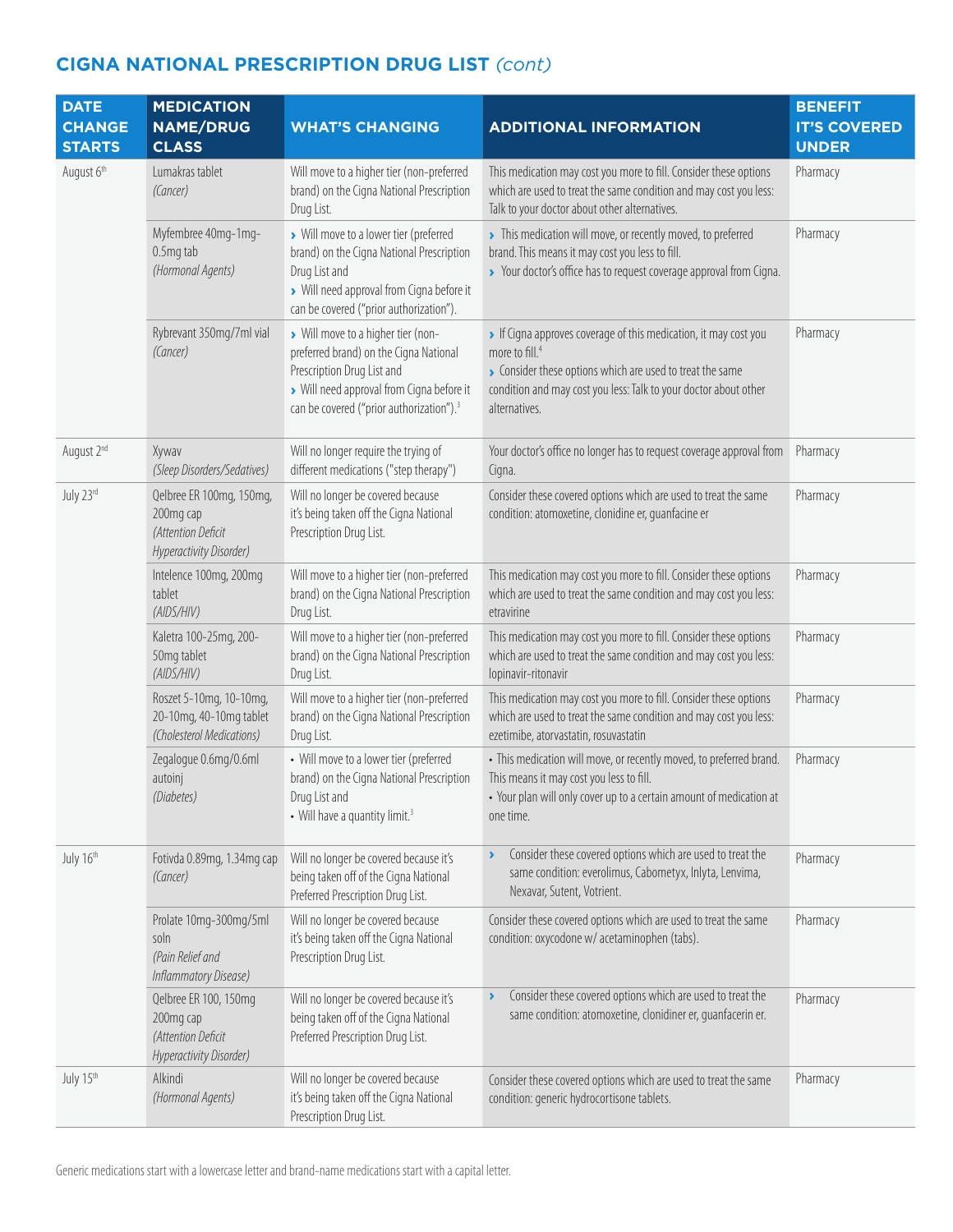| <b>DATE</b><br><b>CHANGE</b><br><b>STARTS</b> | <b>MEDICATION</b><br><b>NAME/DRUG</b><br><b>CLASS</b>                                   | <b>WHAT'S CHANGING</b>                                                                                                                      | <b>ADDITIONAL INFORMATION</b>                                                                                                                                                                         | <b>BENEFIT</b><br><b>IT'S COVERED</b><br><b>UNDER</b> |
|-----------------------------------------------|-----------------------------------------------------------------------------------------|---------------------------------------------------------------------------------------------------------------------------------------------|-------------------------------------------------------------------------------------------------------------------------------------------------------------------------------------------------------|-------------------------------------------------------|
| July 15th                                     | Aubagio 7, 14mg tablets<br>(Multiple Sclerosis)                                         | Will have a quantity limit. <sup>3</sup><br>$\blacktriangleright$                                                                           | Your plan will only cover up to a certain amount of medication<br>$\blacktriangleright$<br>at one time.                                                                                               | Pharmacy                                              |
|                                               | Bafiertam 95mg caps<br>(Multiple Sclerosis)                                             | Will have a quantity limit. <sup>3</sup><br>$\blacktriangleright$                                                                           | Your plan will only cover up to a certain amount of medication<br>$\lambda$<br>at one time.                                                                                                           | Pharmacy                                              |
|                                               | Condylox 0.5% gel<br>(Skin Conditions)                                                  | Will no longer be covered because it's<br>being taken off of the Cigna National<br>Preferred Prescription Drug List.                        | Consider these covered options which are used to treat the<br>$\blacktriangleright$<br>same condition: generic podofilox 0.5% solution.                                                               | Pharmacy                                              |
|                                               | Dificid 70mg/ml oral<br>suspention<br>(Infections)                                      | Will have a quantity limit. <sup>3</sup><br>$\sum_{i=1}^{n}$                                                                                | Your plan will only cover up to a certain amount of medication<br>$\blacktriangleright$<br>at one time.                                                                                               | Pharmacy                                              |
|                                               | Gilenya 0.5mg capsules<br>(Multiple Sclerosis)                                          | Will have a quantity limit. <sup>3</sup><br>$\blacktriangleright$                                                                           | Your plan will only cover up to a certain amount of medication<br>$\blacktriangleright$<br>at one time.                                                                                               | Pharmacy                                              |
|                                               | Hemady<br>(Hormonal Agents)                                                             | Will no longer be covered because it's<br>being taken off of the Cigna National<br>Preferred Prescription Drug List.                        | Consider these covered options which are used to treat the<br>$\blacktriangleright$<br>same condition: generic desamethasone tablets.                                                                 | Pharmacy                                              |
|                                               | Kesimpta 20mg/0.4ml<br>prefilled syringe and<br>sensoready pen<br>(Multiple Sclerosis)  | Will have a quantity limit. <sup>3</sup><br>$\sum_{i=1}^{n}$                                                                                | Your plan will only cover up to a certain amount of medication<br>$\blacktriangleright$<br>at one time.                                                                                               | Pharmacy                                              |
|                                               | Ponvory starter pack, 20mg<br>tablets<br>(Multiple Sclerosis)                           | Will no longer be covered until you<br>$\lambda$<br>try at least one alternative medication<br>first. <sup>3,5</sup>                        | Consider these covered options which are used to treat the<br>$\blacktriangleright$<br>same condition: generic glatiramer injection, generic dimethyl<br>fumarate delayed-release capsules.           | Pharmacy                                              |
|                                               |                                                                                         | Will have a quantity limit. <sup>3</sup><br>$\rightarrow$                                                                                   | Your plan will only cover up to a certain amount of medication<br>$\blacktriangleright$<br>at one time.                                                                                               |                                                       |
|                                               | Revlimid 2.5, 5, 10, 15, 20,<br>25mg capsules<br>(Cancer)                               | Will have a quantity limit. <sup>3</sup><br>$\blacktriangleright$                                                                           | Your plan will only cover up to a certain amount of medication<br>$\blacktriangleright$<br>at one time.                                                                                               | Pharmacy                                              |
|                                               | Tecfidera starter pack, 120,<br>240mg capsules<br>(Multiple Sclerosis)                  | Will have a quantity limit. <sup>3</sup><br>$\blacktriangleright$                                                                           | Your plan will only cover up to a certain amount of medication<br>$\blacktriangleright$<br>at one time.                                                                                               | Pharmacy                                              |
|                                               | Thalomid 50, 100, 150,<br>200mg capsules<br>(Infections)                                | Will have a quantity limit. <sup>3</sup><br>$\sum_{i=1}^{n}$                                                                                | Your plan will only cover up to a certain amount of medication<br>$\blacktriangleright$<br>at one time.                                                                                               | Pharmacy                                              |
|                                               | Tysabri 300mg/15ml vial<br>(Multiple Sclerosis)                                         | Will have a quantity limit. <sup>3</sup><br>$\blacktriangleright$                                                                           | Your plan will only cover up to a certain amount of medication<br>$\blacktriangleright$<br>at one time.                                                                                               | Pharmacy                                              |
|                                               | Vumerity starter pack,<br>231mg capsules<br>(Multiple Sclerosis)                        | Will have a quantity limit. <sup>3</sup><br>$\blacktriangleright$                                                                           | Your plan will only cover up to a certain amount of medication<br>$\blacktriangleright$<br>at one time.                                                                                               | Pharmacy                                              |
|                                               | Zeposia 7-day starter<br>pack, starter pack, 0.92mg<br>capsules<br>(Multiple Sclerosis) | Will have a quantity limit. <sup>3</sup>                                                                                                    | Your plan will only cover up to a certain amount of medication<br>at one time.                                                                                                                        | Pharmacy                                              |
| July 2nd                                      | Banzel 200, 400mg tablet<br>(Seizure Disorders)                                         | Will move to a higher tier (non-<br>$\blacktriangleright$<br>preferred brand) on the Cigna<br>National Preferred Prescription Drug<br>List. | If Cigna approves coverage of this medication, it may cost you<br>more to fill.<br>Consider these covered options which are used to treat the<br>$\blacktriangleright$<br>same condition: rufinamide. | Pharmacy                                              |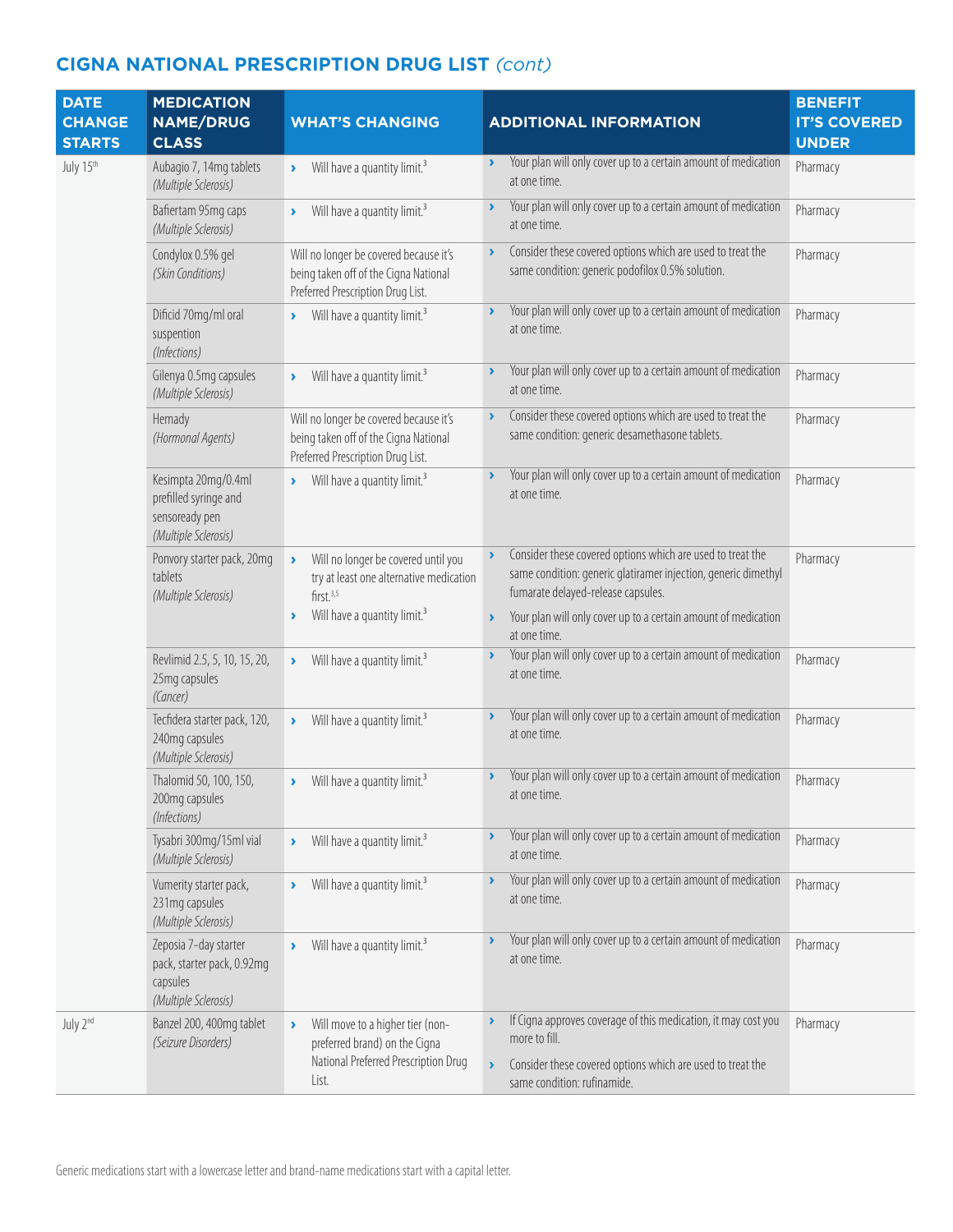| <b>DATE</b><br><b>CHANGE</b><br><b>STARTS</b> | <b>MEDICATION</b><br><b>NAME/DRUG</b><br><b>CLASS</b>                           | <b>WHAT'S CHANGING</b>                                                                                                                      | <b>ADDITIONAL INFORMATION</b>                                                                                                                                                                                                                                                                                 | <b>BENEFIT</b><br><b>IT'S COVERED</b><br><b>UNDER</b> |
|-----------------------------------------------|---------------------------------------------------------------------------------|---------------------------------------------------------------------------------------------------------------------------------------------|---------------------------------------------------------------------------------------------------------------------------------------------------------------------------------------------------------------------------------------------------------------------------------------------------------------|-------------------------------------------------------|
| July 2 <sup>nd</sup>                          | Ferriprox 500mg tablet<br>(Miscellaneous)                                       | Will move to a higher tier (non-<br>$\blacktriangleright$<br>preferred brand) on the Cigna<br>National Preferred Prescription Drug<br>List. | If Cigna approves coverage of this medication, it may cost you<br>$\blacktriangleright$<br>more to fill.<br>Consider these covered options which are used to treat the<br>¥<br>same condition: deferiprone.                                                                                                   | Pharmacy                                              |
|                                               | Jemperli 500mg/10ml vial<br>(Cancer)                                            | Will move to a higher tier (non-<br>$\blacktriangleright$<br>preferred brand) on the Cigna<br>National Preferred Prescription Drug<br>List. | If Cigna approves coverage of this medication, it may cost you<br>Y<br>more to fill.<br>Consider these covered options which are used to treat the<br>$\blacktriangleright$<br>same condition: carboplatin, cisplatin (generic).                                                                              | Pharmacy                                              |
| July 1st                                      | Actemra syringe,<br>Actemra ACTpen<br>(Pain Relief and<br>Inflammatory Disease) | Will no longer be covered under the<br>medical benefit (benefit exclusion).                                                                 | This medication will only be covered under the Cigna<br>$\blacktriangleright$<br>pharmacy benefit.<br>If you currently have approval for your plan to cover this<br>$\blacktriangleright$<br>medication, it's important to know that approval will<br>end on June 30th.                                       | Medical                                               |
|                                               | Apokyn cartridge <sup>5</sup><br>(Parkinson's Disease)                          | Will no longer be covered because it's<br>being taken off of the Cigna National<br>Preferred Prescription Drug List.                        | This change starts on July 14, 2021. However,<br>$\blacktriangleright$<br>if you're currently taking this medication, this change won't<br>affect you until your coverage approval period ends.<br>Consider this covered option which is used to treat the same<br>×<br>condition: Kynmobi.                   | Pharmacy                                              |
|                                               | Avsola<br>(Pain Relief and<br>Inflammatory Disease)                             | Will be a preferred medication under the<br>medical benefit.                                                                                | If you're currently using Remicade, ask your doctor if you should<br>consider switching to Avsola.                                                                                                                                                                                                            | Medical                                               |
|                                               | Besivance suspension <sup>5</sup><br>(Eye Conditions)                           | Will no longer be covered because it's<br>being taken off of the Cigna National<br>Preferred Prescription Drug List.                        | This change starts on July 14, 2021.<br>Y<br>Consider these covered options which are used to treat the<br>$\blacktriangleright$<br>same condition: ciprofloxacin hcl, gatifloxacin, levofloxacin<br>hemihydrate, moxifloxacin, ofloxacin.                                                                    | Pharmacy                                              |
|                                               | Betimol eye drops <sup>5</sup><br>(Eye Conditions)                              | Will no longer be covered because it's<br>being taken off of the Cigna National<br>Preferred Prescription Drug List.                        | This change starts on July 14, 2021.<br>٧<br>Consider these covered options which are used to treat the<br>$\blacktriangleright$<br>same condition: timolol maleate, betaxolol, levobunolol,<br>Alphagan P, Combigan.                                                                                         | Pharmacy                                              |
|                                               | Bijuva capsule <sup>5</sup><br>(Hormonal Agents)                                | Will no longer be covered because it's<br>being taken off of the Cigna National<br>Preferred Prescription Drug List.                        | This change starts on July 14, 2021.<br>Y<br>Consider these covered options which are used to treat the<br>×<br>same condition: amabelz, estradiol-norethindrone acetate,<br>fyavolv, jinteli, mimvey, norethindrone-ethinyl estradiol.                                                                       | Pharmacy                                              |
|                                               | Bromsite eye drops <sup>5</sup><br>(Eye Conditions)                             | Will no longer be covered because it's<br>being taken off of the Cigna National<br>Preferred Prescription Drug List.                        | This change starts on July 14, 2021.<br>Y<br>Consider these covered options which are used to treat the<br>$\blacktriangleright$<br>same condition: bromfenac sodium, diclofenac sodium,<br>ketorolac tromethamine.                                                                                           | Pharmacy                                              |
|                                               | Canasa suppository <sup>5</sup><br>(Gastrointestinal/Heartburn)                 | Will no longer be covered because it's<br>being taken off of the Cigna National<br>Preferred Prescription Drug List.                        | This change starts on July 14, 2021.<br>×<br>Consider this covered option which is used to treat the same<br>×<br>condition: mesalamine.                                                                                                                                                                      | Pharmacy                                              |
|                                               | Cimzia syringe<br>(Pain Relief and<br>Inflammatory Disease)                     | Will be a preferred medication under the<br>medical benefit.                                                                                | If you're currently using Remicade, ask your doctor if you should<br>consider switching to Avsola.                                                                                                                                                                                                            | Medical                                               |
|                                               | Colcrys tablet <sup>5</sup><br>(Pain Relief and<br>Inflammatory Disease)        | Will no longer be covered because it's<br>being taken off of the Cigna National<br>Preferred Prescription Drug List.                        | This change starts on July 14, 2021.<br>Y<br>If you currently have approval for your plan to cover this<br>$\blacktriangleright$<br>medication, it's important to know that approval will<br>end on July 13th.<br>Consider this covered option which is used to treat the same<br>Y<br>condition: colchicine. | Pharmacy                                              |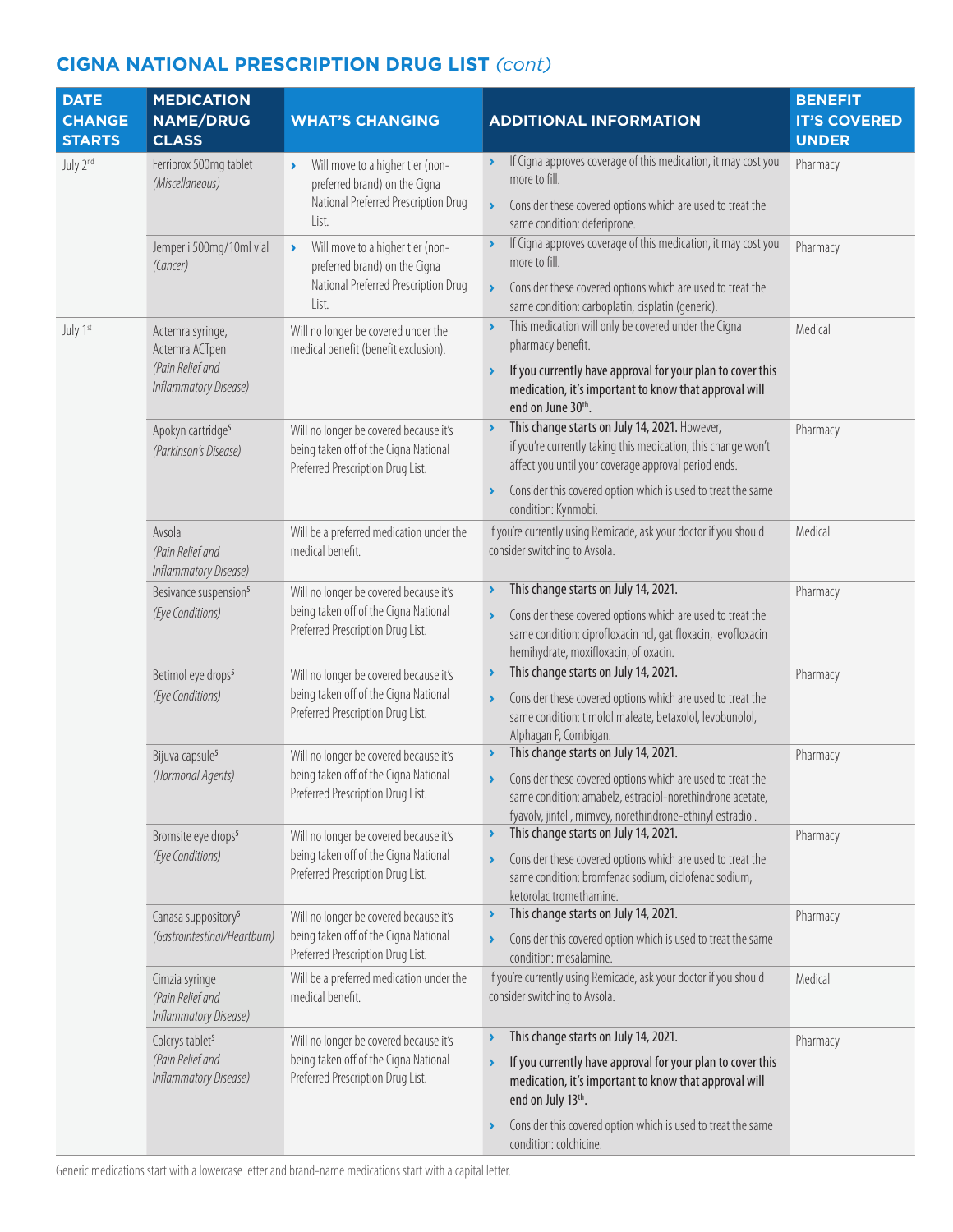| <b>DATE</b><br><b>CHANGE</b><br><b>STARTS</b> | <b>MEDICATION</b><br><b>NAME/DRUG</b><br><b>CLASS</b>                                            | <b>WHAT'S CHANGING</b>                                                                                                                                                   | <b>ADDITIONAL INFORMATION</b>                                                                                                                                                                                                                                                                                                                                                                                                                                     | <b>BENEFIT</b><br><b>IT'S COVERED</b><br><b>UNDER</b> |
|-----------------------------------------------|--------------------------------------------------------------------------------------------------|--------------------------------------------------------------------------------------------------------------------------------------------------------------------------|-------------------------------------------------------------------------------------------------------------------------------------------------------------------------------------------------------------------------------------------------------------------------------------------------------------------------------------------------------------------------------------------------------------------------------------------------------------------|-------------------------------------------------------|
| July 1st                                      | Corlanor tablet,<br>Corlanor oral solution <sup>5</sup><br>(Blood Pressure/Heart<br>Medications) | Will no longer be covered because it's<br>being taken off of the Cigna National<br>Preferred Prescription Drug List.                                                     | This change starts on July 14, 2021. However, if you're<br>$\blacktriangleright$<br>currently taking this medication, this change won't affect you<br>until your coverage approval period ends.<br>Consider these covered options which are used to treat the<br>$\blacktriangleright$<br>same condition: atenolol, bisoprolol, carvedilol, metoprolol<br>succinate, metoprolol tartrate, propranolol.                                                            | Pharmacy                                              |
|                                               | Cosopt PF eye drops <sup>5</sup><br>(Eye Conditions)                                             | Will no longer be covered because it's<br>being taken off of the Cigna National<br>Preferred Prescription Drug List.                                                     | This change starts on July 14, 2021.<br>١<br>Consider this covered option which is used to treat the same<br>$\blacktriangleright$<br>condition: dorzolamide-timolol.                                                                                                                                                                                                                                                                                             | Pharmacy                                              |
|                                               | Daliresp tablet <sup>5</sup><br>(Asthma/COPD/Respiratory)                                        | Will no longer be covered because it's<br>being taken off of the Cigna National<br>Preferred Prescription Drug List.                                                     | This change starts on July 14, 2021.<br>$\blacktriangleright$<br>If you currently have approval for your plan to cover this<br>$\blacktriangleright$<br>medication, it's important to know that approval will<br>end on July 13th.<br>Consider these covered options which are used to treat the<br>$\blacktriangleright$<br>same condition: Arnuity Ellipta, Asmanex HFA, Flovent HFA,<br>Incruse Ellipta, QVAR Redihaler, Serevent Diskus, Spiriva<br>Respimat. | Pharmacy                                              |
|                                               | Dexcom G6 Sensor,<br>Dexcom G6 Transmitter<br>(Diabetes - CGMs)                                  | Will no longer be covered under the<br>medical benefit (benefit exclusion).                                                                                              | This diabetic supply will only be covered under the Cigna pharmacy<br>benefit.                                                                                                                                                                                                                                                                                                                                                                                    | Medical                                               |
|                                               | Divigel gel packet <sup>5</sup><br>(Hormonal Agents)                                             | Will no longer be covered because it's<br>being taken off of the Cigna National<br>Preferred Prescription Drug List.                                                     | This change starts on July 14, 2021.<br>Y<br>Consider this covered option which is used to treat the same<br>$\blacktriangleright$<br>condition: estradiol (patches).                                                                                                                                                                                                                                                                                             | Pharmacy                                              |
|                                               | Eligard<br>(Hormonal Agents)                                                                     | Will need approval from Cigna before it<br>can be covered ("precertification").                                                                                          | Your plan only covers this medication if your doctor's office requests<br>and receives approval from Cigna.                                                                                                                                                                                                                                                                                                                                                       | Medical                                               |
|                                               | Envarsus XR tablet <sup>5</sup><br>(Transplant Medications)                                      | Will no longer be covered because it's<br>being taken off of the Cigna National<br>Preferred Prescription Drug List.                                                     | This change starts on July 14, 2021. However, if you're<br>$\blacktriangleright$<br>currently taking this medication, this change won't affect you<br>until your coverage approval period ends.<br>Consider this covered option which is used to treat the same<br>$\blacktriangleright$<br>condition: tacrolimus.                                                                                                                                                | Pharmacy                                              |
|                                               | Estring vaginal ring <sup>5</sup><br>(Hormonal Agents)                                           | Will no longer be covered because it's<br>being taken off of the Cigna National<br>Preferred Prescription Drug List.                                                     | This change starts on July 14, 2021.<br>$\blacktriangleright$<br>Consider these covered options which are used to treat the<br>$\blacktriangleright$<br>same condition: estradiol (cream), estradiol (vaginal tablet),<br>yuvafem, Premarin (cream).                                                                                                                                                                                                              | Pharmacy                                              |
|                                               | Evamist spray <sup>5</sup><br>(Hormonal Agents)                                                  | Will no longer be covered because it's<br>being taken off of the Cigna National<br>Preferred Prescription Drug List.                                                     | This change starts on July 14, 2021.<br>×<br>Consider this covered option which is used to treat the same<br>×<br>condition: estradiol (patches).                                                                                                                                                                                                                                                                                                                 | Pharmacy                                              |
|                                               | Eversense CGM System -<br>sensor, transmitter<br>(Diabetes)                                      | Will need approval from Cigna<br>$\blacktriangleright$<br>before it can be covered ("prior<br>authorization") on the Cigna National<br>Preferred Prescription Drug List. | Your plan will only cover this medic ation if your doctor's office<br>$\blacktriangleright$<br>requests and receives approval from Cigna.                                                                                                                                                                                                                                                                                                                         | Pharmacy                                              |
|                                               | Fasenra pen<br>(auto-injector)<br>(Pain Relief and<br>Inflammatory Disease)                      | Will no longer be covered under the<br>medical benefit (benefit exclusion).                                                                                              | This medication will only be covered under the Cigna<br>$\blacktriangleright$<br>pharmacy benefit.<br>If you currently have approval for your plan to cover this<br>$\blacktriangleright$<br>medication, it's important to know that approval will<br>end on June 30th.                                                                                                                                                                                           | Medical                                               |
|                                               | Fensolvi<br>(Hormonal Agents)                                                                    | Will need approval from Cigna before it<br>can be covered ("precertification").                                                                                          | Your plan only covers this medication if your doctor's office requests<br>and receives approval from Cigna.                                                                                                                                                                                                                                                                                                                                                       | Medical                                               |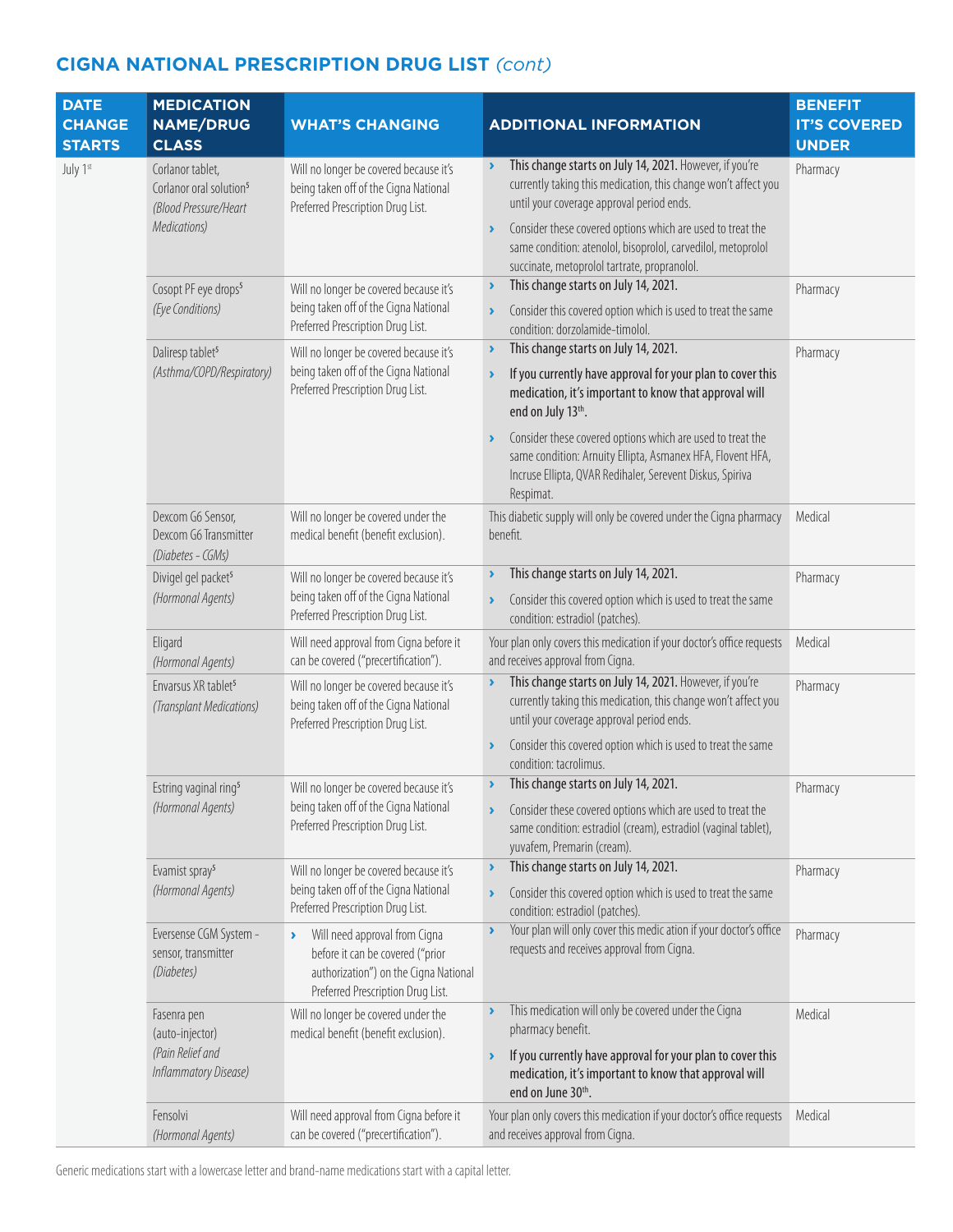| <b>DATE</b><br><b>CHANGE</b><br><b>STARTS</b> | <b>MEDICATION</b><br><b>NAME/DRUG</b><br><b>CLASS</b>                                                            | <b>WHAT'S CHANGING</b>                                                                                                                                                   | <b>ADDITIONAL INFORMATION</b>                                                                                                                                                                                                                                                                             | <b>BENEFIT</b><br><b>IT'S COVERED</b><br><b>UNDER</b> |
|-----------------------------------------------|------------------------------------------------------------------------------------------------------------------|--------------------------------------------------------------------------------------------------------------------------------------------------------------------------|-----------------------------------------------------------------------------------------------------------------------------------------------------------------------------------------------------------------------------------------------------------------------------------------------------------|-------------------------------------------------------|
| July 1st                                      | Firmagon<br>(Hormonal Agents)                                                                                    | Will need approval from Cigna before it<br>can be covered ("precertification").                                                                                          | Your plan only covers this medication if your doctor's office requests<br>and receives approval from Cigna.                                                                                                                                                                                               | Medical                                               |
|                                               | Flarex eye drops <sup>5</sup><br>(Eye Conditions)                                                                | Will no longer be covered because it's<br>being taken off of the Cigna National<br>Preferred Prescription Drug List.                                                     | This change starts on July 14, 2021.<br>$\blacktriangleright$<br>Consider these covered options which are used to treat<br>$\blacktriangleright$<br>the same condition: dexamethasone sodium phosphate,<br>fluorometholone, loteprednol etabonate, prednisolone<br>acetate, Inveltys, Lotemax (ointment). | Pharmacy                                              |
|                                               | FreeStyle Sensor 10,14, 2<br>(Diabetes - CGMs)                                                                   | Will no longer be covered under the<br>medical benefit (benefit exclusion).                                                                                              | This diabetic supply will only be covered under the Cigna pharmacy<br>benefit.                                                                                                                                                                                                                            | Medical                                               |
|                                               | Freestyle Libre CGM system<br>- sensor, reader<br>Freestyle Libre 2 CGM<br>system - sensor, reader<br>(Diabetes) | Will need approval from Cigna<br>$\blacktriangleright$<br>before it can be covered ("prior<br>authorization") on the Cigna National<br>Preferred Prescription Drug List. | Your plan will only cover this medic ation if your doctor's office<br>$\blacktriangleright$<br>requests and receives approval from Cigna.                                                                                                                                                                 | Pharmacy                                              |
|                                               | Fulphila<br>(Blood Modifiers/<br><b>Bleeding Disorders)</b>                                                      | Will have a change to its coverage policy.                                                                                                                               | If you're currently taking this medication, this change<br>won't affect you until your current coverage approval<br>ends.<br>Consider these preferred medications, which are available<br>$\blacktriangleright$<br>under the Cigna medical benefit: Nyvepria, Udenyca, Neulasta.                          | Medical                                               |
|                                               | Granix<br>(Blood Modifiers/<br><b>Bleeding Disorders)</b>                                                        | Will need approval from Cigna before it<br>can be covered ("precertification").                                                                                          | Your plan only covers this medication if your doctor's office requests<br>and receives approval from Cigna.                                                                                                                                                                                               | Medical                                               |
|                                               | Guardian Connect CGM<br>system - sensor,<br>transmitter, glucose monitor<br>(Diabetes)                           | Will need approval from Cigna<br>$\blacktriangleright$<br>before it can be covered ("prior<br>authorization") on the Cigna National<br>Preferred Prescription Drug List. | Your plan will only cover this medic ation if your doctor's office<br>$\lambda$<br>requests and receives approval from Cigna.                                                                                                                                                                             | Pharmacy                                              |
|                                               | Imvexxy maintenance pack,<br>starter pack <sup>5</sup><br>(Cancer)                                               | Will no longer be covered because it's<br>being taken off of the Cigna National<br>Preferred Prescription Drug List.                                                     | This change starts on July 14, 2021.<br>×,<br>Consider these covered options which are used to treat the<br>same condition: estradiol (cream), estradiol (vaginal tablet),<br>yuvafem, Premarin (cream).                                                                                                  | Pharmacy                                              |
|                                               | Inflectra<br>(Pain Relief and<br>Inflammatory Disease)                                                           | Will be a preferred medication under the<br>medical benefit.                                                                                                             | If you're currently using Remicade, ask your doctor if you should<br>consider switching to Inflectra.                                                                                                                                                                                                     | Medical                                               |
|                                               | Ingrezza Initiation Pack, 40,<br>80mg<br>(Miscellaneous)                                                         | Will move to a higher tier (non-<br>$\lambda$<br>preferred brand) on the Cigna<br>National Preferred Prescription Drug<br>List.                                          | If Cigna approves coverage of this medication, it may cost you<br>more to fill.<br>Consider these covered options which are used to treat the<br>$\blacktriangleright$<br>same condition: Austedo.                                                                                                        | Pharmacy                                              |
|                                               | Lupron Depot, Lupron<br>Depot-PED (7.5mg,<br>11.25mg, 15mg, 30mg)<br>(Miscellaneous)                             | Will need approval from Cigna before it<br>can be covered ("precertification")                                                                                           | Your plan only covers this medication if your doctor's office requests<br>and receives approval from Cigna.                                                                                                                                                                                               | Pharmacy                                              |
|                                               | Menest tablet <sup>5</sup><br>(Hormonal Agents)                                                                  | Will no longer be covered because it's<br>being taken off of the Cigna National<br>Preferred Prescription Drug List.                                                     | This change starts on July 14, 2021.<br>٠<br>Consider this covered option which is used to treat the same<br>$\blacktriangleright$<br>condition: estradiol (tablets).                                                                                                                                     | Pharmacy                                              |
|                                               | Nivestym<br>(Blood Modifiers/Bleeding                                                                            | Will be a preferred medication under<br>Y.<br>the medical benefit and                                                                                                    | Your doctor's office no longer has to request coverage approval<br>$\blacktriangleright$<br>from Cigna.                                                                                                                                                                                                   | Medical                                               |
|                                               | Disorders)                                                                                                       | Will no longer need approval from<br>١<br>Cigna before it can be covered<br>("precertification").                                                                        | If you're currently using Granix, ask your doctor if you should<br>$\blacktriangleright$<br>consider switching to Nivestym.                                                                                                                                                                               |                                                       |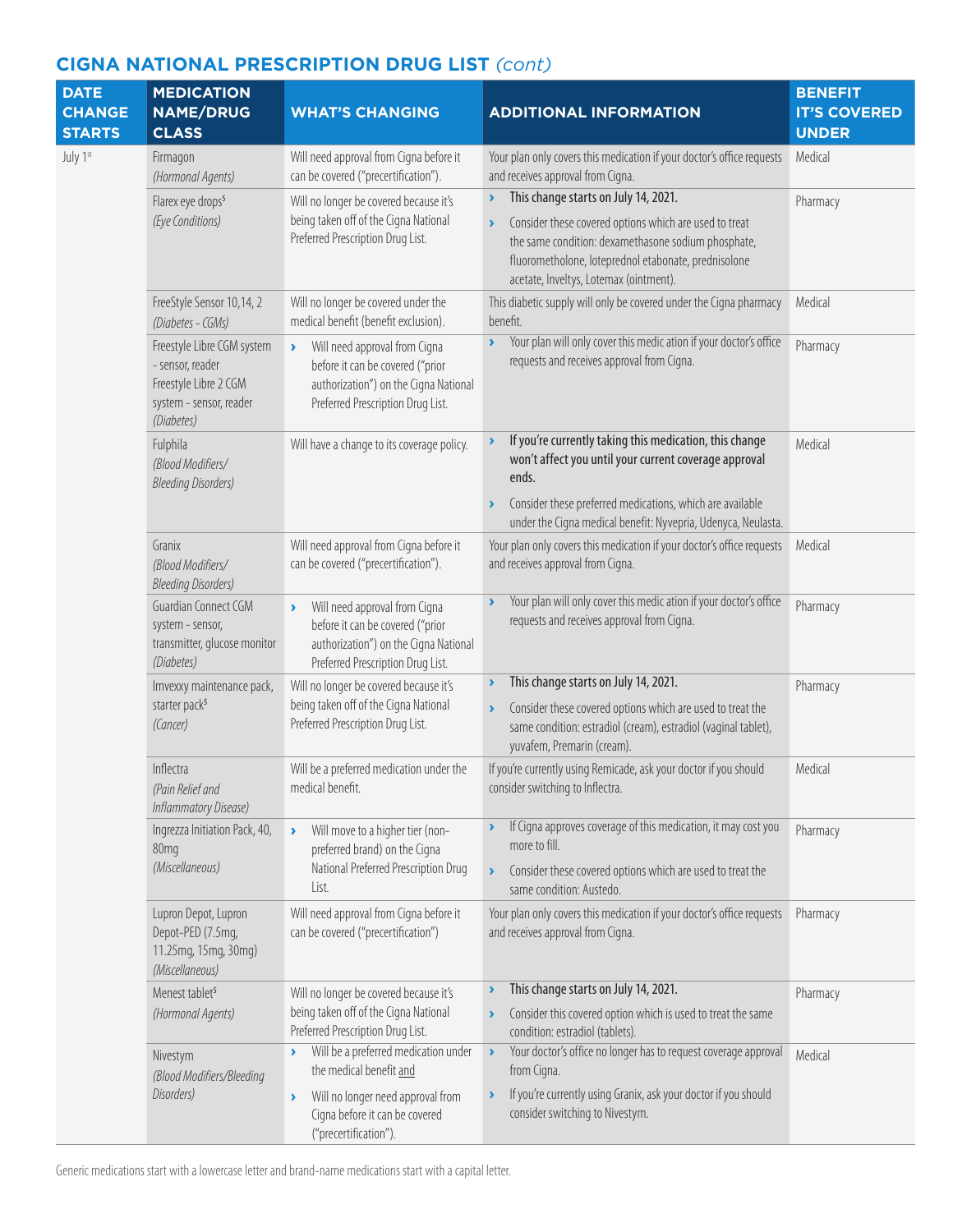| <b>DATE</b><br><b>CHANGE</b><br><b>STARTS</b> | <b>MEDICATION</b><br><b>NAME/DRUG</b><br><b>CLASS</b>                             | <b>WHAT'S CHANGING</b>                                                                                               | <b>ADDITIONAL INFORMATION</b>                                                                                                                                                                                                                                                                                                                                             | <b>BENEFIT</b><br><b>IT'S COVERED</b><br><b>UNDER</b> |
|-----------------------------------------------|-----------------------------------------------------------------------------------|----------------------------------------------------------------------------------------------------------------------|---------------------------------------------------------------------------------------------------------------------------------------------------------------------------------------------------------------------------------------------------------------------------------------------------------------------------------------------------------------------------|-------------------------------------------------------|
| July 1st                                      | Northera capsule <sup>5</sup><br>(Blood Pressure/Heart<br>Medications)            | Will no longer be covered because it's<br>being taken off of the Cigna National<br>Preferred Prescription Drug List. | This change starts on July 14, 2021.<br>$\rightarrow$<br>If you currently have approval for your plan to cover this<br>$\blacktriangleright$<br>medication, it's important to know that approval will<br>end on July 13th.                                                                                                                                                | Pharmacy                                              |
|                                               | Nucala syringe, Nucala                                                            | Will no longer be covered under the                                                                                  | Consider this covered option which is used to treat the same<br>$\blacktriangleright$<br>condition: droxidopa.<br>This medication will only be covered under the Cigna<br>$\blacktriangleright$<br>pharmacy benefit.                                                                                                                                                      | Medical                                               |
|                                               | auto-injector<br>(Pain Relief and<br>Inflammatory Disease)                        | medical benefit (benefit exclusion).                                                                                 | If you currently have approval for your plan to cover this<br>$\blacktriangleright$<br>medication, it's important to know that approval will<br>end on June 30th.                                                                                                                                                                                                         |                                                       |
|                                               | Ogivri<br>(Cancer)                                                                | Will no longer be a preferred medication<br>under the medical benefit.                                               | If you're currently taking this medication, this change<br>$\blacktriangleright$<br>won't affect you until your current coverage approval<br>ends.<br>Consider these preferred medications, which are available<br>$\blacktriangleright$                                                                                                                                  | Medical                                               |
|                                               | Orencia syringe,<br>Orencia clickjet<br>(Pain Relief and<br>Inflammatory Disease) | Will no longer be covered under the<br>medical benefit (benefit exclusion).                                          | under the Cigna medical benefit: Kanjinti, Trazimera.<br>This medication will only be covered under the Cigna<br>$\blacktriangleright$<br>pharmacy benefit.<br>If you currently have approval for your plan to cover this<br>$\blacktriangleright$<br>medication, it's important to know that approval will<br>end on June 30th.                                          | Medical                                               |
|                                               | Pliaglis cream <sup>5</sup><br>(Pain Relief and<br>Inflammatory Disease)          | Will no longer be covered because it's<br>being taken off of the Cigna National<br>Preferred Prescription Drug List. | This change starts on July 14, 2021.<br>$\blacktriangleright$<br>If you currently have approval for your plan to cover this<br>$\blacktriangleright$<br>medication, it's important to know that approval will<br>end on July 13th.<br>Consider these covered options which are used to treat the<br>Y<br>same condition: lidocaine (cream), lidocaine/prilocaine          | Pharmacy                                              |
|                                               | Pulmicort Flexhaler <sup>5</sup><br>(Asthma/COPD/Respiratory)                     | Will no longer be covered because it's<br>being taken off of the Cigna National<br>Preferred Prescription Drug List. | (cream).<br>This change starts on July 14, 2021.<br>Y<br>If you currently have approval for your plan to cover this<br>$\blacktriangleright$<br>medication, it's important to know that approval will<br>end on July 13th.<br>Consider these covered options which are used to treat the<br>٠<br>same condition: Arnuity Ellipta, Asmanex, Asmanex HFA,                   | Pharmacy                                              |
|                                               | QNASL nasal spray, QNASL<br>Children's spray<br>(Allergy/Nasal Sprays)            | Will no longer be covered because it's<br>being taken off of the Cigna National<br>Preferred Prescription Drug List. | Flovent Diskus, Flovent HFA, QVAR Redihaler.<br>This change starts on July 14, 2021.<br>$\blacktriangleright$<br>If you currently have approval for your plan to cover this<br>$\blacktriangleright$<br>medication, it's important to know that approval will<br>end on July 13th.<br>Consider these covered options which are used to treat the<br>$\blacktriangleright$ | Pharmacy                                              |
|                                               |                                                                                   |                                                                                                                      | same condition: betaxolol hcl, bimatoprost, dorzolamide-<br>timolol, latanoprost, levobunolol hcl, timolol maleate,<br>travoprost.                                                                                                                                                                                                                                        |                                                       |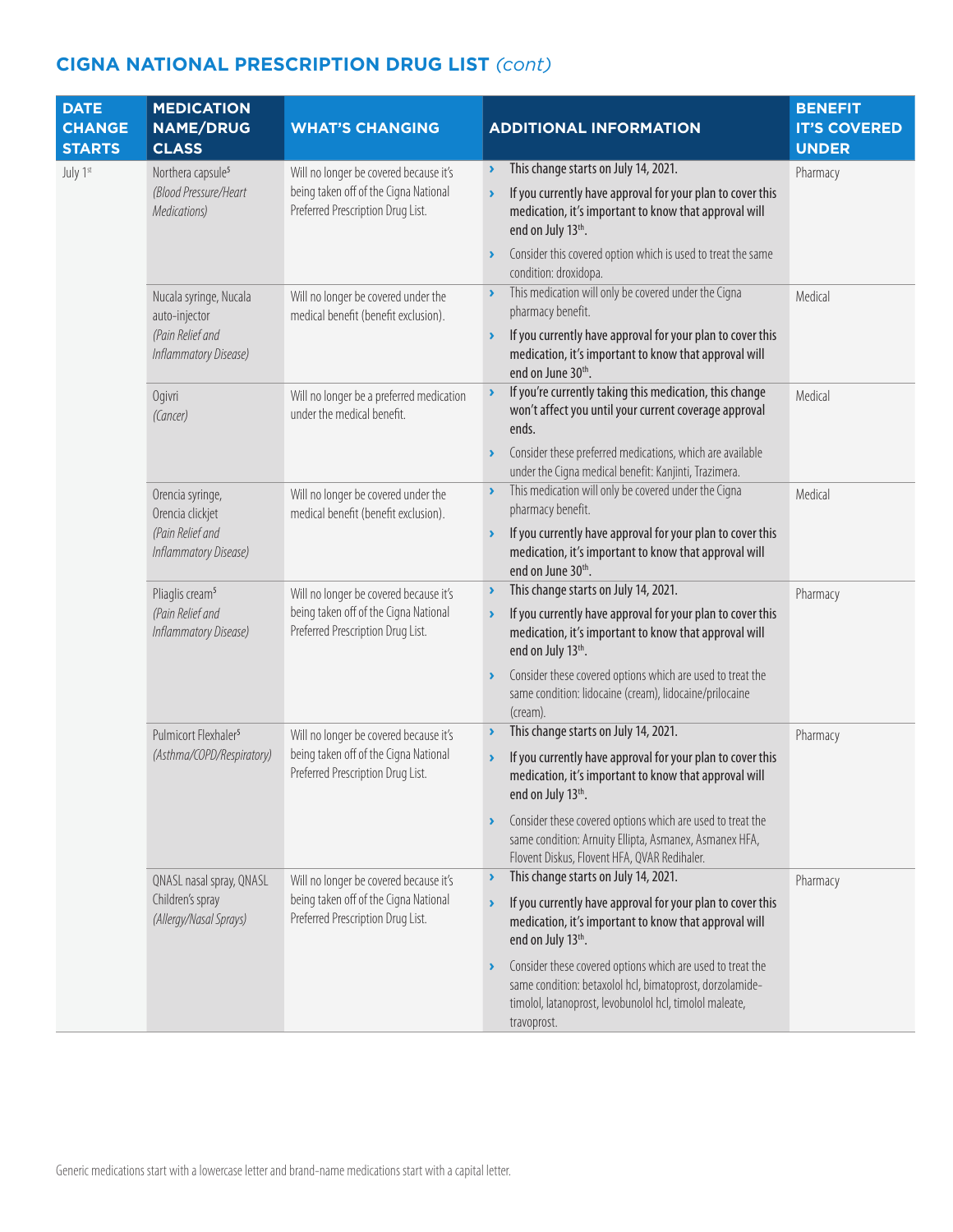| <b>DATE</b><br><b>CHANGE</b><br><b>STARTS</b> | <b>MEDICATION</b><br><b>NAME/DRUG</b><br><b>CLASS</b>                                                                                                                                              | <b>WHAT'S CHANGING</b>                                                                                                                                                                                                    | <b>ADDITIONAL INFORMATION</b>                                                                                                                                                                                                                                                                                                                  | <b>BENEFIT</b><br><b>IT'S COVERED</b><br><b>UNDER</b> |
|-----------------------------------------------|----------------------------------------------------------------------------------------------------------------------------------------------------------------------------------------------------|---------------------------------------------------------------------------------------------------------------------------------------------------------------------------------------------------------------------------|------------------------------------------------------------------------------------------------------------------------------------------------------------------------------------------------------------------------------------------------------------------------------------------------------------------------------------------------|-------------------------------------------------------|
| July 1st                                      | Remicade<br>(Pain Relief and<br>Inflammatory Disease)                                                                                                                                              | Will have a change to its coverage policy.                                                                                                                                                                                | This change won't affect you if you're currently taking<br>×.<br>Remicade to treat Polyarticular Juvenile Idiopathic<br>Arthritis (pJIA).                                                                                                                                                                                                      | Medical                                               |
|                                               |                                                                                                                                                                                                    |                                                                                                                                                                                                                           | Remicade will no longer be a preferred medication under the<br>٧<br>Cigna medical benefit.                                                                                                                                                                                                                                                     |                                                       |
|                                               |                                                                                                                                                                                                    |                                                                                                                                                                                                                           | Consider these preferred medications, which are available<br>under the Cigna medical benefit:<br>Inflectra, Avsola.                                                                                                                                                                                                                            |                                                       |
|                                               |                                                                                                                                                                                                    |                                                                                                                                                                                                                           | If you currently have approval (precertification) for your<br>$\blacktriangleright$<br>plan to cover Remicade, it's important to know that<br>approval will end on June 30th. If you were approved for<br>coverage past July 1 <sup>st</sup> and your doctor wants you to continue<br>using Remicade, you may be able to appeal this decision. |                                                       |
|                                               | Rhopressa opth solution <sup>5</sup>                                                                                                                                                               | Will no longer be covered because it's                                                                                                                                                                                    | This change starts on July 14, 2021.<br>×                                                                                                                                                                                                                                                                                                      | Pharmacy                                              |
|                                               | (Eye Conditions)                                                                                                                                                                                   | being taken off of the Cigna National<br>Preferred Prescription Drug List.                                                                                                                                                | Consider these covered options which are used to treat the<br>$\blacktriangleright$<br>same condition: betaxolol hcl, bimatoprost, dorzolamide-<br>timolol, latanoprost, levobunolol hcl, timolol maleate,<br>travoprost.                                                                                                                      |                                                       |
|                                               | Will no longer be covered because it's<br>Rocklatan eye drops <sup>5</sup><br>being taken off of the Cigna National<br>(Eye Conditions)<br>Preferred Prescription Drug List.                       |                                                                                                                                                                                                                           | This change starts on July 14, 2021.<br>$\blacktriangleright$                                                                                                                                                                                                                                                                                  | Pharmacy                                              |
|                                               |                                                                                                                                                                                                    |                                                                                                                                                                                                                           | If you currently have approval for your plan to cover this<br>$\blacktriangleright$<br>medication, it's important to know that approval will<br>end on July 13th.                                                                                                                                                                              |                                                       |
|                                               |                                                                                                                                                                                                    | Consider these covered options which are used to treat the<br>$\blacktriangleright$<br>same condition: betaxolol hcl, bimatoprost, dorzolamide-<br>timolol, latanoprost, levobunolol hcl, timolol maleate,<br>travoprost. |                                                                                                                                                                                                                                                                                                                                                |                                                       |
|                                               | Will no longer be covered because it's<br>Saphris tab sublingual <sup>5</sup><br>being taken off of the Cigna National<br>(Schizophrenia/<br>Preferred Prescription Drug List.<br>Anti-Psychotics) |                                                                                                                                                                                                                           | This change starts on July 14, 2021.<br>$\blacktriangleright$                                                                                                                                                                                                                                                                                  | Pharmacy                                              |
|                                               |                                                                                                                                                                                                    | If you currently have approval for your plan to cover this<br>$\blacktriangleright$<br>medication, it's important to know that approval will<br>end on July 13th.                                                         |                                                                                                                                                                                                                                                                                                                                                |                                                       |
|                                               |                                                                                                                                                                                                    | > Consider this covered option which is used to treat the same<br>condition: asenapine maleate.                                                                                                                           |                                                                                                                                                                                                                                                                                                                                                |                                                       |
|                                               | Tirosint capsule; Tirosint Sol                                                                                                                                                                     | Will no longer be covered because it's                                                                                                                                                                                    | This change starts on July 14, 2021.<br>Y                                                                                                                                                                                                                                                                                                      | Pharmacy                                              |
|                                               | solution <sup>5</sup><br>(Hormonal Agents)                                                                                                                                                         | being taken off of the Cigna National<br>Preferred Prescription Drug List.                                                                                                                                                | Consider these covered options which are used to treat the<br>$\blacktriangleright$<br>same condition: euthyrox, levo-t, levothyroxine sodium,<br>levoxyl, unithroid.                                                                                                                                                                          |                                                       |
|                                               | Tobradex ST eye drops <sup>5</sup>                                                                                                                                                                 | Will no longer be covered because it's                                                                                                                                                                                    | This change starts on July 14, 2021.<br>١                                                                                                                                                                                                                                                                                                      | Pharmacy                                              |
|                                               | being taken off of the Cigna National<br>(Eye conditions)<br>Preferred Prescription Drug List.                                                                                                     | Consider these covered options which are used to treat<br>$\blacktriangleright$<br>the same condition: tobramycin/dexamethasone (drops),<br>Tobradex (ointment).                                                          |                                                                                                                                                                                                                                                                                                                                                |                                                       |
|                                               | Trelstar<br>(Hormonal Agents)                                                                                                                                                                      | Will need approval from Cigna before it<br>can be covered ("precertification").                                                                                                                                           | Your plan only covers this medication if your doctor's office requests<br>and receives approval from Cigna.                                                                                                                                                                                                                                    | Medical                                               |
|                                               | Truvada tablet <sup>5</sup>                                                                                                                                                                        | Will no longer be covered because it's                                                                                                                                                                                    | This change starts on July 14, 2021.<br>٧                                                                                                                                                                                                                                                                                                      | Pharmacy                                              |
|                                               | (AIDS/HIV)                                                                                                                                                                                         | being taken off of the Cigna National<br>Preferred Prescription Drug List.                                                                                                                                                | Consider this covered option which is used to treat the same<br>$\blacktriangleright$<br>condition: emtricitabine/tenofovir (tdf).                                                                                                                                                                                                             |                                                       |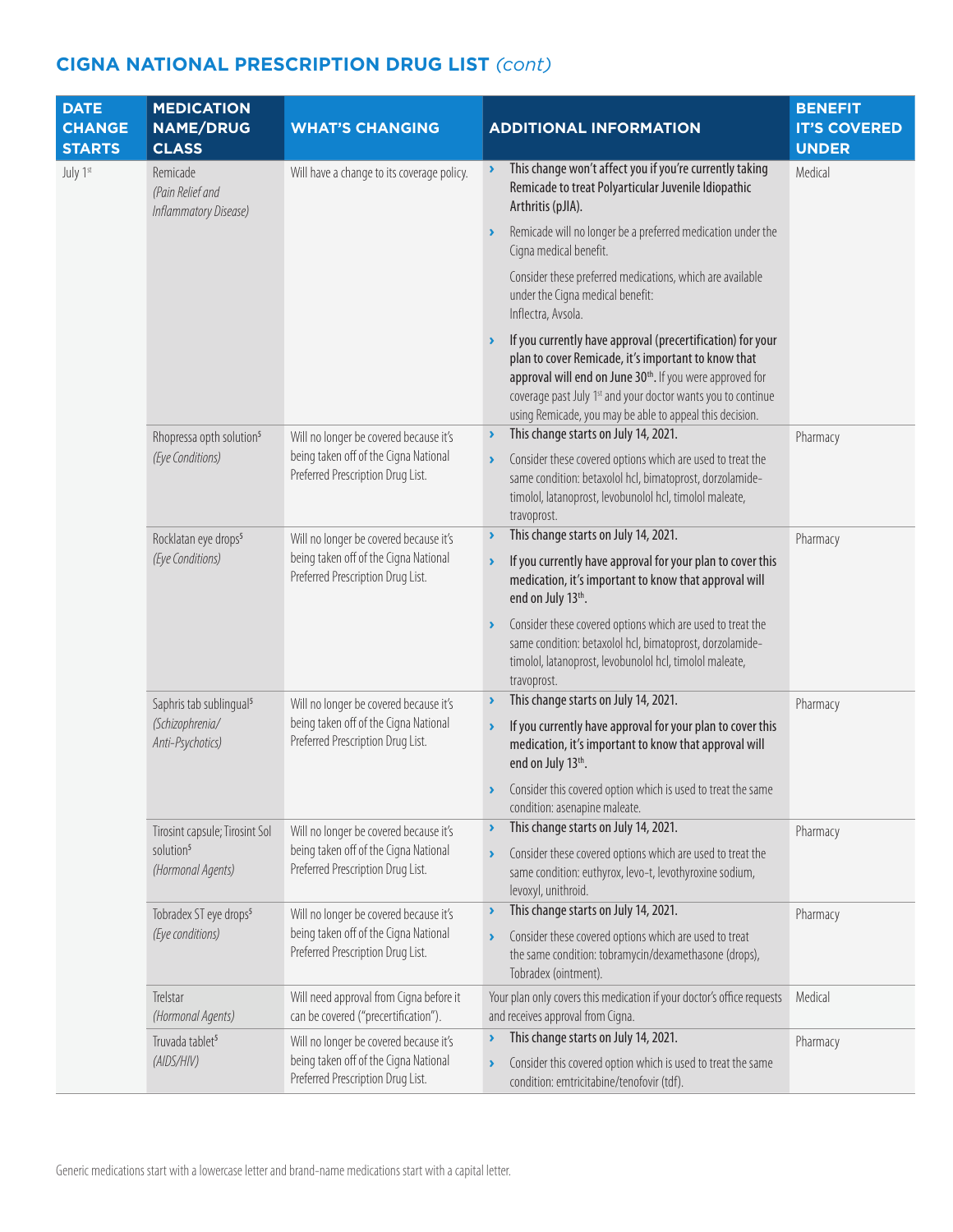| <b>DATE</b><br><b>CHANGE</b><br><b>STARTS</b> | <b>MEDICATION</b><br><b>NAME/DRUG</b><br><b>CLASS</b>                                                                                                                    | <b>WHAT'S CHANGING</b>                                                                                                                                           | <b>ADDITIONAL INFORMATION</b>                                                                                                                                                                                                                                                 | <b>BENEFIT</b><br><b>IT'S COVERED</b><br><b>UNDER</b> |
|-----------------------------------------------|--------------------------------------------------------------------------------------------------------------------------------------------------------------------------|------------------------------------------------------------------------------------------------------------------------------------------------------------------|-------------------------------------------------------------------------------------------------------------------------------------------------------------------------------------------------------------------------------------------------------------------------------|-------------------------------------------------------|
| July 1st                                      | Wegovy<br>$0.25$ mg/ $0.5$ ml,<br>0.5mg/0.5ml, 1mg/0.5ml,<br>1.7mg/0.75ml, 2.4mg/0.75<br>ml pen<br>(Weight Management)                                                   | Will move to a lower tier (preferred<br>X<br>brand) on the Cigna National<br>Preferred Prescription Drug List.                                                   | This medication will move, or recently moved, to preferred<br>$\blacktriangleright$<br>brand. This means it may cost you less to fill                                                                                                                                         | Pharmacy                                              |
|                                               | Welchol tablet <sup>5</sup>                                                                                                                                              | Will no longer be covered because it's                                                                                                                           | This change starts on July 14, 2021.<br>$\blacktriangleright$                                                                                                                                                                                                                 | Pharmacy                                              |
|                                               | (Cholesterol Medications)                                                                                                                                                | being taken off of the Cigna National<br>Preferred Prescription Drug List.                                                                                       | If you currently have approval for your plan to cover this<br>$\lambda$<br>medication, it's important to know that approval will<br>end on July 13th.                                                                                                                         |                                                       |
|                                               |                                                                                                                                                                          |                                                                                                                                                                  | Consider this covered option which is used to treat the same<br>condition: colesevelam hcl.                                                                                                                                                                                   |                                                       |
|                                               | Ziextenzo<br>(Blood Modifiers/Bleeding<br>Disorders)                                                                                                                     | Will have a change to its coverage policy.                                                                                                                       | If you're currently taking this medication, this change<br>$\mathbf{\hat{z}}$<br>won't affect you until your current coverage approval<br>ends.<br>Consider these preferred medications, which are available<br>under the Cigna medical benefit: Nyvepria, Udenyca, Neulasta. | Medical                                               |
|                                               | Zoladex<br>(Hormonal Agents)                                                                                                                                             | Will need approval from Cigna before it<br>can be covered ("precertification").                                                                                  | Your plan only covers this medication if your doctor's office requests<br>and receives approval from Cigna.                                                                                                                                                                   | Medical                                               |
|                                               | Zylet eye drops <sup>5</sup><br>Will no longer be covered because it's<br>being taken off of the Cigna National<br>(Eye Conditions)<br>Preferred Prescription Drug List. | This change starts on July 14, 2021.                                                                                                                             | Pharmacy                                                                                                                                                                                                                                                                      |                                                       |
|                                               |                                                                                                                                                                          | Consider these covered options which are used to treat<br>$\blacktriangleright$<br>the same condition: tobramycin/dexamethasone (drops),<br>Tobradex (ointment). |                                                                                                                                                                                                                                                                               |                                                       |
|                                               | Zytiga 500mg tablet <sup>5</sup>                                                                                                                                         | Will no longer be covered because it's                                                                                                                           | This change starts on July 14, 2021.<br>$\blacktriangleright$                                                                                                                                                                                                                 | Pharmacy                                              |
|                                               | being taken off of the Cigna National<br>(Cancer)<br>Preferred Prescription Drug List.                                                                                   | If you currently have approval for your plan to cover this<br>$\lambda$<br>medication, it's important to know that approval will<br>end on July 13th.            |                                                                                                                                                                                                                                                                               |                                                       |
|                                               |                                                                                                                                                                          |                                                                                                                                                                  | Consider this covered option which is used to treat the same<br>condition: abiraterone acetate.                                                                                                                                                                               |                                                       |